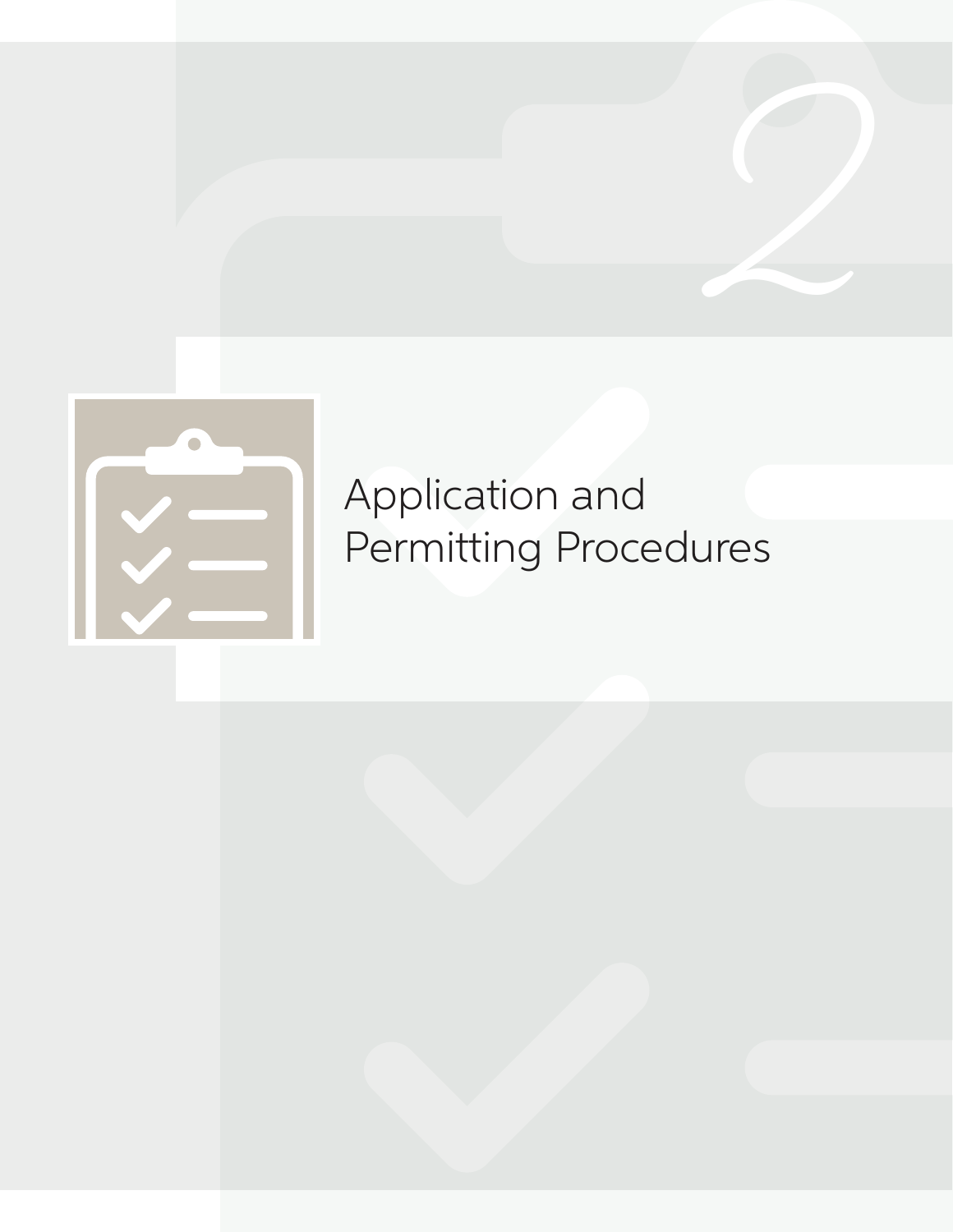# **CHAPTER 2—APPLICATION AND PERMITTING PROCEDURES**

# *Table of Contents*

| $2 - 01$      | COMMON DEVELOPMENT REVIEW PROCEDURES FOR DEVELOPMENT |
|---------------|------------------------------------------------------|
|               |                                                      |
| $2 - 01 - 01$ |                                                      |
| $2 - 01 - 02$ |                                                      |
| $2 - 01 - 03$ |                                                      |
| $2 - 01 - 04$ |                                                      |
| $2 - 01 - 05$ |                                                      |
| $2 - 01 - 06$ |                                                      |
| $2 - 01 - 07$ |                                                      |
| $2 - 01 - 08$ |                                                      |
| $2 - 01 - 09$ |                                                      |
| $2 - 01 - 10$ |                                                      |
| $2 - 02$      | SPECIFIC DEVELOPMENT REVIEW STEPS FOR DEVELOPMENT    |
| $2 - 02 - 01$ |                                                      |
| $2 - 02 - 02$ |                                                      |
| $2 - 02 - 03$ |                                                      |
| $2 - 02 - 04$ |                                                      |
| $2 - 02 - 05$ |                                                      |
| $2 - 02 - 06$ |                                                      |
| $2 - 02 - 07$ | Biosolids Application Permit (Domestic Sludge) 46    |
| $2 - 02 - 08$ |                                                      |
| $2 - 02 - 09$ |                                                      |
| $2 - 02 - 10$ |                                                      |
| $2 - 02 - 11$ |                                                      |
| $2 - 02 - 12$ |                                                      |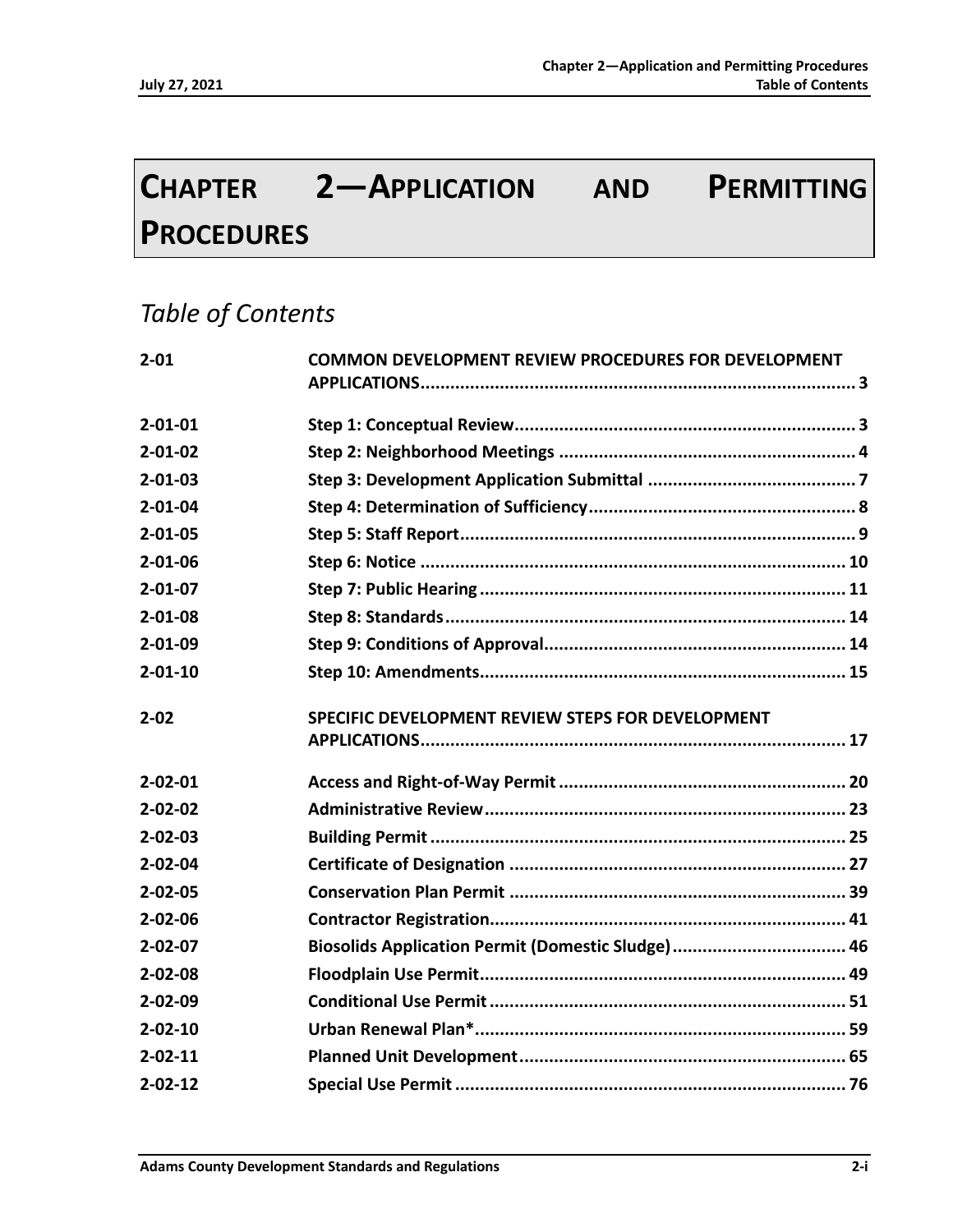| $2 - 02 - 13$ |                                                                                                                                  |  |
|---------------|----------------------------------------------------------------------------------------------------------------------------------|--|
| $2 - 02 - 14$ |                                                                                                                                  |  |
| $2 - 02 - 15$ | Amendment to Text of the Standards and Regulations and/or                                                                        |  |
|               | Zoning Map (Rezoning) and/or Comprehensive Plan93                                                                                |  |
| $2 - 02 - 16$ |                                                                                                                                  |  |
| $2 - 02 - 17$ |                                                                                                                                  |  |
| $2 - 02 - 18$ | Plat Correction; Replat of Lot, Easement or Building Envelope;<br>Vacation of Recorded Plat, Right-of-Way or Easement; or Replat |  |
|               |                                                                                                                                  |  |
| $2 - 02 - 19$ |                                                                                                                                  |  |
| $2 - 02 - 20$ |                                                                                                                                  |  |
| $2 - 02 - 21$ |                                                                                                                                  |  |
| $2 - 02 - 22$ |                                                                                                                                  |  |
| $2 - 02 - 23$ |                                                                                                                                  |  |
| $2 - 02 - 24$ |                                                                                                                                  |  |
|               |                                                                                                                                  |  |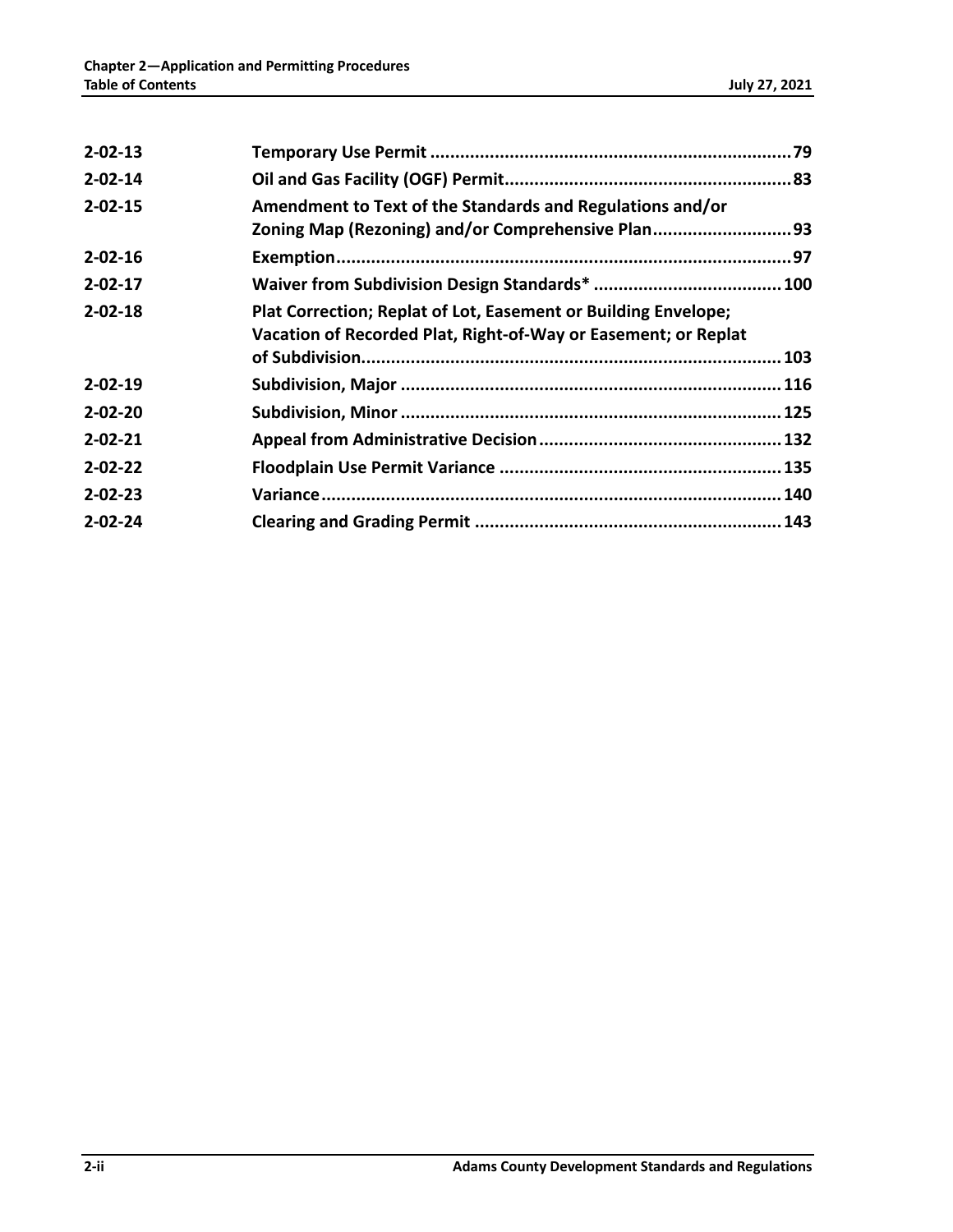# **Chapter 2—APPLICATION AND PERMITTING PROCEDURES**

# **2‐01 COMMON DEVELOPMENT REVIEW PROCEDURES FOR DEVELOPMENT APPLICATIONS**

This section outlines the general development review steps, which apply to all development applications or permits.

#### **2‐01‐01 STEP 1: CONCEPTUAL REVIEW**

#### **2‐01‐01‐01 PURPOSE**

Conceptual review is an opportunity for an applicant to discuss requirements, standards, and procedures, which apply to a development proposal. Major problems can be identified and solved during conceptual review before a formal application is submitted. Representatives of the Community and Economic Development Department and other County Departments regularly attend conceptual review meetings.

#### **2‐01‐01‐02 APPLICABILITY**

A conceptual review meeting is voluntary for all development applications. Conceptual review may be requested by an applicant as a means of identifying potential problems prior to making formal application. A request for conceptual review shall be made at least one (1) week in advance of the requested conceptual review meeting.

#### **2‐01‐01‐03 CONCEPT PLAN SUBMITTAL**

The applicant requesting a conceptual review meeting shall submit a sketch of the proposed development, conceptual review meeting checklist, and any conceptual review fees at least one (1) week in advance of the requested conceptual review meeting. The sketch should indicate the location of the proposed project, major streets, and other significant features in the vicinity. The applicant should also submit any conceptual designs to be discussed.

The degree of assistance provided by staff at the conceptual review meeting will depend upon the level of detail the applicant provides in the conceptual review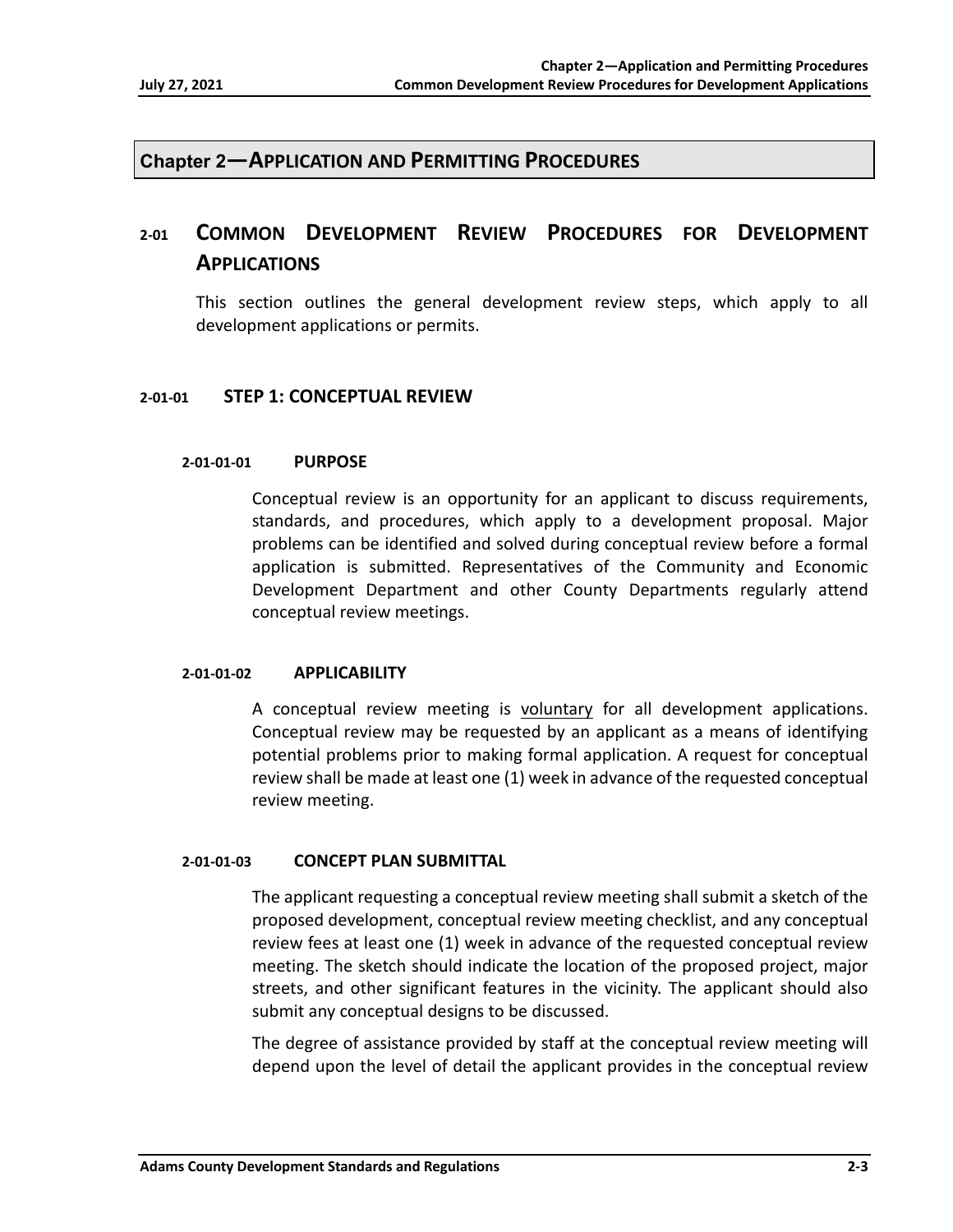meeting submittal. The applicant is encouraged to provide as much detail as possible when preparing the conceptual review meeting submittal.

#### **2‐01‐01‐04 STAFF REVIEW AND RECOMMENDATION**

Following the conceptual plan meeting with the applicant, the Director of Community and Economic Development (hereinafter in this Chapter "the Director" unless its context specifies one or the other) shall furnish the applicant with written comments regarding the plan, including appropriate recommendations to inform and assist the applicant. The written comments shall be mailed to the applicant within seven (7) days of the conceptual review meeting.

# **2‐01‐02 STEP 2: NEIGHBORHOOD MEETINGS**

#### **2‐01‐02‐01 PURPOSE**

The purpose of neighborhood meetings is to present the development concept to citizens and for the citizens to identify, list, and discuss issues related to the development proposal. Neighborhood meetings are held early in the process so affected property owners have an opportunity to provide input before excessive time and effort have been expended by the applicant.

Applicants are advised to get a determination of whether or not a neighborhood meeting is required prior to submitting an application that requires Planning Commission review. If an application is submitted and the Director determines that a neighborhood meeting is required, all review shall be held in abeyance until the applicant submits the required neighborhood meeting summary and affidavits.

# **2‐01‐02‐02 APPLICABILITY**

Neighborhood meetings may be required by the Director on a development proposal subject to Planning Commission review when the Director determines the development proposal could have significant neighborhood impacts.

If the Director determines that a neighborhood meeting is required, the applicant shall be responsible for scheduling, noticing, and coordinating the meeting. The applicant shall be responsible for all costs associated with holding the meeting.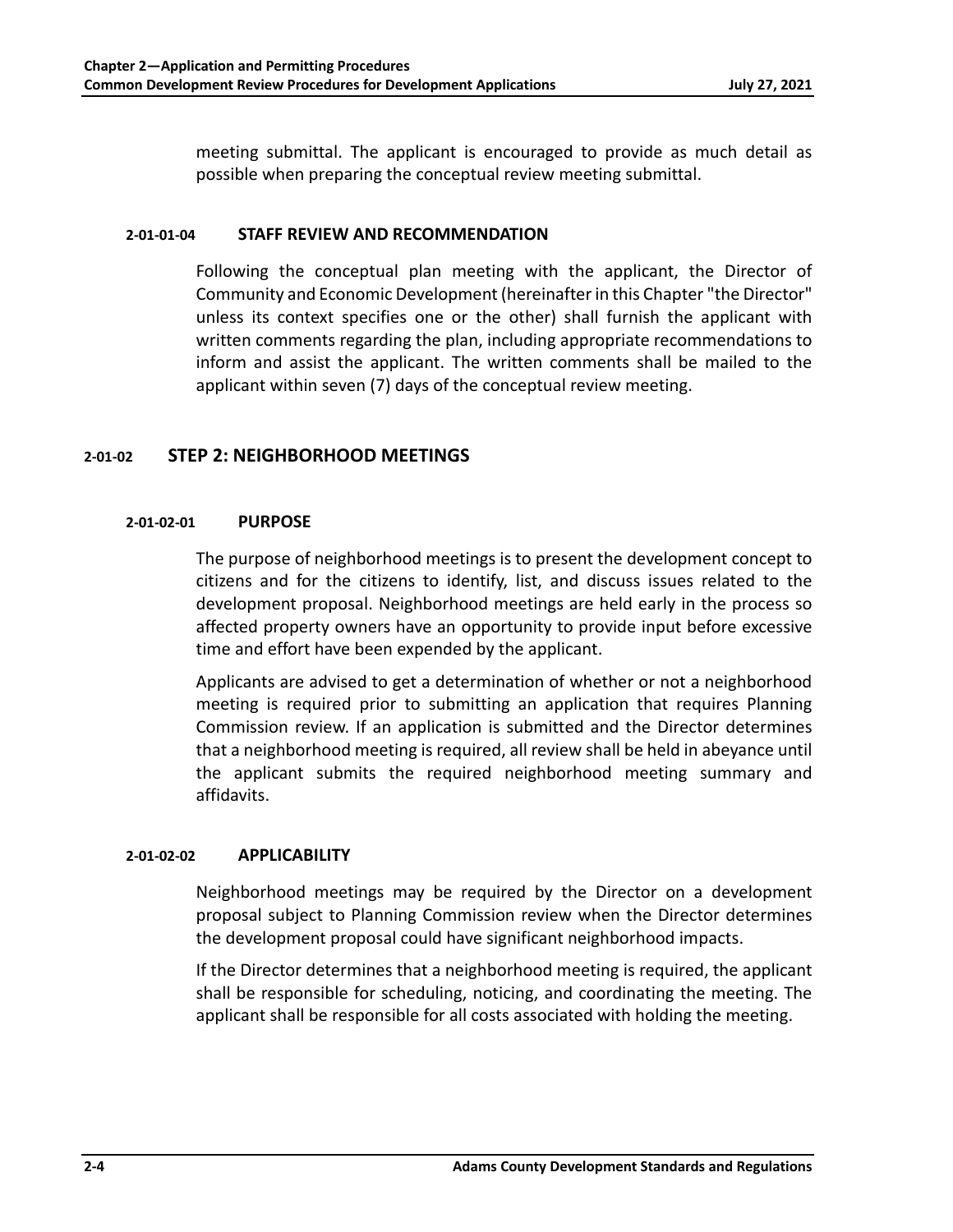# **2‐01‐02‐03 NEIGHBORHOOD MEETING REQUIREMENTS\***

Amended by the BoCC on January 28, 2013

# **2‐01‐02‐03‐01** *LOCATION*

In order to provide surrounding property owners, the best opportunity to attend, the neighborhood meeting should be held on the subject property whenever possible. If this is not possible, the meeting should be held on the closest practical location to the subject site. The location of the required neighborhood meeting shall follow the guidelines listed below:

- 1) Urban Adams County
	- a. If it is not possible to hold the neighborhood meeting on the subject property, the neighborhood meeting may be held at an alternate location that is a maximum of three (3) miles from the subject property
	- b. Exceptions to this policy may be granted in writing to increase the distance of the alternate location to approximately five (5) miles if applicants submit a request in writing with the proposed location and demonstrate that no practical locations within three (3) miles or less exist.
- 2) Semi‐Urban Adams County
	- a. If it is not possible to hold the neighborhood meeting on the subject property, the neighborhood meeting may be held at an alternate location that is a maximum of five (5) miles from the subject property
	- b. Exceptions to this policy may be granted in writing to increase the distance of the alternate location to approximately fifteen (15) miles if applicants submit a request in writing with the proposed location and demonstrate that no practical locations within five (5) miles or less exist.
- 3) Rural Adams County
	- a. If it is not possible to hold the neighborhood meeting on the subject property, the neighborhood meeting may be held at an alternate location that is a maximum of fifteen (15) miles from the subject property
	- b. Exceptions to this policy may be granted in writing to increase the distance of the alternate location if applicants submit a request in writing with the proposed location and demonstrate that no practical locations within fifteen (15) miles or less exist.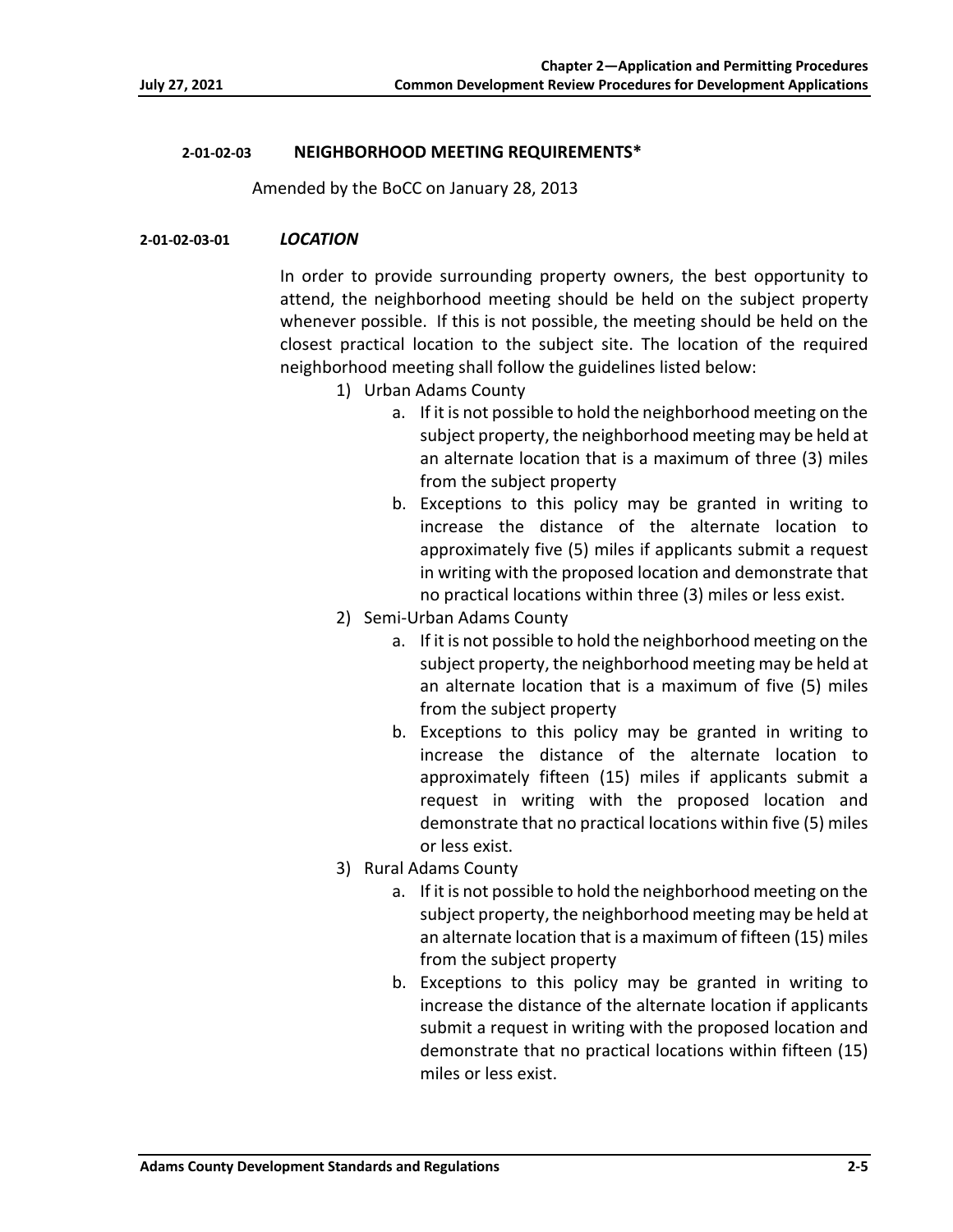These geographic areas are defined below:

- 1) Urban Adams County: all properties west of Imboden Road
- 2) Semi-Urban Adams County: all properties east of Imboden Road and west of Yellow Jacket Road
- 3) Rural Adams County: all properties east of Yellow Jacket Road to the eastern boundary of Adams County

# **2‐01‐02‐03‐02** *TIME OF NEIGHBORHOOD MEETING*

The neighborhood meeting shall be held at a time that is convenient for most people, typically on a weekday evening between the hours of 5:00 p.m. and 8:00 p.m. or weekends at a reasonable time. The meeting shall not be scheduled on a legal holiday.

# **2‐01‐02‐04 NOTICE OF NEIGHBORHOOD MEETING**

# **2‐01‐02‐04‐01** *WRITTEN NOTICE*

Written notice of the neighborhood meeting shall be given by the applicant to the owners of record of all real property within five hundred (500') feet (exclusive of public rights‐of‐way, public facilities, parks, or public open space) of the property lines of the parcel of land for which the development is planned. Designated representatives of neighborhood groups and homeowner's associations within the area of notification shall also receive written notice from the applicant.

The written notices shall be mailed at least ten (10) days prior to the meeting date. The notice shall state the date, time, place, and purpose of the neighborhood meeting and shall include a map of the property.

# **2‐01‐02‐05 ATTENDANCE AT NEIGHBORHOOD MEETING**

The applicant or applicant's representative shall attend the neighborhood meeting. The Community and Economic Development Department may also send a representative.

# **2‐01‐02‐06 FORMAT OF NEIGHBORHOOD MEETING**

The neighborhood meeting shall be held in an open house format. Maps of the development site, site plans and architectural elevation drawings should be available for review by the public. The applicant or applicant's representative shall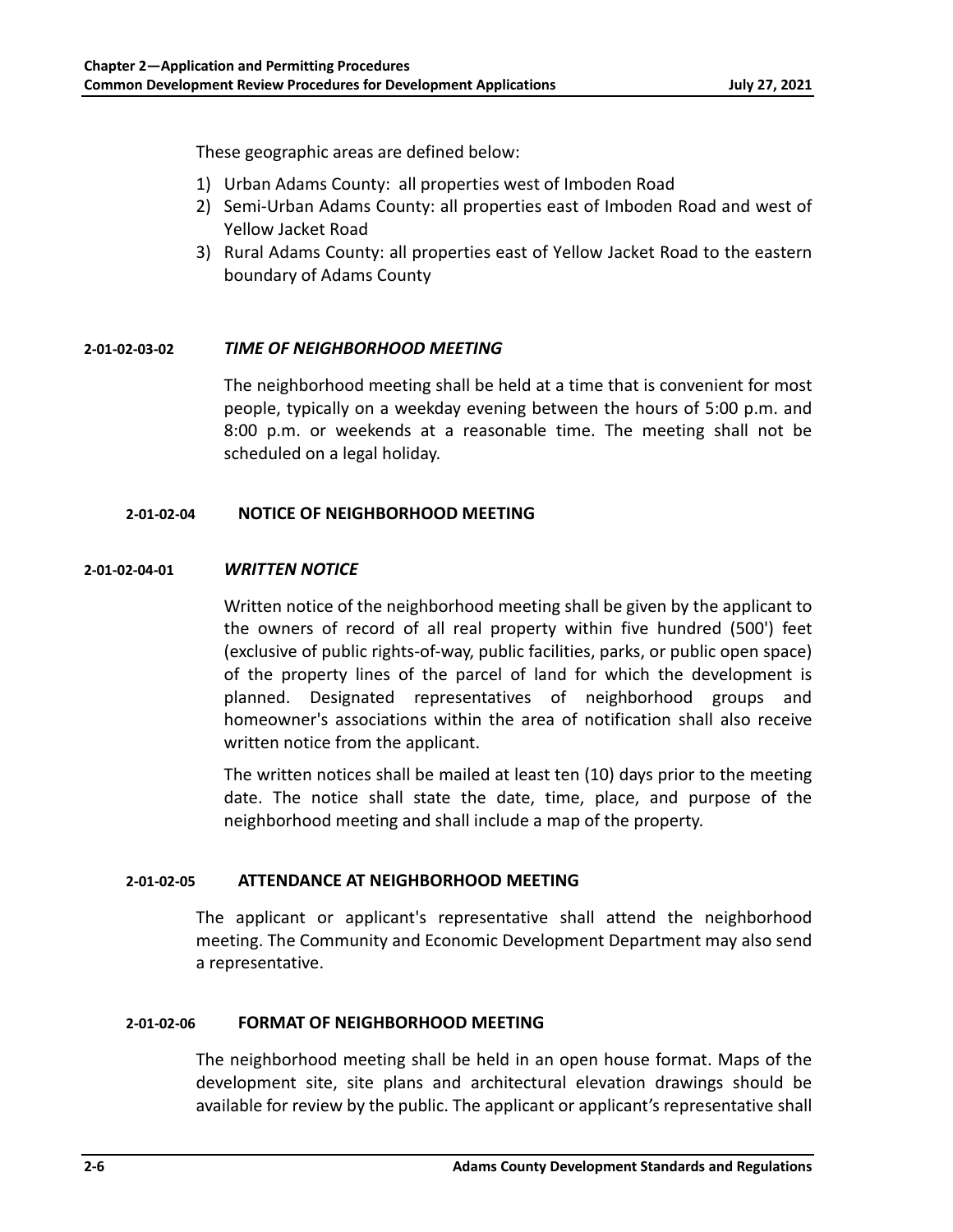be available to answer questions. The applicant shall provide comment sheets for participants to provide feedback concerning the proposed development. The applicant shall offer participants the opportunity to provide their name and mailing addresses for the purpose of receiving notice of public hearings concerning any application that is subsequently submitted.

#### **2‐01‐02‐07 SUMMARY OF NEIGHBORHOOD MEETING**

A written summary of the neighborhood meeting shall be prepared by the applicant. The written summary shall be included with the development application submittal and shall explain how any issues identified at the neighborhood meeting have been addressed. In addition, any names and addresses for participants who would like to receive notice of public hearings concerning any application, which is subsequently submitted shall be submitted with the meeting summary.

# **2‐01‐03 STEP 3: DEVELOPMENT APPLICATION SUBMITTAL**

#### **2‐01‐03‐01 DEVELOPMENT APPLICATIONS**

All development applications shall be submitted in a form established by the Director. Development applications, when submitted, shall be made available to the public.

#### **2‐01‐03‐02 CONSOLIDATED DEVELOPMENT APPLICATIONS AND REVIEW**

When multiple development application types must be submitted for the same overall development proposal, the applications may be consolidated for submittal and review, at the discretion of the Director. A consolidated application shall only be reviewed, considered, and decided by the highest‐level board or commission that would have made a decision concerning an individual application had it been submitted, processed and considered as a series of separate development applications. Decision‐makers, from highest level to lowest level, are the Board of County Commissioners, Board of Adjustment, and the Director, respectively. If the highest level of decision-maker is determined to be the Board of County Commissioners, the Planning Commission may be required to consider the application at a public hearing and provide a recommendation to the Board of County Commissioners.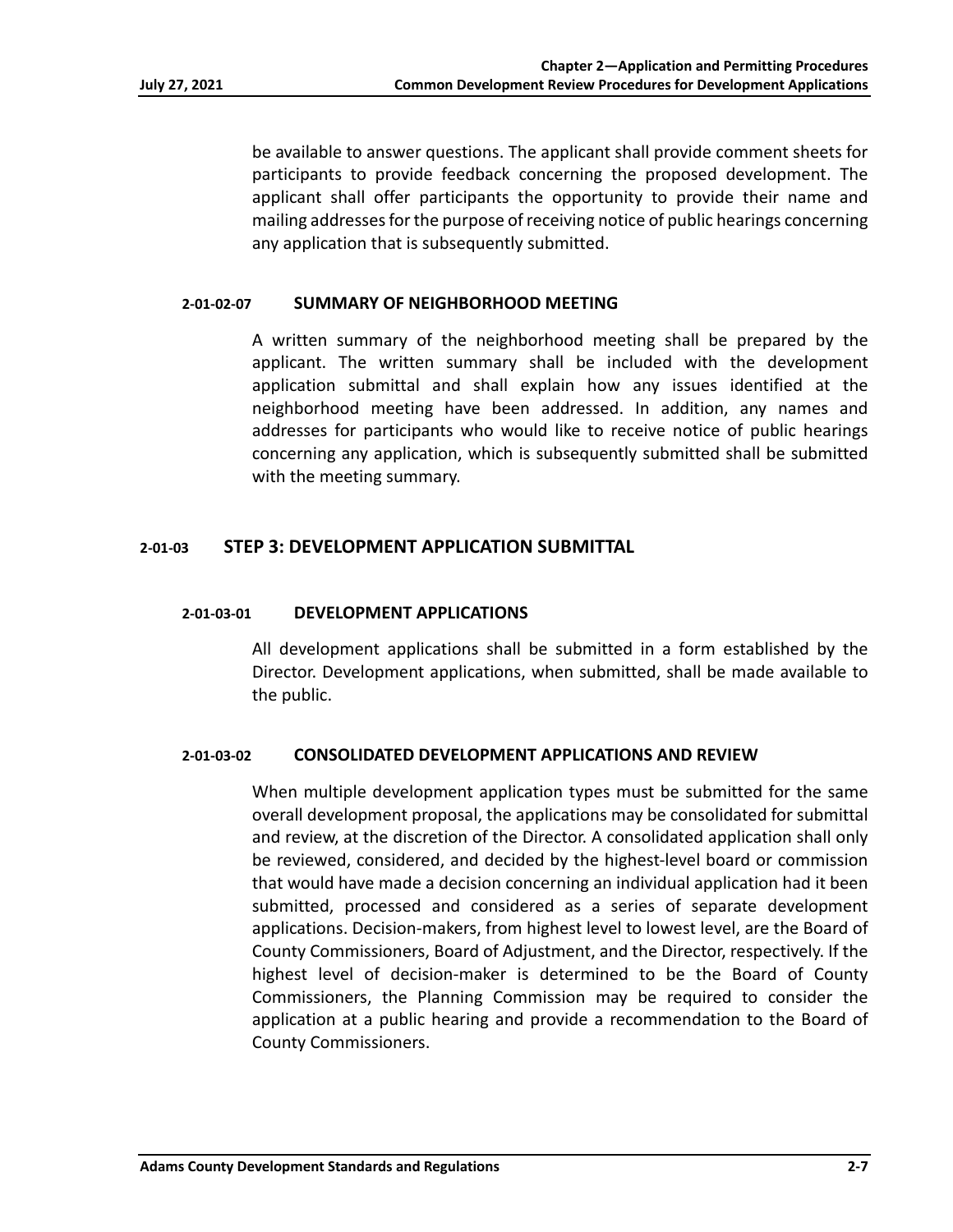# **2‐01‐03‐03 DEVELOPMENT APPLICATION CONTENTS**

The development application submittal requirements shall be established by the Director. The submittal requirements shall, at a minimum, include a list of all information, data, explanations, analysis, testing, reports, tables, graphics, maps, documents, forms, or other items reasonably necessary, desirable, or convenient to: (1) determine whether or not the applicant, developer and/or owner have the requisite power, authority, clear title, good standing, qualifications, and ability to submit and carry out the development and/or activities requested in the development application; and (2) determine whether or not the development activities and development application address and satisfy each and every applicable general development standard, district standard, or other requirement or provision of these standards and regulations.

#### **2‐01‐03‐03‐01** *SUBMITTAL REQUIREMENT*

Each development application shall be submitted to the Director and shall include the identified submittal requirements for said development application. The Director may waive items not applicable due to the particular conditions and circumstances of said development proposal.

#### **2‐01‐03‐03‐02** *DEVELOPMENT REVIEW FEES*

Development review fees shall be established by resolution by the Board of County Commissioners. The development review fees shall be paid at the time of submittal of any development application.

# **2‐01‐04 STEP 4: DETERMINATION OF SUFFICIENCY**

After receipt of the development application, the Director shall determine whether the application is complete and ready for review. The determination of sufficiency shall not be based upon the perceived merits of the development proposal. If a submittal is found to be insufficient, all review of the submittal will be held in abeyance until the Director receives the necessary material to determine that the submittal is sufficient. The development application shall not be determined to be accepted nor shall the application be reviewed until the application submittal is determined sufficient by the Director.

Upon acceptance, the Director shall send written notice to the owners of record of all real property located within a minimum of five hundred (500') feet (exclusive of public rights‐of‐way, public facilities, parks, or public open space) of the property lines of the parcel of land for which the development is planned. Notice shall also be provided to all owners of mineral interests concerning impending surface development based on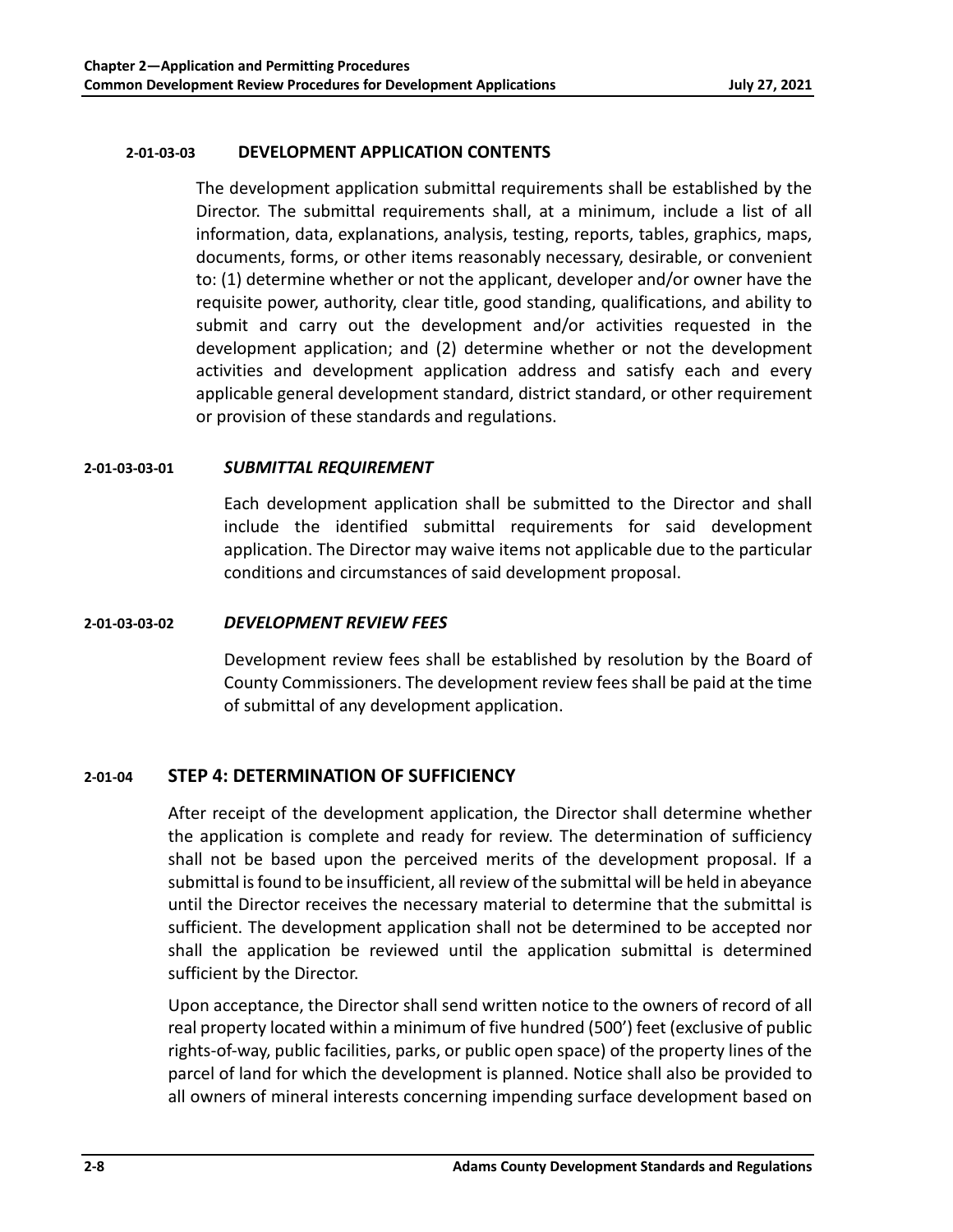a certified list of owners provided by the applicant. Designated representatives of neighborhood groups and homeowner's associations within the area of notification shall also receive written notice from the Director. In addition, the Director shall send notice to all individuals who attended the neighborhood meeting and requested to be notified of the progress of the application for development. The notice shall be mailed by the Director within seven (7) days of the date of acceptance of the application. The notice shall describe the nature of the application and the deadline for pre‐hearing comments.

# **2‐01‐05 STEP 5: STAFF REPORT**

Within seven (7) days after determining the development application is sufficient, the Director shall refer the development application to the appropriate referral agencies. Referral agencies shall have twenty‐one (21) days from the date of mailing to submit their comments to the Director. If a referral agency identifies concerns that require an investigation, the applicant, the County Commissioners, and the agency may agree to a thirty (30) day extension of this time limit. Failure of the reviewing agencies to respond within the specified time limit or within the time period of an extension shall be considered a favorable response for the purpose of the review. Following is a list of the potential reviewing agencies:

- 1. The appropriate school district;
- 2. Each county and/or municipality within three (3) miles of the boundary of the proposed development;
- 3. All utility districts, associations, or companies providing service in the immediate vicinity of the proposed development;
- 4. All local improvement and service districts in the immediate vicinity of the proposed development;
- 5. All appropriate ditch companies;
- 6. The Colorado State Forest Service;
- 7. The Director of Public Works and Colorado Department of Transportation;
- 8. The Natural Resources Conservation Service (Soil Conservation District Board) for explicit review and recommendations regarding soil suitability, floodwater problems and watershed protection;
- 9. The U. S. Army Corps of Engineers;
- 10. The Colorado Division of Wildlife;
- 11. The Adams County Department of Parks and Community Resources;
- 12. The Tri-County and State Departments of Health for a review of those aspects of a proposed development that have the potential for immediate or long‐term environmental health impacts, including, but not limited to, the on‐lot sewage disposal reports, for the review of the adequacy of existing or proposed sewage treatment works to handle estimated effluent, for a report on the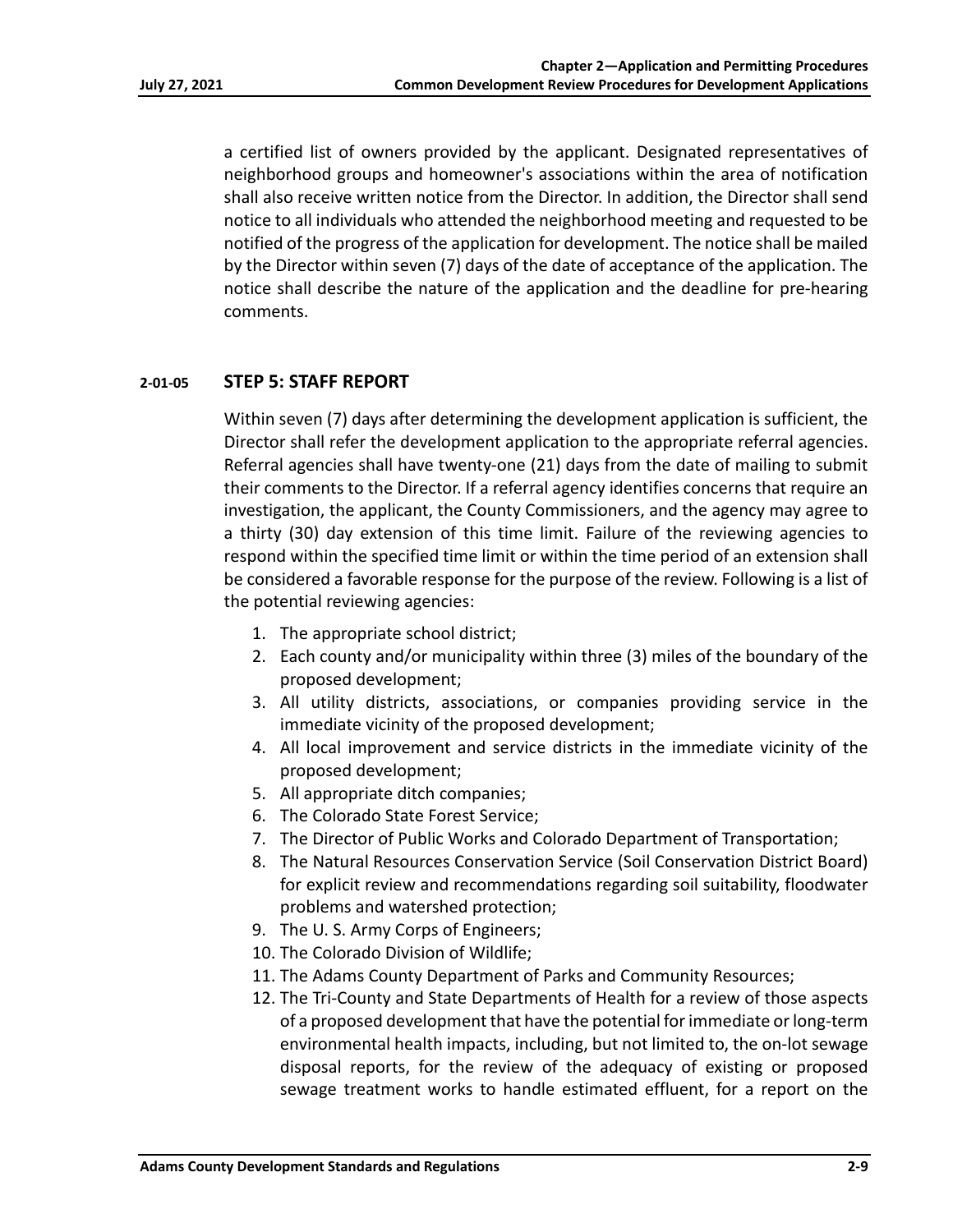water quality of the proposed water supply to serve the proposed development, noise, odors, and pollution prevention;

- 13. The State Board of Land Commissioners when the proposed development is adjacent to state school land;
- 14. The State Engineer for an opinion regarding material injury likely to occur to decreed water rights by virtue of the diversion water necessary to serve the proposed development and adequacy of the proposed water supply to meet the needs of the proposed development;
- 15. The Colorado Geologic Survey for an evaluation of those geologic factors, which would have a significant impact on the proposed development;
- 16. The Director of Public Works;
- 17. The Sheriff's Office; or
- 18. Any public or private agency, company, or corporation, which has existing or proposed infrastructure in the immediate vicinity of the proposed development, which, in the opinion of the Director, may be affected by the proposed development.

Each referral agency shall be asked to send a copy of their comments to the applicant, but the applicant should contact the Director to ensure all comments are received.

Following receipt of the referral agency comments or at the end of the review period, the Director shall review the development application and prepare a staff report.

The staff report shall be made available for inspection and copying by the applicant and the public at least fourteen (14) days prior to the scheduled public hearing on the development application. The staff report shall indicate whether, in the opinion of the staff, the development application complies with all applicable standards of these standards and regulations. Conditions for approval may also be recommended to eliminate any areas of non‐compliance or to mitigate any adverse effects of the development proposal.

# **2‐01‐06 STEP 6: NOTICE**

Notice of the public hearing shall be provided by the Director in accordance with the following procedures.

# **2‐01‐06‐01 WRITTEN NOTICE**

The Director shall give written notice to the residents and owners of record of all real property located within a minimum of five hundred (500') feet (exclusive of public rights‐of‐way, public facilities, parks, or public open space) of the property lines of the parcel of land for which the development is planned. The Director may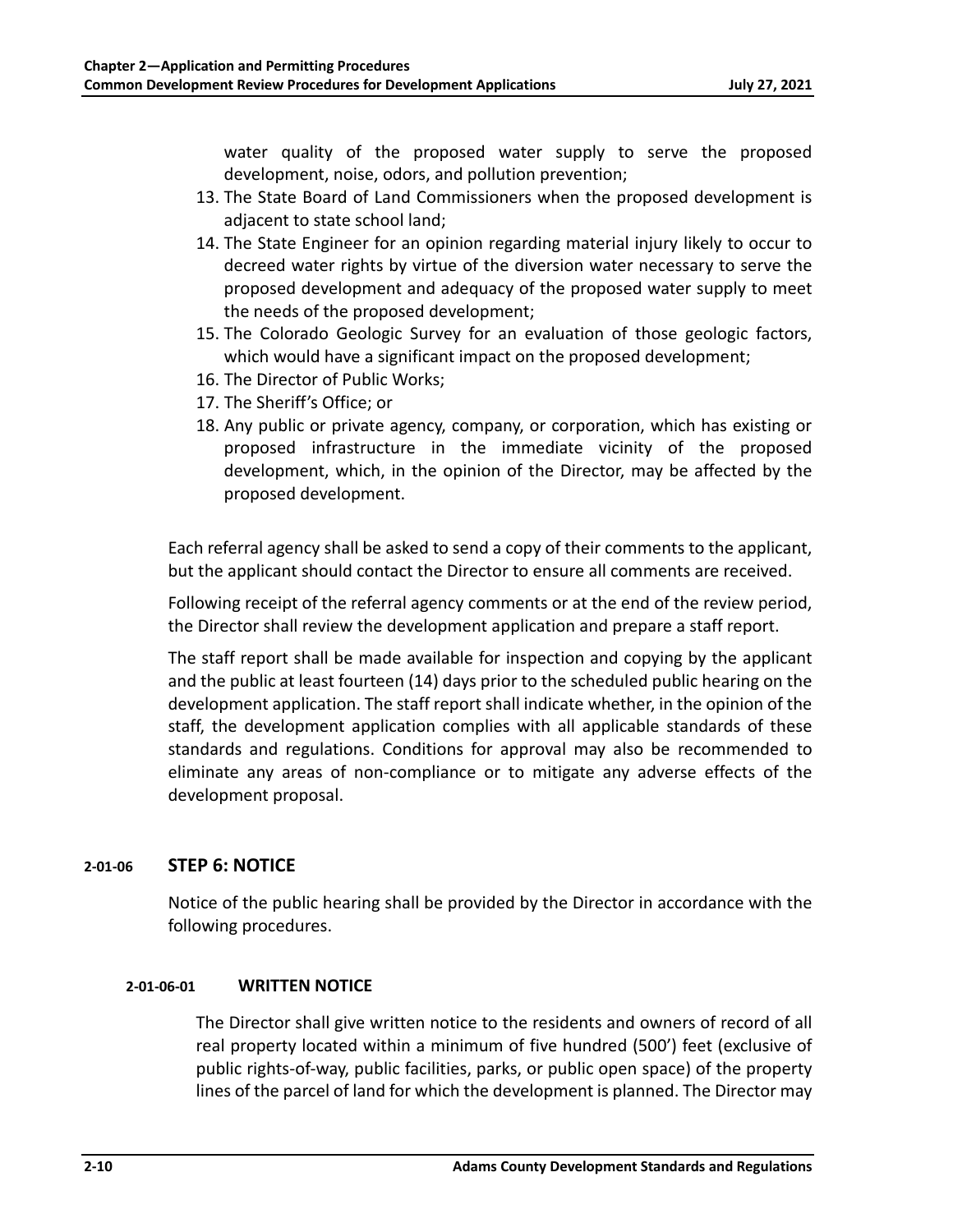require the applicant to further expand the notification area. Designated representatives of neighborhood groups and homeowner's associations within the area of notification shall also receive written notice from the Director.

The written notices shall be mailed at least fifteen (15) days prior to the first public hearing date concerning the application. The written notice shall state the date, time, place, and purpose of the public hearing(s). Failure to mail such notice shall not affect the validity of any hearing or determination by the Planning Commission, Board of Adjustment, or Board of County Commissioners.

# **2‐01‐06‐02 POSTED NOTICE**

The real property proposed to be developed shall be posted with a sign, giving notice to the public of the proposed development. The signs shall be posted by the County on the subject property in a manner and at a location to afford the best notice to the public. The property shall be posted at least ten (10) days prior to the first public hearing date.

The sign shall be a minimum of two (2) square feet and shall state the date, time, place, and purpose of the public hearing(s) and phone number and address of the case manager. Failure of the sign to remain posted prior to the hearing date shall not affect the validity of any hearing or determination by the Planning Commission, Board of Adjustment, or Board of County Commissioners.

#### **2‐01‐06‐03 PUBLISHED NOTICE**

The Director shall publish notice of the public hearing. Notice of the time, date, and place of the public hearing(s) on the development application shall be published in the official County newspaper at least thirty (30) days prior to any hearing before the Board of County Commissioners. Failure of the Director to publish the required notice shall necessitate the delay of the hearing.

# **2‐01‐07 STEP 7: PUBLIC HEARING**

#### **2‐01‐07‐01 CONDUCT OF PUBLIC HEARING**

#### **2‐01‐07‐01‐01** *RIGHTS OF ALL PERSONS*

Any person may appear at a public hearing and submit evidence, either individually or as a representative of a person or an organization. Each person who appears at a public hearing shall state their name, address and, if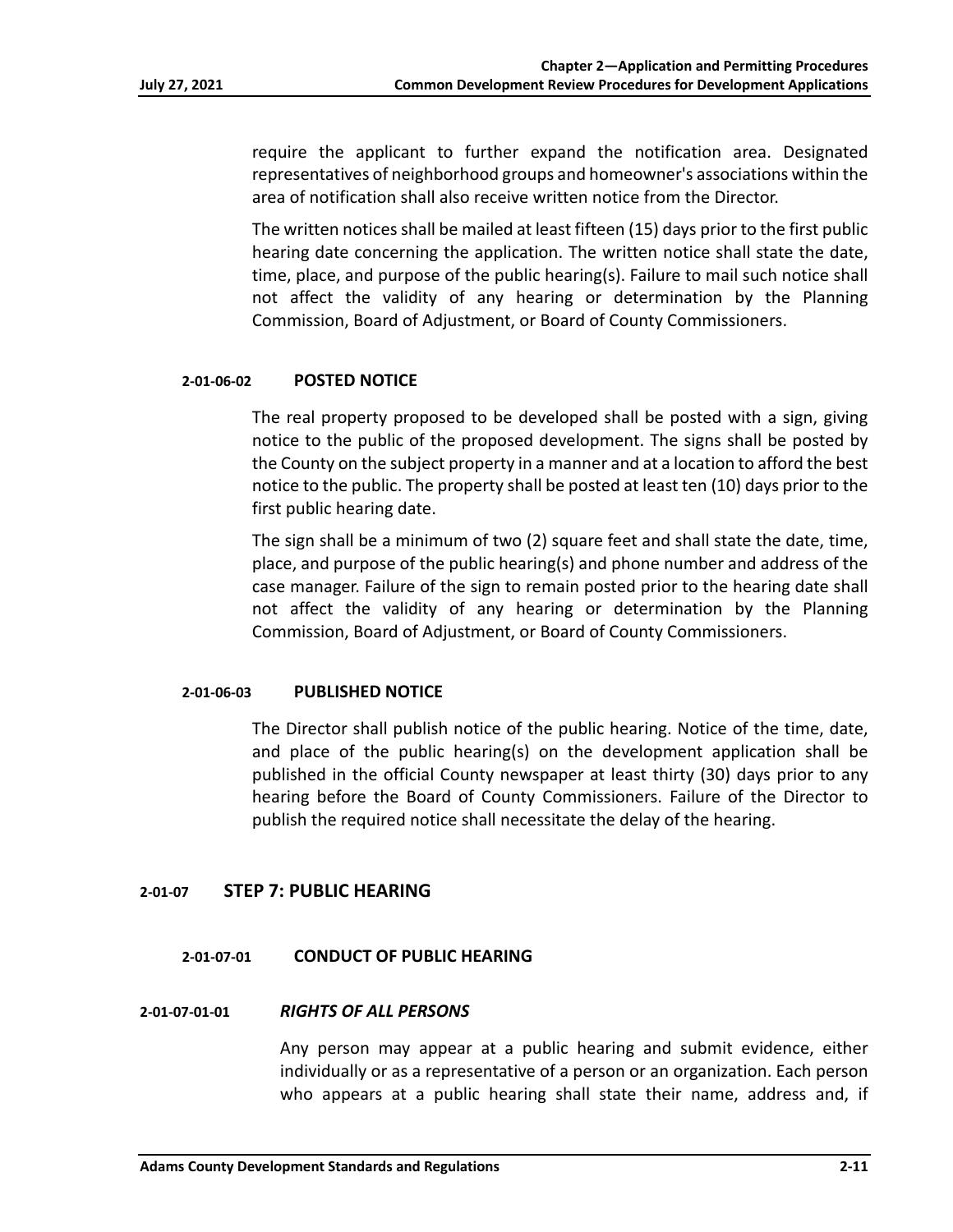appearing on behalf of a person or organization, the name and mailing address of the person or organization being represented.

# **2‐01‐07‐01‐02** *EXCLUSION OF TESTIMONY*

The Planning Commission, Board of Adjustment, or Board of County Commissioners may exclude testimony or evidence it finds to be irrelevant, immaterial or unduly repetitious.

# **2‐01‐07‐01‐03** *CONTINUANCE OF PUBLIC HEARING*

The Planning Commission, Board of Adjustment, or Board of County Commissioners may, by motion or at the request of any person, continue any public hearing to a fixed date, time, and place. All continuances shall be granted at the discretion of the Planning Commission, Board of Adjustment, or Board of County Commissioners. The date and time of the continuance shall be announced at the hearing. The applicant may be required to agree to any continuance in writing.

The applicant's agreement to a continuance shall eliminate any statutory or regulatory requirement for the Planning Commission, Board of Adjustment, or Board of County Commissioners to act on an application within any specific time period. If the applicant requests a continuance, the applicant may be required to pay a continuance fee.

# **2‐01‐07‐01‐04** *ORDER OF PROCEEDINGS AT PUBLIC HEARING*

The order of the proceedings at the public hearing shall be as follows:

- 1. Staff Report Presented: The staff shall present a narrative and/or graphic description of the development application. The staff shall present a report that includes a written recommendation.
- 2. Applicant Presentation: The applicant shall present any relevant information the applicant deems appropriate. Copies of all writings or other exhibits the applicant wishes the Planning Commission, Board of Adjustment, or Board of County Commissioners to consider must be submitted to the Director no less than five (5) working days before the public hearing.
- 3. Public Testimony: Relevant public testimony shall be heard.
- 4. Applicant Response: The applicant may respond to any testimony or evidence presented by the public at the direction of the Board or Commission holding the hearing.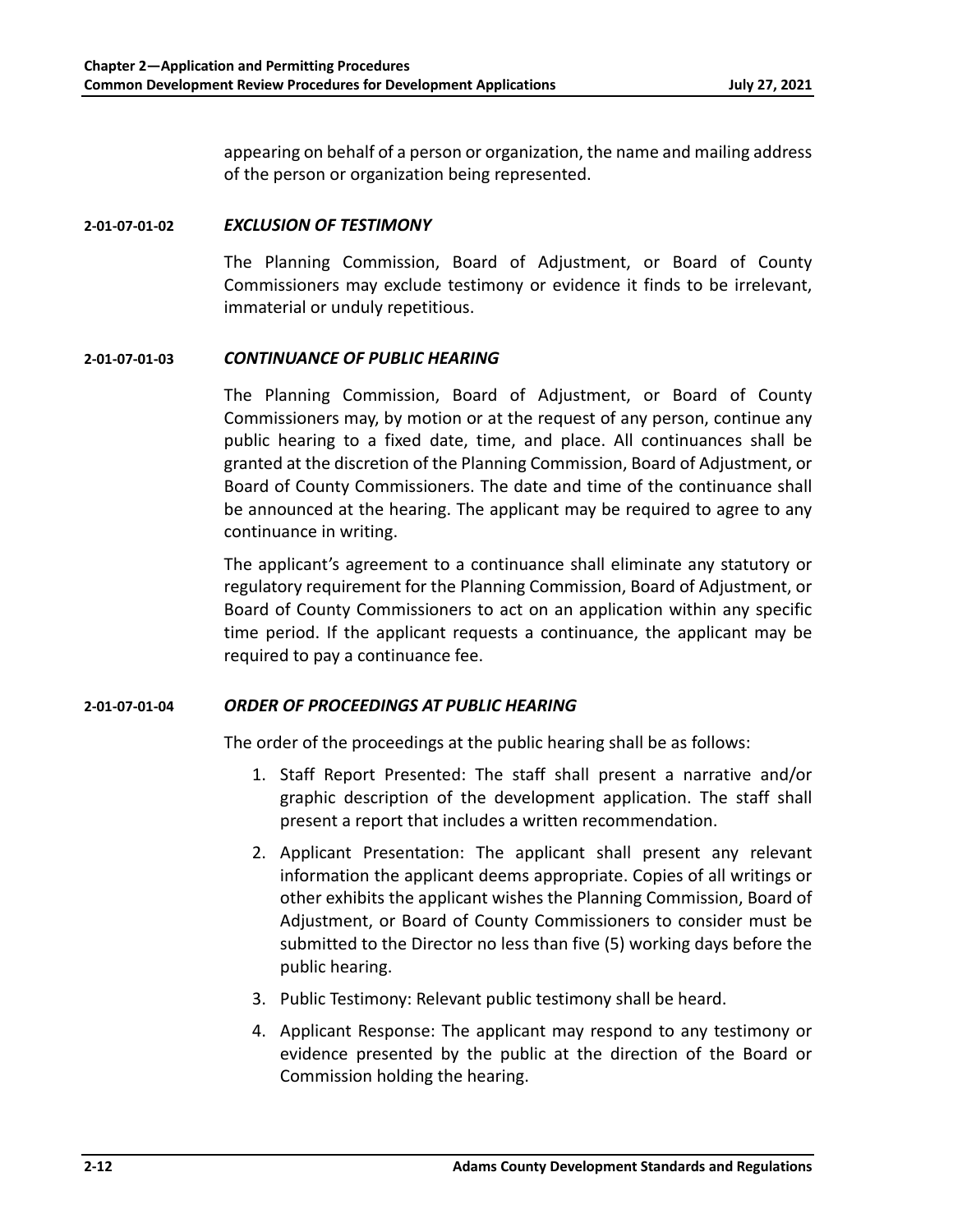5. Staff Response: The staff may respond to any statement made or evidence presented by the applicant or the public at the direction of the Board or Commission holding the hearing.

# **2‐01‐07‐02 DECISION AND FINDINGS**

#### **2‐01‐07‐02‐01** *DECISION*

After consideration of the development application, the staff report, and the evidence from the public hearing, the chairman shall close the public hearing and, unless the case is continued, the Board or Commission shall approve, approve with conditions, or deny the development application based on its compliance with these standards and regulations. In the case of the Planning Commission, the approval, approval with condition(s), or denial shall be considered only as a recommendation to the Board of County Commissioners.

#### **2‐01‐07‐02‐02** *FINDINGS*

All decisions shall include at least the following elements:

- 1. A statement of specific findings or other factors considered, whichever is appropriate, and a statement of the basis upon which the facts were determined, with specific reference to the relevant standards set forth in these standards and regulations; and
- 2. A statement of approval, approval with conditions, or denial, whichever is appropriate.

#### **2‐01‐07‐02‐03** *NOTIFICATION TO APPLICANT*

Notification of the Planning Commission's, Board of Adjustment's, or Board of County Commissioners' decision shall be mailed by the Director to the applicant within seven (7) days after the decision. A copy of the decision shall also be made available to the public by the Director of Community and Economic Development within seven (7) days after the decision.

# **2‐01‐07‐03 RECORD OF PROCEEDINGS**

The Planning Commission's, Board of Adjustment's, or Board of County Commissioners' public hearing may be recorded by any appropriate means. A copy of the public hearing record may be acquired or viewed by any person upon application to the Director and payment of a fee to defray the cost of duplication of the record. The record shall consist of the following: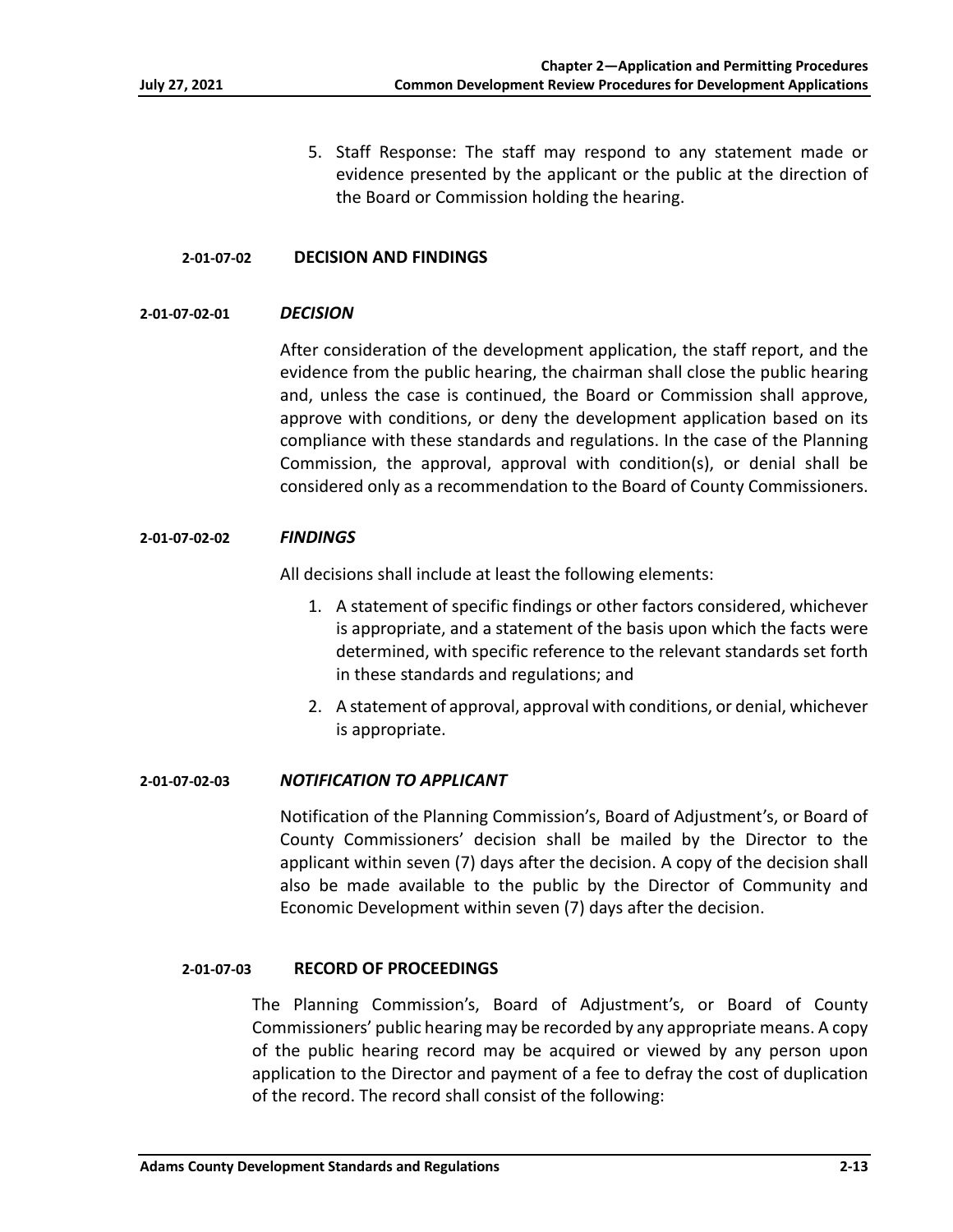- 1. All exhibits, including, without limitation, all writings, drawings, maps, charts, graphs, photographs, and other tangible items received or viewed by the Planning Commission, Board of Adjustment, or Board of County Commissioners at the proceedings;
- 2. All minutes of the proceedings; and
- 3. If available, a videotape or audiotape recording of the proceedings before the Planning Commission, Board of Adjustment, or Board of County Commissioners.

# **2‐01‐07‐04 RECORDING OF DECISIONS AND PLATS**

Once approved, the decision of the Planning Commission, Board of Adjustment, or Board of County Commissioners shall be filed with the Office of the Adams County Clerk and Recorder. In the case of a final plat, once the final construction plans and final plat are approved, the subdivision improvements agreement is executed and any other conditions of approval have been met, the final plat shall be recorded in the Office of the Adams County Clerk and Recorder.

# **2‐01‐08 STEP 8: STANDARDS**

Before approving a development application, the Planning Commission, Board of Adjustment, or Board of County Commissioners must find that the development application has met the requirements of these standards and regulations and complies with the required criteria for approval.

# **2‐01‐09 STEP 9: CONDITIONS OF APPROVAL**

The Planning Commission, Board of Adjustment, or Board of County Commissioners may impose such conditions on approval of the development application as are necessary to accomplish the purposes and intent of these standards and regulations. Such conditions must have a reasonable nexus to potential impacts of the proposed development and should be roughly proportional, both in nature and extent, to the impacts of the proposed development or shall be mutually agreed upon by Adams County and the applicant. (See Section 1‐08 for further limitations on conditions.)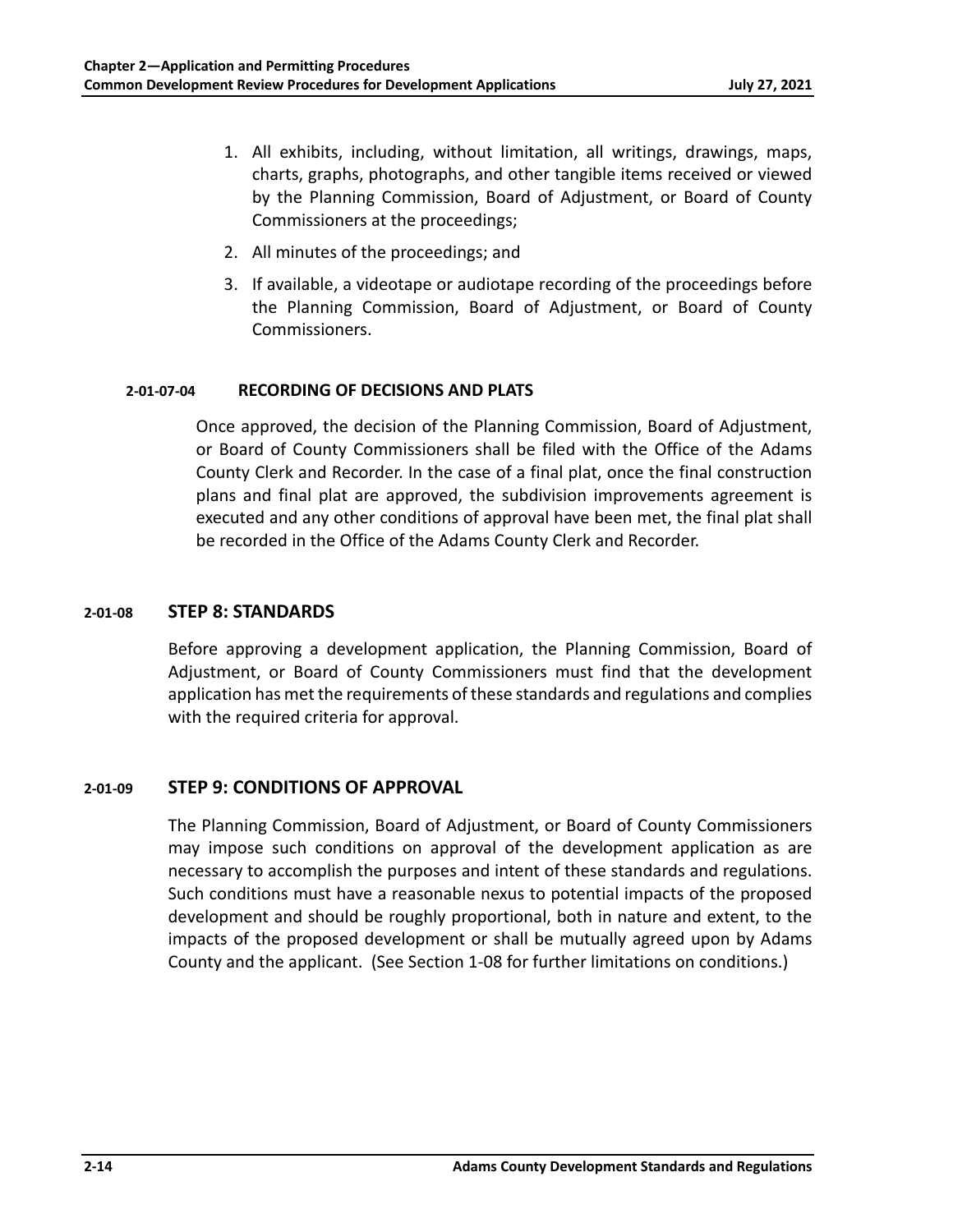# **2‐01‐10 STEP 10: AMENDMENTS**

#### **2‐01‐10‐01 MINOR AMENDMENTS**

Minor amendments to any approved development plan may be approved, approved with conditions, or denied administratively by the Director and may be authorized without additional public hearings. Such minor amendments may be authorized by the Director as long as the development application, as amended, continues to comply with these standards and regulations, at least to the extent of its original compliance.

Minor amendments shall consist only of any or all of the following:

- 1. The amendment results in an increase or decrease by five percent (5%) or less in the approved number of dwelling units;
- 2. The amendment results in an increase or decrease in the amount of square footage of a non‐residential land use or structure that does not change the character of the project;
- 3. The amendment results in a change in the housing mix or use mix ratio which complies with the requirements of the zone district and does not change the character of the project; or
- 4. The amendment does not result in a change in the character of the development.

The Director may refer a minor amendment to the Planning Commission. If so referred, the decision of the Planning Commission shall constitute a final decision, subject to appeal to the Board of County Commissioners.

A minor amendment to any preliminary plat or preliminary development plan may be processed through the application for final plat or final development process as determined by the CEDD Director.

#### **2‐01‐10‐02 MAJOR AMENDMENTS**

Amendments to any approved development plan not determined by the Director to be a minor amendment under the criteria set forth in Section 2‐01‐10‐01 shall be deemed a major amendment.

Major amendments to development plans shall be reviewed and processed in the same manner as the original development plan for which the amendment is sought. Any approved major amendments shall be recorded in accordance with the procedures for recording the original development plan approval.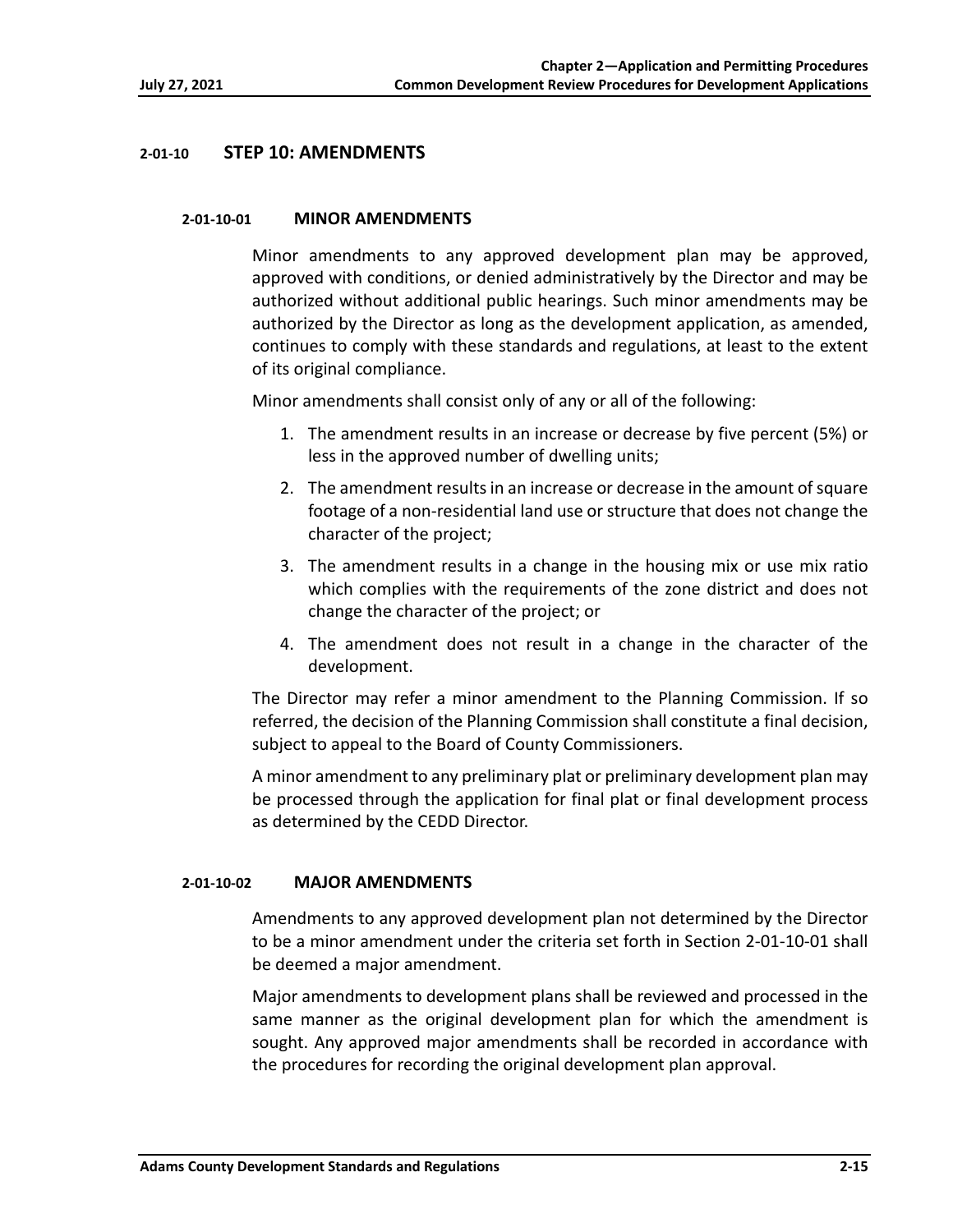Any partial or total abandonment of an approved development plan shall be considered a major amendment.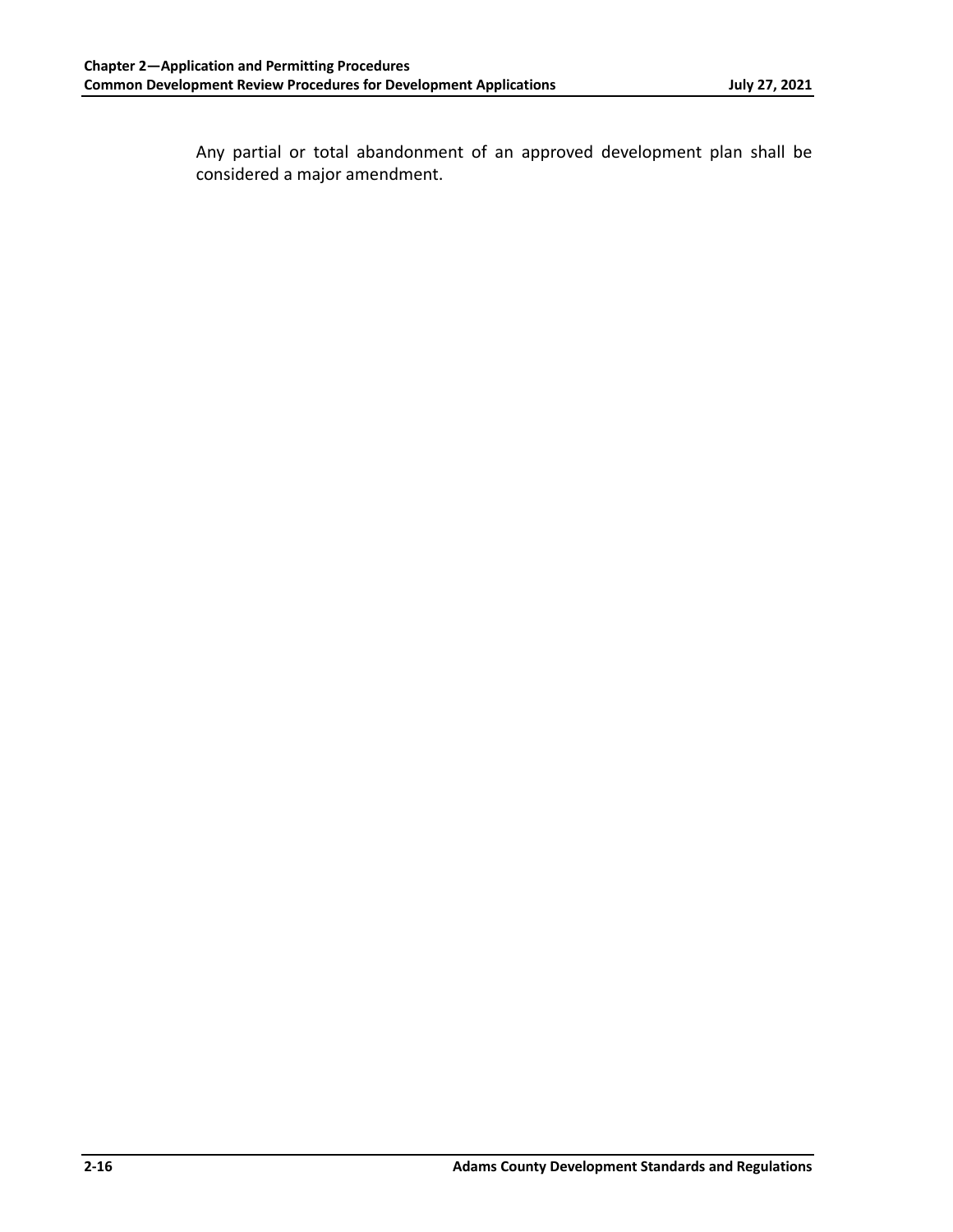# **2‐02 SPECIFIC DEVELOPMENT REVIEW STEPS FOR DEVELOPMENT APPLICATIONS**

This section outlines the specific development review steps, which apply to each distinct development application or permit type.

The follow development application types are included:

# **1. General Construction and Development Permits and Registrations**

# *a. Access and Right‐of‐Way Permit*

Generally, an access or right‐of‐way permit is required to construct a driveway which accesses a County road; place a culvert within a public right‐of‐way; place utilities within a public right‐of‐way; place landscaping within a public right-of-way; cut a County road; bore under a County road; or perform any work, excavation, filling, grading, or construction within a public right‐of‐way.

# *b. Building Permit*

Generally, a building permit is required to construct a building or structure; place a building or structure; remodel a building or structure; construct an addition to a building or structure; modify a building or structure; construct, place, or modify a sign; excavate or fill land;; construct subdivision improvements including roads; construct a landfill; or modify the use of land or a structure.

# *c. Conservation Plan Permit*

Generally, a conservation plan permit is required to till any fragile soils.

# *d. Contractor Registration*

Generally, any contractor performing a business involving the construction, alteration, remodeling, repairing, or equipping of buildings or other structures shall be registered as a contractor.

# *e. Biosolids Application Permit*

Generally, a domestic sewage sludge application permit is required for the discharge or disposal of restricted biosolids on agricultural lands.

# *f. Floodplain Use Permit*

Generally, a floodplain use permit is required to locate or construct any structure or facility within a floodplain control overlay zone district; place any fill within a floodplain control overlay zone district; store or process any materials or equipment within a floodplain control overlay zone district; or change a channel of a watercourse within a floodplain control overlay zone district.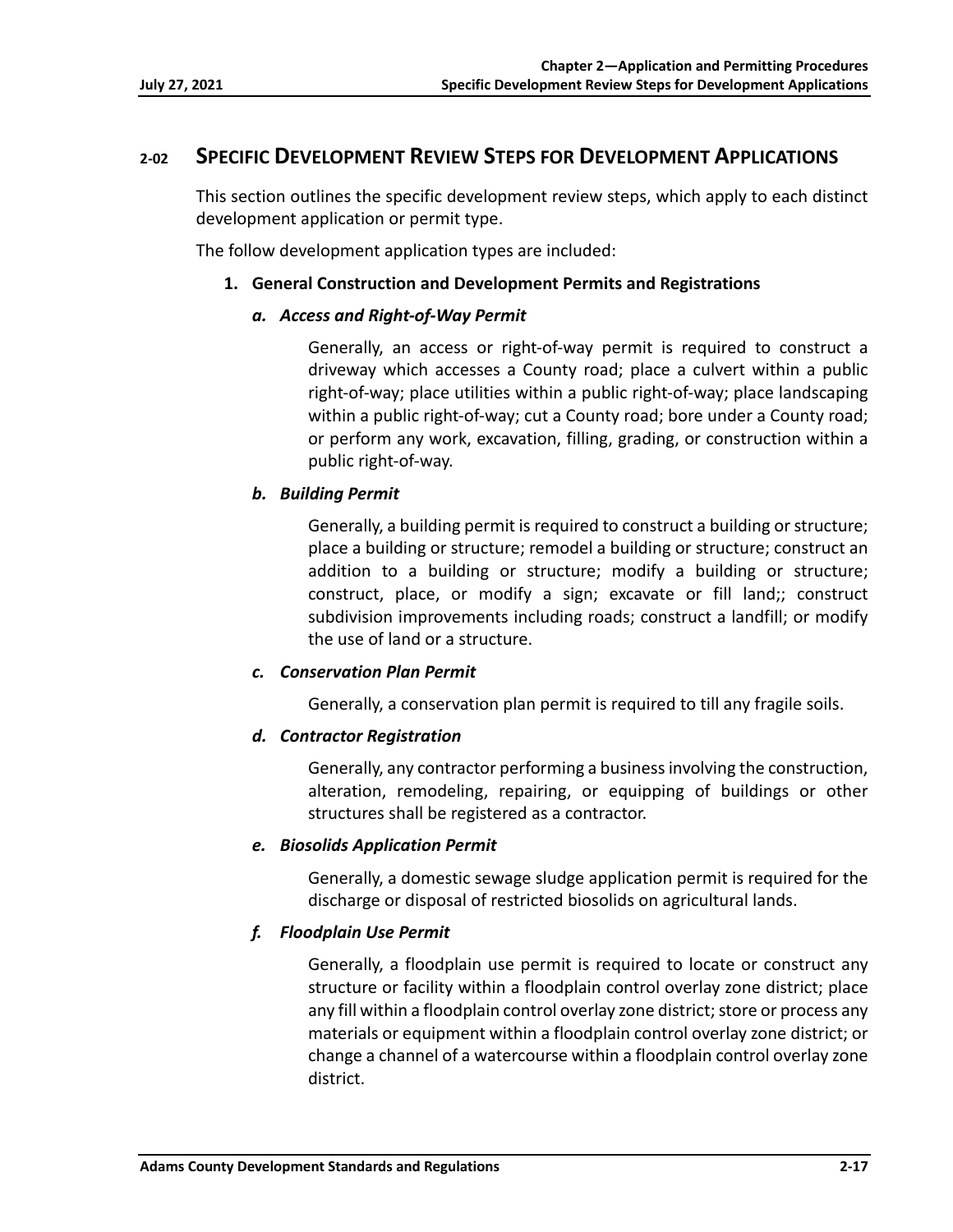# *g. Stormwater Quality Permit* **\*.**

Generally, a stormwater quality permit is required for construction sites that disturb one acre or greater or are part of a larger common plan of development disturbing one acre or greater. There are no exemptions for this permit.

# **2. Zoning and Land Use Approvals**

# *a. Conditional Use Permit*

A conditional use permit is required for any use identified as a conditional use within a zone district or overlay zone district.

# *b. Planned Unit Development*

An approval of any proposed planned unit development is required to amend the zone district map and the requirements controlling the development of a parcel of land. A planned unit development creates a new overlay zone district for the parcel of land upon approval.

# *c. Special Use Permit (Temporary Use Permit)*

A special use permit is required for any temporary use of land where the use is not a permitted principal use within the zone district or overlay zone district where the use will be located. Some special use permits may be issued administratively.

# *d. Oil and Gas Facility Permit*

An Oil and Gas Facility permit is required for any oil and gas facility in Adams County.

# *e. Text, Zoning Map Amendment (Rezoning), or Comprehensive Plan Amendment*

An approval of any proposed change to the zone district map or text of these standards and regulations is required to change, modify, or amend any standard, regulation, dimensional requirement, or use restriction controlling any parcel of land.

# *f. Certificate of Designation*

Generally, a certificate of designation is required to locate a facility which collects, stores, treats, utilizes, processes, and/or disposes of solid wastes; locate infectious waste treatment facilities; locate transfer stations; locate hazardous waste disposal sites; locate waste impoundment operations; locate commercial composting operations; locate construction and demolition landfills; or locate other sites or facilities not specifically mentioned herein as may be required by C.R.S. §§30‐20‐101, *et seq.*, C.R.S §§25‐15‐101, *et seq.*, and C.R.S. §§25‐15‐201, *et seq.*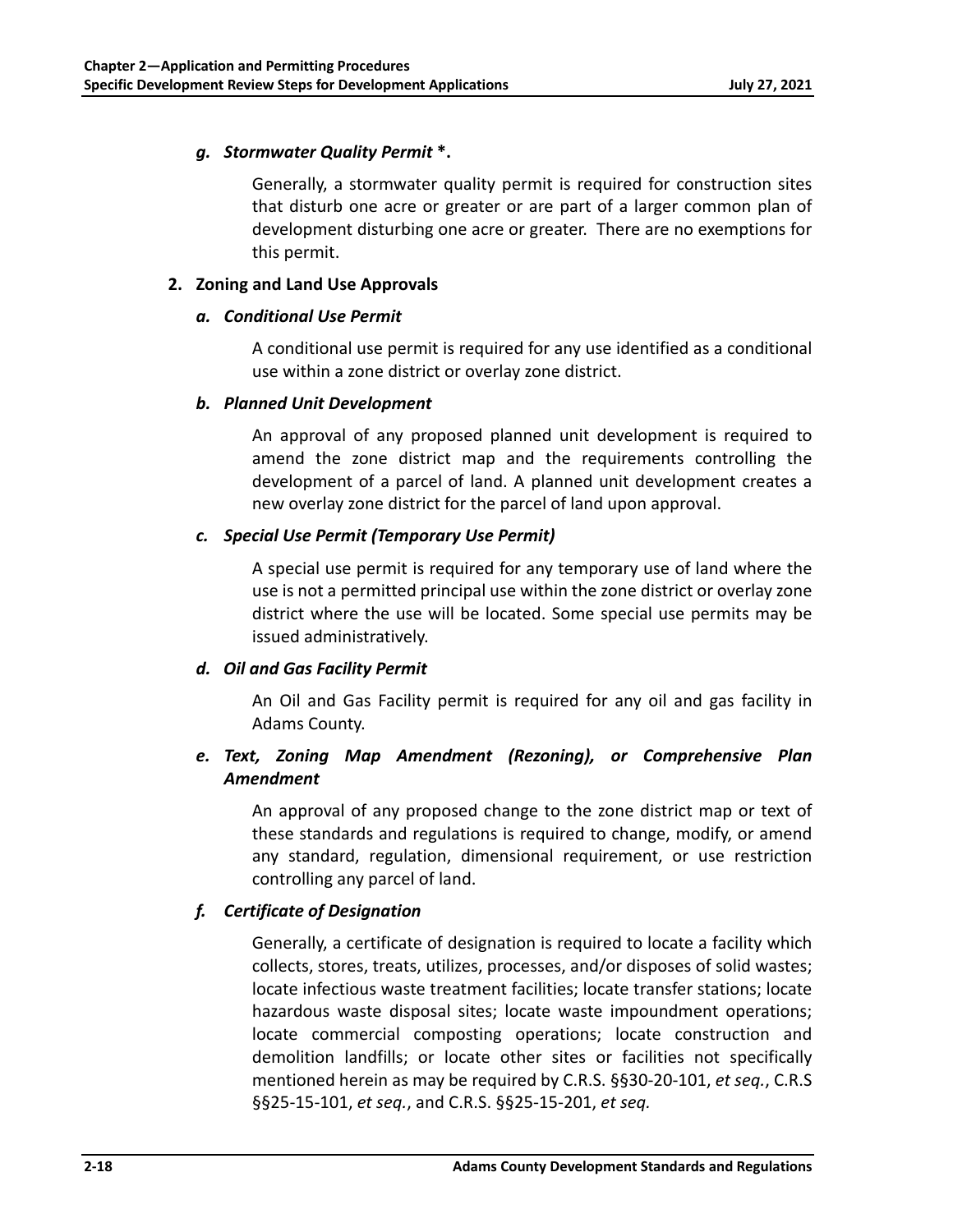# *g. Urban Renewal Plan*

# *h. Administrative Review Permit*

Generally, an administrative review permit is required for any use of land where the use is not a permitted principal use within the zone district or overlay zone district where the use will be located. Telecommunications towers are specifically permitted through this review.

# **3. Subdivisions, Divisions of Land, and Platting Approvals**

# *a. Condominium Map Review*

Approval is required to develop condominiums. Condominium maps may be approved by the Director of Community & Economic Development.

# *b. Exemption*

An exemption approval is required to obtain a release from the requirements of platting by resolution of the Board of County Commissioners in accordance with the terms set forth in these standards and regulations.

# *c. Plat Correction; Replat of Lot, Easement or Building Envelope; Vacation of Recorded Plat, Right‐of‐Way or Easement; or Replat of Subdivision*

Approval is required to correct a plat; replat a lot, easement, or building envelope; vacate a recorded plat, right‐of‐way, or easement; or replat a subdivision.

# *d. Rural Site Plan Review*

Approval is required for divisions of land seeking to benefit from the bonus lots associated with dividing land in accordance with the rural site plan development standards.

# *e. Subdivisions, Major*

Approval is required to develop a major subdivision. Generally, a major subdivision divides parcels of twenty (20) acres or more or divides parcels into five (5) or more lots.

# *f. Subdivisions, Minor*

Approval is required to develop a minor subdivision. Generally, a minor subdivision divides parcels of less than twenty (20) acres into four (4) or fewer lots.

# **4. Variations and Appeals**

*a. Appeal*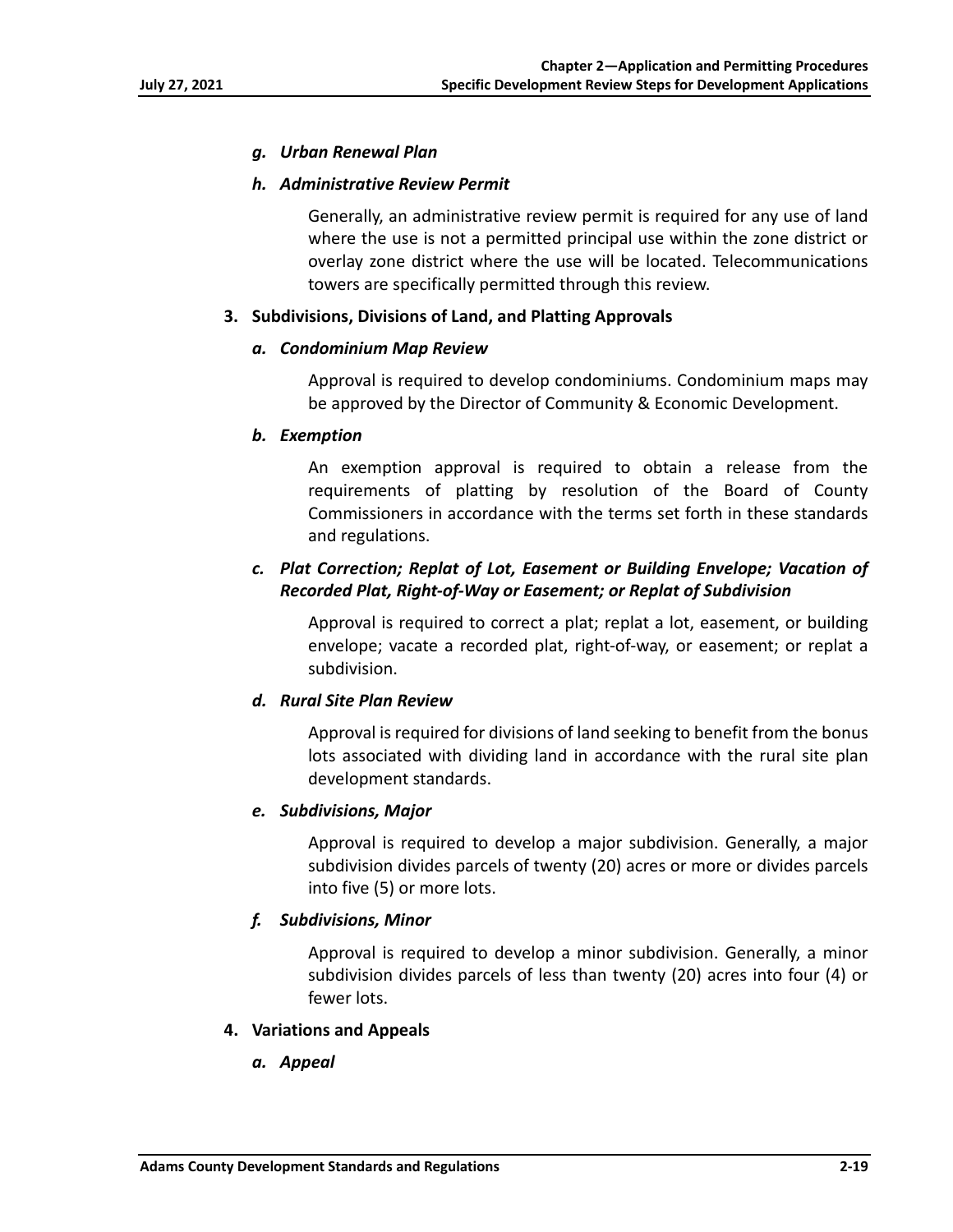A person aggrieved by a decision of an administrative official may appeal the decision to the Board of Adjustment.

# *b. Floodplain Use Permit Variance*

Approval of a variance from the floodplain use permit standards is required to effect any change to these standards and regulations with respect to their application to an individual parcel of land.

# *c. Variance, Major*

Approval of a variance from these standards and regulations is required to effect any change to these standards and regulations with respect to their application to an individual parcel of land. A variance may only be approved from the dimensional requirements, performance standards, and other special physical requirements contained in these standards and regulations.

# **2‐02‐01 ACCESS AND RIGHT‐OF‐WAY PERMIT**

# **2‐02‐01‐01 PURPOSE**

The purpose of this section is to provide processing requirements for access or right-of-way permits in order to review, consider, approve, approve with modifications, or deny a request for permission to access a County road, install utilities within a public right‐of‐way, landscape within a public right‐of‐way, install a mailbox within a public right‐of‐way, or otherwise work or construct within a County right‐of‐way.

# **2‐02‐01‐02 APPLICABILITY**

All access or right-of-way permits must be processed in accordance with this section. An access or right‐of‐way permit is the only authorization under which access to a County road may be installed or constructed or work within a public right-of-way may be performed including, but not limited to, construction, landscaping, utility placement, alteration, or repair of any existing facilities or utilities within a public right‐of‐way or County road.

# **2‐02‐01‐03 WHO CAN INITIATE AN ACCESS PERMIT**

An access or right-of-way permit may be requested by, without limitation, the owner(s) of the property to which access is to be extended, the owner of the utility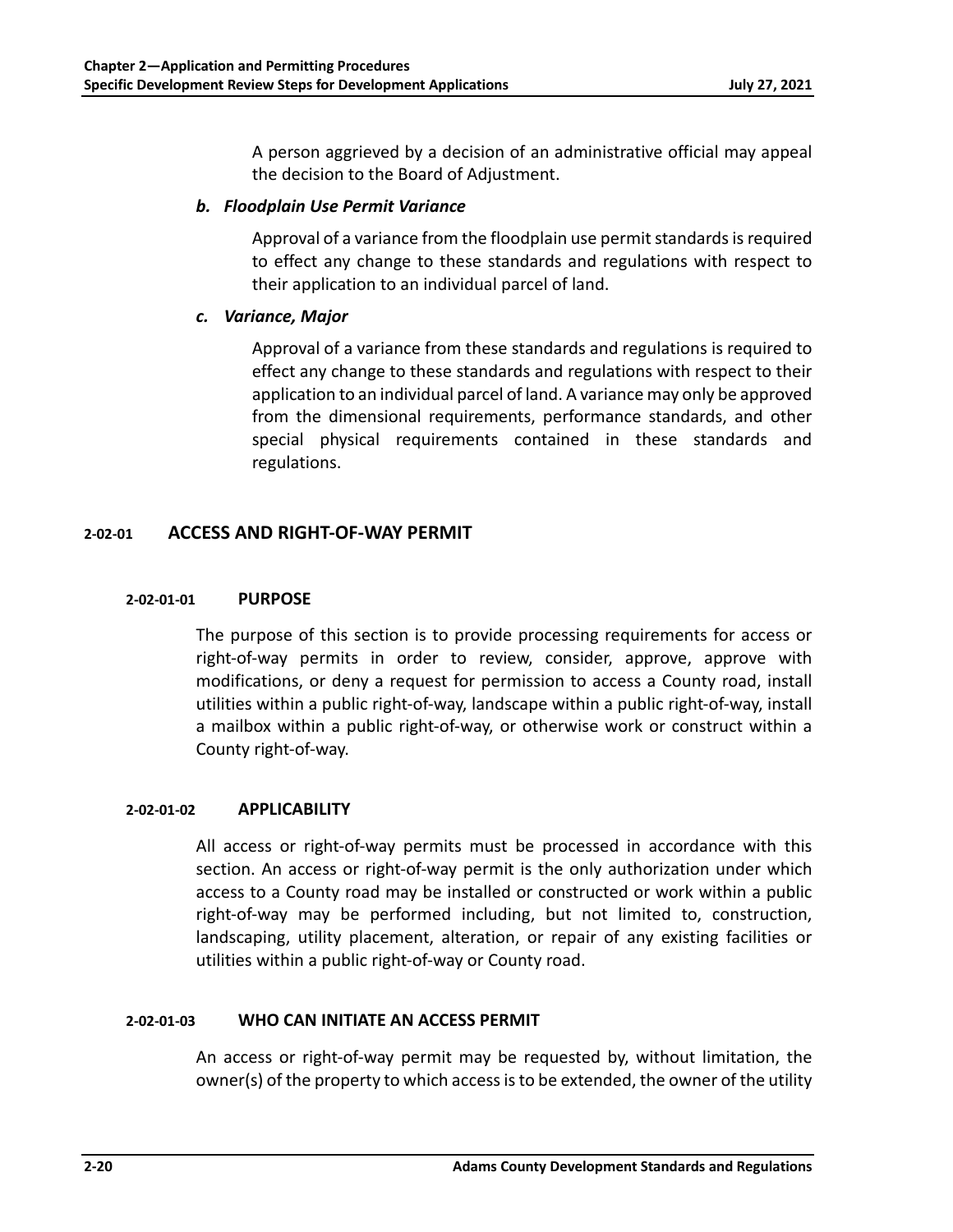or mailbox, or any person(s) performing work within the public right‐of‐way or County road.

The applicant has the burden of proof to demonstrate the access or right‐of‐way permit fully complies with these standards and regulations and meets the criteria for approval.

# **2‐02‐01‐04 ACCESS PERMIT REVIEW PROCEDURES**

An access or right‐of‐way permit may be approved by the Director of Community and Economic Development.

The processing of an access or right-of-way permit shall be according to, in compliance with, and subject to the provisions contained in Steps 1 through 10 of the Common Development Review Procedures as follows:

- 1. Conceptual Review: Optional.
- 2. Neighborhood Meeting: Not applicable.
- 3. Development Application Submittal: Applicable. All items or documents required for an access or right‐of‐way permit as described in the application submittal requirements shall be submitted to the Director of Community and Economic Development.
- 4. Determination of Sufficiency: Applicable. No notification of adjacent property owners is required. No application shall be processed if any taxes due are not paid.
- 5. Staff Report: Not applicable.
- 6. Notice: Not applicable
- 7. Public Hearing: Not applicable. In substitution, an application for access or right‐of‐way permit shall be reviewed and approved, approved with modifications, or denied by the Director of Community and Economic Development based on its compliance with these standards and regulations.
- 8. Standards: Not applicable. In substitution, an application for access or right‐of‐way permit shall be reviewed for compliance with these standards and regulations.
- 9. Conditions of Approval: Applicable. The Director of Community and Economic Development may impose any conditions determined to be necessary to assure the safety of the general public, protect the County's infrastructure, adequately accommodate the type and volume of traffic during the work, and deal with anticipated traffic volumes and road improvements.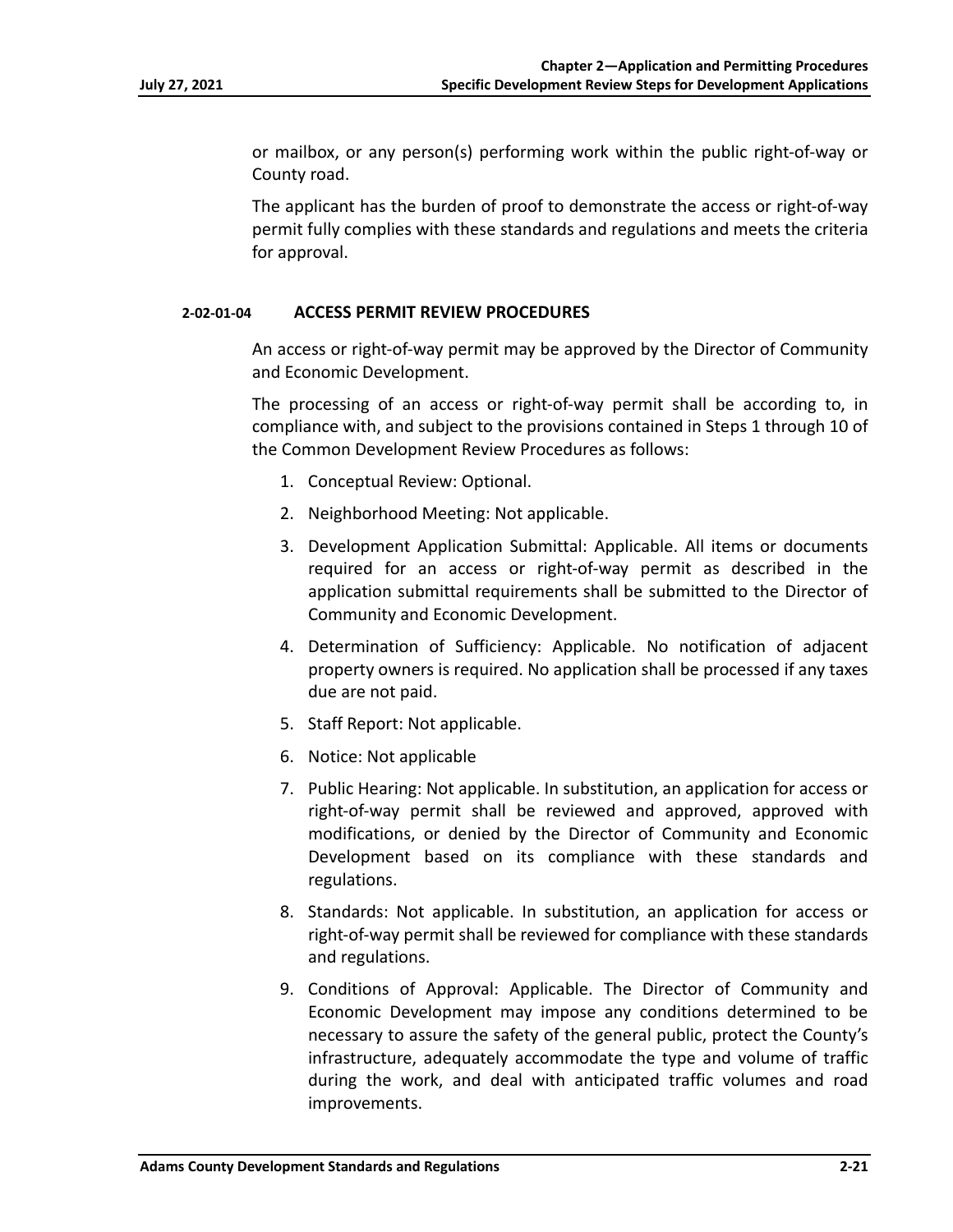10. Amendments: Not applicable. In substitution, an amendment to an access or right‐of‐way permit may be authorized by the Director of Community and Economic Development provided the access or right‐of‐way permit remains in compliance with all applicable standards and regulations.

#### **2‐02‐01‐05 CRITERIA FOR APPROVAL**

The Director of Community and Economic Development in issuing an access or right‐of‐way permit shall find:

- 1. The access or right‐of‐way permit is consistent and complies with the requirements of these standards and regulations for the type of work to be performed.
- 2. The access or work to be performed will be of such a standard and condition to safely and adequately accommodate the type and volume of traffic currently using the access, including emergency and fire equipment and vehicles, plus any increase in traffic that may be added by the use accessing the road.
- 3. Adequate controls have been established to ensure compliance and safety during the course of work.
- 4. Adequate financial guarantees have been provided to ensure that any problems arising from the work to be performed can be reasonably remedied by the County, if necessary.

# **2‐02‐01‐06 LAPSE OF APPROVAL**

The access or right-of-way permit shall be valid for a period of six (6) months from the time such access or right‐of‐way permit is issued unless fully and properly acted upon and completed.

# **2‐02‐01‐07 EXTENSION OF APPROVAL**

One six (6) month extension may be granted by the Director of Community and Economic Development. In order to be eligible for an extension, the applicant shall file a request for extension with the Director of Community and Economic Development at least thirty (30) days prior to the date the access or right‐of‐way permit would lapse, unless waived by the Director of Community and Economic Development.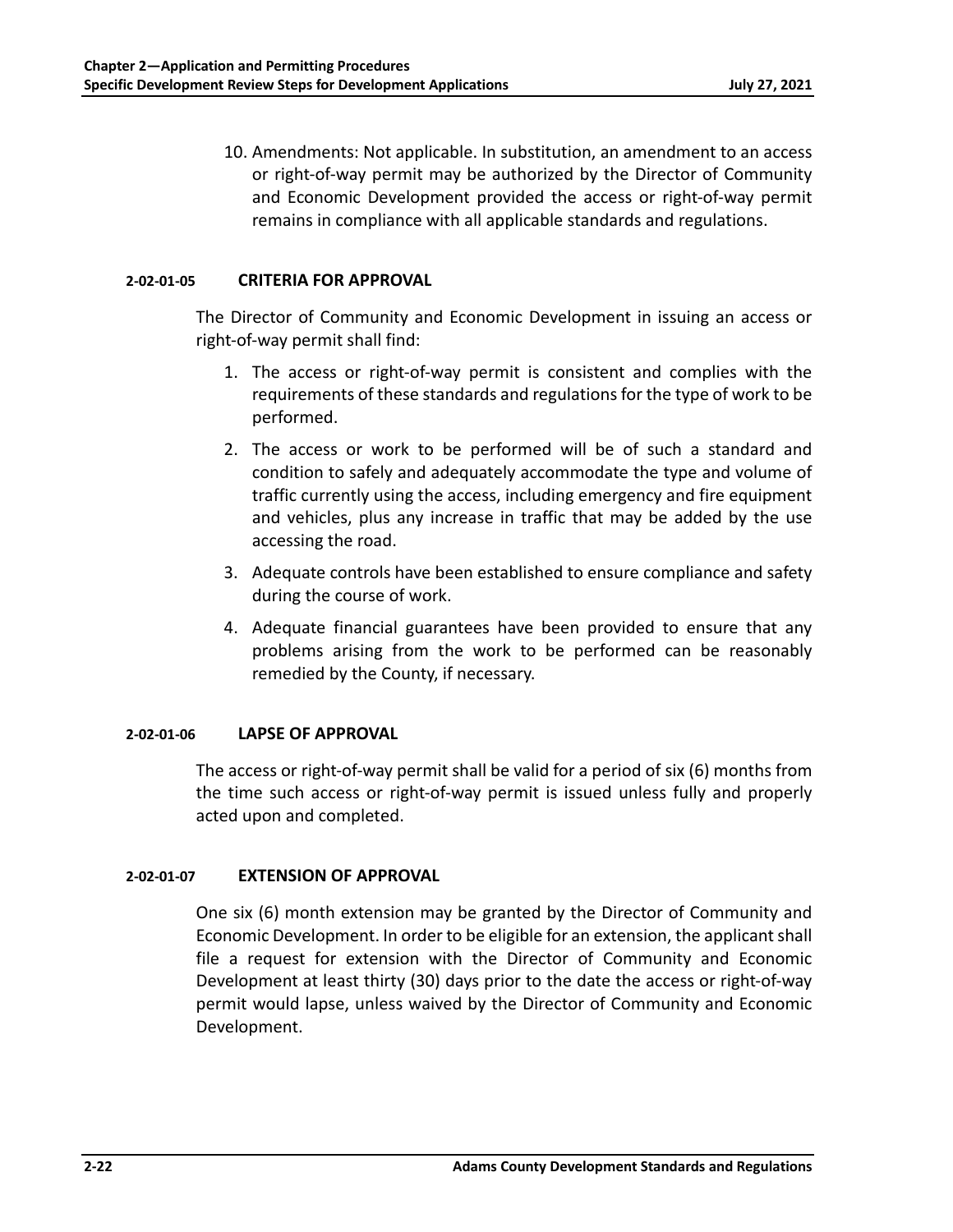# **2‐02‐02 ADMINISTRATIVE REVIEW**

#### **2‐02‐02‐01 PURPOSE**

The purpose of this section is to provide processing requirements for administrative review permits for development applications.

#### **2‐02‐02‐02 APPLICABILITY**

All uses that require administrative review must be processed in accordance with this section. The Director of Community and Economic Development is the permit issuing authority for administrative review permits. The designation of a use requiring administrative review does not constitute an authorization or assurance that such use will be approved.

# **2‐02‐02‐03 WHO CAN INITIATE AN ADMINISTRATIVE REVIEW REQUEST?**

An administrative review permit may be requested by, without limitation, any owner of, or person having interest in the property on which the use requiring administrative review is proposed to be located. The applicant has the burden of proof to demonstrate the use fully complies with these standards and regulations and meets the criteria for approval.

# **2‐02‐02‐04 ADMINISTRATIVE REVIEW PROCEDURES**

An administrative review permit may be approved by the Director of Community and Economic Development (see Steps 1 through 10 below). The Director of Community and Economic Development shall approve, approve with conditions, or deny an administrative review permit based on compliance with the criteria for approval.

The processing of an administrative review permit shall be according to, in compliance with, and subject to the provisions contained in Steps 1 through 10 of the Common Development Review Procedures as follows:

- 1. Conceptual Review: Optional.
- 2. Neighborhood Meeting: Optional, unless the Director of Community and Economic Development determines the development proposal could have significant neighborhood impacts.
- 3. Development Application Submittal: All items or documents required for the administrative review permit as described in the development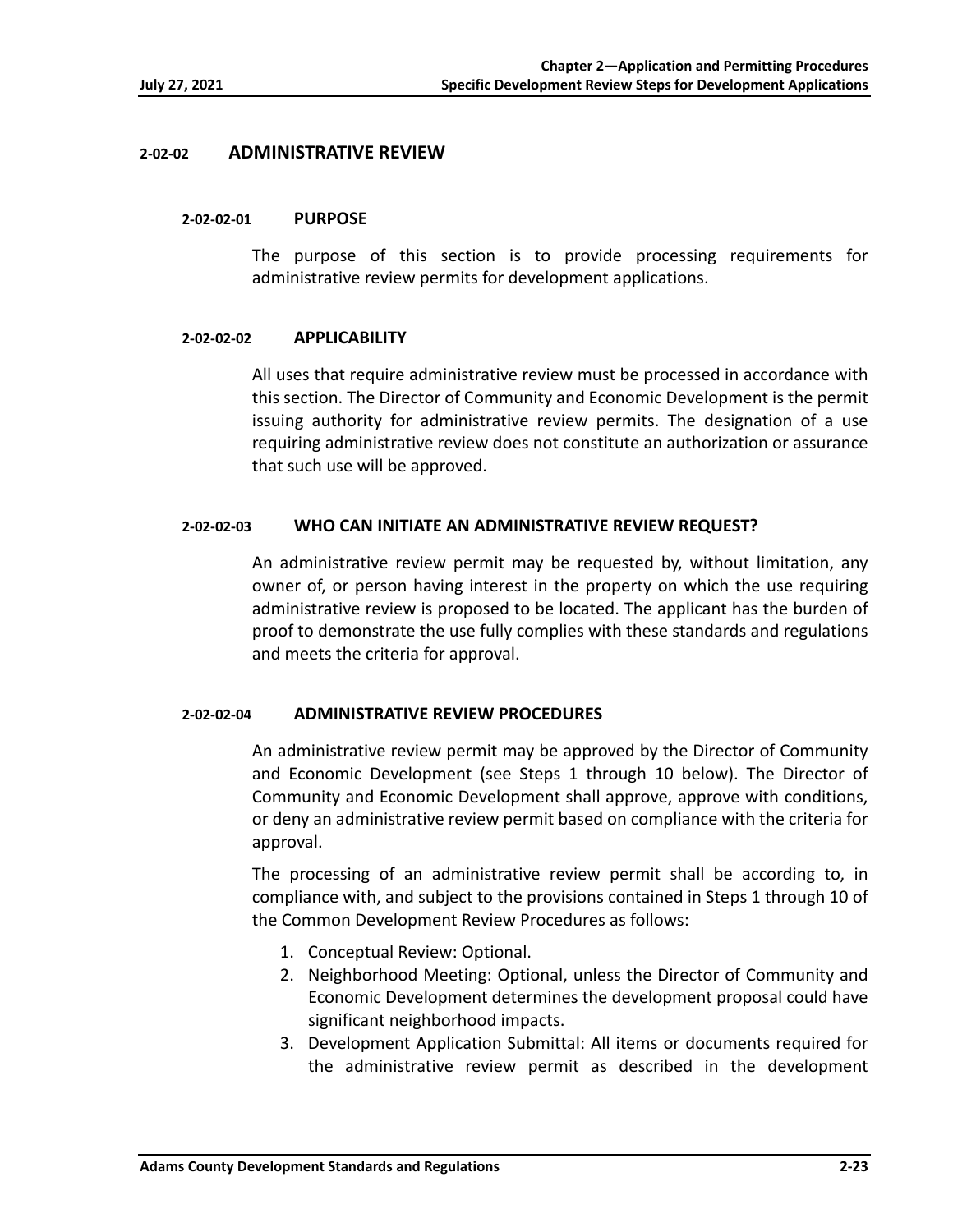application submittal requirements shall be submitted to the Director of Community and Economic Development.

- 4. Determination of Sufficiency: Applicable. The Director of Community and Economic Development shall inform the applicant of the sufficiency of the application within 30 days of submittal. No application shall be processed if taxes due are not paid.
- 5. Staff Report: Not applicable.
- 6. Notice: Not applicable.
- 7. Public Hearing: Not applicable.
- 8. Standards: Applicable.
- 9. Conditions of Approval: Applicable. The Director of Community and Economic Development in approving an administrative review permit may attach conditions necessary to implement the Adams County Comprehensive Plan and to ensure compatibility with adjacent uses. In addition to other conditions, the Director of Community and Economic Development may specify a term of the use.
- 10. Amendments: Applicable.

# **2‐02‐02‐05 CRITERIA FOR APPROVAL**

The Director of Community and Economic Development in issuing an administrative review permit shall find:

- 1. The use is consistent with the purposes of these standards and regulations.
- 2. The use will comply with the requirements of these standards and regulations including, but not limited to, all applicable performance standards.
- 3. The use is compatible with the surrounding area, harmonious with the character of the neighborhood, not detrimental to the immediate area, not detrimental to the future development of the area, and not detrimental to the health, safety, or welfare of the inhabitants of the area and the County.
- 4. The use has addressed all off‐site impacts.
- 5. The site is suitable for the use including adequate usable space, adequate access, and absence of environmental constraints.
- 6. The site plan for the proposed use will provide adequate fencing, screening, and landscaping.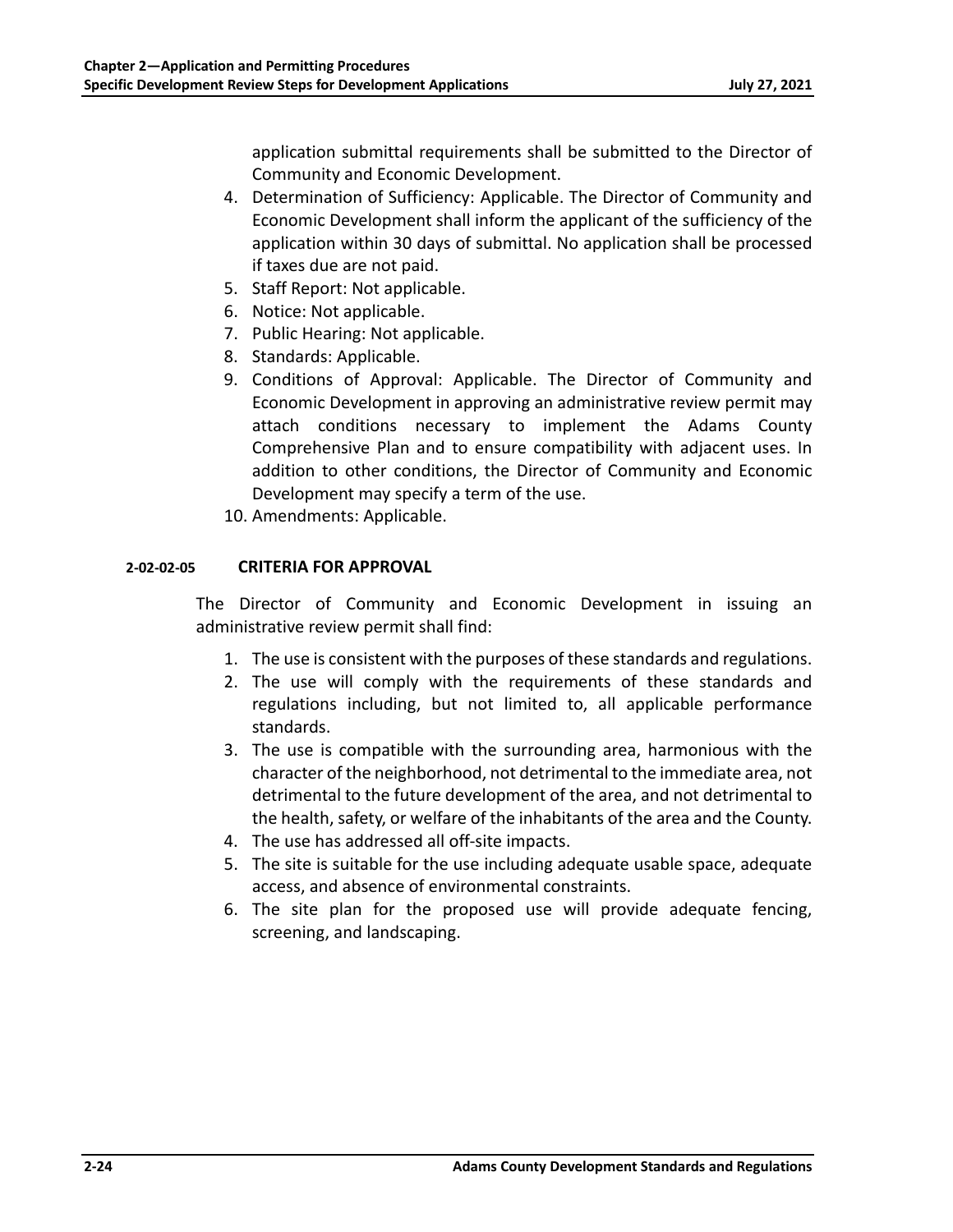# **2‐02‐03 BUILDING PERMIT**

#### **2‐02‐03‐01 PURPOSE**

The purpose of this section is to provide processing requirements for building permits in order to review, consider, approve, approve with modifications, or deny a request for permission to erect, move, place, or alter a structure, sign, temporary structure, or to excavate or fill land.

#### **2‐02‐03‐02 APPLICABILITY**

All building permits must be processed in accordance with this section. A building permit is the only authorization under which a structure may be constructed, moved, placed, or altered; a sign may be placed, altered, moved, constructed, or replaced; land may be filled or excavated; temporary buildings may be placed; or utilities may be installed. All structures shall comply with the requirements of these standards and regulations even if the building permit requirement is waived by the Chief Building Official.

# **2‐02‐03‐03 WHO CAN INITIATE A BUILDING PERMIT**

A building permit application may be requested by, without limitation, the owner(s) of the property on which the structure, sign, temporary building, or utility is to be erected, moved, placed, altered, excavated, or filled. Upon issuance of building permit, when required, contractor information shall be provided to the County.

The applicant has the burden of proof to demonstrate the building permit fully complies with these standards and regulations and meets the criteria for approval.

# **2‐02‐03‐04 BUILDING PERMIT REVIEW PROCEDURES**

A building permit may be approved by the Chief Building Official.

The processing of a building permit shall be according to, in compliance with, and subject to the provisions contained in Steps 1 through 10 of the Common Development Review Procedures as follows:

- 1. Conceptual Review: Optional.
- 2. Neighborhood Meeting: Not applicable.
- 3. Development Application Submittal: Applicable. All items or documents required for a building permit as described in the application submittal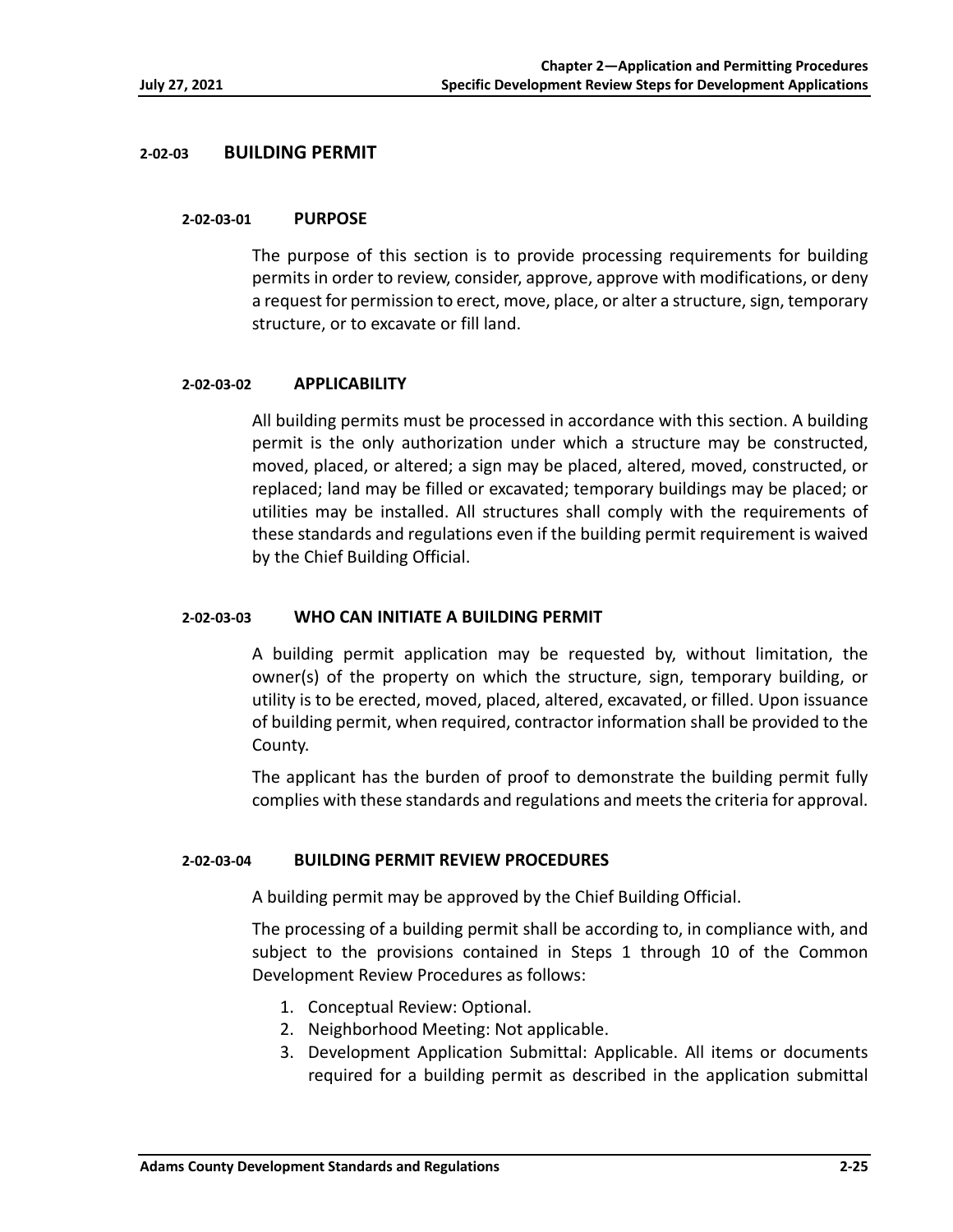requirements shall be submitted to the Director of Community and Economic Development.

- 4. Determination of Sufficiency: Applicable. No notification of adjacent property owners is required. No application shall be processed if any taxes due are not paid.
- 5. Staff Report: Not applicable.
- 6. Notice: Not applicable.
- 7. Public Hearing: Not applicable. In substitution, an application for a building permit shall be reviewed and approved, approved with modifications, or denied by the Chief Building Official based on its compliance with any development plan, these standards and regulations, and the building code adopted by the County by reference or otherwise, as amended.
- 8. Standards: Not applicable. In substitution, an application for a building permit shall be reviewed for compliance with any development plan, these standards and regulations, and all building code regulations adopted by the County.
- 9. Conditions of Approval: Applicable.
- 10. Amendments: Not applicable. In substitution, an amendment to a building permit may be authorized by the Chief Building Official provided the building permit remains in compliance with all applicable standards and regulations.

# **2‐02‐03‐05 CRITERIA FOR APPROVAL**

The Director of Community and Economic Development in issuing a building permit shall find:

- 1. The building permit is consistent with and complies with the requirements of these standards and regulations and any applicable development plans or conditional use permits.
- 2. Legal access exists to the property for which the building permit has been requested.
- 3. The building permit complies with all requirements of the building code in effect at the time of issuance of the permit.

# **2‐02‐03‐06 LAPSE OF APPROVAL**

The building permit application shall be valid for a period of six (6) months from the time such building permit is applied for unless fully issued by the Community & Economic Development Department.

The building permit shall be valid for a period of six (6) months from the time such building permit is issued unless fully and properly acted upon and completed.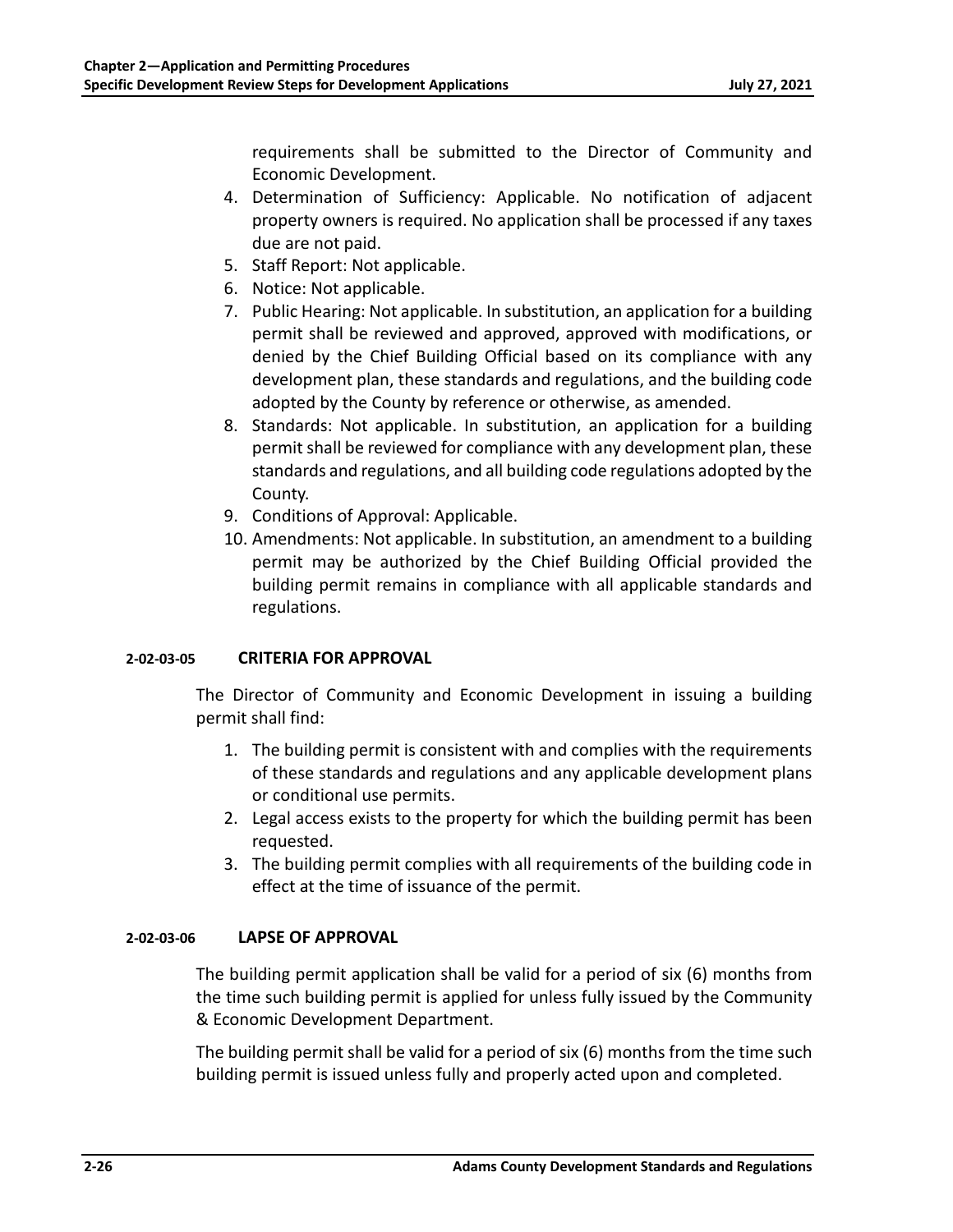# **2‐02‐03‐07 EXTENSION OF APPROVAL**

One extension may be granted by the Chief Building Official not to exceed one hundred eighty (180) days. In order to be eligible for an extension, the applicant shall file a written request for extension with the Chief Building Official a minimum of thirty (30) days prior to the date the application or building permit would expire, unless waived by the Chief Building Official.

# **2‐02‐04 CERTIFICATE OF DESIGNATION**

#### **2‐02‐04‐01 PURPOSE**

The purpose of this section is to detail the steps for obtaining a certificate of designation. Certificates of designation are required for those solid waste and hazardous waste disposal sites and/or processing facilities, which are presumptively incompatible with other land uses, authorized or permitted in a zone district and may have long-term ramifications to the use of surrounding lands. In addition to meeting applicable performance standards, certificates of designation may require the imposition of conditions in order to ensure the number of solid waste and hazardous waste disposal sites and/or processing facilities and their location, design, configuration, and operation are appropriate at a particular location.

# **2‐02‐04‐02 APPLICABILITY**

All uses that require a certificate of designation must be processed in accordance with this section. A certificate of designation shall be required for all solid waste and hazardous waste disposal sites and/or processing facilities that may include, but not be limited to:

- 1. Sites and facilities where the collection, storage, treatment, utilization, processing, and/or final disposal of solid waste occurs except as specifically exempted;
- 2. Infectious waste treatment facilities;
- 3. Hazardous waste disposal sites;
- 4. Waste impoundment operations;
- 5. Commercial composting operations when meeting the Colorado Department of Public Health and Environment Regulations 6CCR 1007‐2, Section 14;
- 6. Inert fill landfills when meeting the criteria for a certificate of designation;
- 7. Construction and demolition landfills;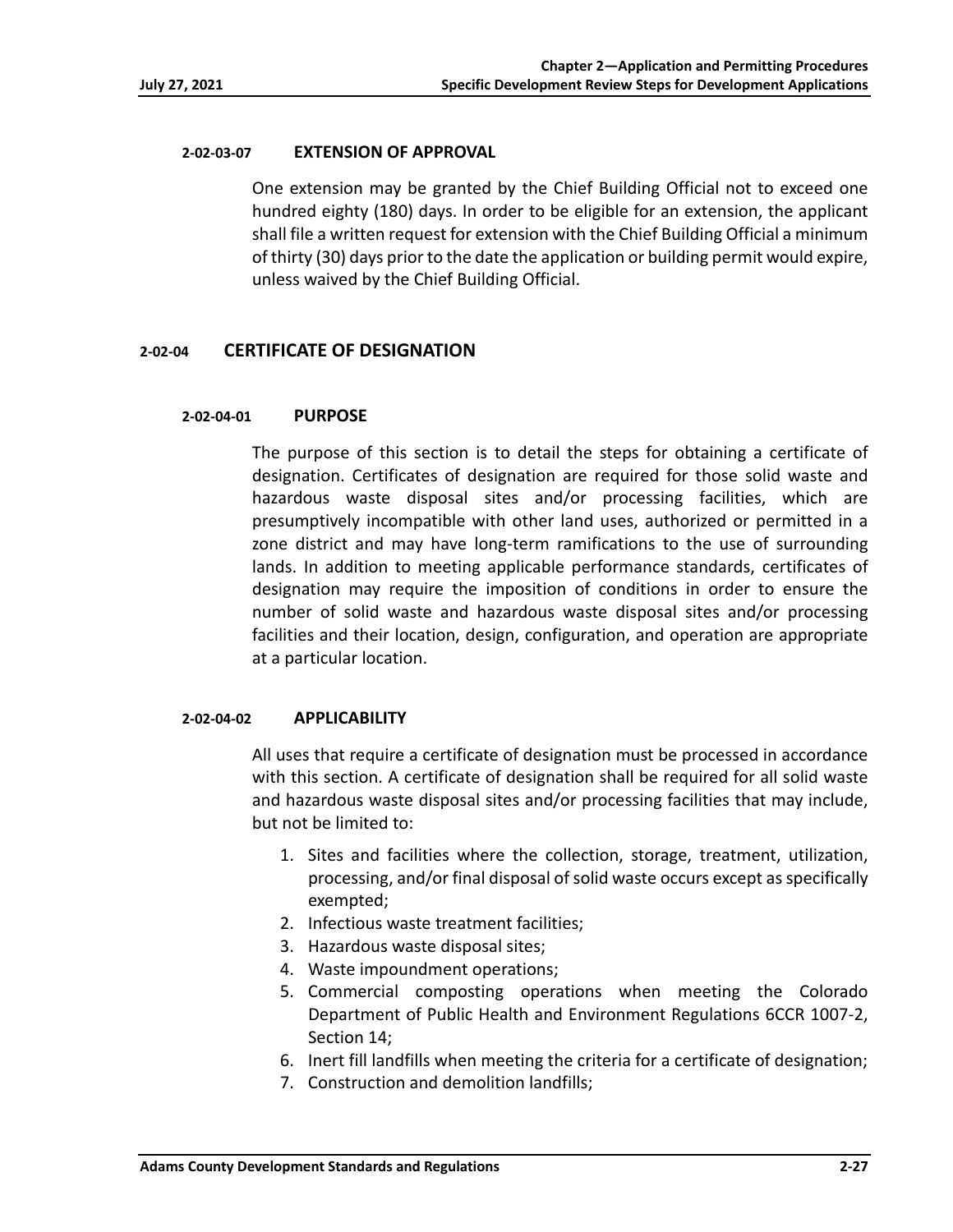- 8. Scrap tire recycling facilities with an inventory of over ten thousand (10,000) processed and unprocessed scrap tires; or
- 9. Other sites or facilities not specifically mentioned herein as may be required by C.R.S. §§30‐20‐101, *et seq.*, C.R.S. §§25‐15‐101, *et seq.*, and C.R.S. §§25‐15‐201, *et seq.*

Only the Board of County Commissioners may, after recommendation of the Planning Commission, adopt a resolution approving a certificate of designation to locate in accordance with these standards and regulations. Only those uses that are authorized as permitted principal uses or conditional uses in a zone district may be approved. The designation of a use as a permitted principal use or conditional use does not constitute an authorization or an assurance that such a use will be approved.

# **2‐02‐04‐03 WHO CAN INITIATE A CERTIFICATE OF DESIGNATION REQUEST**

A certificate of designation may be requested by, without limitation, any owner or person having an interest in the property on which the facility requiring the certificate of designation is proposed to be located. The applicant has the burden of proof to demonstrate the use fully complies with these standards and regulations and meets the criteria for approval.

# **2‐02‐04‐04 CERTIFICATE OF DESIGNATION REVIEW PROCEDURES**

A certificate of designation may be approved by the Board of County Commissioners by resolution. Any proposed certificate of designation shall be processed through two (2) public hearings before the Planning Commission, which shall provide a recommendation to the Board of County Commissioners (See Steps 1 through 10 below). Upon completion of each hearing by the Planning Commission, the application for a certificate of designation and the recommendation of the Planning Commission shall be forwarded to the Board of County Commissioners. The Board of County Commissioners shall, after receiving a recommendation from the Planning Commission, hold a public hearing. The Board of County Commissioners shall then approve, approve with conditions, or deny the certificate of designation based on its consideration of the staff report, the Planning Commission's recommendation and findings, the evidence from the public hearings, and the certificate of designation's compliance with the criteria for approval.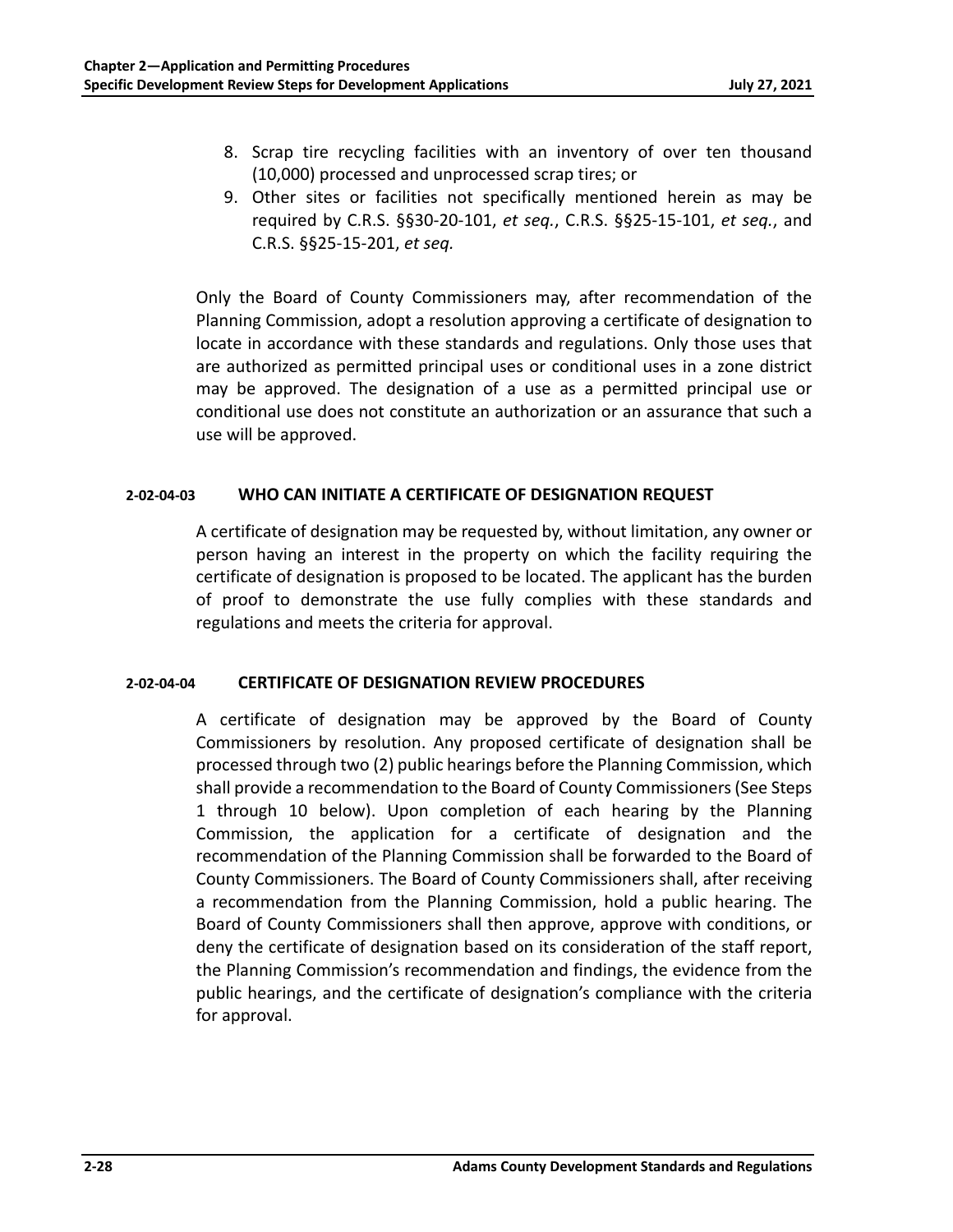# **2‐02‐04‐05 CERTIFICATE OF DESIGNATION REVIEW STEPS**

The processing of a proposed certificate of designation shall be according to, in compliance with, and subject to the provisions contained in Steps 1 through 10 of the Common Development Review Procedures as follows:

- 1. Conceptual Review: Applicable.
- 2. Neighborhood Meeting: Optional, unless the Director of Community and Economic Development determines the development proposal could have significant neighborhood impacts. A neighborhood meeting may be required prior to accepting an application for a certificate of designation at either or both stages of the review process including the initial application and upon submittal of the operations plan and technical report following review and approval, denial, or approval with conditions of the initial application.
- 3. Development Application Submittal: In the case of a certificate of designation, there shall be two (2) submittals. The first submittal shall be to determine preliminary findings of fact regarding use compatibility and siting impact issues. Following the determination of findings of fact regarding land use compatibility and siting impact issues, a second set of submittals shall be made to allow the review of the operations plan and technical report and approval or disapproval of the certificate of designation.
	- a. All items or documents required for a certificate of designation as described in the development application submittal requirements shall be submitted to the Director of Community and Economic Development at least fifty (50) days prior to the first unfilled Planning Commission public hearing agenda for the first submittal.
	- b. All items or documents required for a certificate of designation as described in the development application submittal requirements shall be submitted to the Director of Community and Economic Development at least two hundred thirty (230) days prior to the first unfilled Planning Commission public hearing agenda for the second submittal.
- 4. Determination of Sufficiency: Applicable. No application shall be processed if any taxes due are not paid. Upon receipt of a written recommendation for approval from the Colorado Department of Health, public hearings on the operations plan and technical report shall be set before the Planning Commission and Board of County Commissioners. No hearings shall be set if the Colorado Department of Public Health and Environment recommends disapproval pursuant to C. R. S. 30‐20‐104, Section 3.
- 5. Staff Report: Applicable.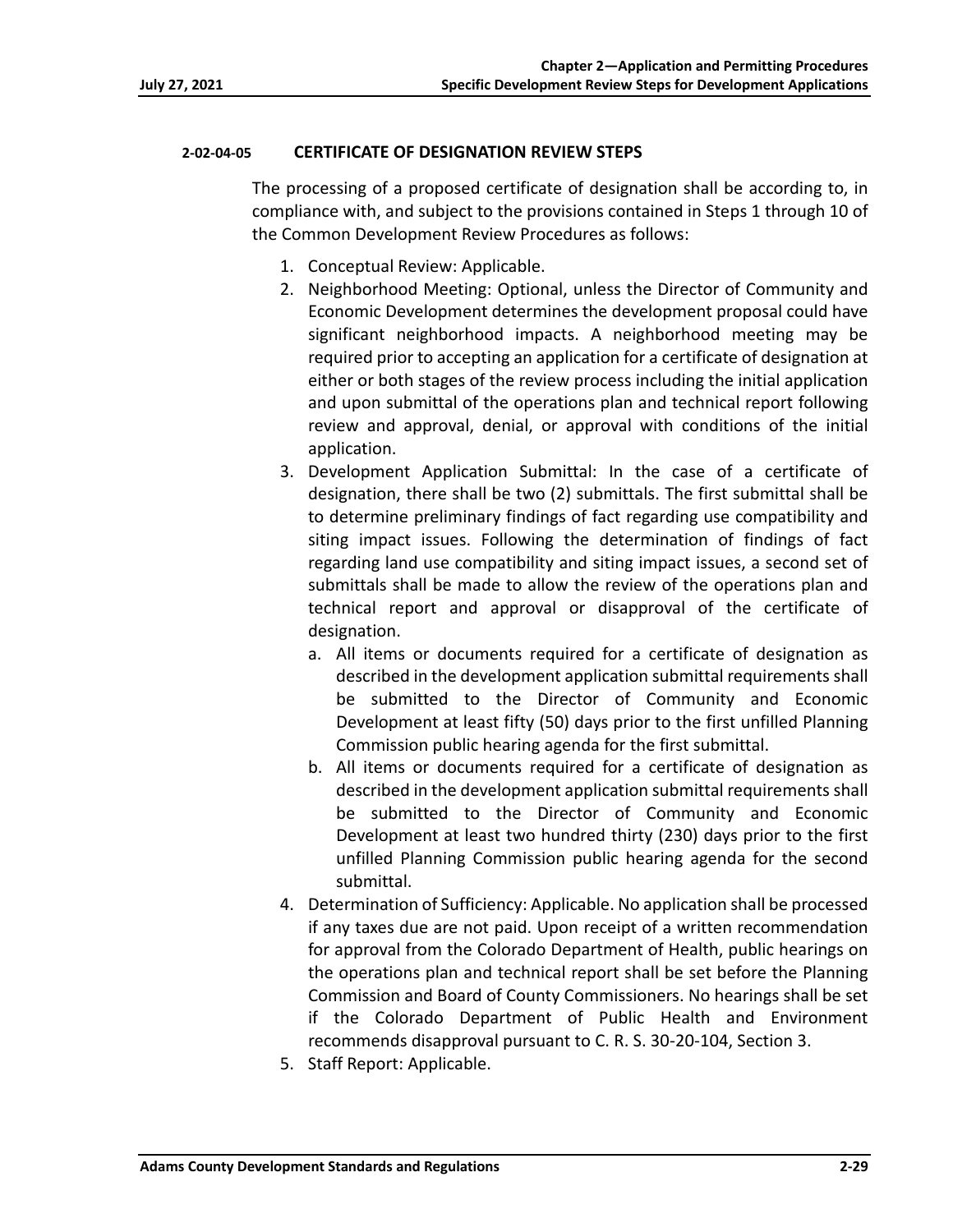- 6. Notice: Applicable, except notice shall be sent to all property owners within fifteen hundred (1,500') feet in urban areas and one (1) mile in agricultural areas at a minimum, or greater, as determined by the Director of Community and Economic Development.
- 7. Public Hearing: Applicable. Two (2) sets of public hearings shall be held before both the Planning Commission and Board of County Commissioners. A hearing shall be held to review the certificate of designation's compatibility with land use and to make preliminary findings. A hearing shall also be held to review the operations plan and technical report. The Director of Community and Economic Development may waive the public hearings to determine preliminary findings of fact regarding land use compatibility and siting impact issues of a proposal upon request of the applicant or with the applicant's concurrence, if the following determination is made:
	- a. That due to the nature of the proposed operation, issues related to land use compatibility and siting impact cannot be separated from the information required in the operations plan and technical report; or
	- b. That due to the nature of the proposed operation, the operation plan and technical report is minor in nature and no public purpose would be served by separating the two (2) components of the request.
- 8. Standards: Applicable. At the first hearing concerning a certificate of designation, the Planning Commission shall conduct a preliminary fact finding and consider all relevant evidence regarding land use compatibility and site impacts concerning the application. This hearing shall include, but not be limited to, information of the impact on the surrounding land uses, access and traffic impact, conformance with requirements of these standards and regulations, and conformance with policies of the Adams County Comprehensive Plan. At such hearing, the Planning Commission shall forward a recommendation in the form of recommended findings of fact to the Board of County Commissioners as to whether or not the proposed land use is in accordance with the criteria. The Board of County Commissioners shall then conduct a preliminary fact‐finding public hearing and consider all relevant evidence regarding land use compatibility and site impacts concerning the application. If the Board of County Commissioners finds the proposed land use is not in accordance with the criteria, it shall make a finding of fact, and such findings may be the basis of a denial at future hearings should the applicant wish to proceed with the remainder of the permitting process.

After receiving the operations plan and technical report submittal and completing Steps 1 through 7, the Planning Commission shall forward a recommendation of disapproval, approval, or approval subject to conditions, to the Board of County Commissioners of the certificate of designation. The Board of County Commissioners shall then conduct a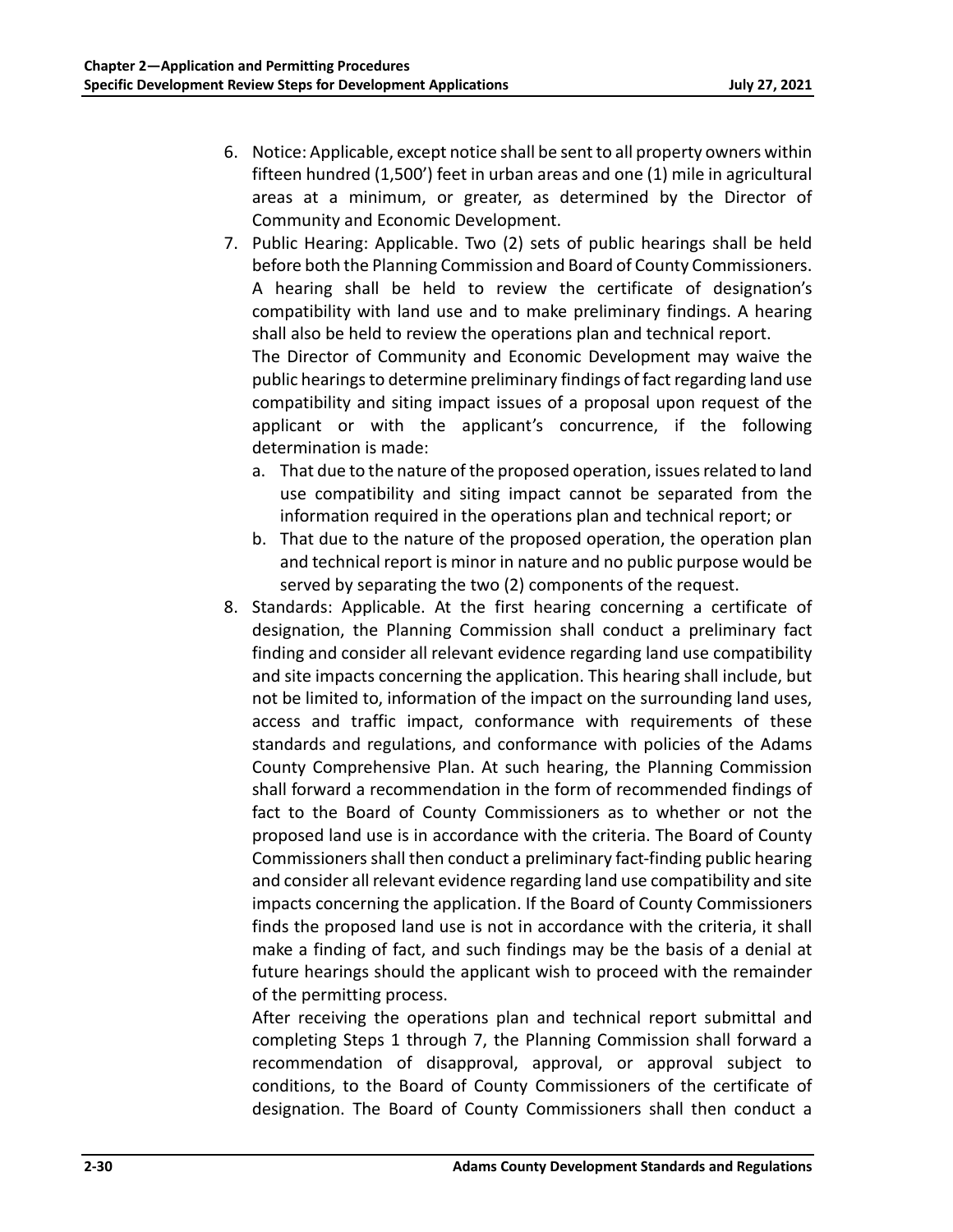public hearing. The Board of County Commissioners may approve the request, in whole or in part, with or without modifications and requirements, or deny the request. Approval, if given, shall not be in conflict with the Colorado Department of Health's recommendation, but the Board of County Commissioners may impose any additional requirements or conditions it deems necessary to meet the purpose and intent of these standards and regulations.

- 9. Conditions of Approval: Applicable. The Board of County Commissioners in approving a certificate of designation may attach any conditions necessary to implement the Adams County Comprehensive Plan and ensure compatibility with adjacent uses or protect the environment. The Board of County Commissioners in approving a certificate of designation may impose any additional requirements or conditions it deems necessary to meet the purpose and intent of these regulations, which may include, but are not limited to, the following:
	- a. A requirement to ensure the facility development proceeds in accordance with a specific site plan and/or development schedule;
	- b. A requirement of public dedication of rights‐of‐way for roads, alleys, public ways, drainage and public facilities, and the installation of off‐ site improvements as are reasonably required by or related to the effect of the facility; or
	- c. A requirement to ensure design and mitigation measures be put in place including, but not limited to, limits on the hours of operation and traffic generating uses; improvements to on‐site and off‐site vehicular circulation; alternative access or site and open space provisions to address site capacity and resource protection issues; controls on noise, light, odors, and other pollutants; construction of fencing and planting of landscaping; restrictions on signage and outdoor lighting; restrictions concerning the building bulk, height, setback, location, and external appearance; stipulations concerning adequate storm drainage or utilities; and limits on the duration of the certificate of designation.
- 10. Amendments: Applicable. In addition, the following shall be considered in determining if the change is a minor or major amendment:
	- a. Amendments and Changes to Solid Waste Disposal Sites and/or Processing Facilities.
		- (1) State Review of Type of Change:
			- (a) A determination as to the type of the change under State regulations shall be made. The proposed change shall be referred to the Colorado Department of Health for a finding of fact as to whether or not the proposed change constitutes a significant change with regard to State regulations.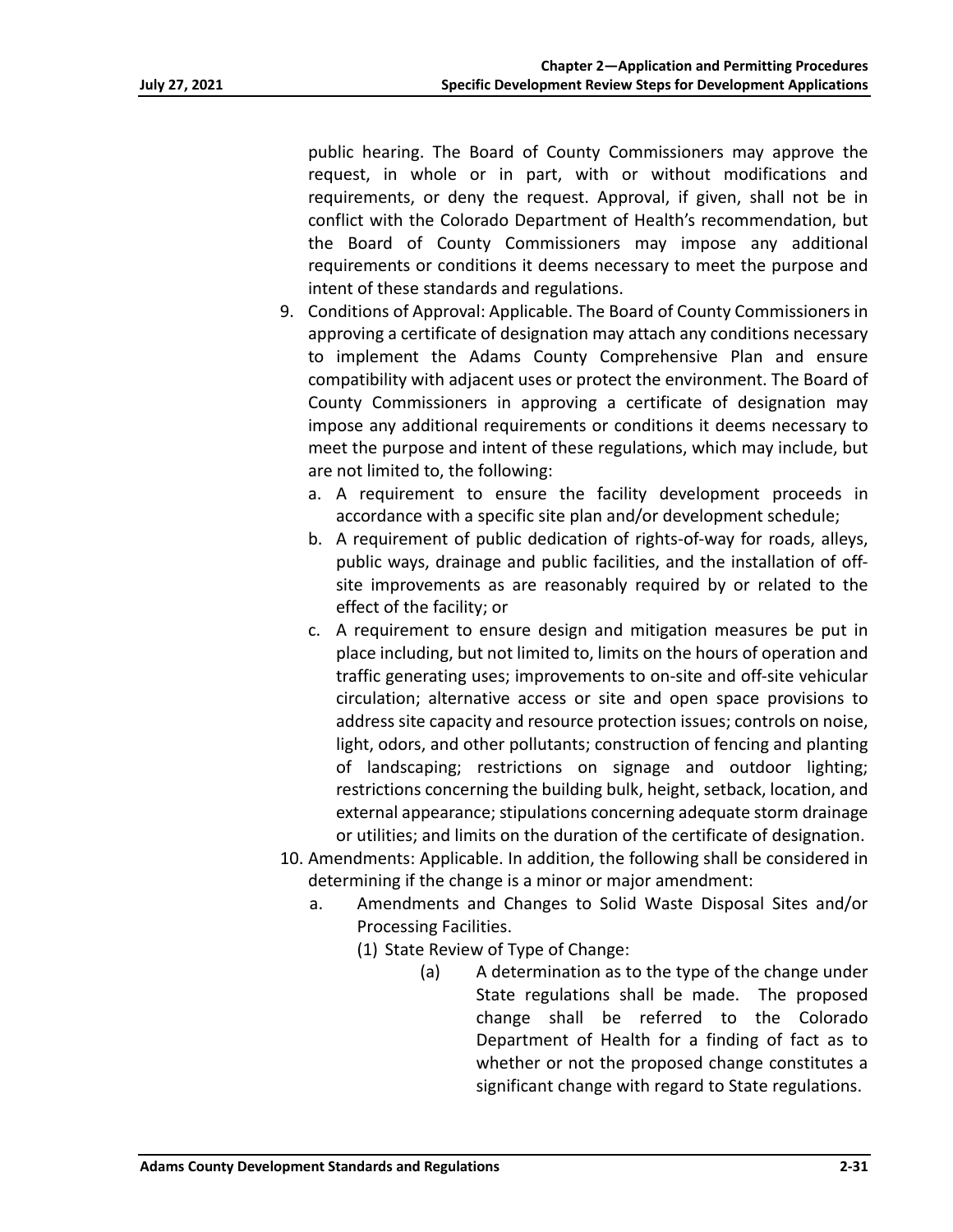- (b) The State will be afforded a twenty (20) working day period in which to respond. Upon receipt of a determination from the State as to the type of the change, the applicant will be advised of the determination and whether additional information is needed to complete the technical review of the change.
- (c) If the State does not respond with a determination as to whether the change is significant or not within twenty (20) working days, the County may proceed based upon its own determination.
- (2) County Review of Type of Change:

A determination shall be made as to the nature of the change with regard to County requirements as listed in the certificate of designation and with regard to potential impact on neighboring properties, the general public, or those intended to occupy or use the non-hazardous disposal site and/or processing facility. This determination shall be made by the Director of Community and Economic Development. The change shall fall into one (1) of the following categories:

(a) Minor: A minor change from the permit (including approved plans) is one, which will have no discernible impact or will have limited impact on neighboring properties, the general public, or those intended to occupy or use the site and facility. No change which has been determined by the State to be a "significant change" under State regulations shall fall into this category. Minor changes are routine in nature. They may include, but are not limited to, corrections of typographical errors in the approved permit; equipment replacement or upgrading with functionally equivalent components; increased frequency in monitoring or maintenance activities; closure of the facility at an earlier than permitted date; changes in information listed in facility contacts or coordinators listed in the plan; replacement of a monitoring facility which has been damaged or rendered inoperable without change in location, design, or depth; changes in the site plan which provide for more efficient operations on site but have no impact on operation methods or the surrounding area. A change to allow additional elements in the waste stream may be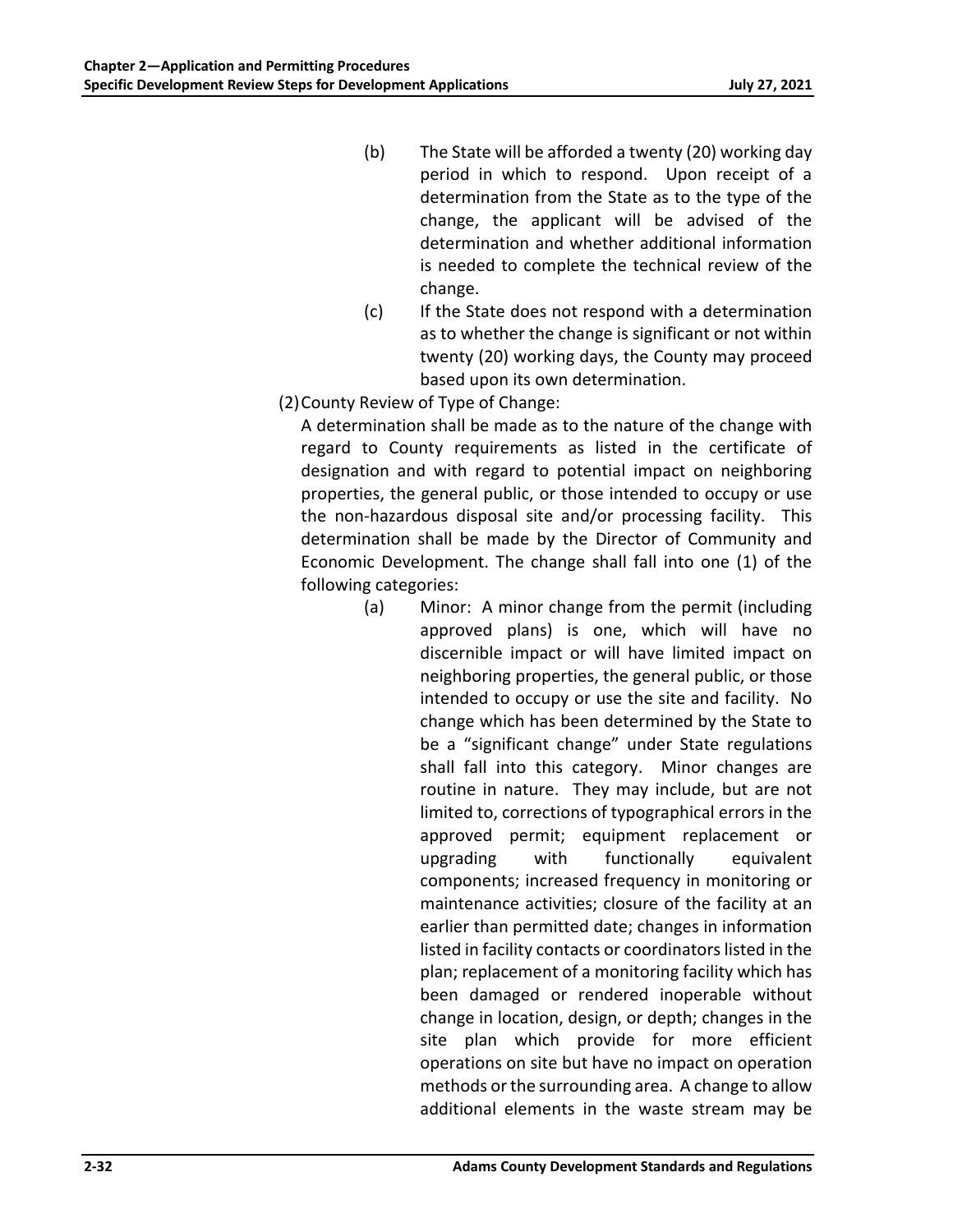determined to be minor provided the waste is not specifically prohibited by the permit, is a common variation in the type and quantity of the waste managed under the facility permit, and does not require a change in methods of operation, additional monitoring to assure public health requirements are met, nor result in a change in reclamation of the site. These items are listed as illustrations and are not intended to be all‐inclusive.

Another type of minor change is a change necessary to comply with new regulations, where these changes can be implemented without substantially changing design specifications or management practices in the permit.

- (b) Major: A major change from the permit (including approved plans) is one which has been determined to potentially have a significant impact on neighboring properties, the general public, or those intended to occupy or use the waste disposal site and facility. Changes which have been determined to be a "significant change" under State regulations shall fall into this category. They would include, but are not limited to, change in ownership of the facility, extension of the certificate's duration, changes in the site plan which reduce or change the character of approved buffering, reduction in quantity or quality of monitoring (unless such change is mandated by regulatory requirements), or change in a specific condition, standard, or requirement of the Board of County Commissioners' approval which would change the character of the facility or substantially increase the intensity of use. A change which allows additional elements in the waste stream which are prohibited by the permit, requires a change in the operations plan or the approved reclamation plan, or allows a waste which is not a common variation in the type and quantity of the waste managed under the facility permit, is a major change. These items are listed as illustrations and are not intended to be all‐inclusive.
- 

(3) State Review of the Substance of the Request: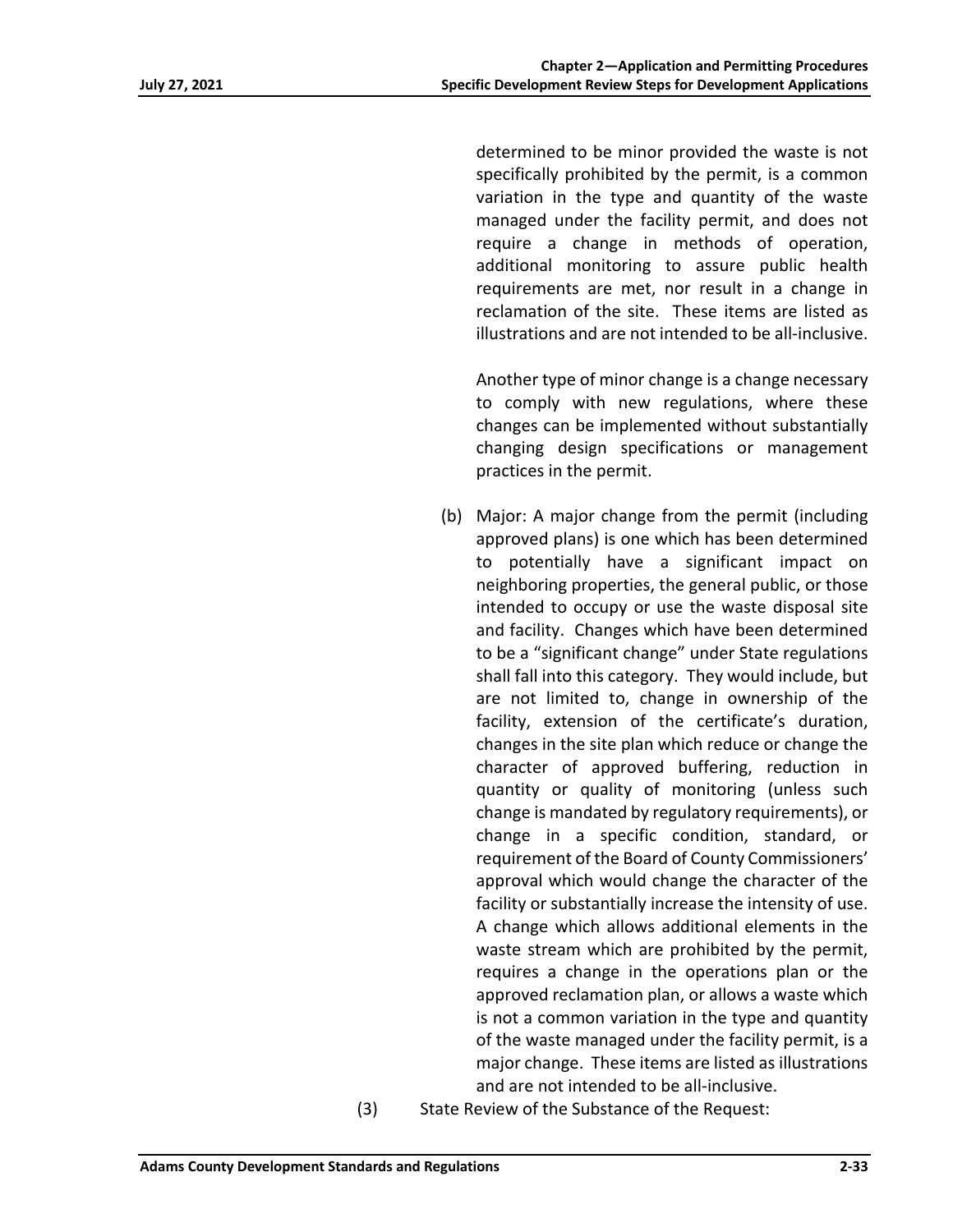If the State recommends:

- (a) Approval of a significant change: See Section 4 (below).
- (b) Disapproval of a significant change: If the Colorado Department of Health recommends disapproval of the requested significant change, no public hearings shall be set. The request shall be denied.
- (c) Approval of a non‐significant change: See Section 4 (below).
- (d) Disapproval of a non‐significant change: If the Colorado Department of Health recommends disapproval of the requested non‐substantial change, the request shall be denied.
- (e) No comment within the review period on a non‐ significant change: If the State does not respond with a recommendation on the requested change as to whether the change is approved or not within sixty (60) calendar days, the County may proceed based upon its own determination. The applicant shall be advised that it is the operator's responsibility to ensure the minimum standards of the Solid Waste Disposal Sites and Facilities Act, C.R.S. §§30‐20‐101, *et seq.* have been met.
- (4) County Review of the Substance of the Request:
	- (a) If the Colorado Department of Health recommends approval of a non‐significant change, and the change is a minor change as determined by the Director of Community and Economic Development, then the Director may approve the request with conditions determined necessary to assure the intent of these Regulations is met. If the Director of Community and Economic Development denies the request, the applicant may apply for a change in accordance with the procedure for a major change.
- (b) If the Colorado Department of Health recommends approval of a significant or non‐significant change, and the change is a major change as determined by the Director of Community and Economic Development, the review procedure as established in the Review Step 7 to Review the Operations Plan and Technical Report shall be followed. The request shall be evaluated in accordance with the Criteria for Approval.
- b. Information Requirements for an Amendment (major change) to a Solid Waste Disposal Site and Facility: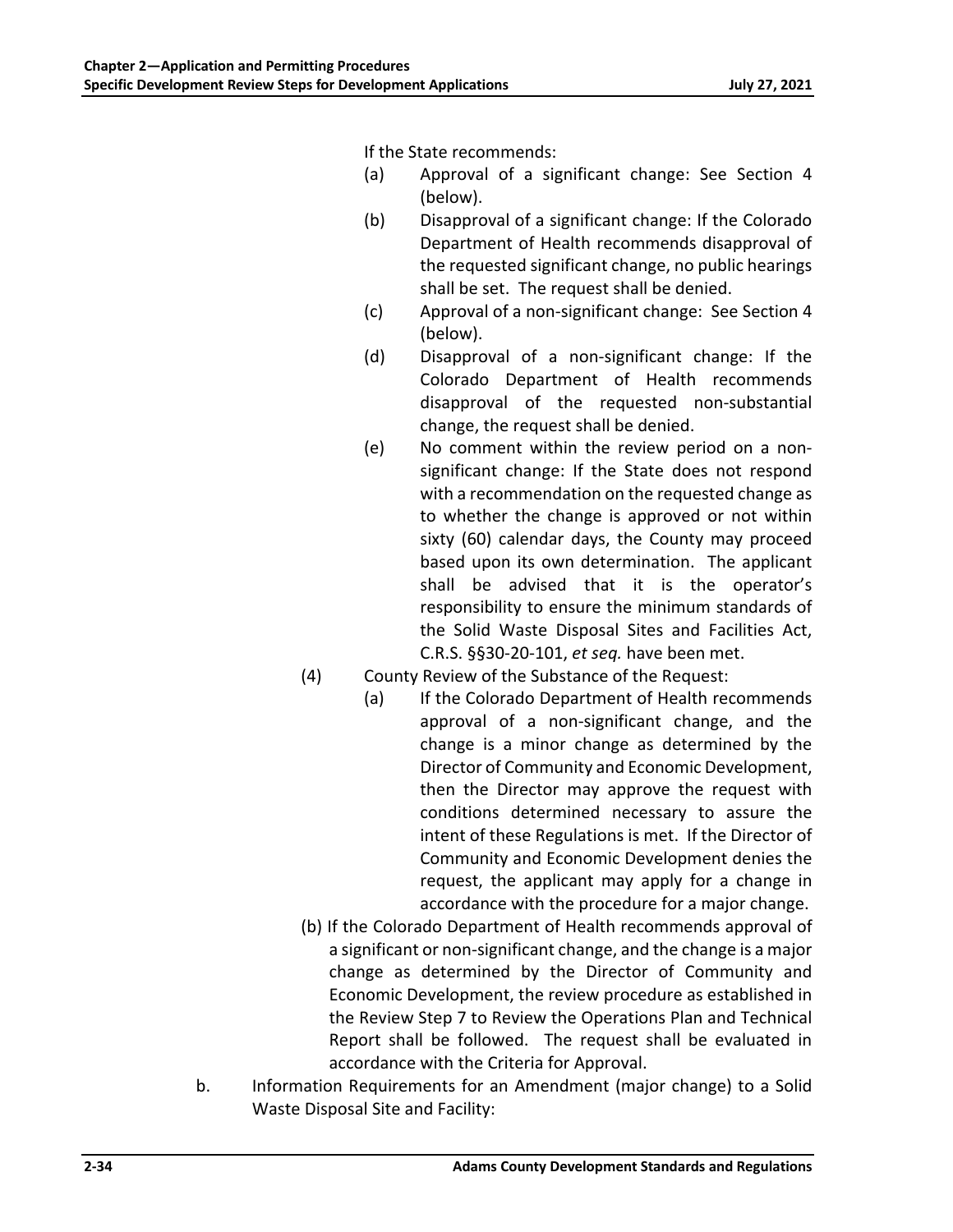- (1) Application form and a review fee in accordance with a schedule established by the Board of County Commissioners as provided for in C.R.S. §30‐20‐103, as amended.
- (2) Plans and written narrative which clearly describe the changes requested and their effect on the operation of the facility and the surrounding area.
- (3) Provision of any other relevant information required by the Director of Community and Economic Development in order to assure there is adequate information to review the amendment.
- c. Amendments or Substantial Changes and Modification to Hazardous Disposal Sites:
	- (1) For hazardous waste disposal sites, an amendment to the certificate of designation is required for all changes except for changes in:
		- (a) On‐site operations.
		- (b) On‐site monitoring requirements.
		- (c) Changes as described above in (a) and (b) are subject to regulation by the Colorado Department of Health pursuant to C.R.S. §§25‐15‐301, *et seq.*, and are not subject to County review unless it is a substantial change. Substantial changes require County approval pursuant to C.R.S. §25‐15‐206.
	- (2) Procedures for Review of Amendments to a Certificate of Designation for Hazardous Waste Disposal Sites:
		- (a) The proposed amendment or substantial change shall be referred to the Colorado Department of Health for a finding of fact as to whether or not the proposed amendment constitutes a substantial change, as defined in the rules and regulations promulgated by the Colorado Department of Health. The State will be afforded a twenty (20) working day period in which to respond. Upon receipt of a determination from the State as to the type of the change, the applicant will be advised of the determination and whether additional information is needed to complete the technical review of the change. If the State does not respond with a determination as to whether the change is substantial or not within twenty (20) working days, the County may proceed based upon its own determination.
		- (b) After receipt of the Colorado Department of Health's finding of fact or upon determination of staff that the required State review period has expired, a public hearing shall be set. Staff shall appear before the Board of County Commissioners during a public hearing and present relevant testimony concerning whether or not any proposed changes constitute a substantial change.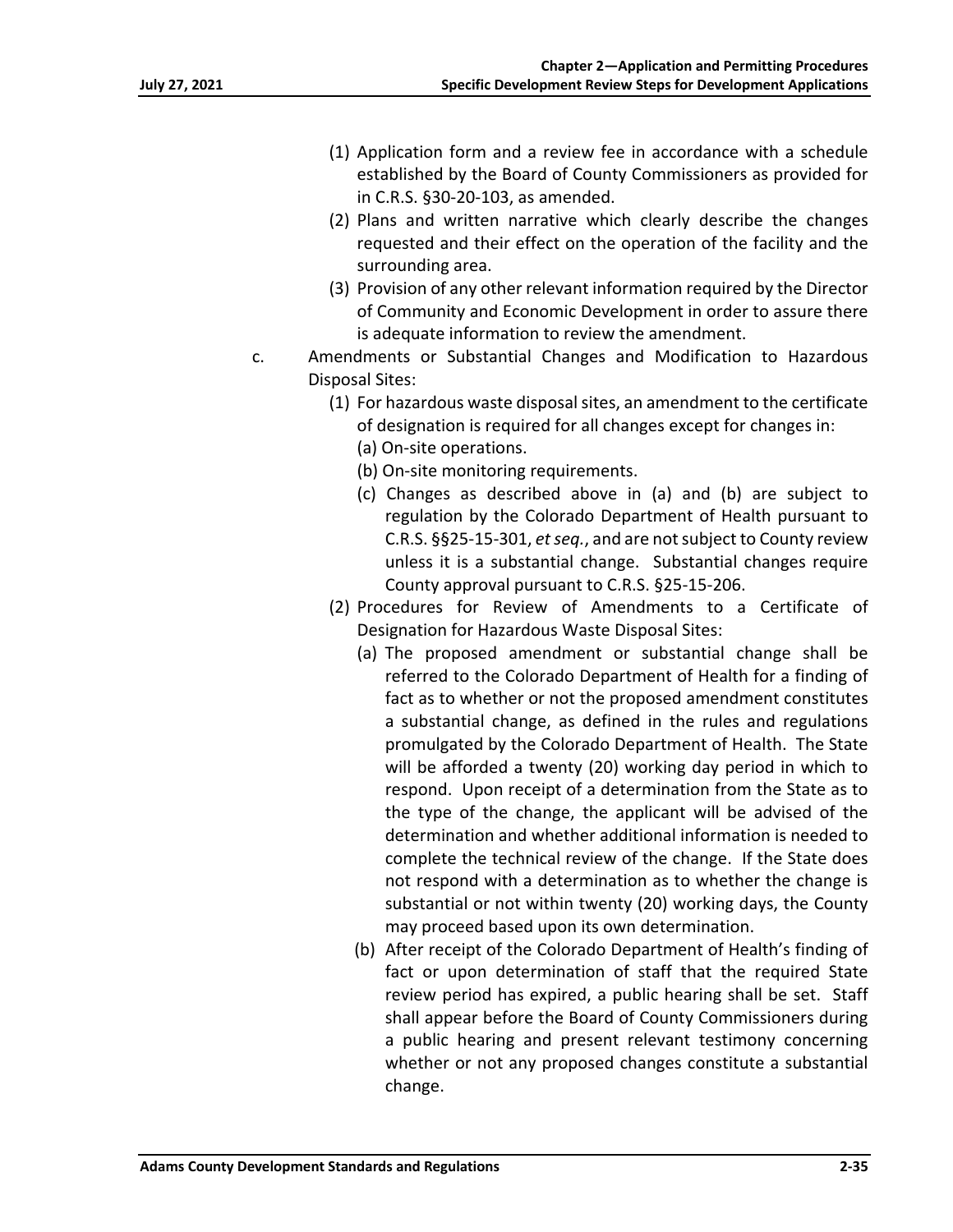The Board of County Commissioners shall make a finding of fact based upon staff's testimony and recommendations of the Department of Health.

If the Board of County Commissioners finds that the proposed amendment constitutes a substantial change, public hearings shall be set in accordance with the procedures defined in Step 7 and the findings required by the Criteria for Approval.

If the Board of County Commissioners finds that the proposed amendment does not constitute a substantial change, no public hearings shall be set. A decision on changes determined to not be substantial is made by the Colorado Department of Health in accordance with State regulatory requirements and applicable State statutes.

- (c) If the recommendation of the Colorado Department of Health is denial, no public hearing shall be set, and the request shall no longer be considered.
- d. Information Requirements for an Amendment or Substantial Change to a Hazardous Waste Disposal Site:
	- (1) Application form and a fee of ten thousand dollars (\$10,000);
	- (2) Plans and written narrative which clearly describe the changes requested and their effect on the operation of the facility and the surrounding area; and
	- (3) Provision of any other relevant information required by the Director of Community and Economic Development in order to assure there is adequate information to review the amendment.

# **2‐02‐04‐06 CRITERIA FOR APPROVAL**

The Planning Commission, in making their recommendation, and the Board of County Commissioners, in approving a certificate of designation for a solid waste disposal facility, shall find:

- 1. The proposed use is an acceptable use in the applicable zone district.
- 2. The certificate of designation is consistent with the purposes of these standards and regulations and meets the intent of the Adams County Comprehensive Plan.
- 3. The certificate of designation will comply with the requirements of these standards and regulations including, but not limited to, all applicable performance standards.
- 4. The certificate of designation is compatible with the surrounding area, harmonious with the character of the neighborhood, not detrimental to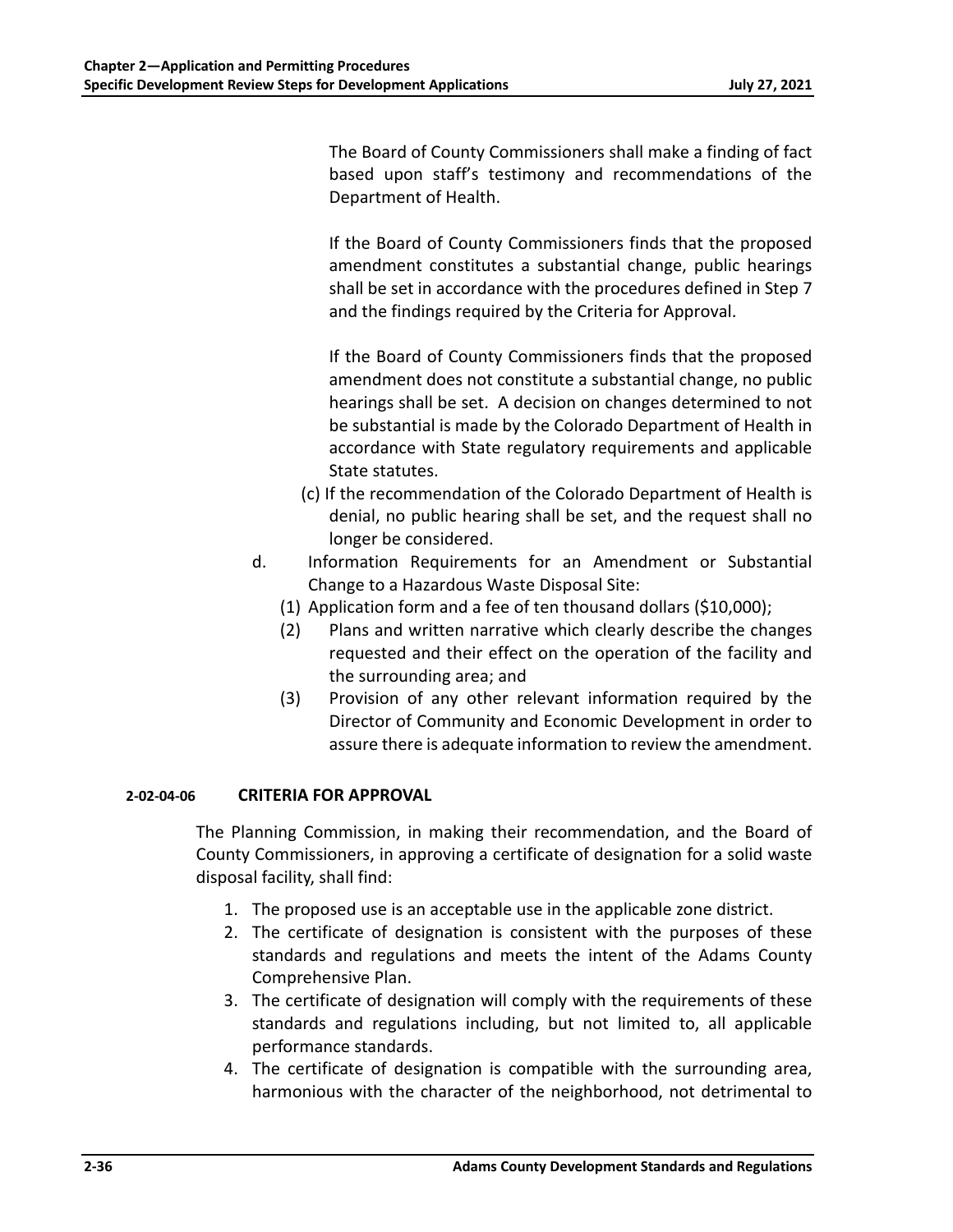the immediate area, not detrimental to the future development of the area, and not detrimental to the health, safety, or welfare of the inhabitants of the area and the County. In making this determination, the Planning Commission and the Board of County Commissioners shall find, at a minimum, that the certificate of designation will not result in excessive traffic generation, noise, vibration, dust, glare, heat, smoke, fumes, gas, odors, or inappropriate hours of operation.

- 5. The certificate of designation has addressed all off‐site impacts.
- 6. The site is suitable for the certificate of designation, including adequate usable space, adequate access, and absence of environmental constraints.
- 7. There is a need for the facility in the County.
- 8. The applicant has documented his ability to comply with the health standards and operating procedures as provided by the Colorado Department of Health, the Tri‐County Health Department, and other relevant agencies.
- 9. The site is accessible to Adams County residents and other potential users.
- 10. The proposed facility will comply with all applicable laws and regulations relating to air pollution, water pollution, and noise. When standards do not exist for regulating emissions from a particular type of facility, the County will consider whether the facility may impact health and welfare of the community based upon specific facility design and operating procedures.

11. The site conforms to siting standards for the type of facility being proposed. The Planning Commission, in making their recommendation, and the Board of County Commissioners, in approving a certificate of designation for a hazardous material facility, shall find:

- 1. The proposed use is an acceptable use in the applicable zone district;
- 2. The certificate of designation is consistent with the purposes of these standards and regulations and meets the intent of the Adams County Comprehensive Plan;
- 3. The certificate of designation will comply with the requirements of these standards and regulations including, but not limited to, all applicable performance standards;
- 4. The certificate of designation is compatible with the surrounding area, harmonious with the character of the neighborhood, not detrimental to the immediate area, not detrimental to the future development of the area, and not detrimental to the health, safety, or welfare of the inhabitants of the area and the County. In making this determination, the Planning Commission and the Board of County Commissioners shall find, at a minimum, that the certificate of designation will not result in excessive traffic generation, noise, vibration, dust, glare, heat, smoke, fumes, gas, odors, or inappropriate hours of operation;
- 5. The certificate of designation has addressed all off-site impacts;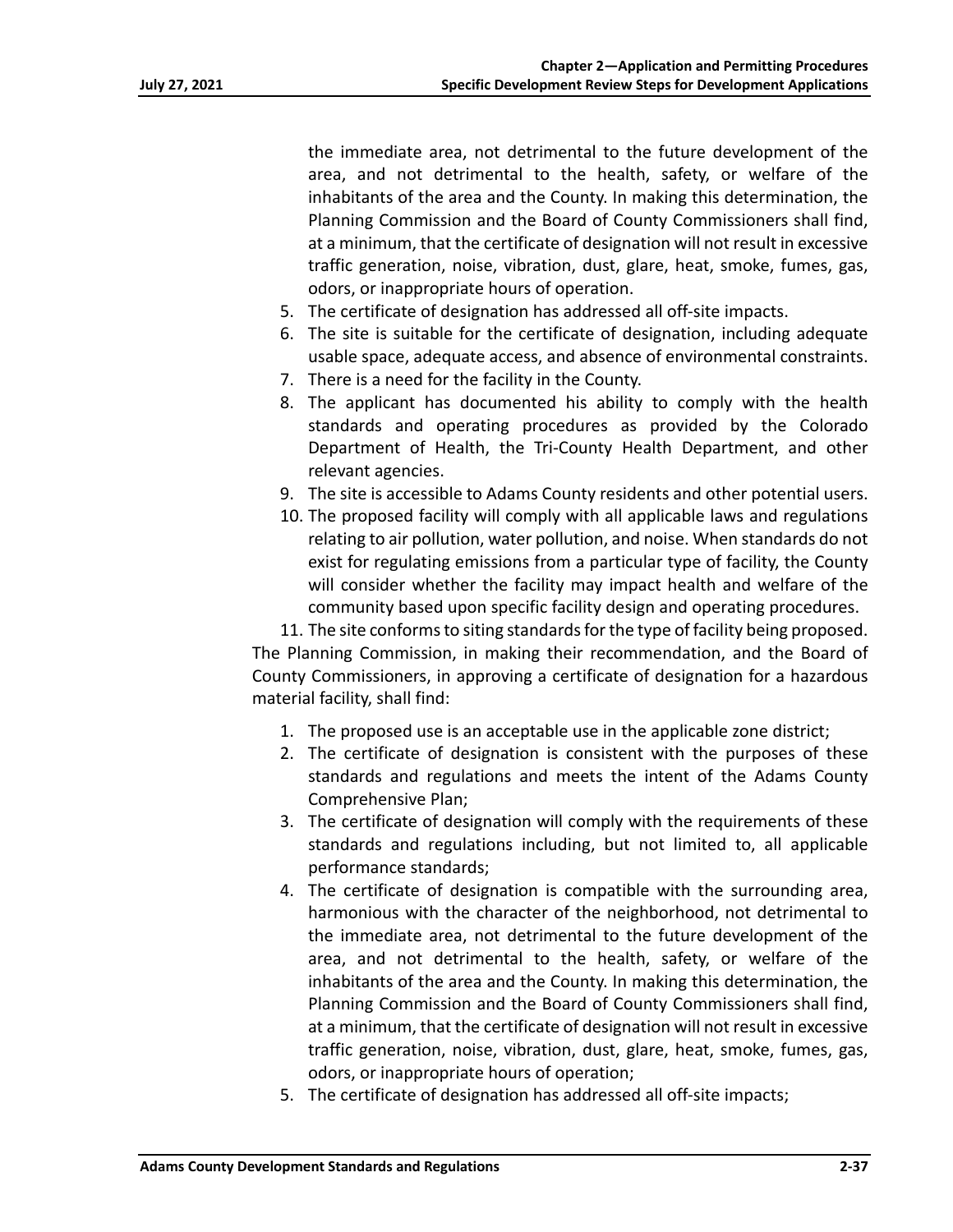- 6. The site is suitable for the certificate of designation, including adequate usable space, adequate access, and absence of environmental constraints;
- 7. There is a need for the facility in the County;
- 8. The applicant has documented his ability to comply with the health standards and operating procedures as provided by the Colorado Department of Health, the Tri‐County Health Department, and other relevant agencies;
- 9. The site is accessible to Adams County residents and other potential users;
- 10. The proposed facility will comply with all applicable laws and regulations relating to air pollution, water pollution, and noise. When standards do not exist for regulating emissions from a particular type of facility, the County will consider whether the facility may impact health and welfare of the community based upon specific facility design and operating procedures;
- 11. The site conforms to siting standards for the type of facility being proposed; and
- 12. The certificate of designation complies with the requirements of C.R.S. §25‐15‐203.

# **2‐02‐04‐07 ACTION BY THE DIRECTOR OF COMMUNITY AND ECONOMIC DEVELOPMENT FOLLOWING APPROVAL**

Upon final approval and fulfillment of all requirements of the Board of County Commissioners, the Board of County Commissioners shall issue a certificate of designation in conformance with the decision of the Board of County Commissioners and shall notify the Colorado Department of Health of the approval within five (5) days. The certificate of designation shall describe in detail the use allowed by the certificate, include all specific conditions applied by the Board of County Commissioners, and be accompanied by an official site plan and building elevations modified by the applicant to reflect the conditions of the certificate.

## **2‐02‐04‐08 EFFECT OF APPROVAL**

Issuance of a certificate of designation shall be deemed to authorize only the particular use and development plan for which it is issued. The applicant shall be subject to all other permits required by these standards and regulations to develop the land.

All conditions contained in the certificate of designation shall be binding upon the applicant, and any successors and assigns. The certificate of designation and its conditions shall limit and control the issuance and validity of certificates of occupancy, and shall restrict and limit the construction, location, use, and maintenance of all land and structures within the development. The Board of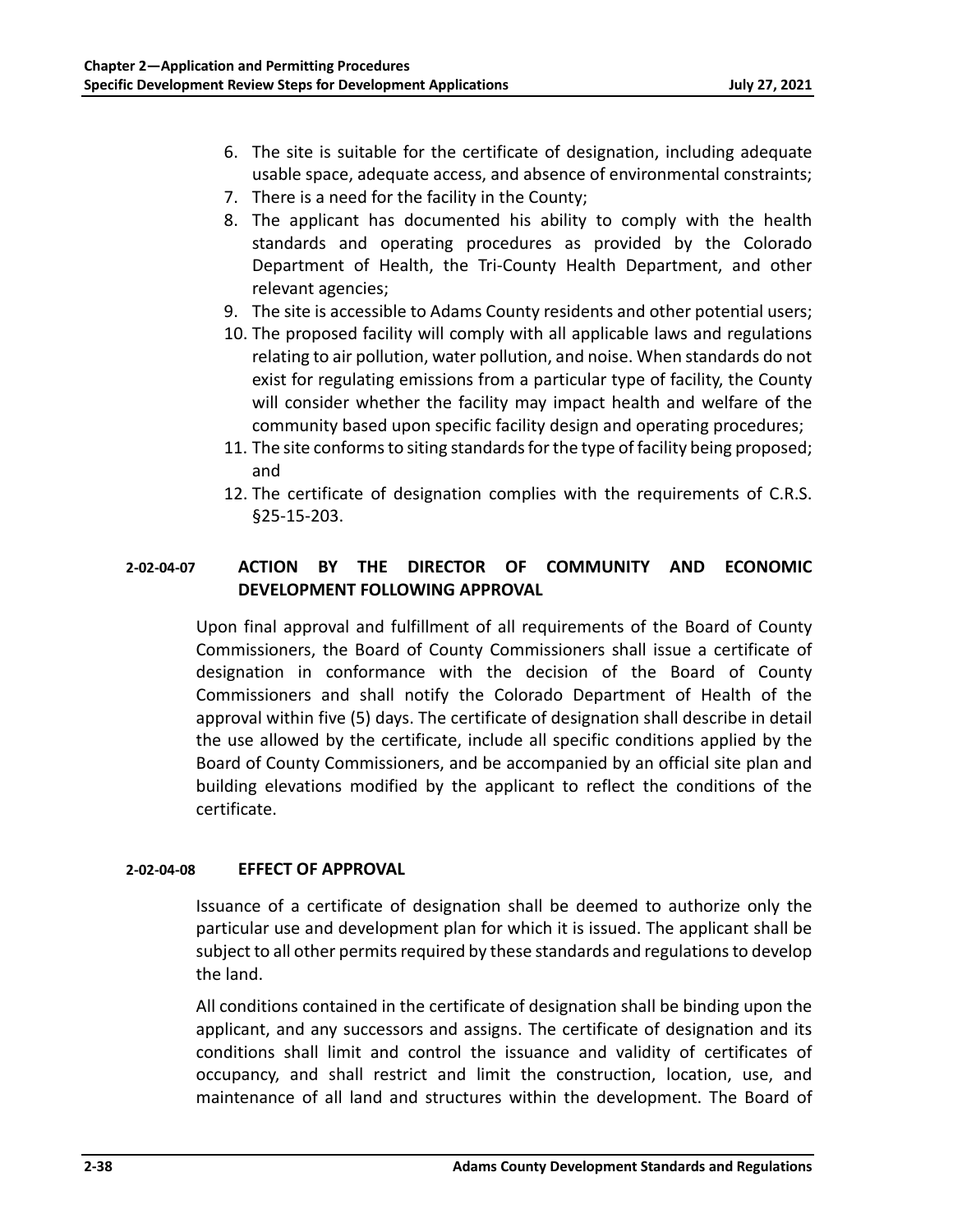County Commissioners shall be required to sign the certificate of designation and have it recorded in the Office of the Adams County Clerk and Recorder.

## **2‐02‐05 CONSERVATION PLAN PERMIT**

### **2‐02‐05‐01 PURPOSE**

The purpose of this section is to provide processing requirements for conservation plan permits in order to review, consider, approve, approve with modifications, or deny a request for permission to till fragile soils.

### **2‐02‐05‐02 APPLICABILITY**

All conservation plan permits must be processed in accordance with this section. A conservation plan permit is the only authorization under which fragile soils may be tilled.

### **2‐02‐05‐03 WHO CAN INITIATE A CONSERVATION PLAN PERMIT**

A conservation plan permit may be requested by, without limitation, the owner(s) of the property which is proposed to be tilled.

The applicant has the burden of proof to demonstrate the conservation plan permit fully complies with these standards and regulations and meets the criteria for approval.

## **2‐02‐05‐04 CONSERVATION PLAN PERMIT REVIEW PROCEDURES**

A conservation plan permit may be approved by the Director of Community and Economic Development.

The processing of a conservation plan permit shall be according to, in compliance with, and subject to the provisions contained in Steps 1 through 10 of the Common Development Review Procedures as follows:

- 1. Conceptual Review: Optional.
- 2. Neighborhood Meeting: Not applicable.
- 3. Development Application Submittal: Applicable. All items or documents required for a conservation plan permit as described in the application submittal requirements shall be submitted to the Director of Community and Economic Development. The submittal shall include a recommendation from the appropriate Soil Conservation District Board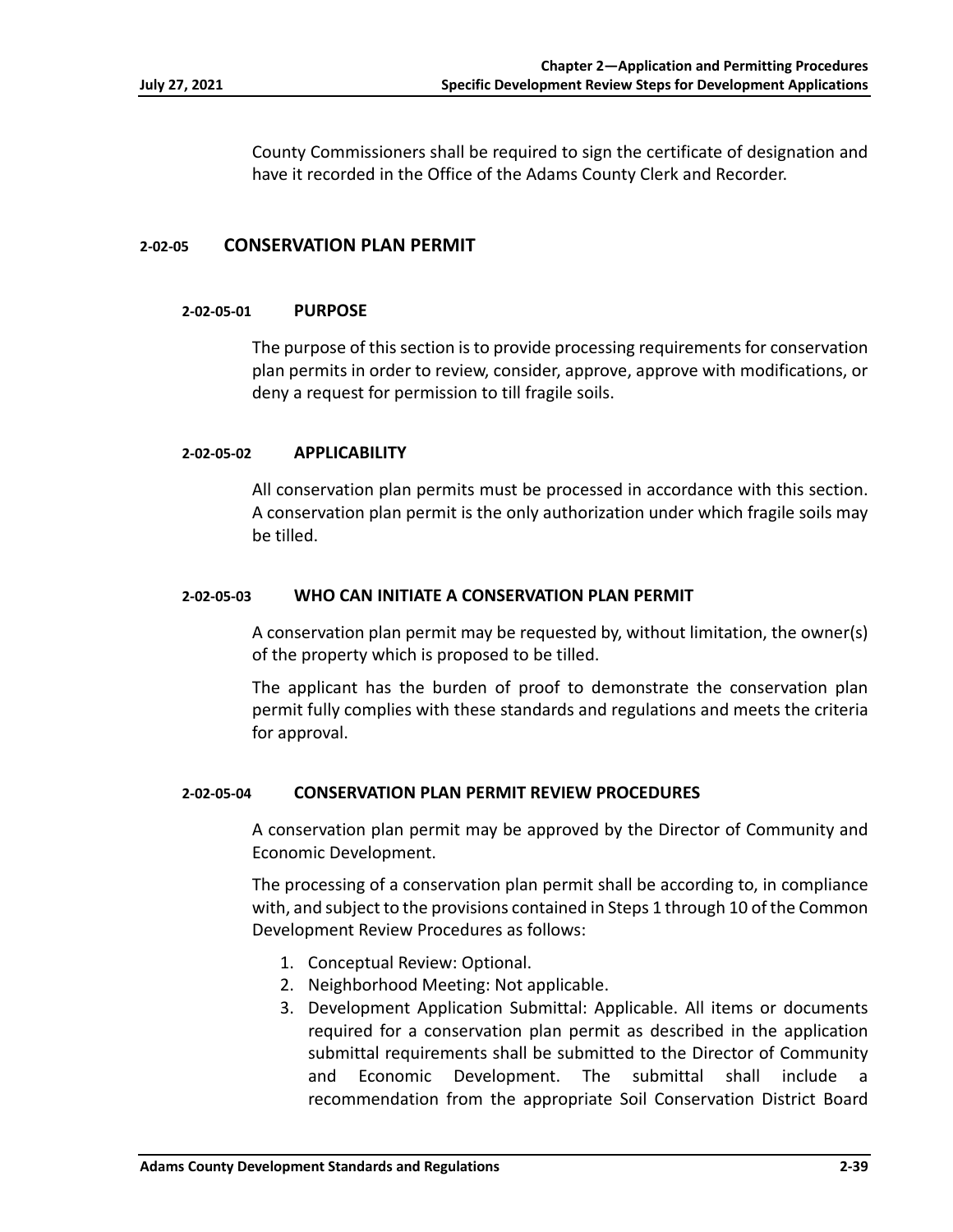obtained by the applicant after a hearing held by the appropriate Conservation District Board and after each owner abutting the property to be tilled was sent notice of the hearing at least ten (10) days prior to the scheduled hearing before the District Board.

- 4. Determination of Sufficiency: Applicable. No application shall be processed if any taxes due are not paid.
- 5. Staff Report: Applicable.
- 6. Notice: Applicable.
- 7. Public Hearing: Not applicable.
- 8. Standards: Not applicable.
- 9. Conditions of Approval: Applicable.
- 10. Amendments: Applicable.

# **2‐02‐05‐05 ACTION BY THE DIRECTOR OF COMMUNITY AND ECONOMIC DEVELOPMENT**

The Director of Community and Economic Development shall either issue or deny the issuance of a conservation plan permit within seven (7) days of receipt of the recommendation. The applicant, adjacent property owners, and Soil Conservation District shall be notified by mail of the Director of Community and Economic Development's decision within seven (7) days of the decision. The conservation plan permit shall describe in detail the proposed tillage plan allowed by the permit, and include all specific conditions applied by the Director of Community and Economic Development.

# **2‐02‐05‐06 CRITERIA FOR APPROVAL**

The Director of Community and Economic Development in issuing a conservation plan permit shall find:

- 1. The applicant has complied with the requirements of these standards and regulations.
- 2. The proposed conservation plan ensures that the tillage of the land for which the conservation plan permit is requested adequately controls wind and water erosion and minimizes any adverse impacts on surrounding property.

# **2‐02‐05‐07 RECORDING AND VALIDITY OF THE PERMIT**

The conservation plan permit approved by the Director of Community and Economic Development shall be recorded by the applicant with the Office of the Adams County Clerk and Recorder. Upon recording, the permit will be deemed valid and the applicant may begin to implement the conservation plan.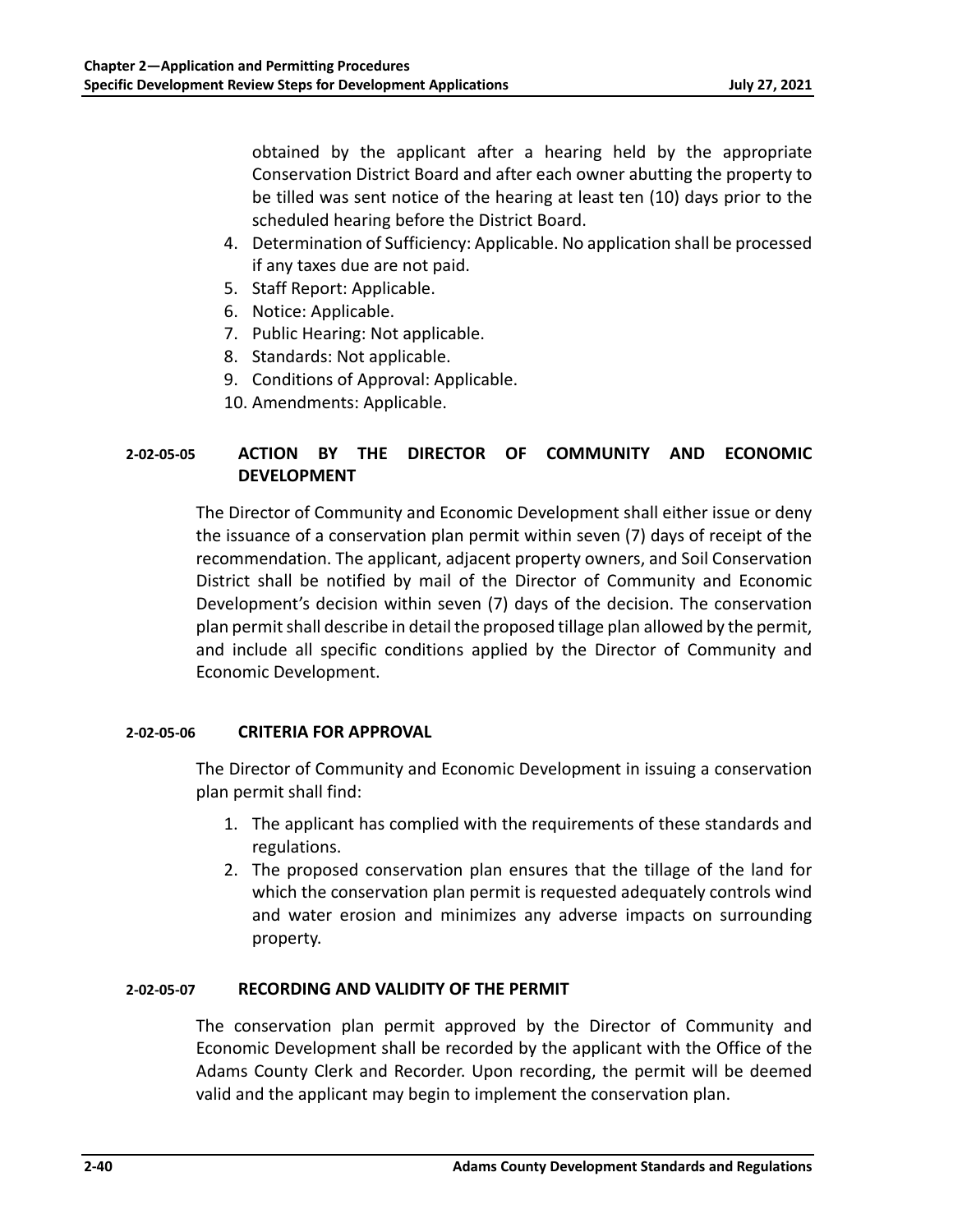### **2‐02‐05‐08 LAPSE OF APPROVAL**

The conservation plan permit shall be valid for a period of five (5) years from the time such conservation plan permit is issued by the Director of Community and Economic Development. The permit shall not be considered valid and no tillage shall be permitted until the permit has been recorded in the Office of the Adams County Clerk and Recorder.

### **2‐02‐05‐09 RENEWAL AND REVISION OF APPROVAL**

Renewal applications shall be processed in the same manner as an initial application. An application for renewal shall be submitted prior to the lapse of approval of the initial permit.

## **2‐02‐06 CONTRACTOR REGISTRATION**

### **2‐02‐06‐01 REGISTRATION REQUIRED**

Any contractor operating a business involving the construction, alteration, remodeling, repairing, or equipping of buildings or other structures, shall be registered as a contractor with Adams County. Those contractors performing work involving installation of underground utilities or construction of roads and streets and storm drainage facilities in Adams County are exempt from this registration requirement. However, other applicable standards and permits required by the County shall apply.

#### **2‐02‐06‐02 REGISTRATION PROCEDURE**

## **2‐02‐06‐02‐01** *APPLICATION AND CERTIFICATE OF INSURANCE TO BE SUBMITTED*

Applications for contractor registration shall be submitted on forms provided by the Chief Building Official. Each application shall be accompanied by a certificate of insurance indicating the applicant has liability insurance coverage in an amount of at least one hundred thousand dollars (\$100,000) covering the type of registration requested.

#### **2‐02‐06‐02‐02** *EXAMINATION WAIVED*

The Chief Building Official may license or register, without examination, applicants who are duly licensed under the laws of the State of Colorado, the City and County of Denver, and other counties, or municipalities within the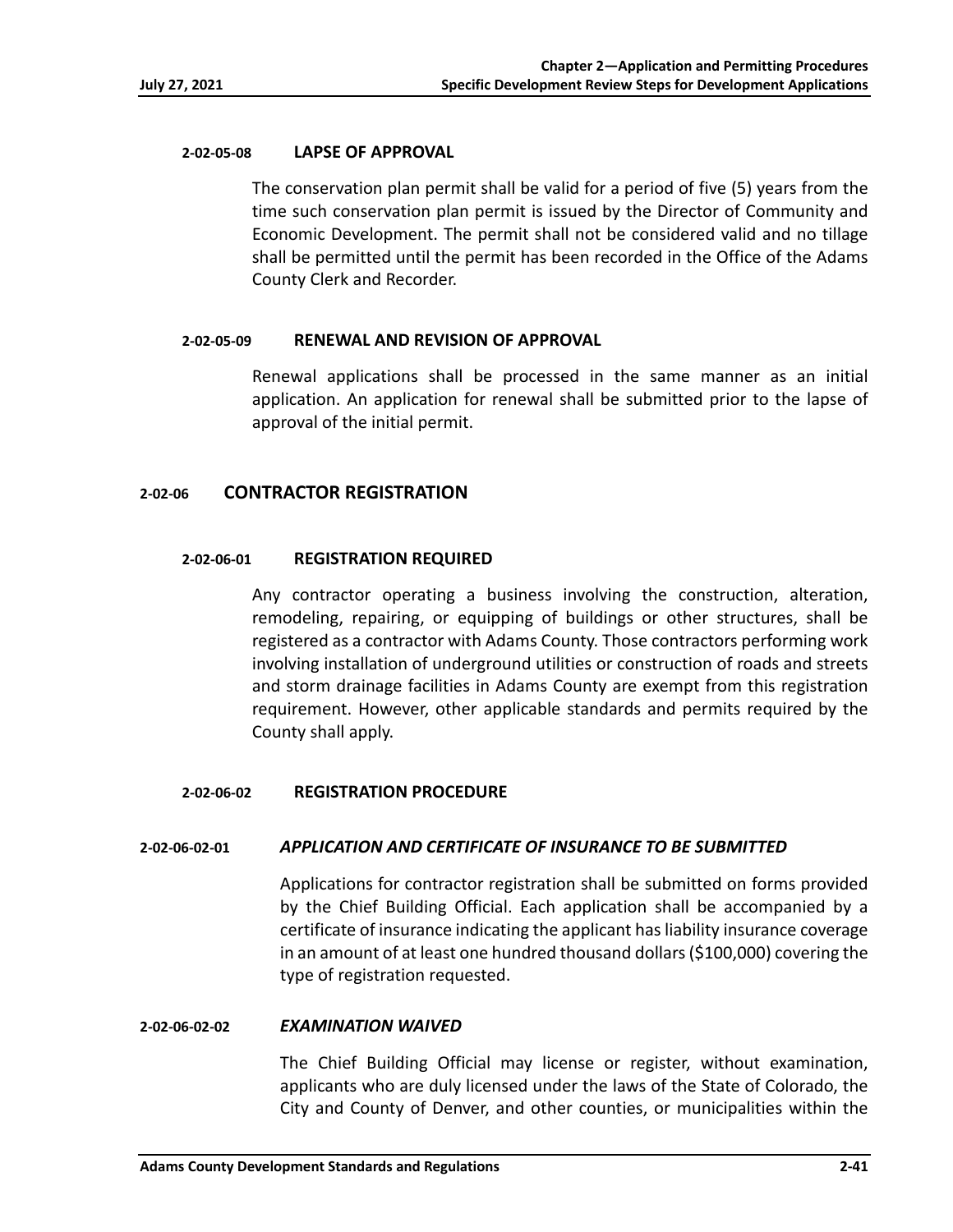State of Colorado for the licensing and the regulating of the plumbing trade, mechanical trade, building trade, etc., deemed by the Chief Building Official to be equivalent to the requirements of the County building code.

## **2‐02‐06‐02‐03** *REGISTRATION OF ELECTRICAL CONTRACTORS*

Electrical contractors shall be licensed by the State of Colorado and registered with the Chief Building Official before performing any electrical work within Adams County. Registrations shall be valid for three (3) years from the date of issuance.

### **2‐02‐06‐02‐04** *REGISTRATION OF PLUMBING CONTRACTORS*

Plumbing contractors shall be licensed by the State of Colorado and registered with the Chief Building Official before performing any plumbing work within Adams County. Registration shall be valid for three (3) years from the date of issuance.

## **2‐02‐06‐02‐05** *REGISTRATION OF ALL OTHER CONSTRUCTION CONTRACTORS*

All contractors performing work involving the construction, alteration, remodeling, repairing, or equipping of buildings or other structures in Adams County shall be licensed by the City and County of Denver, other counties, or municipalities within the State of Colorado or International Code Council. Registration shall be valid for one (1) year from the date of issuance.

## **2‐02‐06‐03 CLASSIFICATION OF REGISTRATIONS**

#### **2‐02‐06‐03‐01** *CLASS A REGISTRATION*

To erect, add to, alter, or repair any building or structure, in all occupancy groups.

#### **2‐02‐06‐03‐02** *CLASS B REGISTRATION*

To erect, add to, alter, or repair any building or structure not over three (3) stories in height, in group B, M, and R occupancies.

#### **2‐02‐06‐03‐03** *CLASS C REGISTRATION*

To erect, add to, alter, or repair any building or structure of a non‐structural nature, in group R and M occupancies.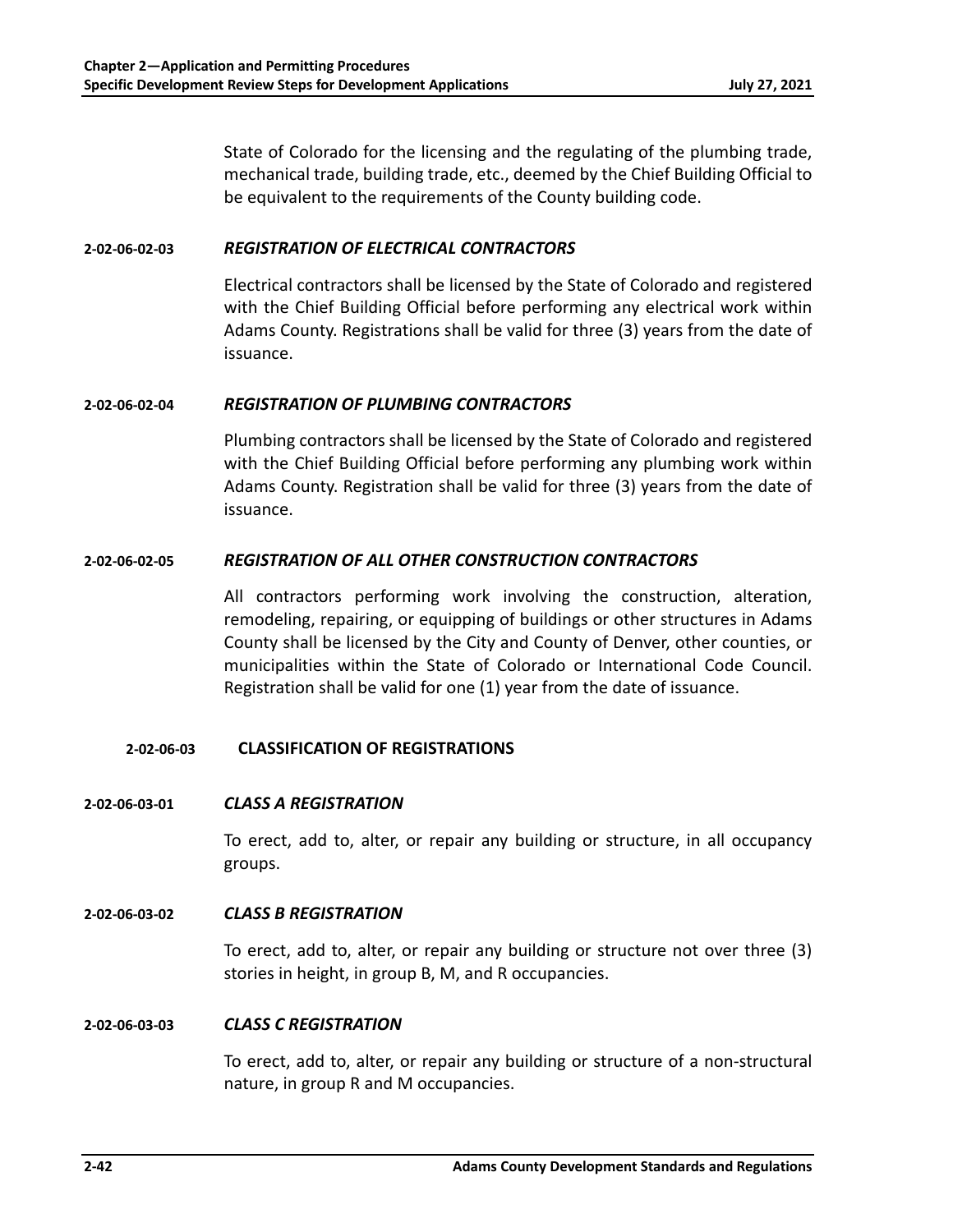### **2‐02‐06‐03‐04** *CLASS D REGISTRATION*

Any specialty contractor including, but not limited to, plumbing, electrical, siding, fences, glass and glazing, insulation, roofing, and heating.

### **2‐02‐06‐04 EXPIRATION AND RENEWAL OF REGISTRATION**

All license registrations shall expire one (1) year from the date of issuance, unless a certificate of insurance or reciprocal license precedes the one‐year expiration. Application for renewal of registration shall follow the procedures for a new registration.

## **2‐02‐06‐05 RESPONSIBILITY OF LICENSE REGISTRATION**

All registered contractors shall be responsible for work requiring a permit under the provisions of the County building code without limitation to the items as herein listed:

- 1. To provide minimum safety measures and equipment to protect workers and the public as proscribed by the County building code.
- 2. To present a registration card when requested by the Chief Building Official or authorized representative.
- 3. To obtain a permit when required.
- 4. To construct faithfully without substantial departure from or disregard of drawings and specifications when such drawings and specifications have been filed and approved by the Department of Community and Economic Development.
- 5. To complete all work authorized on the permit issued under the authority of the County building code, unless good cause is shown.
- 6. To obtain inspection services when the same are required by the County building code.
- 7. To pay any fee assessed under the authority of the County building code.
- 8. To obey any order issued under the authority of the County building code.
- 9. To provide honest, factual and complete information on all applications for permits.

## **2‐02‐06‐06 VALIDITY OF REGISTRATION**

A change in name, business designation, or ownership of a registered contractor shall have the legal effect of operating without a valid registration. All such changes shall be reported by the registrant to the Department of Community and Economic Development within ten (10) days after such change occurs.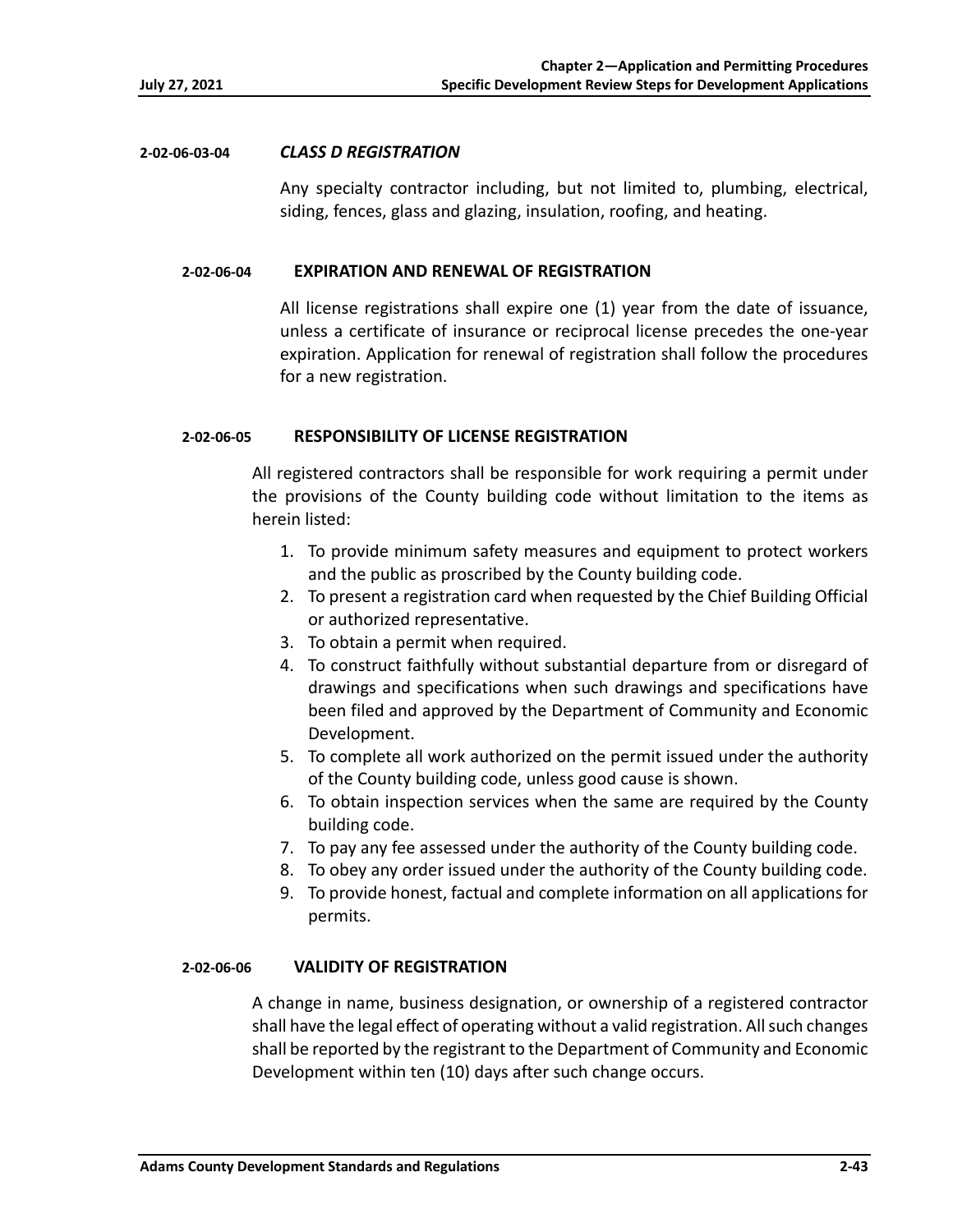In the case where it is desired to change the name of a presently registered firm, partnership, or corporation where there is no change in ownership, a new license shall be issued under the new name, without charge, upon the surrender of the registration originally issued.

## **2‐02‐06‐07 SUSPENSION OR REVOCATION OF REGISTRATION**

## **2‐02‐06‐07‐01** *AUTHORITY*

The Chief Building Official may suspend or revoke a registration when the registrant commits one (1) or more of the following acts or omissions:

- 1. Failure to comply with any of the registrant's responsibilities as set forth herein.
- 2. Knowingly combining or conspiring with a person, firm or corporation by permitting one's registration to be used by such other person, firm or corporation.
- 3. By acting as agent, partner, associate or in any other capacity with person, firms or corporations to evade the provisions of the County building code.
- 4. Willfully refusing to correct the registrant's violation of any provision of the County building code, these standards and regulations, or other County requirements including provisions of development agreements or subdivision improvements agreements.

## **2‐02‐06‐07‐02** *PROCEDURE*

When any act or omission as herein enumerated is committed by a contractor, and the Chief Building Official deems such registration shall be suspended, the procedure shall be as follows:

- 1. The registrant shall be notified, in writing, by Certified Mail or by personal service, at least seven (7) days prior to the effective date of the suspension or revocation.
- 2. Upon the receipt of the notice, the registrant may request a hearing. Such request shall be in writing to the Chief Building Official within seven (7) days of the receipt of the notice.
- 3. If a hearing is requested by the registrant, the Chief Building Official shall set a time, date, and place for the hearing and shall so notify the registrant.
- 4. When a hearing is conducted, the registrant and other interested parties may be in attendance. The hearing shall be conducted in accordance with the procedures and requirements outlined in the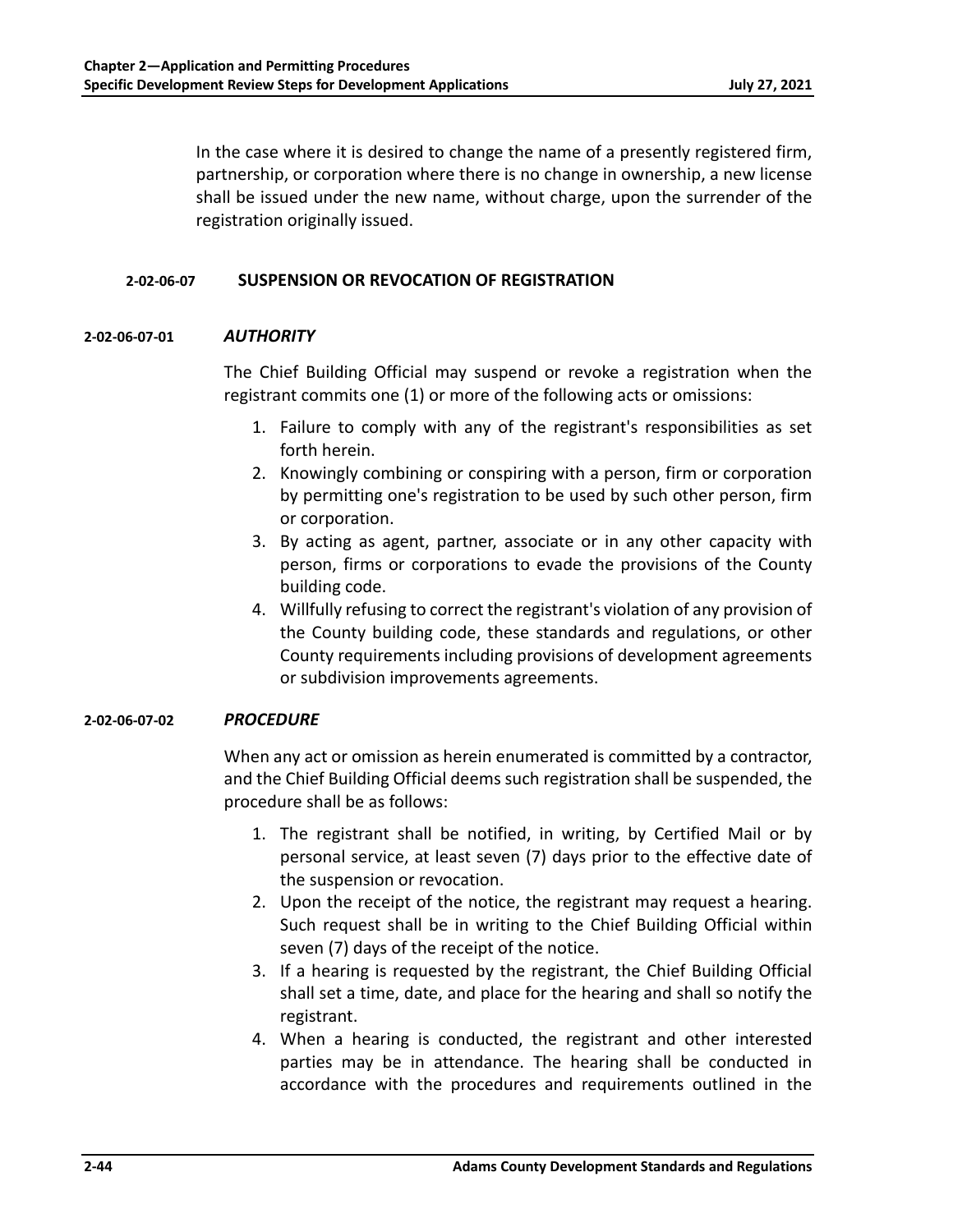bylaws of the Building Code Board of Appeals. The hearing shall be conducted by the Board of Appeals:

- a. At the hearing, the Building Code Board of Appeals shall consider all the evidence presented and shall determine whether the suspension or revocation of the registrant was justified.
- b. The burden of proof at said hearing shall be upon the Chief Building Official by a preponderance of the evidence.
- c. The Building Code Board of Appeals shall issue a written order within ten (10) business days from the hearing date. The order or a copy thereof shall be available to the registrant at the Department of Community and Economic Development. The date of such availability shall be deemed the date of the order. Failure to issue an order within ten (10) business days from the date of the hearing shall be deemed to be a final order reversing the decision of the Chief Building Official.
- d. If the registration is revoked, the contractor shall not be granted another registration for at least twelve (12) months after the date of revocation.

## **2‐02‐06‐07‐03** *TEMPORARY SUSPENSION*

A registrant shall not be permitted to perform any construction activities in Adams County after the effective date of the suspension or revocation by the Chief Building Official until the occurrence of one of the following circumstances:

- 1. The Board of Appeals rules the suspension or revocation was not justified;
- 2. The registrant posts a performance bond for the construction being performed, where applicable, or for five thousand dollars (\$5,000), whichever is the greater amount; or
- 3. The period of suspension expires.

## **2‐02‐06‐08 PENALTIES**

Any person, firm or corporation violates these regulations:

- 1. By performing in a business involving the construction, alteration, remodeling, repairing, or equipping of buildings or other structures or performing any other activity requiring the registration of contractors hereunder; and
- 2. Failing to register with the Chief Building Official of Adams County; or
- 3. Performing any of the activities requiring a registration while said registrant is suspended or revoked or without having first posted an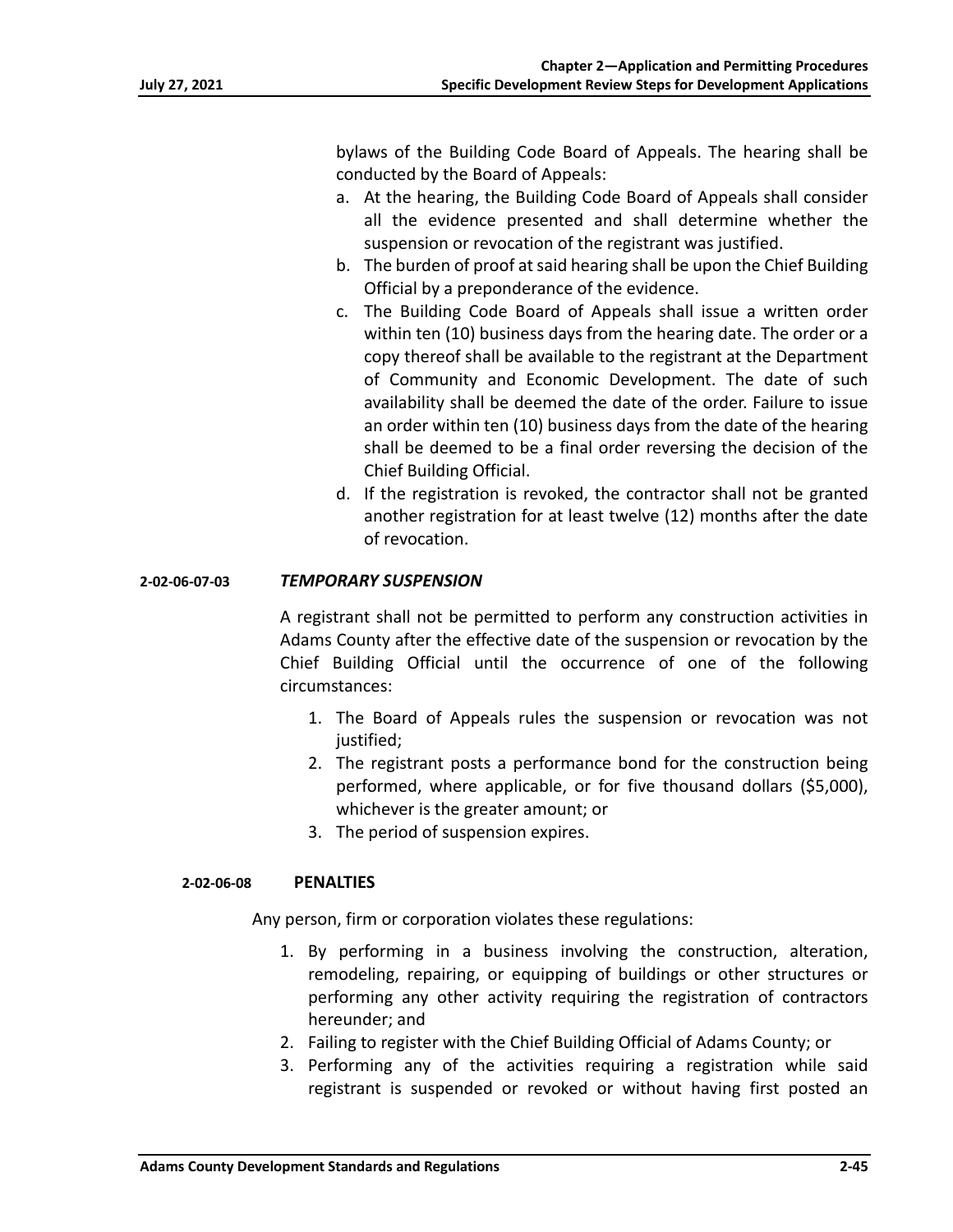adequate performance bond, when required under these regulations, is a misdemeanor and, upon conviction thereof, shall be punishable by a fine of not more than one hundred dollars (\$100), or by imprisonment in the County jail for not more than ten (10) days, or by both such fine and imprisonment. Each day during which such illegal erection, construction, reconstruction, alteration, maintenance, or use continues shall be deemed a separate offense. In case any building or structure is or is proposed to be erected, constructed, reconstructed, altered, remodeled, used, or maintained in violation of these license registration regulations, the Board of County Commissioners, in addition to other remedies provided by law, may institute an appropriate action for injunction, mandamus, or abatement to prevent, enjoin, abate, or remove such unlawful erection, construction, reconstruction, alteration, remodeling, maintenance, or use.

# **2‐02‐07 BIOSOLIDS APPLICATION PERMIT (DOMESTIC SLUDGE)**

## **2‐02‐07‐01 PURPOSE**

The purpose of this section is to provide processing requirements for biosolids application permits in order to review, consider, approve, approve with modifications, or deny a request for permission to discharge or dispose of biosolids through land application.

## **2‐02‐07‐02 APPLICABILITY**

All biosolids application permits must be processed in accordance with this section. A biosolids application permit is the only authorization under which biosolids may be discharged or applied to land for disposal. \*Land applications of sewage, sewage sludge, or septage are prohibited.\*

# **\*Adopted by the BOCC on December 13, 2010**

## **2‐02‐07‐03 WHO CAN INITIATE A BIOSOLIDS APPLICATION PERMIT**

A biosolids application permit may be requested by, without limitation, the owner(s) of the property where the biosolids are proposed to be discharged or disposed.

The applicant has the burden of proof to demonstrate the biosolids application permit fully complies with these standards and regulations and meets the criteria for approval.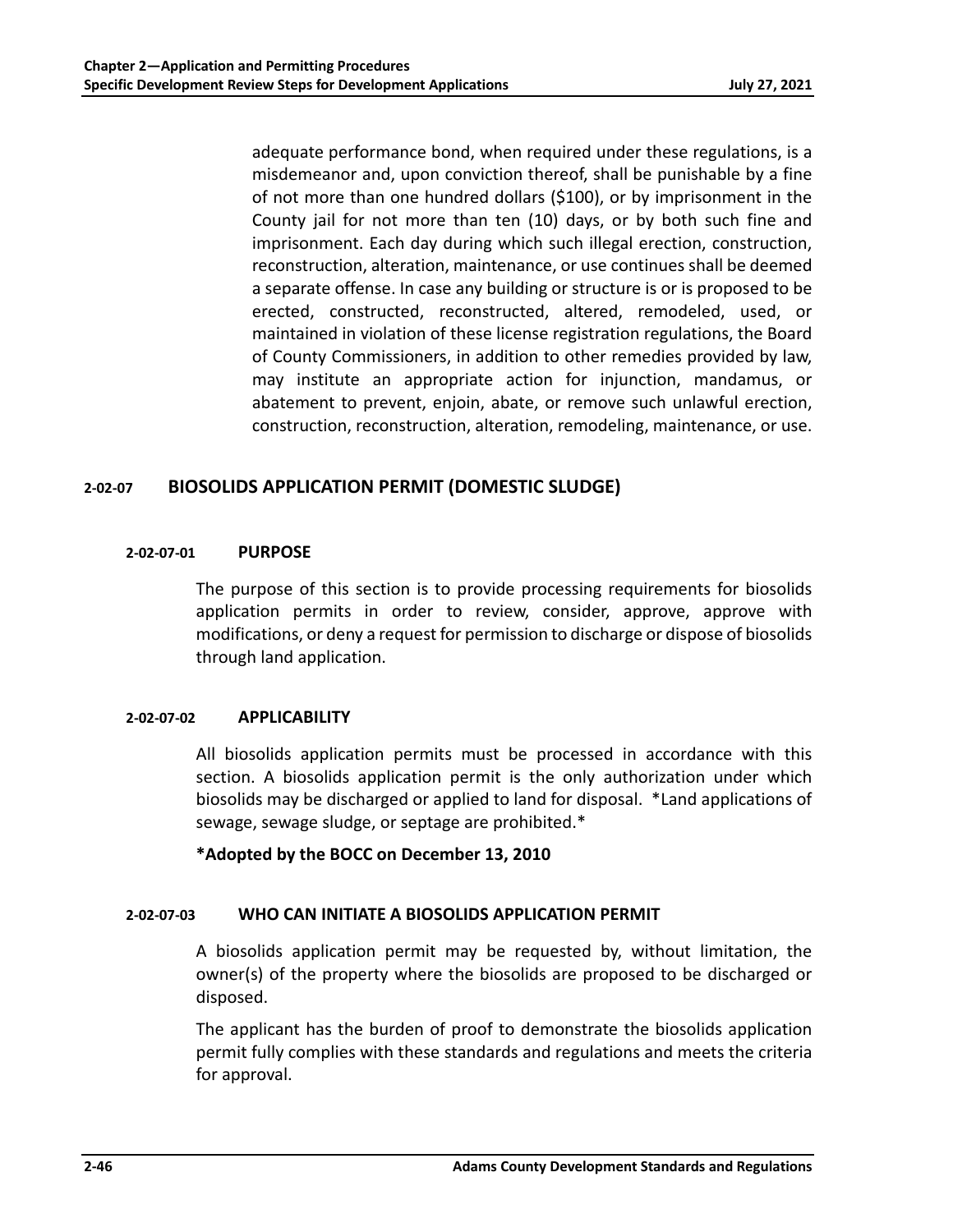## **2‐02‐07‐04 BIOSOLIDS APPLICATION PERMIT REVIEW PROCEDURES**

A biosolids application permit may be approved by the Director of Community and Economic Development.

The processing of a biosolids application permit shall be according to, in compliance with, and subject to the provisions contained in Steps 1 through 10 of the Common Development Review Procedures as follows:

- 1. Conceptual Review: Optional.
- 2. Neighborhood Meeting: Applicable.
- 3. Development Application Submittal: Applicable. All items or documents required for a biosolids application permit as described in the application submittal requirements shall be submitted to the Director of Community and Economic Development. The application will be reviewed by the Soil Conservation District according to their rules and regulations regarding standards required for acceptable farming practices and in accordance with the time schedule for review.

 Upon receipt of a recommendation from the Soil Conservation District, the Director of Community and Economic Development shall either approve, deny, or conditionally approve the request based upon the Soil Conservation District's recommendation and compliance with County regulations.

- 4. Determination of Sufficiency: Applicable. No application shall be processed if any taxes due are not paid. The applicant shall contact all property owners within one (1) mile from the boundaries of the site where sludge is to be placed as part of the information submitted to the Department of Community and Economic Development. The applicant shall survey residents to gauge their acceptance of biosolids being placed at the site. In its review of the application materials the Director of Community and Economic Development shall:
	- a. Contact the residents who responded negatively to the survey with a letter notifying the residents of the County's intent to issue a permit for the placing of biosolids.
	- b. Invite the residents to review the application and State rules and regulations in the County offices and provide comments with technical information relevant to the issuance of a biosolids permit.
	- c. Investigate and review comments of a technical nature, and if necessary, refer to the Colorado Department of Public Health and Environment for their review and determination.
- 5. Staff Report: Not applicable.
- 6. Notice: Not applicable.
- 7. Public Hearing: Not applicable.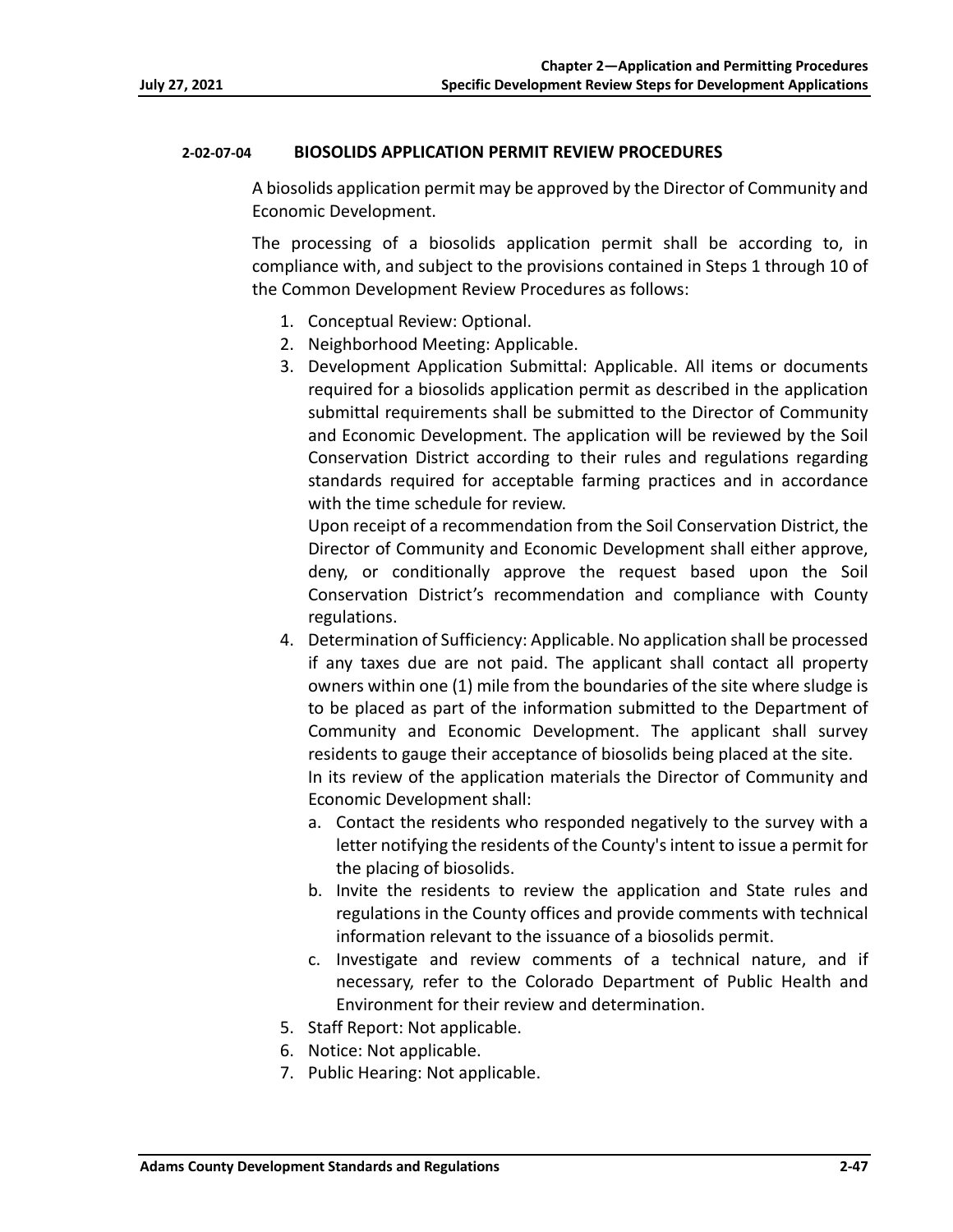- 8. Standards: Applicable. The Director of Community and Economic Development shall make a determination of whether or not the application meets the criteria for approval.
- 9. Conditions of Approval: Applicable. Conditions mitigating nuisance conditions related to the land placement of biosolids may be placed on the permit.
- 10. Amendments: Applicable.

# **2‐02‐07‐05 ACTION BY THE DIRECTOR OF COMMUNITY AND ECONOMIC DEVELOPMENT**

Upon receipt of a complete application, the Director of Community and Economic Development shall either issue or deny the issuance of a biosolids application permit within forty-five (45) days of receipt of the complete application. The applicant shall be notified by mail of the Director of Community and Economic Development's decision within forty‐five (45) days of the decision. The biosolids application permit shall describe in detail the proposed biosolids application allowed by the permit, including all specific conditions applied by the Director of Community and Economic Development. Applicants and residents may protest the decision of the Director of Community and Economic Development concerning the granting of a permit to apply biosolids before the Board of Adjustment as outlined in Section 2‐02‐16.

## **2‐02‐07‐06 CRITERIA FOR APPROVAL**

The Director of Community and Economic Development in issuing a biosolids application permit shall find:

- 1. The applicant has complied with the requirements of these standards and regulations.
- 2. The proposed biosolids application permit ensures the protection of ground and surface water quality and minimizes any adverse impacts on surrounding property.
- 3. The application is compatible with the surrounding area, harmonious with the character of the neighborhood, not detrimental to the immediate area, not detrimental to the future development of the area, and not detrimental to health, safety, or welfare of the inhabitants of the area and the County.
- 4. The application shall not result in excessive traffic, noise, vibration, dust, fumes, odors, or hours of operation after 10:00pm and before 6:00am on any day.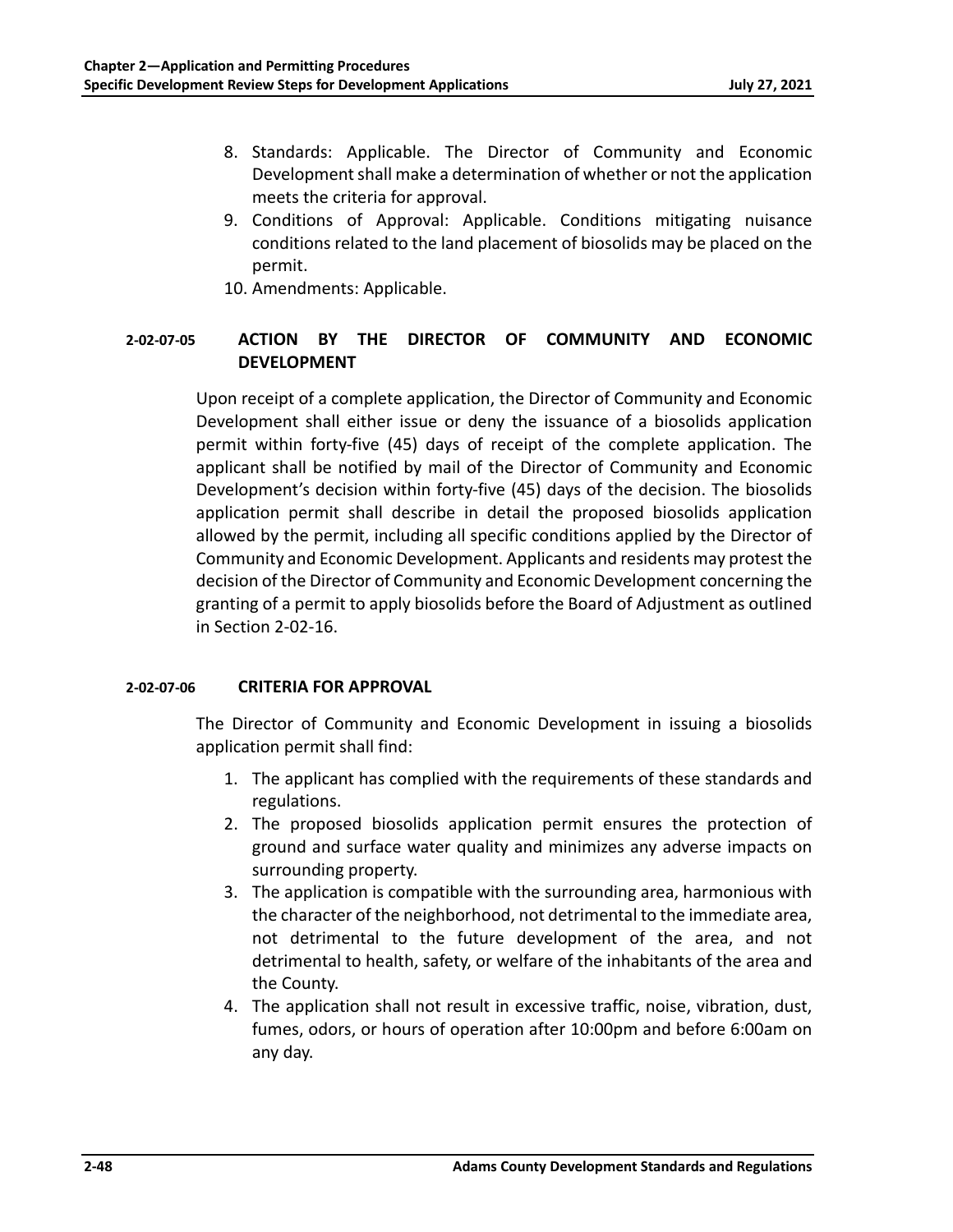5. The applicant has obtained a Notice of Authorization for the Use and Distribution of Biosolids from the Colorado Department of Public Health and Environment.

#### **2‐02‐07‐07 RECORDING AND VALIDITY OF THE PERMIT**

The biosolids application permit approved by the Director of Community and Economic Development shall be recorded by the applicant with the Office of the Adams County Clerk and Recorder. Upon recording the application, the permit will be deemed valid and the applicant may begin to apply the biosolids as provided for by the permit.

### **2‐02‐07‐08 LAPSE OF APPROVAL**

The biosolids application permit shall be valid unless the State permit lapses. The permit shall not be considered valid and no application shall be permitted until the permit has been recorded in the Office of the Adams County Clerk and Recorder.

## **2‐02‐08 FLOODPLAIN USE PERMIT**

#### **2‐02‐08‐01 PURPOSE**

The purpose of this section is to provide processing requirements for floodplain use permits in order to review, consider, approve, approve with modifications, or deny a request for permission to erect, move, place, or alter a structure or facility within the flood control overlay zone district; place any fill within the flood control overlay zone district; store or process any materials or equipment within the flood control overlay zone district; or conduct certain land uses as described in Chapter 3 of these Standards and Regulations; or change a channel of a watercourse within the flood control overlay zone district.

#### **2‐02‐08‐02 APPLICABILITY**

All floodplain use permits must be processed in accordance with this section. A floodplain use permit is the only authorization under which a structure may be erected, moved, placed, or altered within the flood control overlay zone district; fill may be placed within the flood control overlay zone district; materials or equipment may be stored or processed within the flood control overlay zone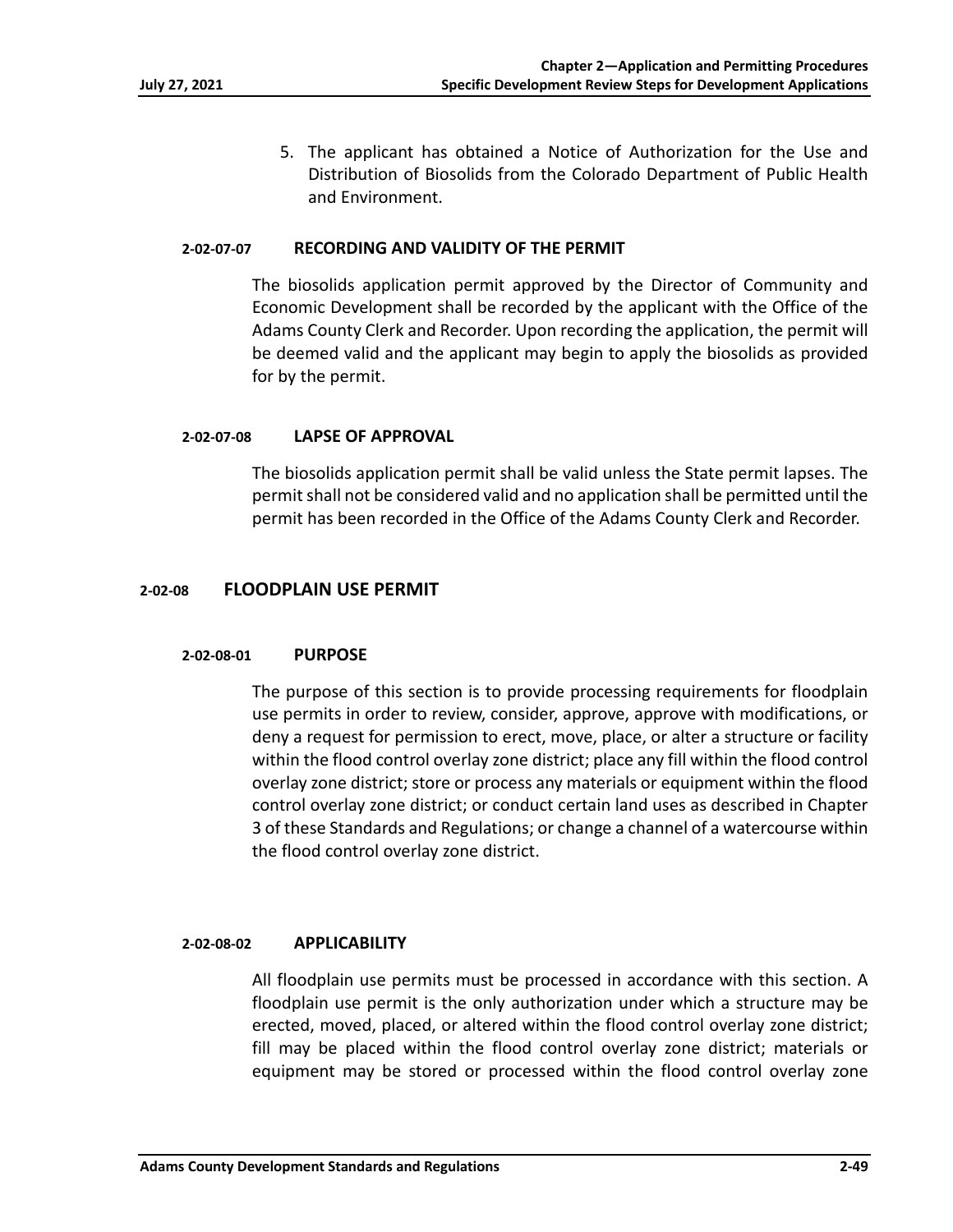district; or a channel of a watercourse may be changed within the flood control overlay zone district.

## **2‐02‐08‐03 WHO CAN INITIATE A FLOODPLAIN USE PERMIT**

A floodplain use permit may be requested by, without limitation, the owner(s) of the property on which a structure is proposed to be erected, moved, placed, or altered within the flood control overlay zone district; fill is proposed to be placed within the flood control overlay zone district; materials or equipment are proposed to be stored or processed within the flood control overlay zone district; or a channel of a watercourse is proposed to be changed within the flood control overlay zone district.

The applicant has the burden of proof to demonstrate the floodplain use permit fully complies with these standards and regulations and meets the criteria for approval.

# **\*Adopted by the BOCC on June 27, 2011.**

# **2‐02‐08‐04 FLOODPLAIN USE PERMIT REVIEW PROCEDURES**

A floodplain use permit may be approved by the Director of Community and Economic Development.

The processing of a floodplain use permit shall be according to, in compliance with, and subject to the provisions contained in Steps 1 through 10 of the Common Development Review Procedures as follows:

- 1. Conceptual Review: Optional.
- 2. Neighborhood Meeting: Not applicable.
- 3. Development Application Submittal: Applicable. All items or documents required for a floodplain use permit as described in the application submittal requirements shall be submitted to the Director of Community and Economic Development.
- 4. Determination of Sufficiency: Applicable. No notification of adjacent property owners is required. No application shall be processed if any taxes due are not paid.
- 5. Staff Report: Not applicable.
- 6. Notice: Not applicable.
- 7. Public Hearing: Not applicable. In substitution, an application for a floodplain use permit shall be reviewed and approved, approved with modifications, or denied by the Director of Community and Economic Development based on its compliance with any development plan and these standards and regulations.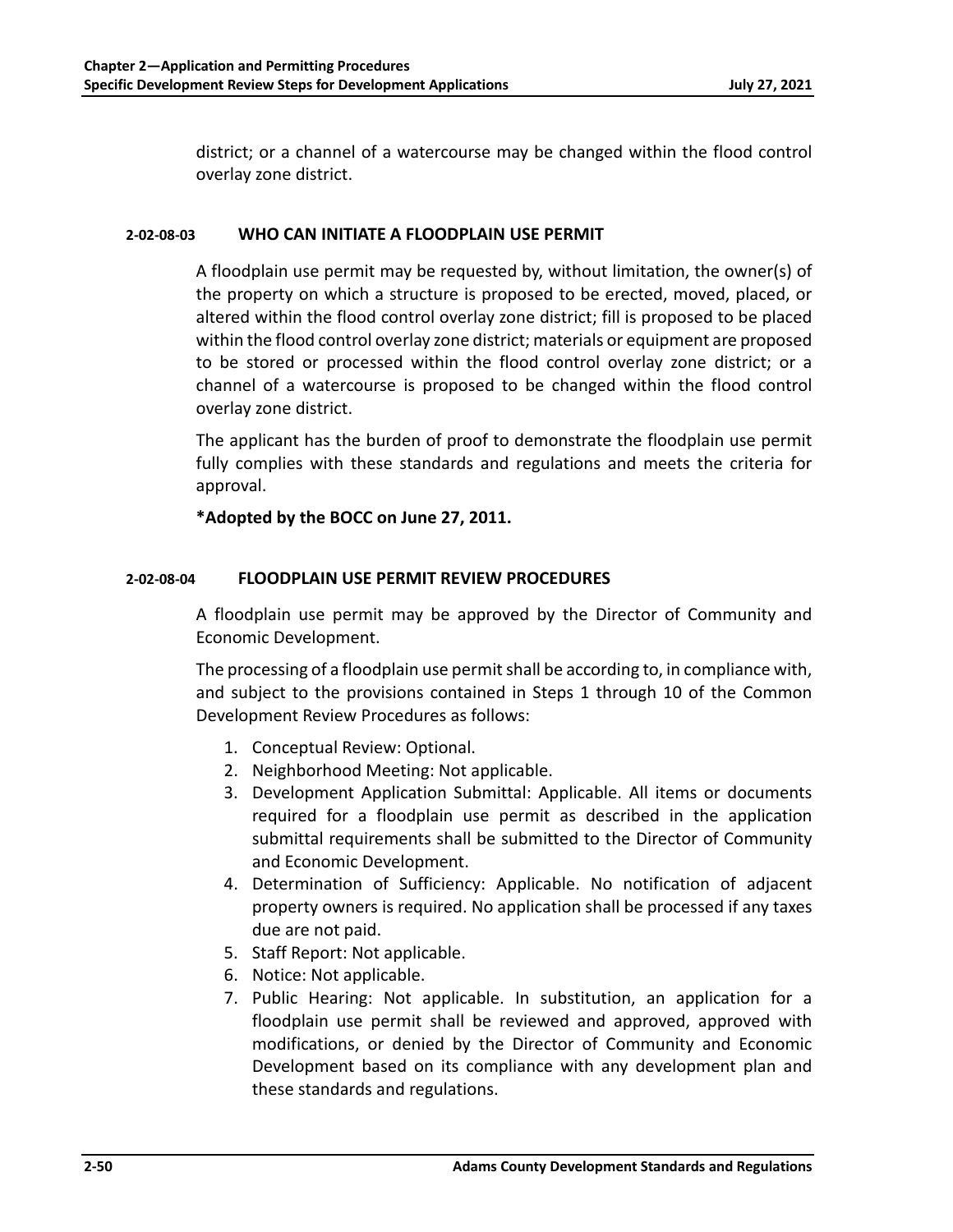- 8. Standards: Not applicable. In substitution, an application for a floodplain use permit shall be reviewed for compliance with any development plan, these standards and regulations, and all floodplain regulations adopted by the County.
- 9. Conditions of Approval: Applicable.
- 10. Amendments: Not applicable. In substitution, an amendment to a floodplain use permit may be authorized by the Director of Community and Economic Development provided the floodplain use permit remains in compliance with all applicable standards and regulations.

### **2‐02‐08‐05 CRITERIA FOR APPROVAL**

The Director of Community and Economic Development in issuing a floodplain use permit shall find:

1. The floodplain use permit is consistent and complies with the requirements of these standards and regulations and any applicable development plans or conditional use permits.

#### **2‐02‐08‐06 LAPSE OF APPROVAL**

The floodplain use permit shall be valid for a period of six (6) months from the time such floodplain use permit is issued unless fully and properly acted upon and completed.

#### **2‐02‐08‐07 EXTENSION OF APPROVAL**

One six (6) month extension may be granted by the Director of Community and Economic Development. In order to be eligible for an extension, the applicant shall file a request for extension with the Director of Community and Economic Development at least thirty (30) days prior to the date the floodplain use permit would lapse.

## **2‐02‐09 CONDITIONAL USE PERMIT**

#### **2‐02‐09‐01 PURPOSE**

The purpose of this section is to detail the steps for obtaining a conditional use permit. Conditional uses are those uses which are presumptively compatible with other land uses authorized or permitted in a zone district, but, if approved, which require more discretionary review than those uses which are authorized. In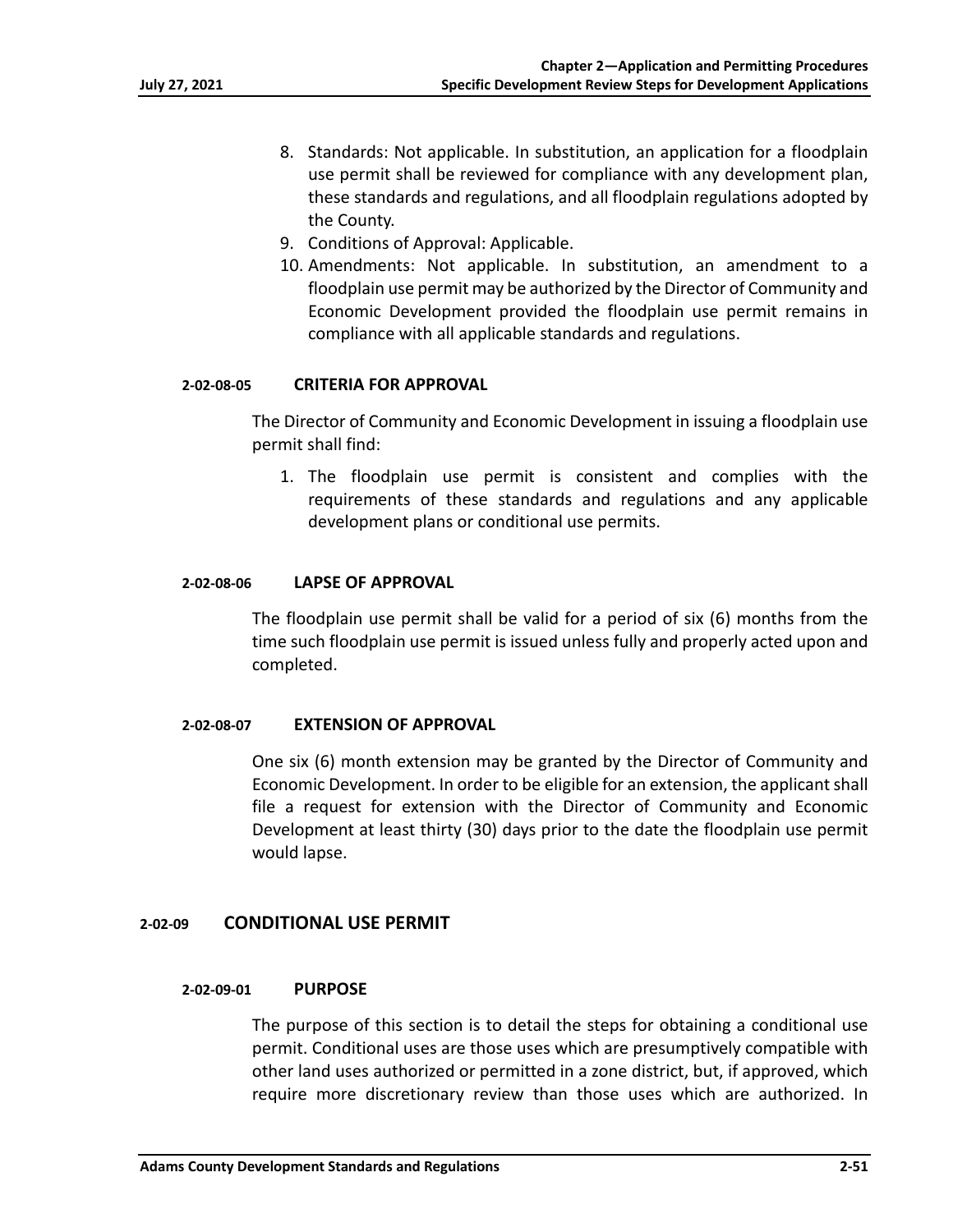addition to meeting applicable performance standards, conditional uses may require the imposition of conditions in order to ensure the number and type of conditional uses and their location, design, and configuration are appropriate at a particular location.

### **2‐02‐09‐02 APPLICABILITY**

All uses that require a conditional use permit must be processed in accordance with this section. Only the Board of County Commissioners may, after recommendation of the Planning Commission, adopt a resolution approving a conditional use to locate in accordance with these standards and regulations. Only those uses that are authorized as conditional uses in a zone district may be approved. The designation of a use as a conditional use does not constitute an authorization or an assurance that such a use will be approved.

## **2‐02‐09‐02‐01** *INERT FILLS APPLICABILITY*

Inert material fills meeting the following criteria may obtain a conditional use permit issued in accordance with the procedures outlined in this chapter.

- 1. Total amount of inert fill material is over 500,000 cubic yards.
- 2. Time to completion of filling operation is greater than 365 days.
- 3. Fill material to be used meets the definition of either inert fill for grading or inert fill for landfilling, as defined in Chapter 11.
- 4. Site operator has sole discretion over the source of fill material.
- 5. Fill material is not likely to contaminate ground water.

## **2‐02‐09‐03 WHO CAN INITIATE A CONDITIONAL USE PERMIT REQUEST**

A conditional use permit may be requested by, without limitation, any owner or person having an interest in the property on which the conditional use is proposed to be located. The applicant has the burden of proof to demonstrate the use fully complies with these standards and regulations and meets the criteria for approval.

#### **2‐02‐09‐04 CONDITIONAL USE PERMIT REVIEW PROCEDURES**

A conditional use permit may be approved by the Board of County Commissioners by resolution. Any proposed conditional use permit shall be processed through a public hearing before the Planning Commission, which shall provide a recommendation to the Board of County Commissioners (See Steps 1 through 10 below). Upon completion of a hearing by the Planning Commission, the application for a conditional use permit and the recommendation of the Planning Commission shall be forwarded to the Board of County Commissioners. The Board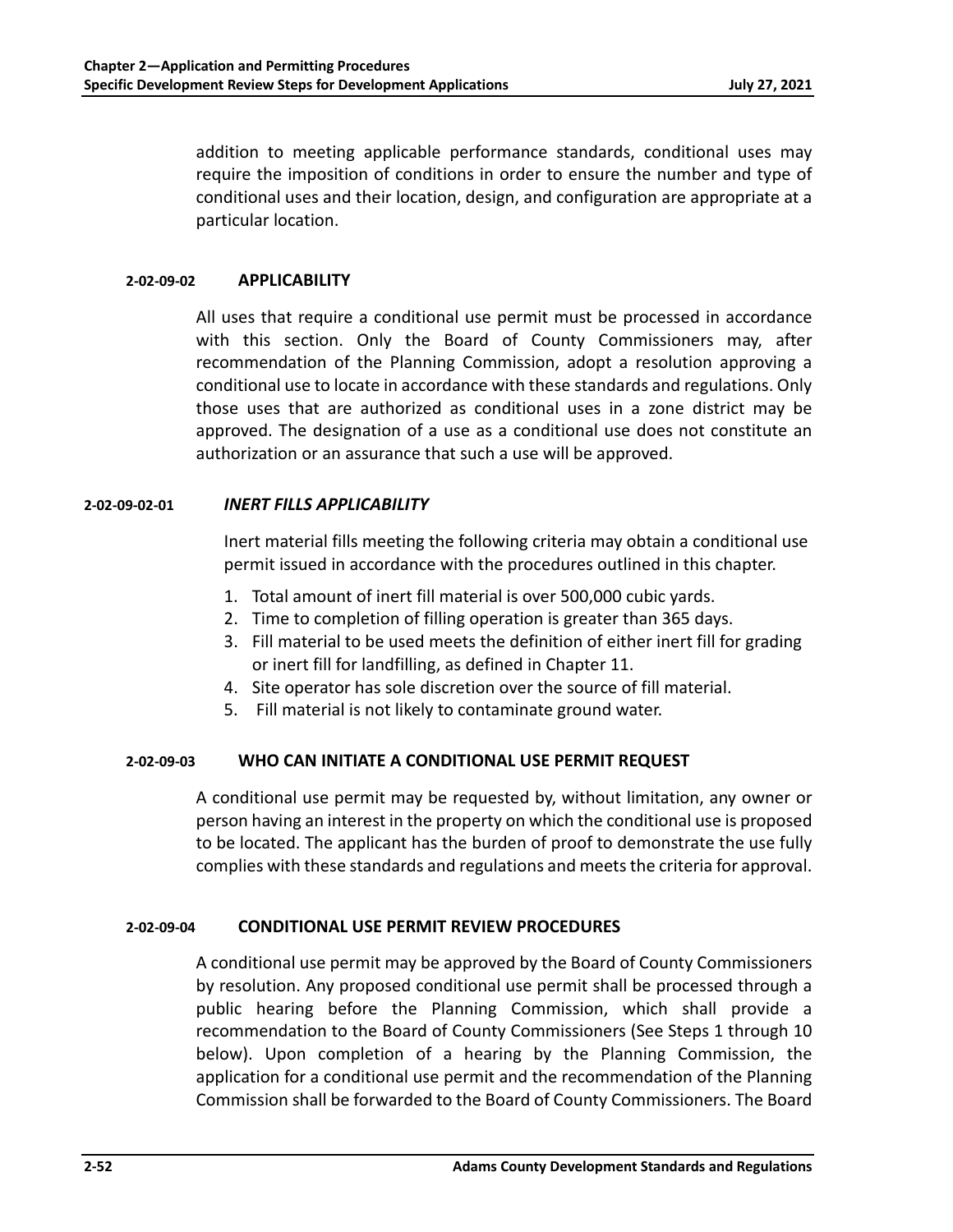of County Commissioners shall, after receiving a recommendation from the Planning Commission, hold a public hearing. The Board of County Commissioners shall then approve, approve with conditions, or deny the conditional use permit based on consideration of the staff report, the Planning Commission's recommendation and findings, the evidence from the public hearings, and the conditional use permit's compliance with the criteria for approval.

### **2‐02‐09‐05 CONDITIONAL USE PERMIT REVIEW STEPS**

The processing of a proposed conditional use permit shall be according to, in compliance with, and subject to the provisions contained in Steps 1 through 10 of the Common Development Review Procedures as follows:

- 1. Conceptual Review: Applicable.
- 2. Neighborhood Meeting: Optional, unless the Director of Community and Economic Development determines the development proposal could have significant neighborhood impacts.
- 3. Development Application Submittal: All items or documents required for conditional use permits as described in the development application submittal requirements shall be submitted to the Director of Community and Economic Development at least fifty (50) days prior to the first unfilled Planning Commission public hearing agenda.
- 4. Determination of Sufficiency: Applicable. No application shall be processed if any taxes due are not paid.
- 5. Staff Report: Applicable.
- 6. Notice: Applicable.
- 7. Public Hearing: Applicable. A public hearing shall be held before both the Planning Commission and Board of County Commissioners.
- 8. Standards: Applicable.
- 9. Conditions of Approval: Applicable. The Board of County Commissioners in approving a conditional use permit may attach any conditions necessary to implement the Adams County Comprehensive Plan and ensure compatibility with adjacent uses. The Board of County Commissioners in approving a conditional use permit may condition the approval on one or more of the following:
	- a. A requirement to ensure development proceeds in accordance with a specific site plan and/or development schedule.
	- b. A requirement of public dedication of rights‐of‐way for roads, alleys, public ways, drainage and public facilities, and the installation of off‐ site improvements as are reasonably required by or related to the effect of the conditional use permit.
	- c. A requirement to ensure design and mitigation measures be put in place including, but not limited to, limits on the hours of operation and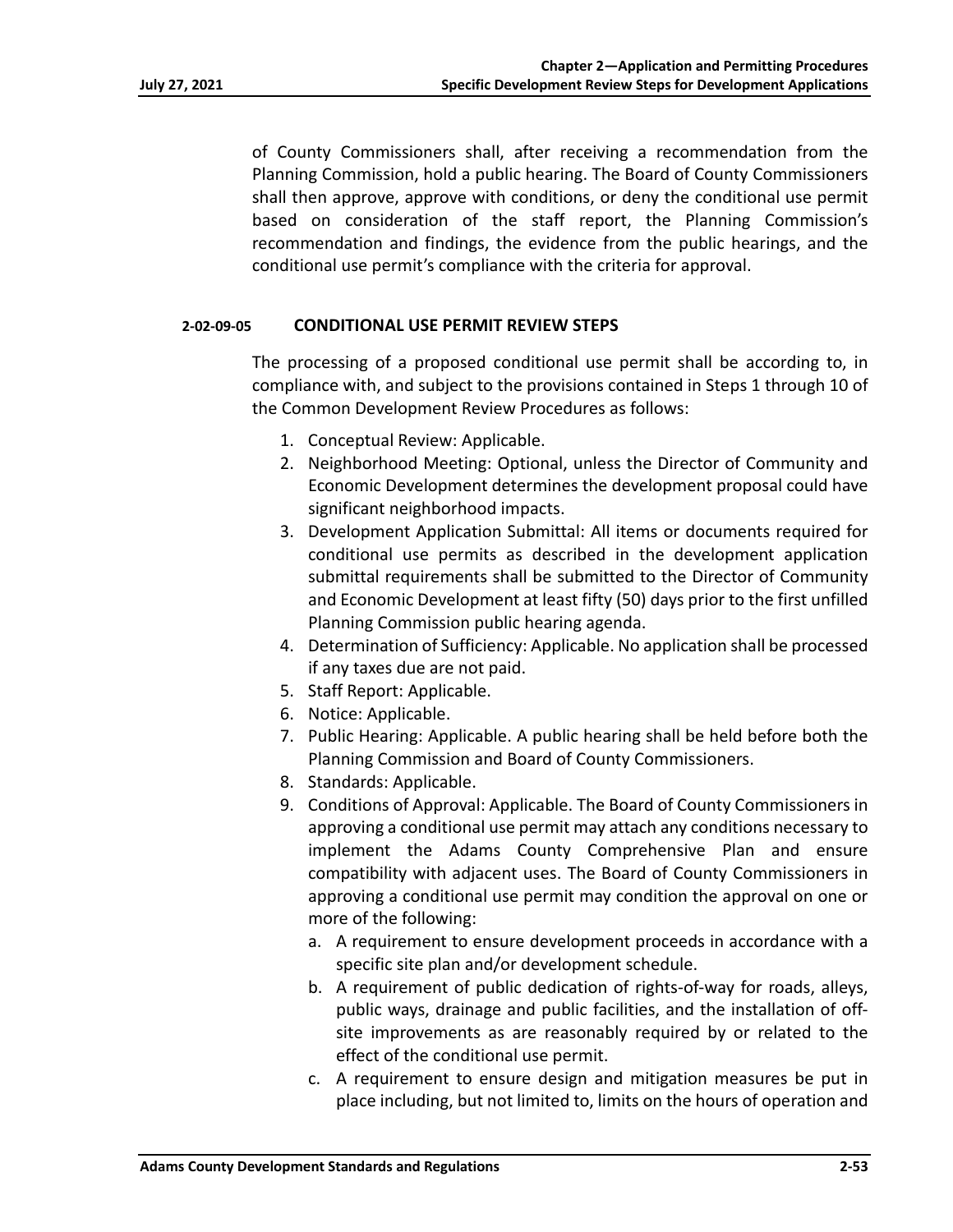traffic generating uses; improvements to on‐site and off‐site pedestrian, bicycle, and vehicular circulation; alternative access or open space provisions to address site capacity and resource protection issues; controls on noise, light, odors and other potential nuisances; measures to protect and improve the aesthetic value of high traffic areas; requirements to protect air and water quality; construction of fencing and planting of landscaping; restrictions on signage and outdoor lighting; changes in off-street parking layout and design; restrictions concerning the building bulk, height, setback, location, and external appearance; stipulations concerning adequate storm drainage or utilities; and limits on the duration of the conditional use permit.

10. Amendments: Applicable.

## **2‐02‐09‐06 CRITERIA FOR APPROVAL**

The Planning Commission, in making their recommendation, and the Board of County Commissioners, in approving a conditional use permit, shall find:

- 1. The conditional use is permitted in the applicable zone district.
- 2. The conditional use is consistent with the purposes of these standards and regulations.
- 3. The conditional use will comply with the requirements of these standards and regulations including, but not limited to, all applicable performance standards.
- 4. The conditional use is compatible with the surrounding area, harmonious with the character of the neighborhood, not detrimental to the immediate area, not detrimental to the future development of the area, and not detrimental to the health, safety, or welfare of the inhabitants of the area and the County. In making this determination, the Planning Commission and the Board of County Commissioners shall find, at a minimum, that the conditional use will not result in excessive traffic generation, noise, vibration, dust, glare, heat, smoke, fumes, gas, odors, or inappropriate hours of operation.
- 5. The conditional use permit has addressed all off‐site impacts.
- 6. The site is suitable for the conditional use including adequate usable space, adequate access, and absence of environmental constraints.
- 7. The site plan for the proposed conditional use will provide the most convenient and functional use of the lot including the parking scheme, traffic circulation, open space, fencing, screening, landscaping, signage, and lighting.
- 8. Sewer, water, storm water drainage, fire protection, police protection, and roads are to be available and adequate to serve the needs of the conditional use as designed and proposed.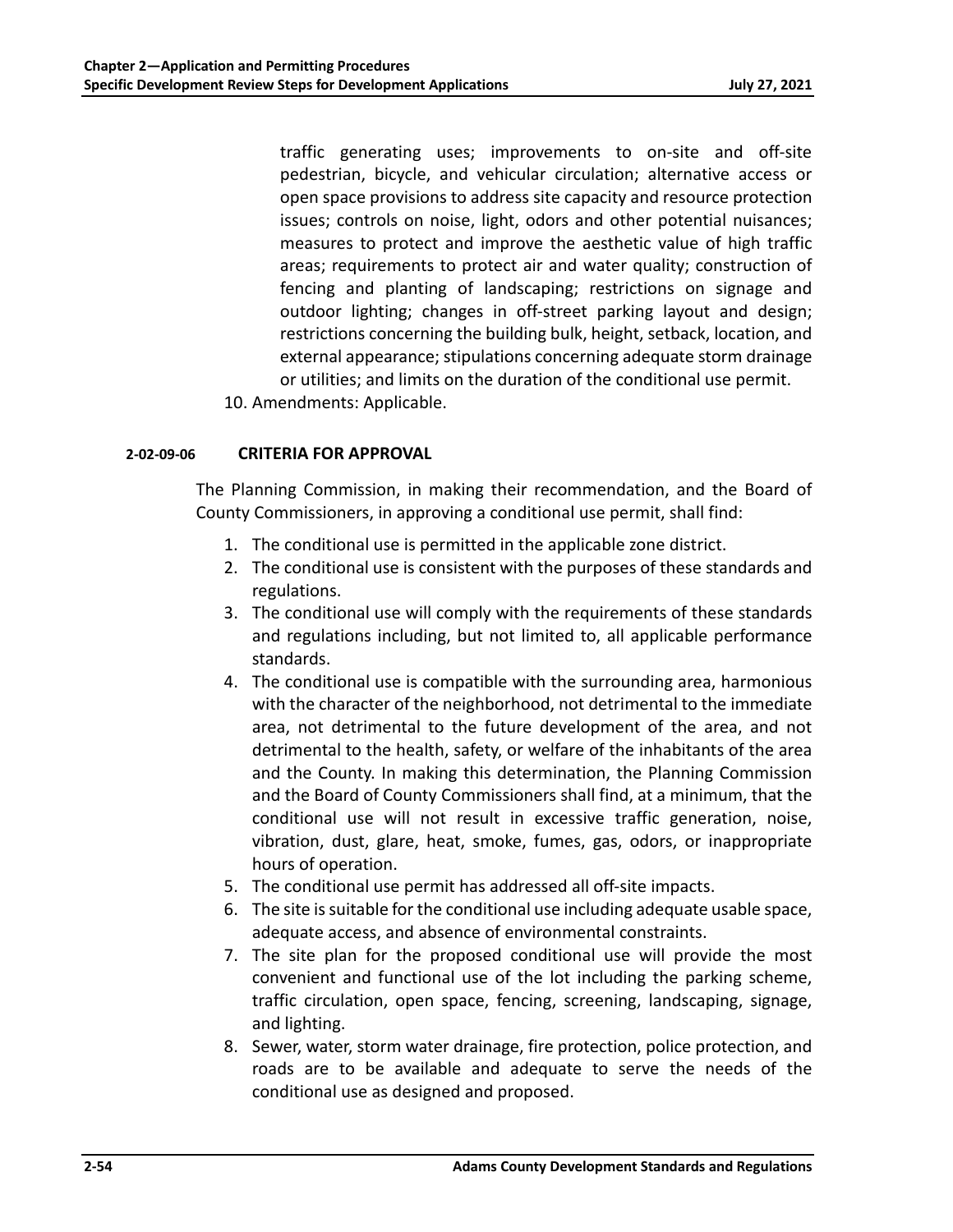### **2‐02‐09‐07 ADDITIONAL CRITERIA FOR APPROVAL**

The Planning Commission, in making their recommendation, and the Board of County Commissioners, in approving a conditional use permit for solid waste transfer stations, solid waste composting facilities, scrap tire recycling facilities, inert fills, or outdoor storage, including accessory outdoor storage, shall find:

### **2‐02‐09‐07‐01** *SOLID WASTE TRANSFER STATION CRITERIA FOR APPROVAL*

- 1. There is a need for the facility for the benefit of Adams County.
- 2. The request is compatible with the Adams County Comprehensive Plan, complies with the minimum zoning requirements of the zone district in which the Conditional Use Permit is to be granted, and complies with all other applicable requirements of the Adams County Zoning and Subdivision Regulations.
- 3. The applicant has documented his ability to comply with the health standards and operating procedures as provided by the Colorado Department of Public Health and Environment, Tri‐County Health Department, Fire District, and other relevant agencies.
- 4. The proposed facility will not cause significant traffic congestion or traffic hazards.
- 5. The request is compatible with the surrounding area.
- 6. The site is accessible to Adams County residents and other potential users.
- 7. The site will not impact health and welfare of the community based upon specific facility design and operating procedures.

## **2‐02‐09‐07‐02** *SOLID WASTE COMPOSTING FACILITIES CRITERIA FOR APPROVAL*

- 1. There is a need for the facility for the benefit of Adams County.
- 2. The request is compatible with the Adams County Comprehensive Plan, complies with the minimum zoning requirements of the zone district in which the Conditional Use Permit is to be granted, and complies with all other applicable requirements of the Adams County Zoning and Subdivision Regulations.
- 3. The applicant has documented his ability to comply with the health standards and operating procedures as provided by the Colorado Department of Public Health and Environment, Tri‐County Health Department, Fire District, and other relevant agencies.
- 4. The proposed facility will not cause significant traffic congestion or traffic hazards.
- 5. The request is compatible with the surrounding area.
- 6. The site is accessible to Adams County residents and other potential users.
- 7. The site will not impact health and welfare of the community based upon specific facility design and operating procedures.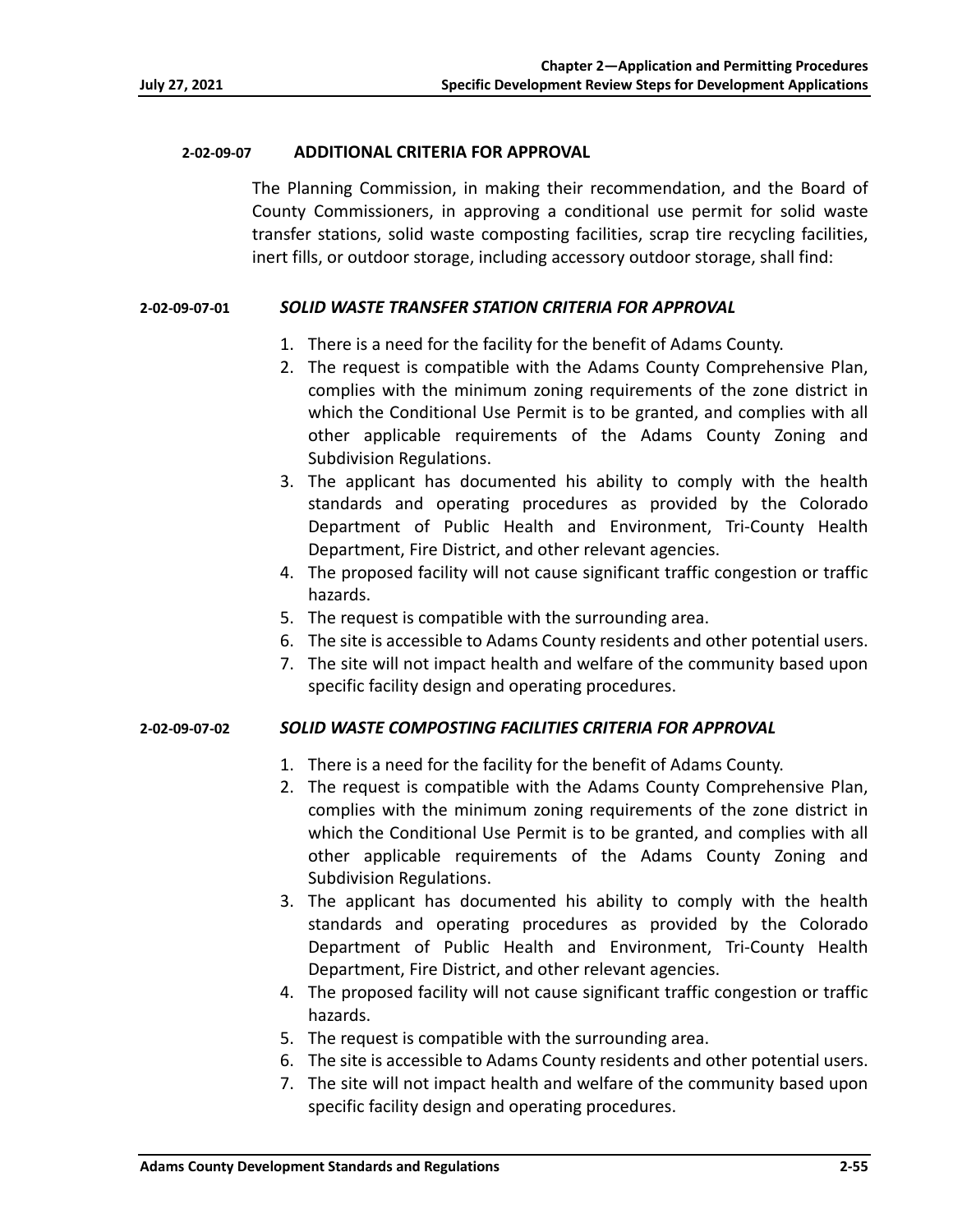### **2‐02‐09‐07‐03** *RECYCLING FACILITIES, INCLUDING SCRAP TIRE, CRITERIA FOR APPROVAL*

- 1. There is a need for the tire recycling operation for the benefit of Adams County and the proposed end use of the recycled material is a viable marketable material.
- 2. The request is compatible with the Adams County Comprehensive Plan, complies with the minimum zoning requirements of the zone district in which the Conditional Use Permit is to be granted, and complies with all other applicable requirements of the Adams County Zoning and Subdivision Regulations.
- 3. The applicant has documented his ability to comply with the health standards and operating procedures as provided by the Colorado Department of Public Health and Environment, Tri-County Health Department, Fire District, and other relevant agencies.
- 4. The proposed facility will not cause significant traffic congestion or traffic hazards.
- 5. The request is compatible with the surrounding area.
- 6. The site will not impact health and welfare of the community based upon specific tire recycling facility design and operating procedures.

## **2‐02‐09‐07‐04** *INERT FILLS CRITERIA FOR APPROVAL*

- 1. There is a need for the inert filling operation for the benefit of Adams County.
- 2. The request is compatible with the Adams County Comprehensive Plan, complies with the minimum zoning requirements of the zone district in which the Conditional Use Permit is to be granted, and complies with all other applicable requirements of the Adams County Zoning and Subdivision Regulations.
- 3. The applicant has documented his ability to comply with the health standards and operating procedures as provided by the Colorado Department of Public Health and Environment, Tri-County Health Department, Fire District, and other relevant agencies.
- 4. The proposed inert fill will not cause significant traffic congestion or traffic hazards.
- 5. The request is compatible with the surrounding area.
- 6. The site will not impact health and welfare of the community based upon specific fill design and operating procedures.

# **2‐02‐09‐07‐05** *OUTDOOR STORAGE AND ACCESSORY OUTDOOR STORAGE CRITERIA FOR APPROVAL*

1. There is a need for the outdoor storage operation for the benefit of Adams County.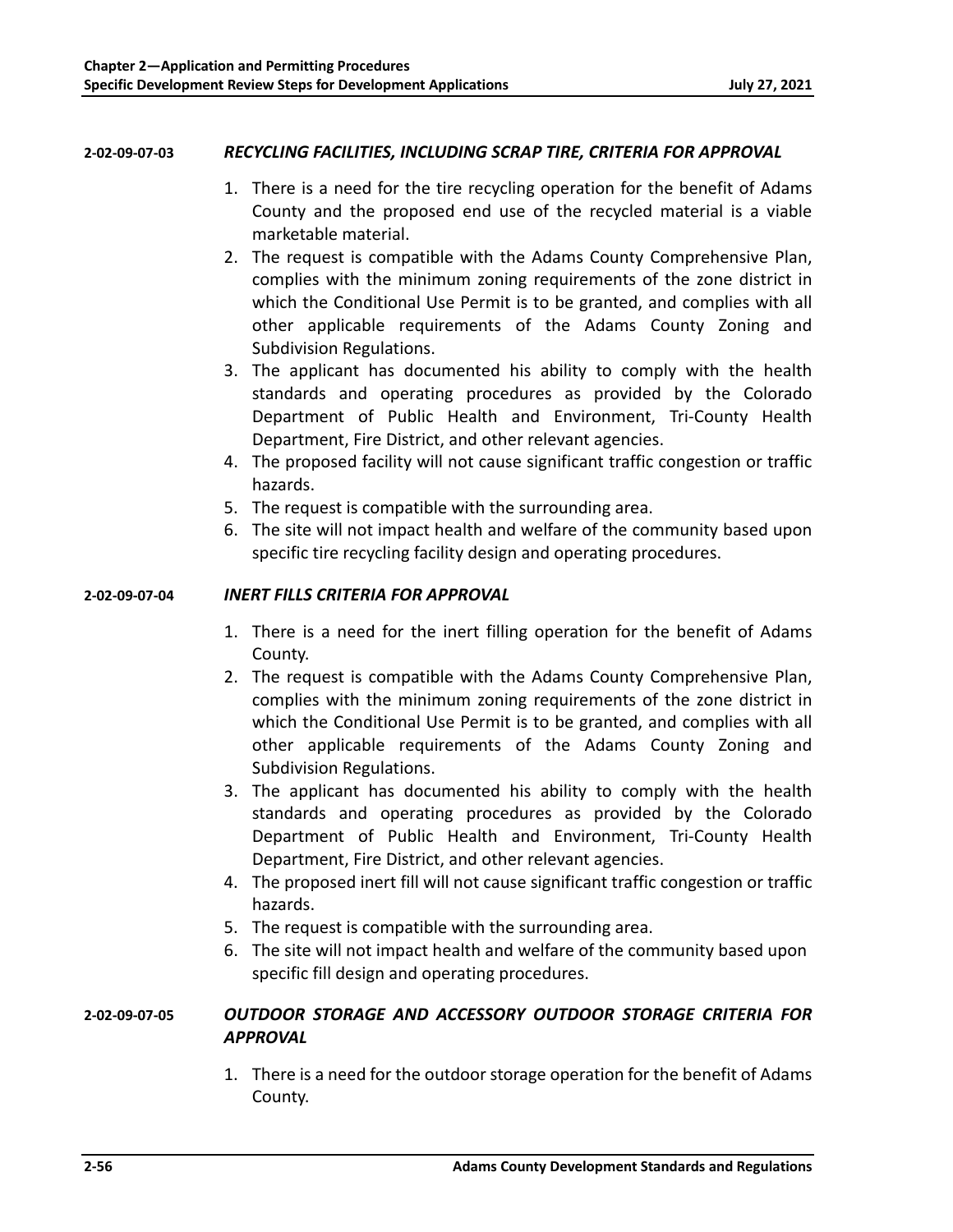- 2. The request is compatible with the Adams County Comprehensive Plan, complies with the minimum zoning requirements of the zone district in which the Conditional Use Permit is to be granted, and complies with all other applicable requirements of the Adams County Development Standards and Regulations.
- 3. The proposed outdoor storage is clearly subordinate to a principal use of the property.
- 4. Aesthetic concerns have been taken into consideration during the site design and placement of the outdoor storage.

### **2‐02‐09‐07‐06** *SOLID WASTE RECYCLING FACILITIES CRITERIA FOR APPROVAL*

- 1. There is a need for the facility, and it will provide a benefit to Adams County.
- 2. The request is compatible with the Adams County Comprehensive Plan, complies with the minimum zoning requirements of the zone district in which the Conditional Use Permit is to be granted, and complies with all other applicable requirements of the Adams County Zoning and Subdivision Regulations.
- 3. The applicant has documented his ability to comply with the health standards and operating procedures as provided by the Colorado Department of Public Health and Environment, Tri‐County Health Department, Fire District, and other relevant agencies.
- 4. The proposed facility will not cause significant traffic congestion or traffic hazards.
- 5. The request is compatible with the surrounding area.
- 6. The site is accessible to Adams County residents and other potential users.
- 7. The site will not adversely impact health and welfare of the community based upon specific design and operating procedures.

# **2‐02‐09‐08 ACTION BY THE DIRECTOR OF COMMUNITY AND ECONOMIC DEVELOPMENT FOLLOWING APPROVAL**

Upon final approval and fulfillment of all requirements of the Board of County Commissioners, the Director of Community and Economic Development shall issue a conditional use permit in conformance with the decision of the Board of County Commissioners. The conditional use permit shall describe in detail the conditional use allowed by the permit, include all specific conditions applied by the Board of County Commissioners, and be accompanied by an official site plan and building elevations modified by the applicant to reflect the conditions of the permit.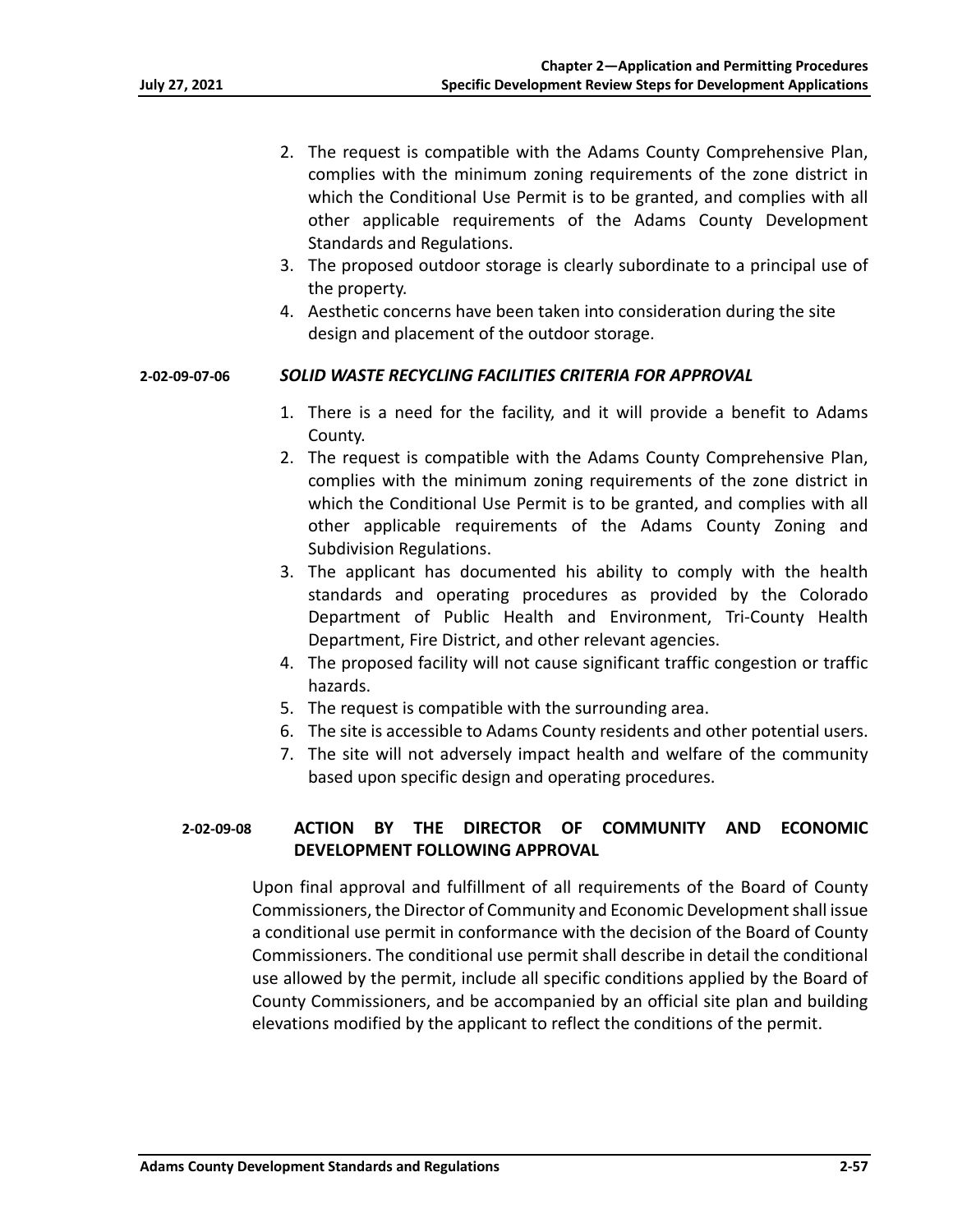## **2‐02‐09‐09 EFFECT OF APPROVAL**

Issuance of a conditional use permit shall be deemed to authorize only the particular use and development plan for which it is issued. The conditional use permit shall run with the land. The applicant shall be subject to all other permits required by these standards and regulations to develop the land.

All conditions contained in the conditional use permit shall be binding upon the applicant, and any successors and assigns. The conditional use permit and its conditions shall limit and control the issuance and validity of certificates of occupancy, and shall restrict and limit the construction, location, use, and maintenance of all land and structures within the development. The applicant shall be required to sign the conditional use permit, and have it recorded in the Office of the Adams County the Clerk and Recorder.

If at the expiration of one (1) year, a building permit has not been issued for the use for which the conditional use permit was approved or the approved conditional use has not been established, the conditional use permit shall expire and the use of the property shall revert to its formerly allowed uses without action by the Board of County Commissioners.

### **2‐02‐09‐10 EXTENSION OF APPROVAL**

An extension of time to obtain a building permit for the approved conditional use or to establish the approved conditional use may be granted by the Planning Commission. In order to be eligible for an extension, the applicant shall file an application for extension with the Director of Community and Economic Development at least thirty (30) days prior to the end of the reversion period. A progress report and revised schedule shall be submitted with the request for extension. An extension may be granted only if the Planning Commission finds that:

- 1. The applicant has maintained a continuous good faith effort in commencing the activity including, but not limited to, preparing financing, securing state or federal permits, undertaking engineering and design, etc.; and
- 2. Conditions near the site, these standards and regulations, and the Adams County Comprehensive Plan have not changed in a way to render the original findings erroneous.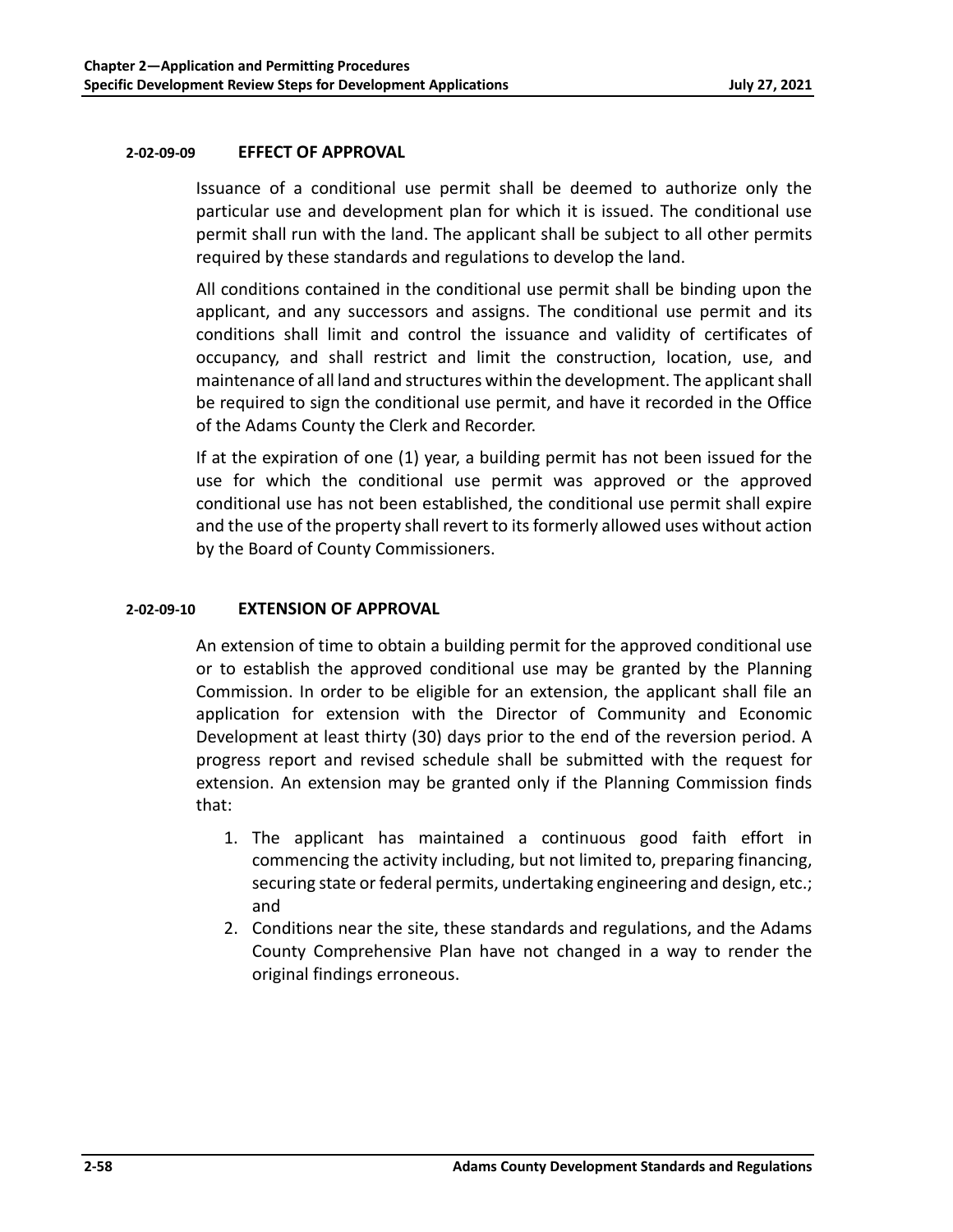## **2‐02‐10 URBAN RENEWAL PLAN\***

### **2‐02‐10‐01 PURPOSE**

The purpose of this section is to detail the steps to follow for the adoption of an urban renewal plan pursuant to Section 31‐25‐112.5, C.R.S., which allows a City and County to cooperate in the development and redevelopment of an area subject to the provisions of the Colorado Urban Renewal Law. An urban renewal plan, urban renewal project, or urban renewal area may include unincorporated territory that is outside the boundaries of a municipality but contiguous to a portion of the urban renewal area located within the municipality. No such territory shall be included in the plan, project, or area without the consent of the Board of County Commissioners and the consent of each owner of, and each holder of a recorded mortgage or deed of trust encumbering, real property within the unincorporated area proposed for inclusion

## **2‐02‐10‐02 APPLICABILITY**

All urban renewal plans approved for land within unincorporated Adams County must be processed in accordance with this section. The Board of County Commissioners may, after recommendation of the Planning Commission, adopt an urban renewal plan. This process shall be applicable to land within unincorporated areas only. Lands that have been annexed into municipalities shall only be subject to the applicable sections of the local municipal codes and Colorado state law.

## **2‐02‐10‐03 WHO CAN INITIATE THE ADOPTION OF AN URBAN RENEWAL PLAN**

The adoption of an urban renewal plan may be proposed, without limitation, by the Planning Commission, the Board of County Commissioners, or the owner(s) of the property to be included.

In addition, a municipality or urban renewal authority may propose an urban renewal plan.

No area that has been designated as an urban renewal area shall contain any agricultural land unless:

- The agricultural land is a brownfield site;
- Not less than one-half of the urban renewal area as a whole consists of parcels of land containing urban‐level development that, at the time of the designation of such area, are determined to constitute a slum or blighted area, or a combination thereof, in accordance with state statute and not less than two-thirds of the perimeter of the urban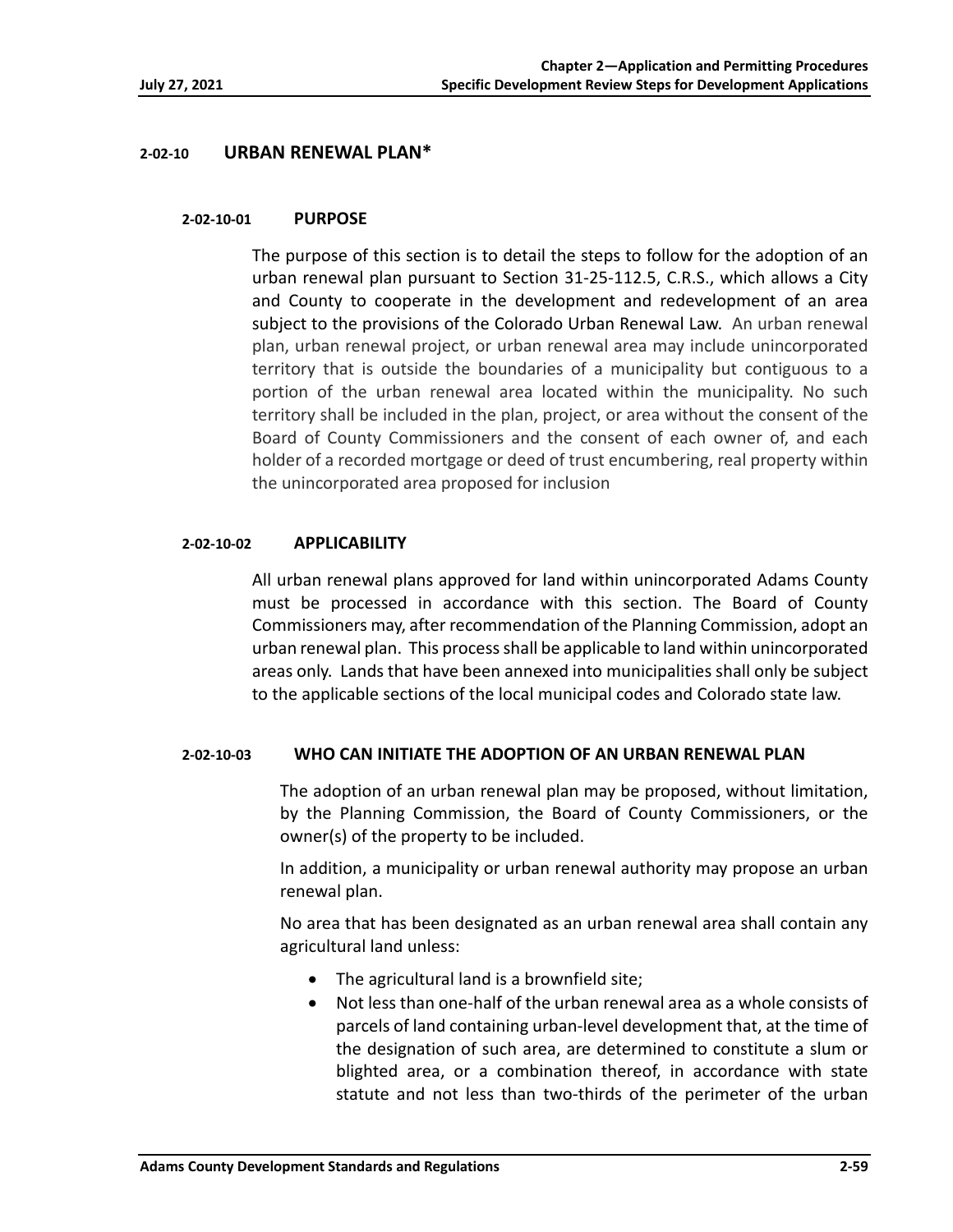renewal area as a whole is contiguous with urban‐level development as determined at the time of the designation of such area;

- The agricultural land is an enclave within the territorial boundaries of a municipality and the entire perimeter of the enclave has been contiguous with urban‐level development for a period of not less than three years as determined at the time of the designation of the area;
- Each public body that levies an ad valorem property tax on the agricultural land agrees in writing to the inclusion of the agricultural land within the urban renewal area; or
- The agricultural land was included in an approved urban renewal plan prior to June 1, 2010.
- Or as otherwise allowed by state statute.

Where an authority intends to acquire private property by eminent domain within the urban renewal area to be subsequently transferred to a private party in accordance with the requirements of section 31‐25‐105.5 (2), the governing body, prior to the commencement of the acquisition of such property, shall first hold a public hearing on the use of eminent domain as a means to acquire such property after written notice of the time, date, place, and purpose of the hearing has been provided to each owner of property within the urban renewal area at least thirty days prior to the date of the hearing. In order to authorize the use of eminent domain as a means to acquire property, the Board of County Commissioners shall base its decision on such authorization on a finding of blighted or slum conditions without regard to the economic performance of the property to be acquired

# **2‐02‐10‐04 URBAN RENEWAL PLAN PROCEDURES**

An urban renewal plan may be approved by the Board of County Commissioners by resolution. Any proposed urban renewal plan shall be processed through a public hearing before the Planning Commission for a determination as to the conformity of the urban renewal plan with the Adams County Comprehensive Plan. The Planning Commission shall also provide a recommendation as to the adoption of the plan to the Board of County Commissioners (See Steps 1 through 10 below). Upon completion of a hearing by the Planning Commission, the urban renewal plan and recommendation of the Planning Commission shall be forwarded to the Board of County Commissioners. The Board of County Commissioners shall, after receiving a recommendation from the Planning Commission, hold a public hearing. The Board of County Commissioners shall then approve, approve with conditions, or deny the adoption of the urban renewal plan based on consideration of the staff report, the Planning Commission's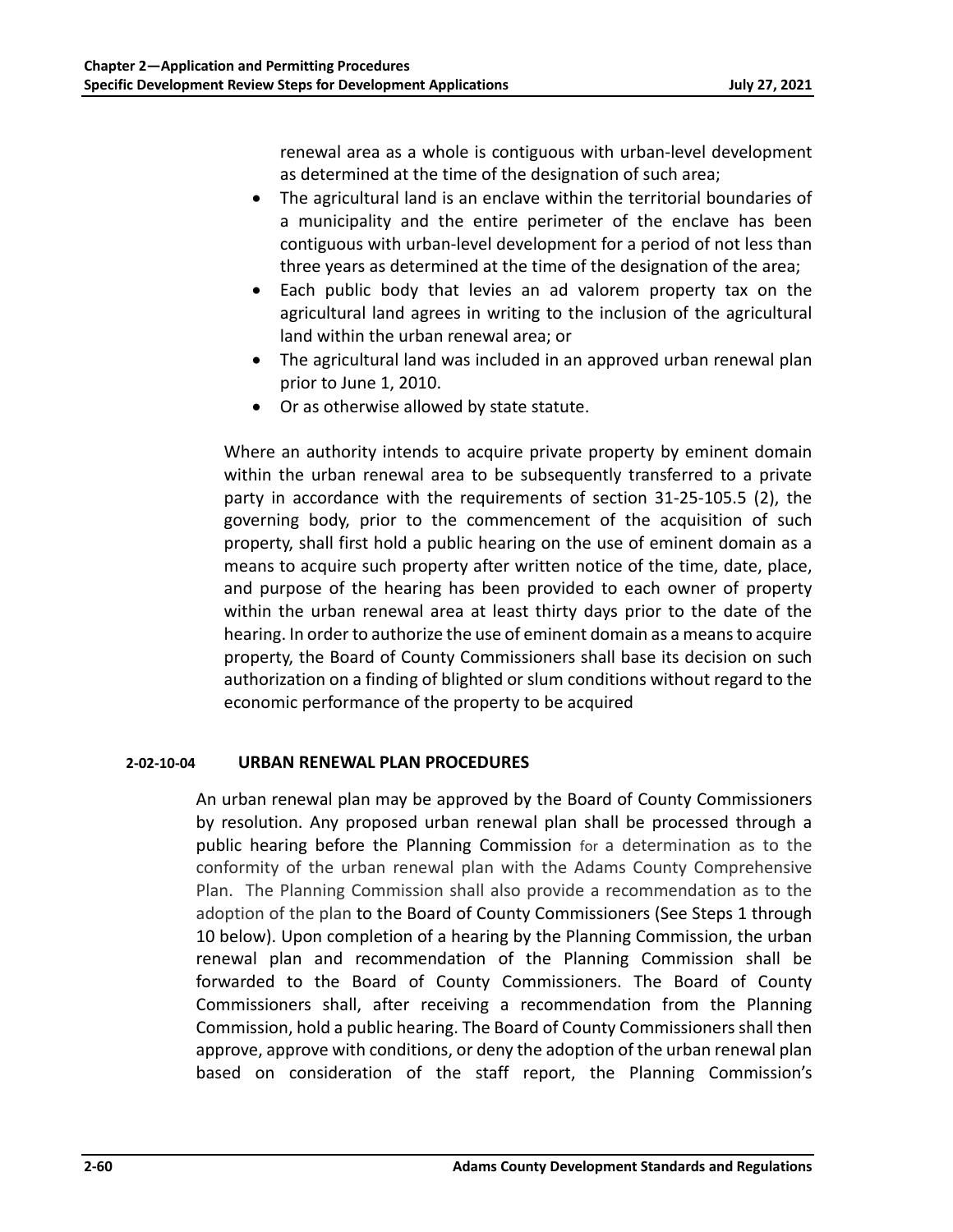recommendation and findings, the evidence from the public hearings, and the urban renewal plan's compliance with the criteria for approval.

### **2‐02‐10‐05 URBAN RENEWAL PLAN REVIEW STEPS**

The processing of an urban renewal plan shall be according to, in compliance with, and subject to the provisions contained in Steps 1 through 10 of the Common Development Review Procedures as follows:

- 1. Conceptual Review: Applicable.
- 2. Neighborhood Meeting: Required.
- 3. Development Application Submittal: All items or documents required for the urban renewal plan as described in the development application submittal requirements shall be submitted to the Director of Community and Economic Development.
- 4. Determination of Sufficiency: Applicable. No application shall be processed if any taxes due are not paid.
- 5. Staff Report: Applicable.
- 6. Notice: Applicable. Notice shall comply with Section 31‐25‐ 112.5 and Section 31‐25‐107, C.R.S., as well as the notice requirements within Section 2‐01‐06 of these regulations. The Board of County Commissioners shall hold a public hearing on an urban renewal plan or substantial modification of an approved urban renewal plan no less than thirty days after public notice thereof by publication in a newspaper having a general circulation in the County. The notice shall describe the time, date, place, and purpose of the hearing, shall generally identify the urban renewal area covered by the plan, and shall outline the general scope of the urban renewal plan under consideration.
- 7. Public Hearing: Applicable. A public hearing shall be held before both the Planning Commission and Board of County Commissioners.
- 8. Standards: Applicable.
- 9. Conditions of Approval: Applicable. The Board of County Commissioners in approving an urban renewal plan may attach conditions necessary to implement the Adams County Comprehensive Plan and ensure compatibility with adjacent uses.
- 10. Amendments: Applicable.

## **2‐02‐10‐06 CRITERIA FOR APPROVAL**

#### **2‐02‐10‐06‐01** *URBAN RENEWAL PLAN ADOPTION*

The Planning Commission, in making their recommendation shall find: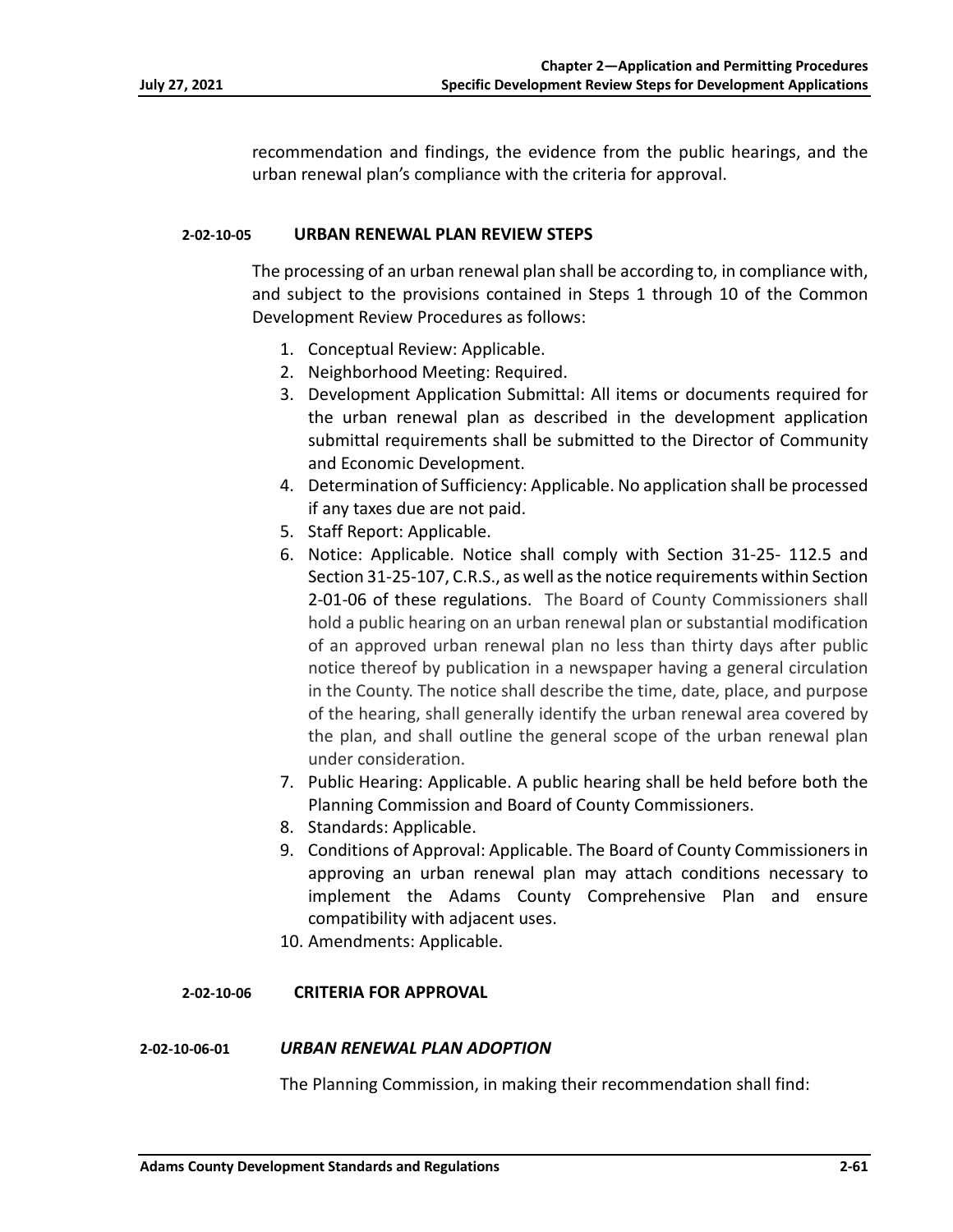- 1. The proposal is consistent with the goals and policies of the Adams County Comprehensive Plan.
- 2. The proposal is consistent and/or compatible with the land use, transportation, and open space maps in the Adams County Comprehensive Plan.
- 3. The proposal advances the health, safety, and welfare of the citizens and property owners of Adams County.
- 4. The land use designation within the Adams County Comprehensive Plan is consistent with the Urban Renewal Plan.

The Board of County Commissioners, in approving an urban renewal plan amendment shall find:

- 1. The Urban Redevelopment Area described in the Plan is found and declared to be a blighted area as defined in the Colorado Urban Renewal Law. This is a legislative finding by the Board of County Commissioners based upon the Blight Study and other evidence presented to Board of County Commissioners.
- 2. It is proper to include the unincorporated land located in Adams County and described as follows within the plan.
- 3. The Adams County Planning Commission has determined that the Plan conforms to the Adams County Comprehensive Plan, which is the general plan for development of Adams County as a whole.
- 4. The boundaries of the Urban Redevelopment Area have been drawn as narrowly as feasible to accomplish the planning and development objectives of the Plan.
- 5. The applicable school district has been permitted to participate in an advisory capacity with respect to the inclusion in the Plan of the tax allocation provisions authorized by Section 31‐25‐107(9) of the Colorado Urban Renewal Law, and the Authority will consult further with such school district as part of the financial planning for the activities and undertakings of the Authority pursuant to the Plan.
- 6. No relocation of individuals and families will be required in connection with the Plan; or q feasible method exists for the relocation of individuals and families who will be displaced by the urban renewal project in decent, safe, and sanitary dwelling accommodations within their means and without undue hardship to such individuals and families;
- 7. No relocation of business concerns will be required in connection with the Plan; or a feasible method exists for the relocation of business concerns that will be displaced by the urban renewal project in the urban renewal area or in other areas that are not generally less desirable with respect to public utilities and public and commercial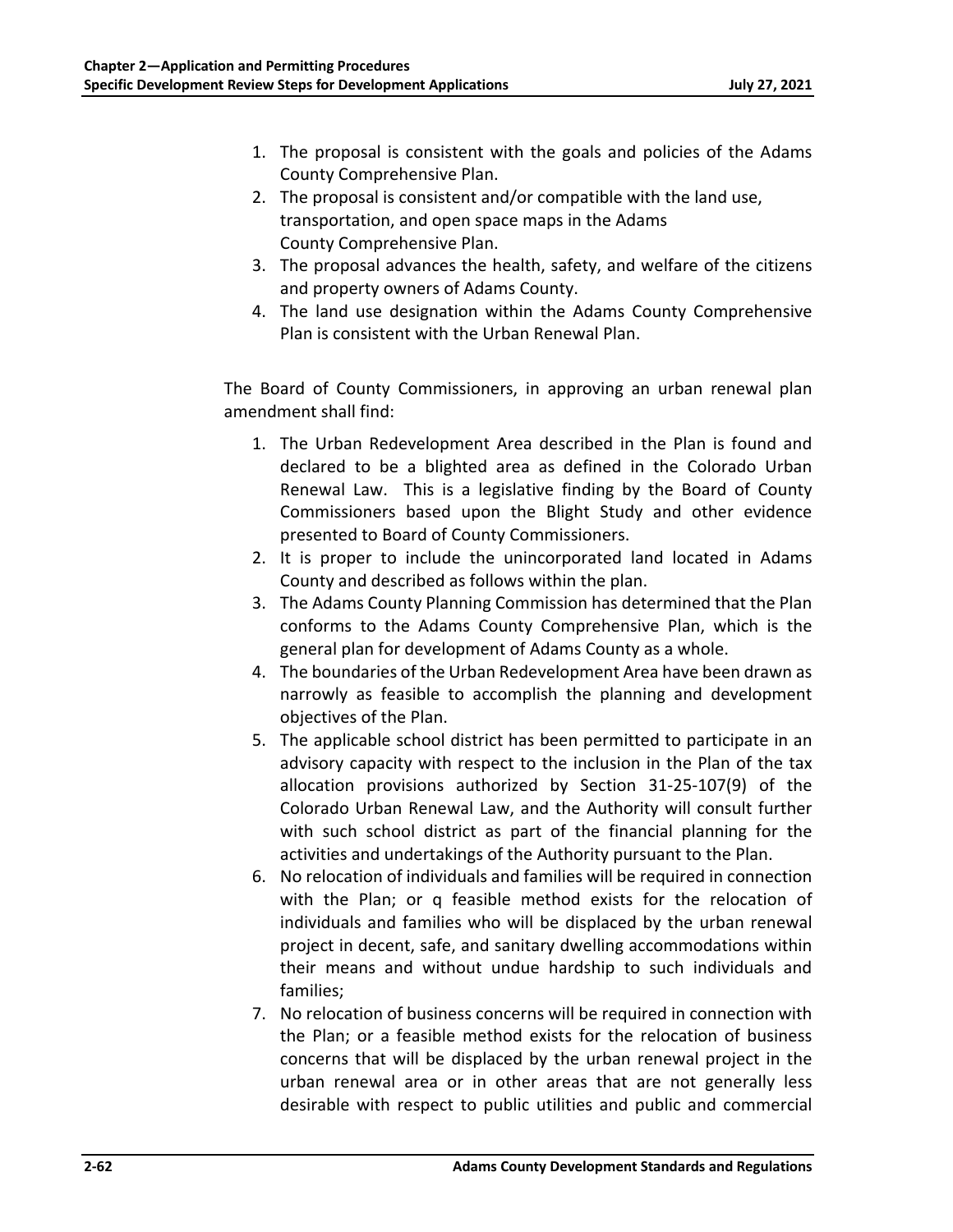facilities.

- 8. The Authority has taken reasonable efforts to provide written notice of the public hearing prescribed by Section 31‐25‐107(3) of the Act to all property owners, residents and owners of business concerns in the proposed Urban Renewal Area at their last known addresses at least thirty days prior to the public hearing on the Plan.
- 9. The provisions of Section 31‐25‐107(9) of the Colorado Urban Renewal Law shall apply to the unincorporated territory of Adams County included in the Urban Renewal Area and the County Administrator is directed to arrange for the notification of the County Assessor as required by law.
- 10. Section 31‐25‐107(4)(d) of the Colorado Urban Renewal Law does not apply because no more than 120 days have passed since the commencement of the public hearing on the Plan.
- 11. Section 31‐25‐107(4)(e) of the Colorado Urban Renewal Law does not apply because there has been no previous failure to approve this Plan; or if the urban renewal plan contains property that was included in a previously submitted urban renewal plan that the governing body failed to approve pursuant to this section, at least twenty‐four months shall have passed since the commencement of the prior public hearing concerning such property pursuant to subsection (3) of this section unless substantial changes have occurred since the commencement of such hearing that result in such property constituting a blighted area pursuant to section 31‐25‐103
- 12. The Plan will afford maximum opportunity, consistent with the sound needs of the County as a whole, for the rehabilitation or redevelopment of the Urban Renewal Area by private enterprise.
- 13. Agreements are in place to finance any additional County infrastructure and services required to serve development within the Urban Renewal Area for the period in which all or any portion of the property taxes levied by the County are paid to the Authority.
- 14. No land acquisition by eminent domain is contemplated by the Plan at this time; or all applicable requirements of state statute regarding the use of eminent domain have been satisfied.
- 15. The Urban Renewal Plan does not consist of any area of open land which is to be developed for residential uses; or a shortage of housing of sound standards and design which is decent, safe, and sanitary exists in the municipality; that the need for housing accommodations has been or will be increased as a result of the clearance of slums in other areas (including other portions of the urban renewal area); that the conditions of blight in the urban renewal area and the shortage of decent, safe, and sanitary housing cause or contribute to an increase in and spread of disease and crime and constitute a menace to the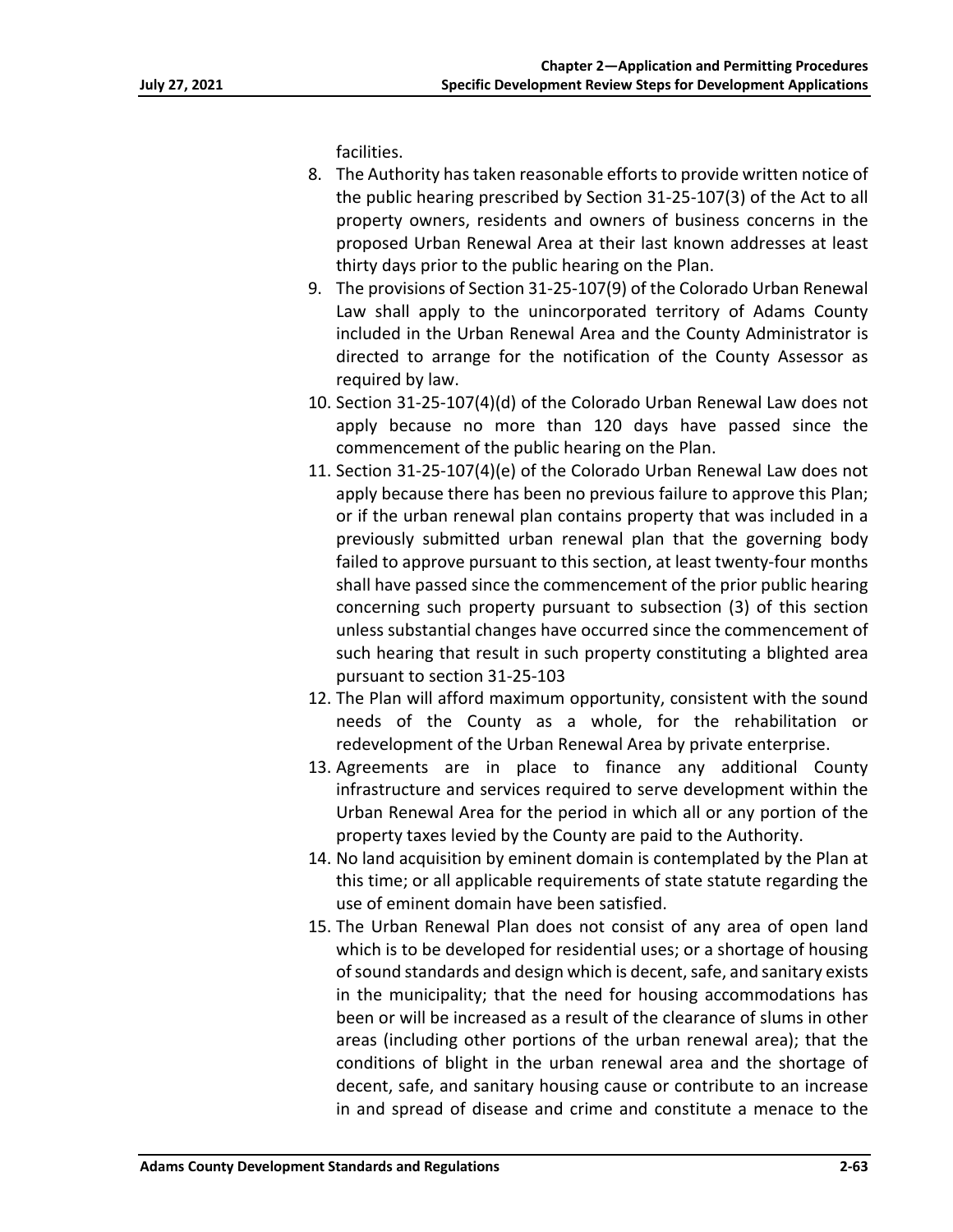public health, safety, morals, or welfare; and that the acquisition of the area for residential uses is an integral part of and essential to the program of the municipality.

- 16. To the extent that the Urban Renewal Area described in the Plan may consist of open land, the nonresidential uses under the Plan are necessary and appropriate to facilitate the proper growth and development of the community in accordance with sound planning standards and local community objectives.
- 17. The property owner(s) in the Urban Renewal Area have consented to inclusion of its land in the Urban Redevelopment Area.
- 18. The Urban Renewal Plan has been duly reviewed and considered and is hereby approved.

# **2‐02‐10‐06‐02** *URBAN RENEWAL PLAN AMENDMENTS*

An urban renewal plan may be modified at any time; but, if modified after the lease or sale by the authority of real property in the urban renewal project area, such modification shall be subject to such rights at law or in equity as a lessee or purchaser or his successor in interest may be entitled to assert.

Any proposed modification for lands within Unincorporated Adams County shall be submitted to the Board of County Commissioners, the applicable urban renewal authority, and the City Council of the applicable municipality for a resolution as to whether or not such modification will substantially change the urban renewal plan in land area, land use, design, building requirements, timing, or procedure, as previously approved, and, if it finds that there will be a substantial change, its approval of such modification shall be subject to the requirements of this section. . A modification shall be approved by the Board of County Commissioners, the City Council of the applicable municipality, and the applicable urban renewal authority.

# **2‐02‐10‐07 ACTION BY THE DIRECTOR OF COMMUNITY AND ECONOMIC DEVELOPMENT FOLLOWING APPROVAL**

Upon final approval and fulfillment of all requirements of the Board of County Commissioners, the Director of Community and Economic Development shall cause to have filed a copy of the Board of County Commissioners' resolution granting approval.

The County Administrator shall arrange for the notification of the County Assessor as required by law.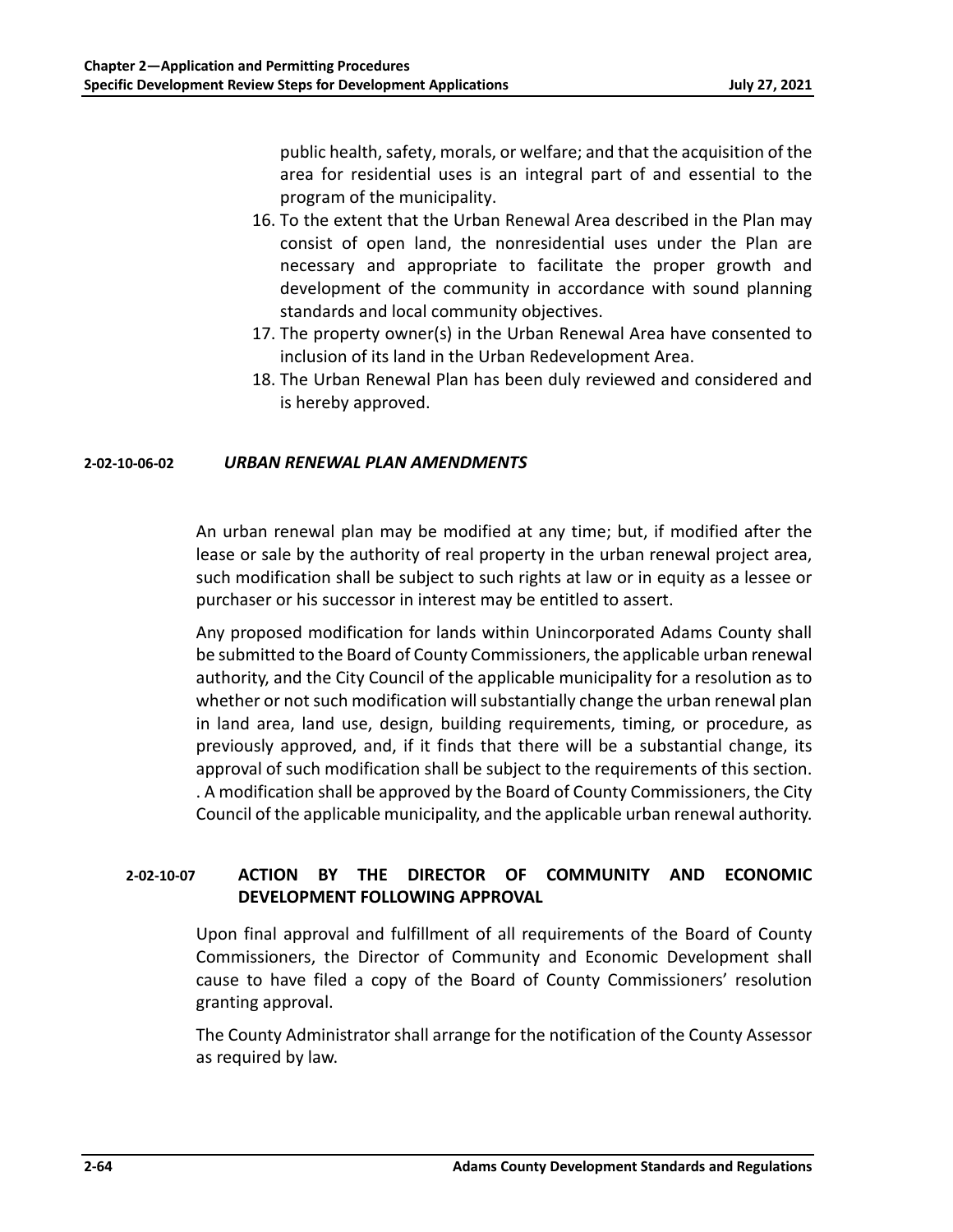# **2‐02‐11 PLANNED UNIT DEVELOPMENT**

## **2‐02‐11‐01 PURPOSE / OBJECTIVES**

The purpose of this section is to detail the steps for obtaining a Zoning Map amendment for a Planned Unit Development (P.U.D.) which may or may not involve a division of land. The Standard P.U.D. process requires a minimum of two (2) approvals prior to development of a site, a Preliminary Development Plan (PDP) and Final Development Plan (FDP).

In accordance with the Planned Unit Development Act of 1972, the objective of a Planned Unit Development is to establish an area of land, controlled by one or more landowners, to be developed under unified control or unified plan of development for a number of dwelling units, commercial, educational, recreational, or industrial uses, or any combination of the foregoing, the plan for which does not correspond in lot size, bulk, or type of use, density, lot coverage, open space, or other restriction to the existing land use regulations.

## **2‐02‐11‐01‐01** *PRELIMINARY DEVELOPMENT PLAN (PDP)*

The Preliminary Development Plan establishes vested rights to develop a property in accordance with the plan. Approval of a PDP does not allow for construction. Minor site preparation may be allowed as determined by the Director of Community and Economic Development. The PDP should include the proposed land uses, the layout of landscaping, circulation, architectural elevations, buildings and, if required, a preliminary plat.

## **2‐02‐11‐01‐02** *FINAL DEVELOPMENT PLAN (FDP)*

The Final Development Plan is the site‐specific development plan which describes and establishes the type and intensity of uses for a specific parcel or parcels of land. The Final Development Plan includes a final subdivision plat, development agreement, and utility plan, as well as any detailed engineering that may be required. Approval of an FDP establishes a vested right to develop property in accordance with the plan.

## **2‐02‐11‐01‐03** *OVERALL DEVELOPMENT PLAN (ODP)*

For P.U.D. Zoning Map amendments involving two (2) or more separate Preliminary Development Plans, an Overall Development Plan is also required for review and approval prior to submittal of the first Preliminary Development Plan. The Overall Development Plan establishes general planning and development control parameters for projects developed in phases with multiple submittals while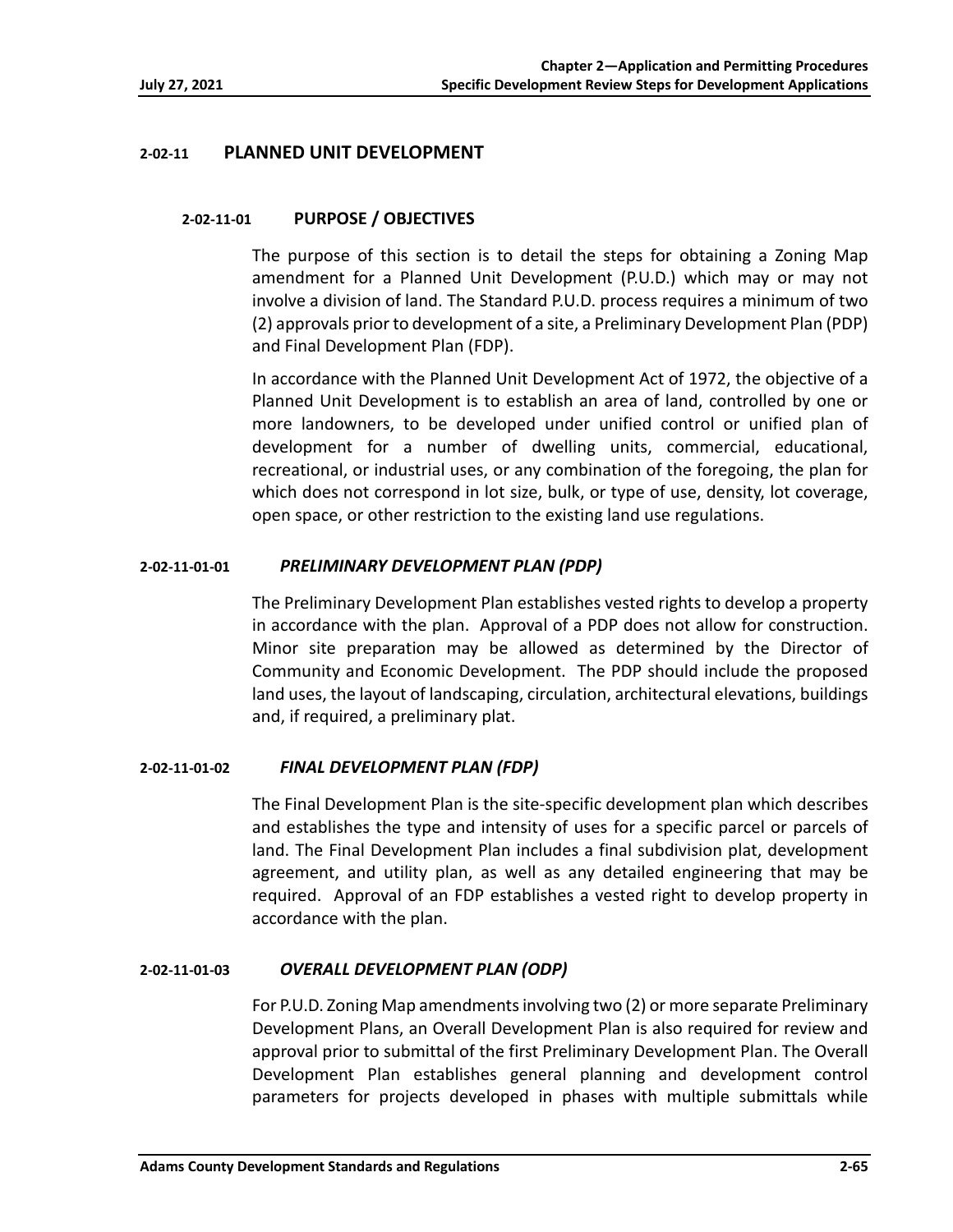allowing sufficient flexibility to permit detailed planning in subsequent submittals. Approval of an ODP does not establish any vested right to develop a property in accordance with the plan.

Each successive development application builds on the previously approved application by providing additional details and meeting additional restrictions and standards.

## **2‐02‐11‐02 OVERALL DEVELOPMENT PLAN (ODP)**

## **2‐02‐11‐02‐01** *PURPOSE*

The purpose of this section is to detail the steps for establishing general planning and development control parameters for projects developed in phases with multiple submittals while allowing sufficient flexibility to permit detailed planning in subsequent submittals. Approval of an Overall Development Plan (ODP) does not establish any vested right to develop property in accordance with the plan.

### **2‐02‐11‐02‐02** *APPLICABILITY*

An ODP shall be required for any property intended for development over time in two (2) or more separate preliminary Development Plan submittals.

## **2‐02‐11‐02‐03** *WHO CAN INITIATE AN OVERALL DEVELOPMENT PLAN (ODP)*

An ODP shall be proposed by, without limitation, the owner(s) of the property within the boundaries of the proposed ODP.

The applicant has the burden of proof to demonstrate the ODP fully complies with these standards and regulations and meets the criteria for approval.

## **2‐02‐11‐02‐04** *OVERALL DEVELOPMENT PLAN REVIEW PROCEDURES*

An ODP may be approved by the Board of County Commissioners by resolution. Any ODP shall be processed through a public hearing before the Planning Commission, which shall provide a recommendation to the Board of County Commissioners (See Steps 1 through 10 below). Upon completion of a hearing by the Planning Commission, the ODP and recommendation of the Planning Commission shall be forwarded to the Board of County Commissioners. The Board of County Commissioners shall, after receiving a recommendation from the Planning Commission, hold a public hearing. The Board of County Commissioners shall then approve, approve with conditions,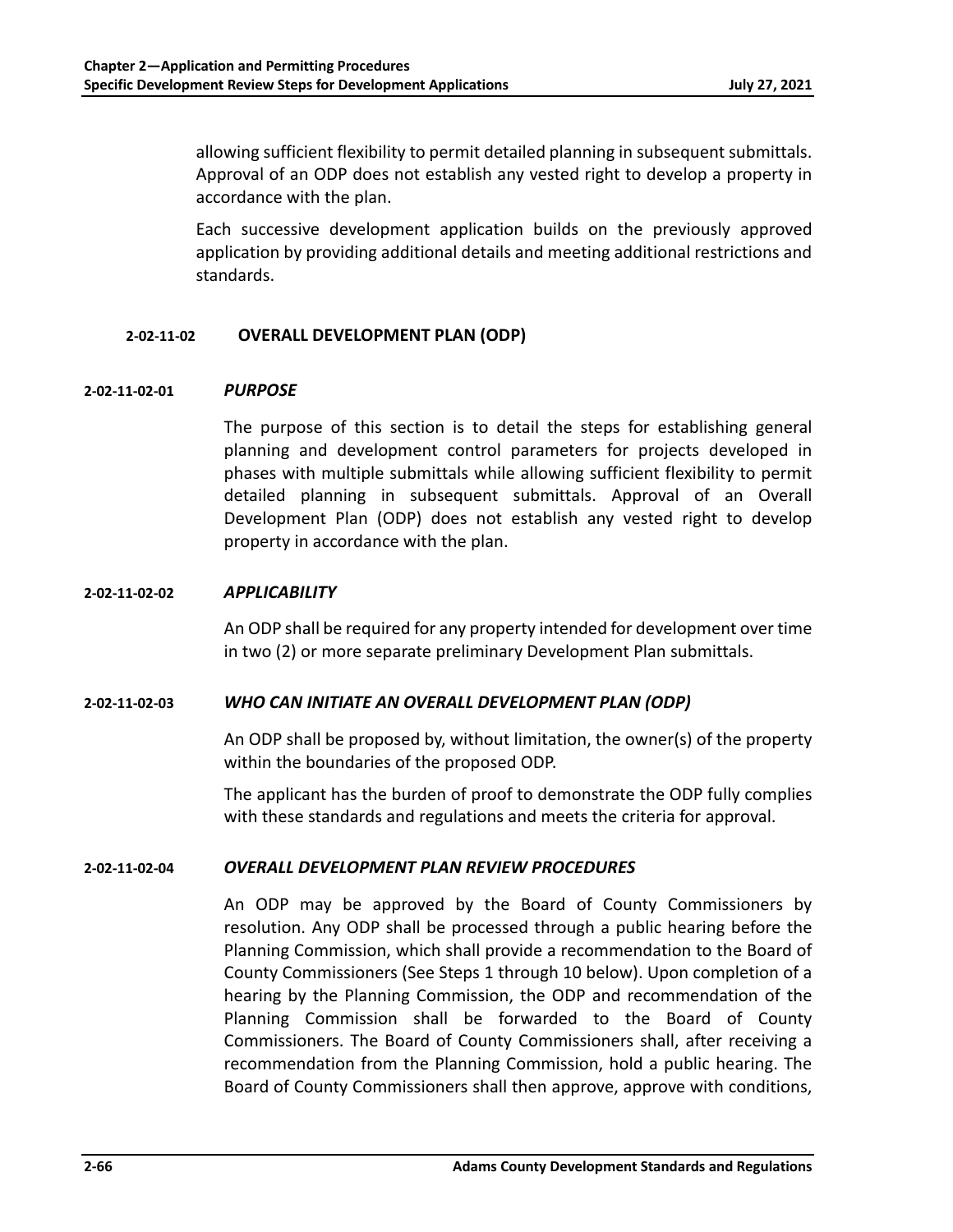or deny the ODP based on consideration of the staff report, the Planning Commission's recommendation and findings, the evidence from the public hearings, and the ODP compliance with the criteria for approval.

The processing of an ODP shall be according to, in compliance with, and subject to the provisions contained in Steps 1 through 10 of the Common Development Review Procedures as follows:

- 1. Conceptual Review: Applicable.
- 2. Neighborhood Meeting: Applicable. All P.U.D.s shall be subject to a neighborhood meeting.
- 3. Development Application Submittal: All items or documents required for an ODP as described in the development application submittal requirements shall be submitted to the Director of Community and Economic Development. Once the application has been determined to be complete, the application shall be scheduled for public hearing before the Board of County Commissioners within sixty (60) days of notice of public hearing. Written notices shall be mailed at least fifteen (15) days prior to the first public hearing date concerning the application. All other factors of the Common Development Review Procedures within Chapter 2 shall be followed.
- 4. Determination of Sufficiency: Applicable. No application shall be processed if any taxes due are not paid.
- 5. Staff Report: Applicable.
- 6. Notice: Applicable.
- 7. Public Hearing: Applicable. A public hearing shall be held before the Planning Commission and Board of County Commissioners.
- 8. Standards: Applicable.
- 9. Conditions of Approval: Applicable. The Board of County Commissioners in approving an ODP may attach conditions necessary to implement the Adams County Comprehensive Plan and ensure compatibility with adjacent uses.
- 10. Amendments: Applicable.

## **2‐02‐11‐02‐05** *CRITERIA FOR APPROVAL*

The Planning Commission in making their recommendation and the Board of County Commissioners in approving an ODP shall find:

- 1. The ODP is in general conformity with the Adams County Comprehensive Plan and any applicable area plan.
- 2. The ODP is consistent with the purpose of these standards and regulations.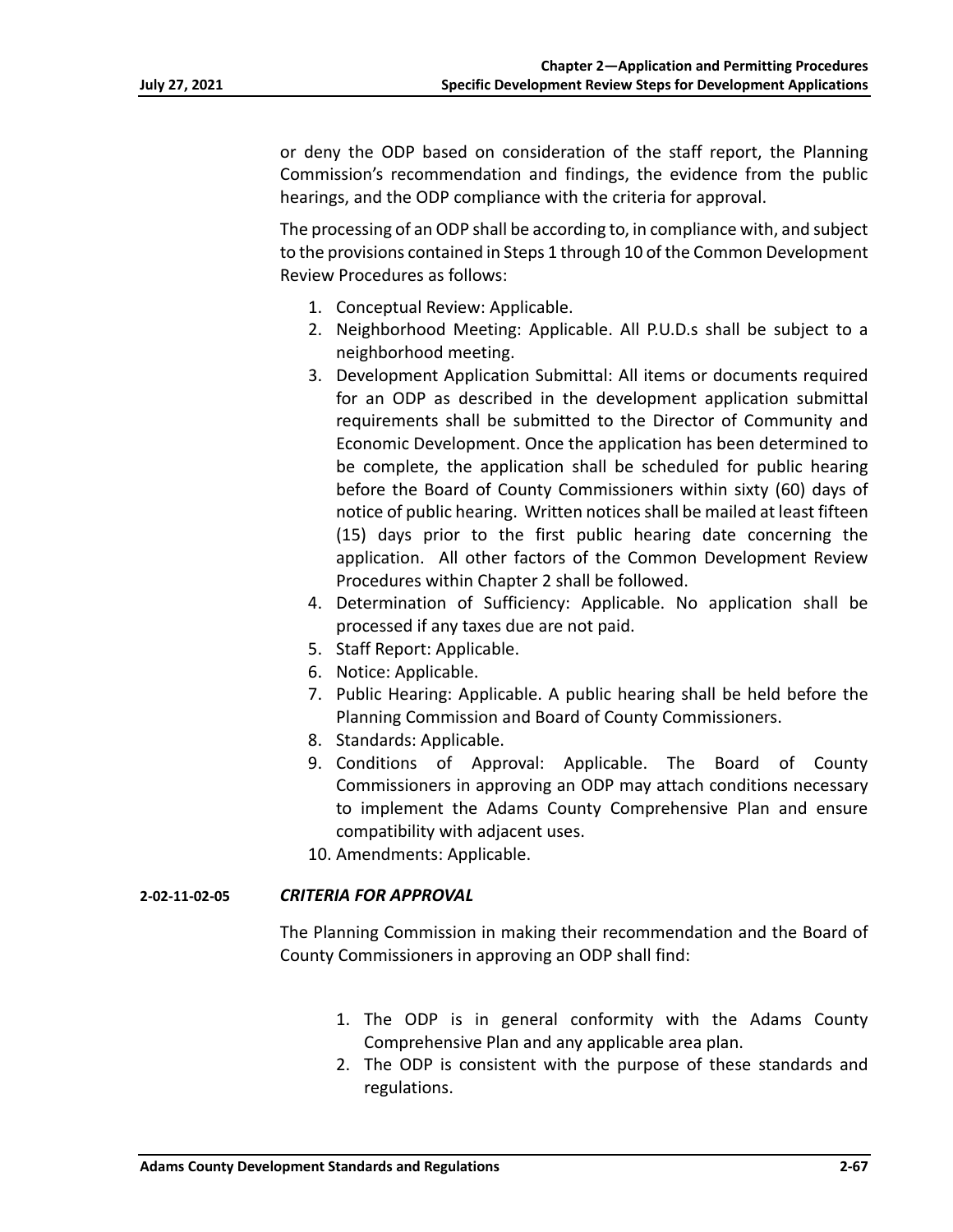- 3. The ODP is compatible or designed to mitigate externalities with the existing or allowed land uses adjacent to the proposed ODP.
- 4. The ODP conforms to the Adams County Transportation Plan and will not negatively impact utilities or traffic in the area or otherwise have a detrimental impact on property in sufficient proximity to the proposed development to be affected by it.
- 5. The ODP is consistent with any applicable drainage plans.
- 6. The ODP allows for the regulation of use and development of land and buildings where specific issues or concerns must be mitigated due to unusual and unique circumstances; or where alternative design concepts are desired; or are necessary to mitigate specific conditions.
- 7. The ODP is compatible with the surrounding area, harmonious with the character of the neighborhood, not detrimental to the immediate area, not detrimental to the future development of the area, and not detrimental to the health, safety, or welfare of the inhabitants of the area and the County.

# **2‐02‐11‐02‐06** *ACTION BY THE DIRECTOR OF COMMUNITY AND ECONOMIC DEVELOPMENT FOLLOWING APPROVAL*

Upon final approval and fulfillment of all requirements of the Board of County Commissioners, the Director of Community and Economic Development shall file a copy of the approved ODP in the office of the Department of Community and Economic Development. The Director of Community and Economic Development shall not change the official Zoning Map but shall note the date of approval and case number on the map to facilitate tracking.

## **2‐02‐11‐02‐07** *LAPSE OF APPROVAL*

The ODP approval shall lapse one (1) year from the date of approval if a preliminary Development Plan is not submitted.

## **2‐02‐11‐02‐08** *EXTENSION OF APPROVAL*

A ninety (90) day extension of the ODP to allow the applicant to submit the preliminary Development Plan may be granted by the Planning Commission. In order to be eligible for an extension, the applicant shall file an application for extension with the Director of Community and Economic Development at least thirty (30) days prior to the date the ODP would lapse. A progress report and revised schedule shall be submitted with the request for extension. An extension may only be granted if the Planning Commission finds: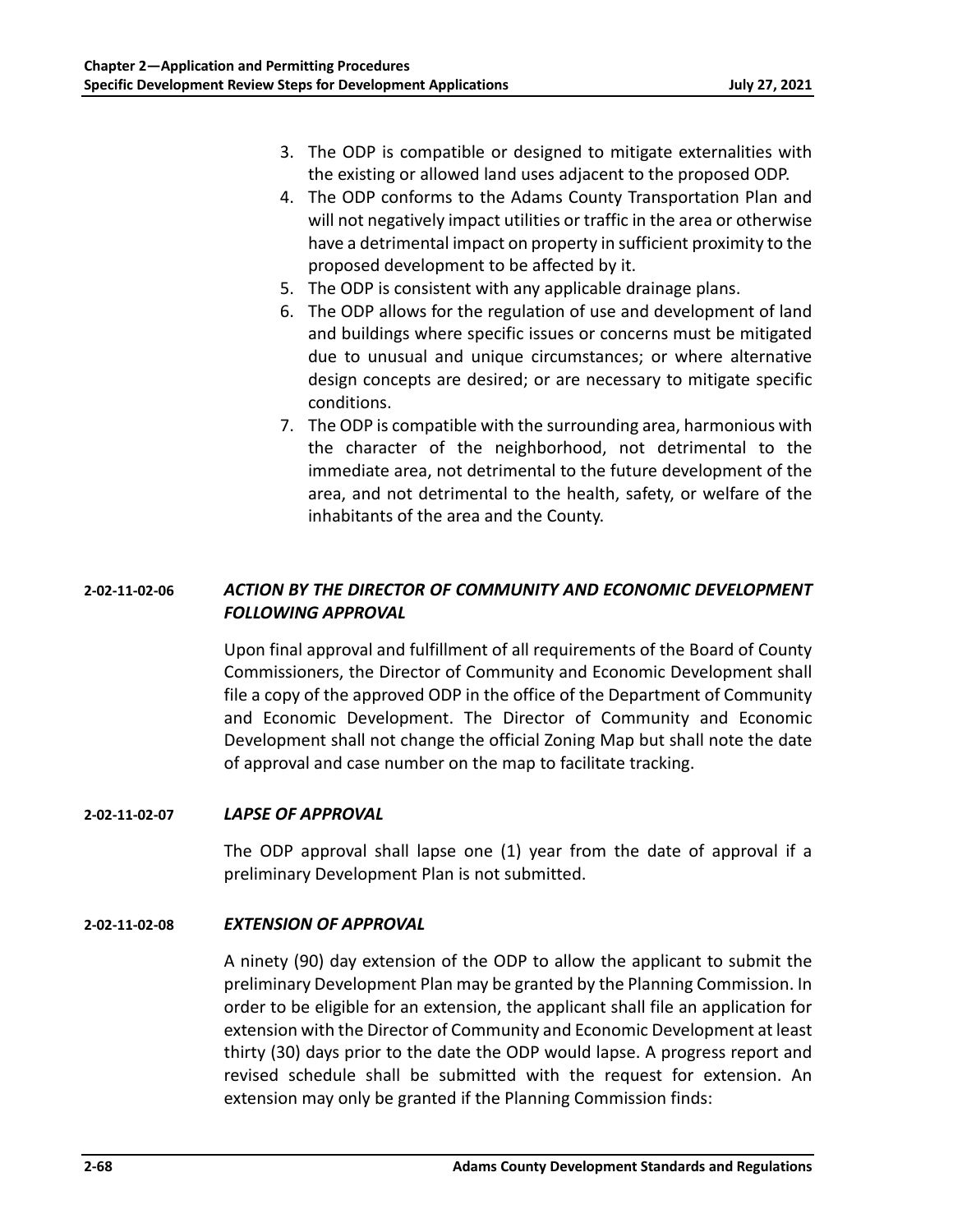- 1. The applicant has maintained a continuous effort in good faith in preparing a preliminary Development Plan including, but not limited to, preparing financing, securing state or federal permits, undertaking engineering and design, etc.; and
- 2. Conditions near the site, these standards and regulations, and the Adams County Comprehensive Plan have not changed in a way to render the original findings erroneous.
- 3. An ODP shall be limited to one ninety (90)‐day extension.

#### **2‐02‐11‐03 PRELIMINARY DEVELOPMENT PLAN (PDP)**

#### **2‐02‐11‐03‐01** *PURPOSE*

The purpose of this section is to detail the steps for establishing the requirements for approval of the proposed land uses, the layout of landscaping, circulation, architectural elevations, buildings and, if required, a preliminary plat within a Preliminary Development Plan (PDP). Approval of a PDP establishes vested rights to develop property in accordance with the plan.

#### **2‐02‐11‐03‐02** *APPLICABILITY*

A PDP shall be required for any property that is intended to be developed as a Planned Unit Development. The PDP application shall be accompanied by an application to rezone the property to the PUD zone district.\*

Amended by the BoCC on January 28, 2013

#### **2‐02‐11‐03‐03** *WHO CAN INITIATE A PRELIMINARY DEVELOPMENT PLAN (PDP)*

A PDP may be proposed by, without limitation, the owner(s) of the property within the boundaries of the proposed PDP.

The applicant has the burden of proof to demonstrate the PDP fully complies with these standards and regulations and meets the criteria for approval.

#### **2‐02‐11‐03‐04** *PRELIMINARY DEVELOPMENT PLAN REVIEW PROCEDURES*

A PDP shall be approved by the Board of County Commissioners by resolution. Any PDP shall be processed through a public hearing before the Planning Commission, which shall provide a recommendation to the Board of County Commissioners (See Steps 1 through 10 below). Upon completion of a hearing by the Planning Commission, the PDP and recommendation of the Planning Commission shall be forwarded to the Board of County Commissioners. The Board of County Commissioners shall, after receiving a recommendation from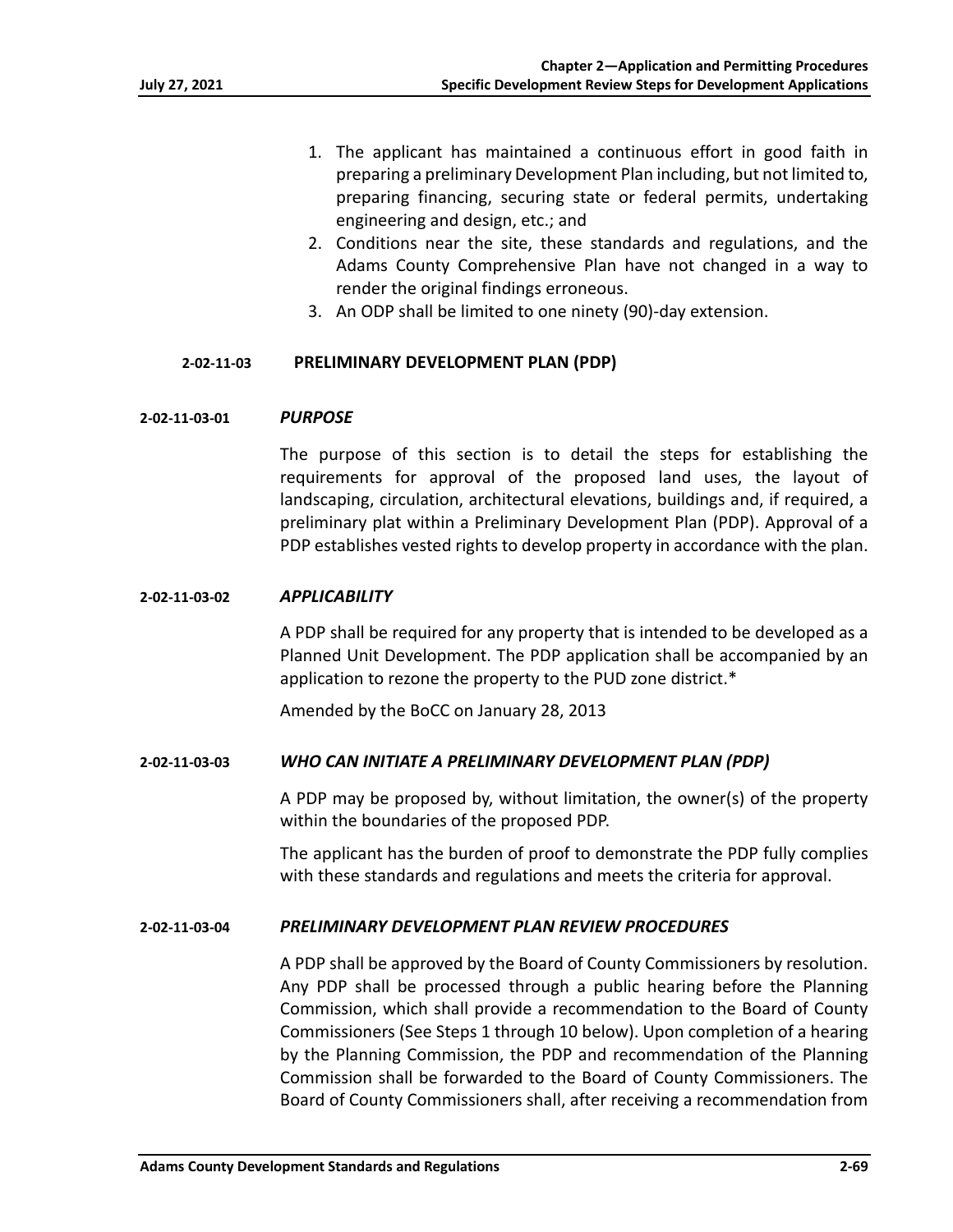the Planning Commission, hold a public hearing. The Board of County Commissioners shall then approve, approve with conditions, or deny the PDP based on consideration of the staff report, the Planning Commission's recommendation and findings, the evidence from the public hearings, and the PDP compliance with the criteria for approval.

The processing of a PDP shall be according to, in compliance with, and subject to the provisions contained in Steps 1 through 10 of the Common Development Review Procedures as follows:

- 1. Conceptual Review: Applicable.
- 2. Neighborhood Meeting: Applicable. All PDPs shall be subject to a neighborhood meeting.
- 3. Development Application Submittal: All items or documents required for a PDP as described in the development application submittal requirements shall be submitted to the Director of Community and Economic Development. An application for rezoning from the traditional zone district to the Planned Unit Development zone district shall also be submitted at this time. Once the application has been determined to be complete, the application shall be scheduled for public hearing before the Board of County Commissioners within sixty (60) days of notice of public hearing. Written notices shall be mailed at least fifteen (15) days prior to the first public hearing date concerning the application. All other factors of the Common Development Review Procedures within Chapter 2 shall be followed.
- 4. Determination of Sufficiency: Applicable. No application shall be processed if any taxes due are not paid.
- 5. Staff Report: Applicable.
- 6. Notice: Applicable.
- 7. Public Hearing: Applicable. A public hearing shall be held before the Planning Commission and Board of County Commissioners.
- 8. Standards: Applicable.
- 9. Conditions of Approval: Applicable. The Board of County Commissioners in approving a PDP may attach conditions necessary to implement the Adams County Comprehensive Plan and ensure compatibility with adjacent uses.
- 10. Amendments: Applicable.

# **2‐02‐11‐03‐05** *CRITERIA FOR APPROVAL*

The Planning Commission in making their recommendation and the Board of County Commissioners in approving a PDP shall find:

1. The PDP is in general conformity with the Adams County Comprehensive Plan and any ‐applicable area plan.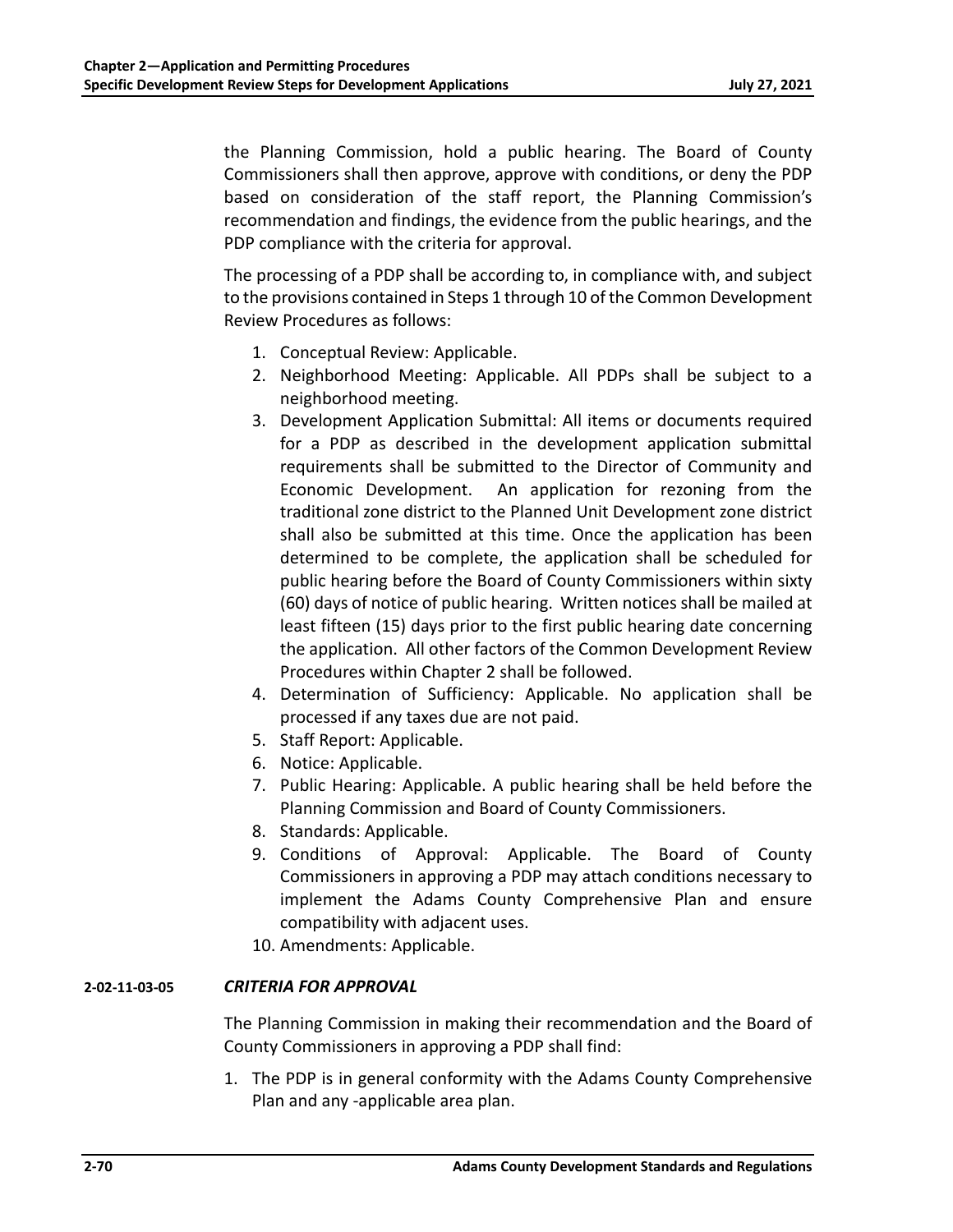- 2. The PDP is consistent with the purposes of these standards and regulations.
- 3. The PDP is compatible or designed to mitigate externalities with the existing or allowed land uses adjacent to the proposed PDP.
- 4. The PDP conforms to the Adams County Transportation Plan and will not negatively impact utilities or traffic in the area or otherwise have a detrimental impact on property in sufficient proximity to the proposed development to be affected by it.
- 5. The PDP is consistent with any applicable drainage plans.
- 6. The PDP allows for the regulation of use and development of land and buildings where specific issues or concerns must be mitigated due to unusual and unique circumstances; or where alternative design concepts are desired; or are necessary to mitigate specific conditions.
- 7. The PDP is consistent with any approved ODP for the property.
- 8. The PDP is compatible with the surrounding area, harmonious with the character of the neighborhood, not detrimental to the immediate area, not detrimental to the future development of the area, and not detrimental to the health, safety, or welfare of the inhabitants of the area and the County. The proposed development has established an adequate level of compatibility by:
	- a. Incorporating natural physical features into the development design and providing sufficient open spaces considering the type and intensity of use;
	- b. Incorporating site planning techniques to foster the implementation of the County's plans, and encourage a land use pattern to support a balanced transportation system, including auto, bike, and pedestrian traffic, public or mass transit, and the cost-effective delivery of other services consistent with adopted plans, policies and regulations of the County;
	- c. Incorporating physical design features in the development to provide a transition between the project and adjacent land uses through the provision of an attractive entryway, edges along public streets, architectural design, and appropriate height and bulk restrictions on structures;
	- d. Incorporating identified environmentally sensitive areas, including but not limited to, wetlands and wildlife corridors, into the project design;
	- e. Incorporating public facilities or infrastructure, or cash‐in‐lieu, reasonably related to the proposed development so the proposed development will not negatively impact the levels of service of the County services and facilities; and
	- f. Incorporating an overall plan for the design of the streetscape within the project, including landscaping, auto parking, bicycle and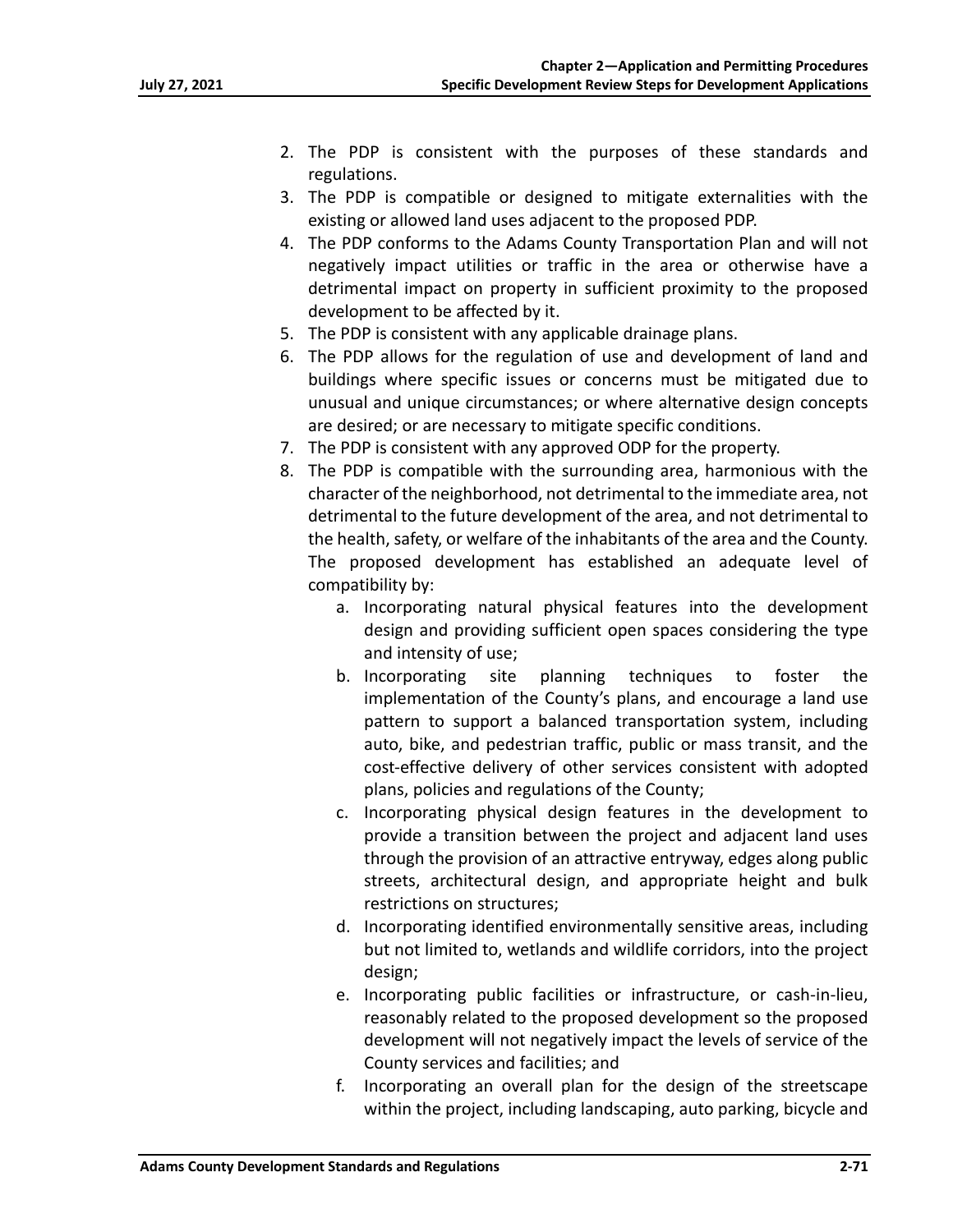pedestrian circulation, architecture, placement of buildings, and street furniture.

# **2‐02‐11‐03‐06** *ACTION BY THE DIRECTOR OF COMMUNITY AND ECONOMIC DEVELOPMENT FOLLOWING APPROVAL*

Upon final approval and fulfillment of all requirements of the Board of County Commissioners, the Director of Community and Economic Development shall file a copy of the approved PDP in the office of the Department of Community and Economic Development and shall make the approved changes to the Official County Zone District Maps indicating the change to the P.U.D. zone district. No construction activities shall be permitted, except for minor site preparation, as determined by the Director of Community and Economic Development, until the Final Development Plan is approved by the Board of County Commissioners.

## **2‐02‐11‐03‐07** *LAPSE OF APPROVAL*

The PDP approval shall lapse three (3) years from the date of approval if a Final Development Plan is not submitted. If the PDP approval lapses prior to the submittal of a Final Development Plan, future development of the property shall require rezoning in accordance with these regulations.\*

Amended by the BoCC on January 28, 2013

# **2‐02‐11‐03‐08** *EXTENSION OF APPROVAL*

A one (1)‐year extension may be granted by the Planning Commission. However, the Planning Commission may approve a shorter time period for the extension. In order to be eligible for an extension, the applicant shall file an application for extension with the Director of Community and Economic Development at least thirty (30) days prior to the date the PDP would lapse. A progress report and revised schedule shall be submitted with the request for extension. An extension may only be granted if the Planning Commission finds:

- 1. The applicant has maintained a continuous effort in good faith in preparing a Final Development Plan including, but not limited to, preparing financing, securing state or federal permits, undertaking engineering and design, etc.; and
- 2. Conditions near the site, these standards and regulations, and the Adams County Comprehensive Plan have not changed in a way to render the original findings erroneous.
- 3. A PDP shall be limited to a one (1)‐year extension.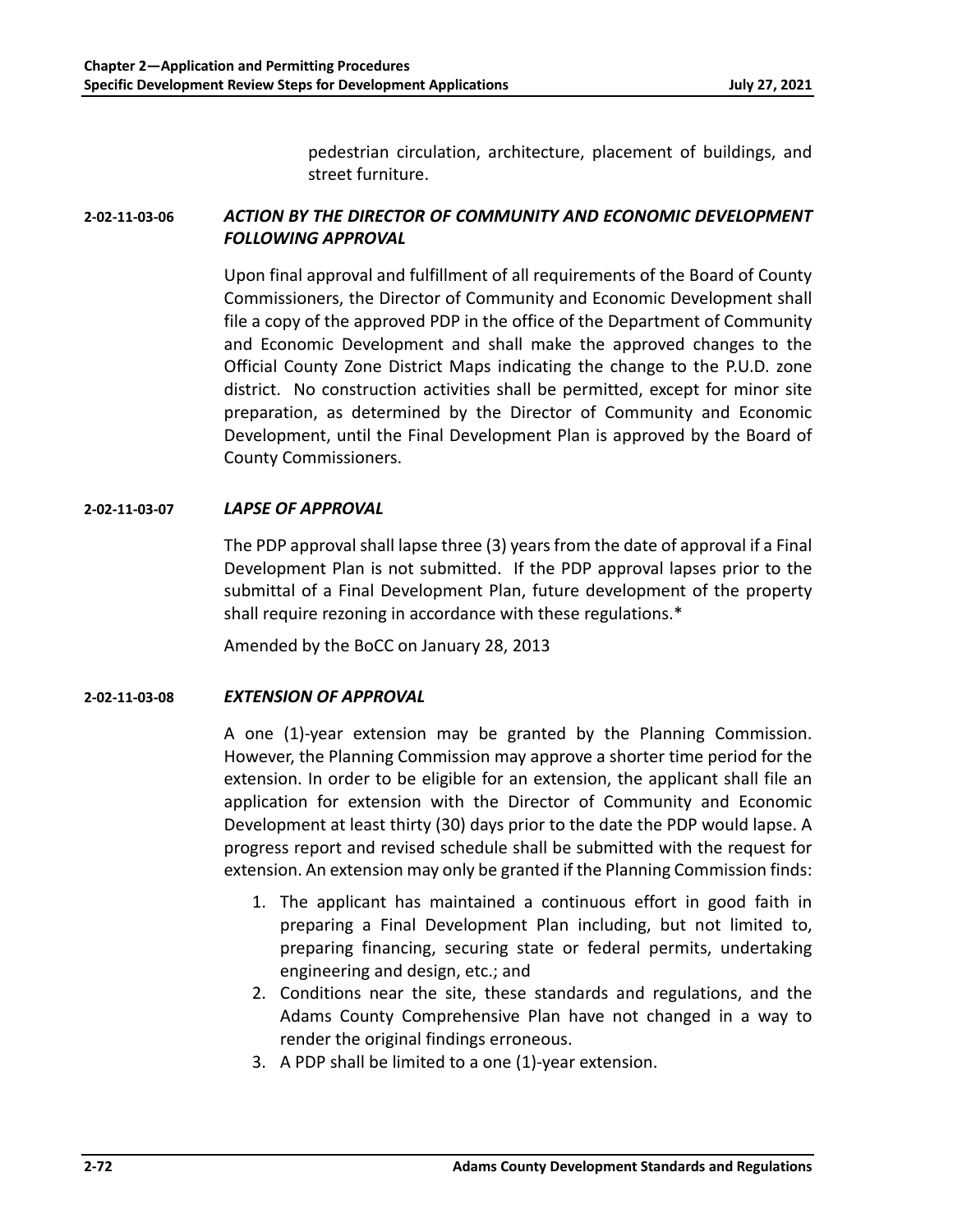## **2‐02‐11‐04 FINAL DEVELOPMENT PLAN (FDP)**

## **2‐02‐11‐04‐01** *PURPOSE*

The purpose of this section is to provide processing requirements for the site‐ specific development plan which describes and establishes the type and intensity of uses for a specific parcel or parcels of land. The Final Development Plan (FDP) includes a final subdivision plat, development agreement, and utility plan, as well as any additional plans, studies, or reports the County may require. Approval of an FDP establishes a vested right to develop property in accordance with the Plan.

## **2‐02‐11‐04‐02** *APPLICABILITY*

An FDP shall be required for any property that is intended to be developed as a Planned Unit Development.

## **2‐02‐11‐04‐03** *WHO CAN INITIATE A FINAL DEVELOPMENT PLAN (FDP)*

An FDP may be proposed by, without limitation, the owner(s) of the property within the boundaries of the proposed FDP.

The applicant has the burden of proof to demonstrate the FDP fully complies with these standards and regulations and meets the criteria for approval.

## **2‐02‐11‐04‐04** *FINAL DEVELOPMENT PLAN REVIEW PROCEDURES*

An FDP shall be approved by the Board of County Commissioners by resolution. Any FDP shall be processed through a public hearing before the Board of County Commissioners (See Steps 1 through 10 below). The Board of County Commissioners shall then approve or deny the FDP based on consideration of the staff report, the evidence from the public hearing, and the FDP compliance with the criteria for approval.

The processing of an FDP shall be according to, in compliance with, and subject to the provisions contained in Steps 1 through 10 of the Common Development Review Procedures as follows:

- 1. Conceptual Review: Not applicable.
- 2. Neighborhood Meeting: Not applicable.
- 3. Development Application Submittal: All items or documents required for a FDP as described in the development application submittal requirements shall be submitted to the Director of Community and Economic Development Once the application has been determined to be complete, the application shall be scheduled for public hearing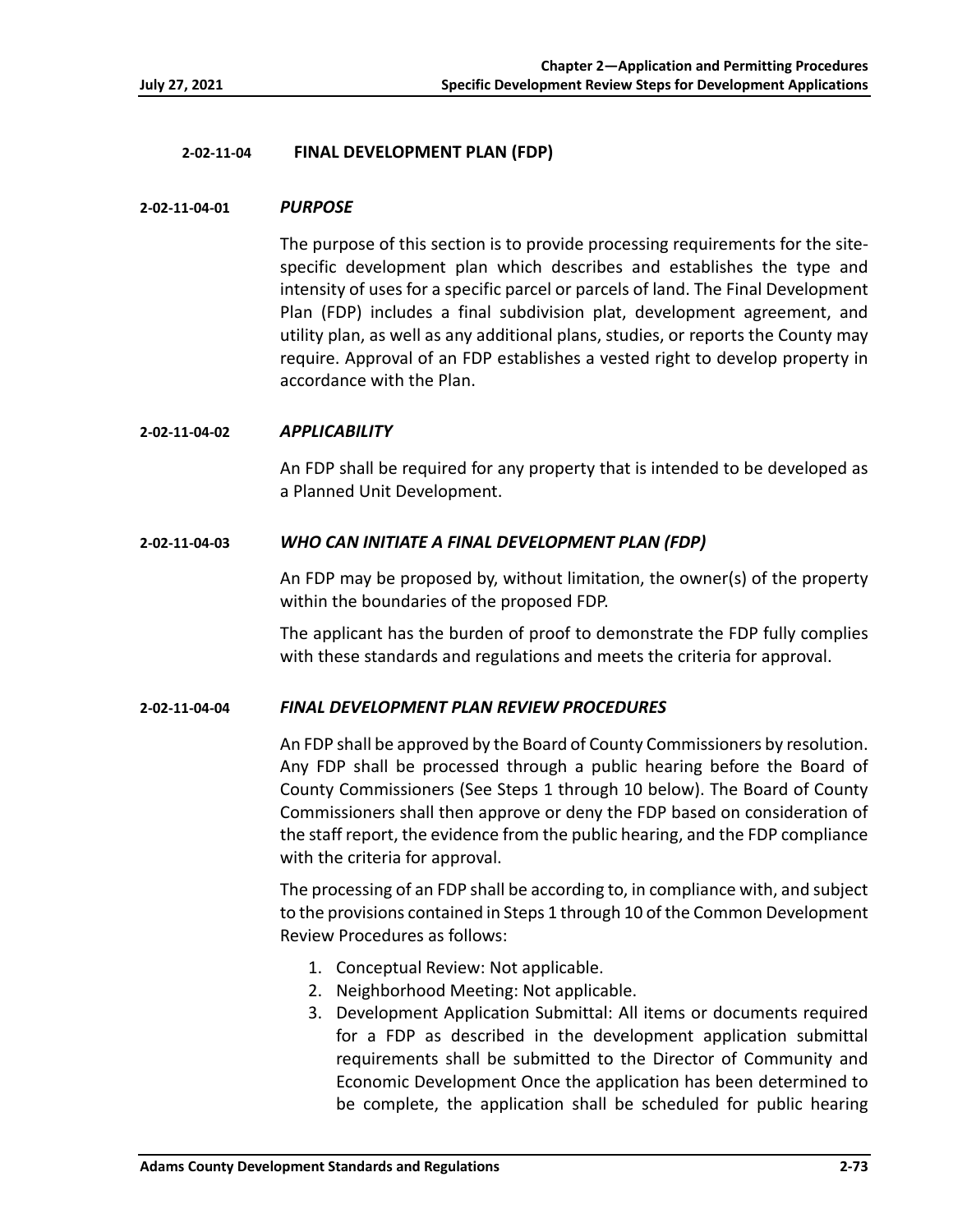before the Board of County Commissioners within sixty (60) days of notice of public hearing. Written notices shall be mailed at least fifteen (15) days prior to the first public hearing date concerning the application. All other factors of the Common Development Review Procedures within Chapter 2 shall be followed.

- 4. Determination of Sufficiency: Applicable. No application shall be processed if any taxes due are not paid.
- 5. Staff Report: Applicable.
- 6. Notice: Applicable.
- 7. Public Hearing: Applicable. A public hearing shall be held before the Board of County Commissioners, where the application may be placed on the consent calendar.
- 8. Standards: Applicable.
- 9. Conditions of Approval: Applicable.
- 10. Amendments: Applicable.

## **2‐02‐11‐04‐05** *CRITERIA FOR APPROVAL*

The Board of County Commissioners in approving an FDP shall find:

- 1. The FDP is in general conformity with the Adams County Comprehensive Plan and any applicable area plan.
- 2. The FDP conforms to the P.U.D. standards.
- 3. The FDP is consistent with any approved PDP for the property.
- 4. The FDP construction plans meet the requirements of these standards and regulations and have been approved by the Director of Community and Economic Development, all infrastructure and utility providers, Tri‐County Health Department, and all other referral agencies.

# **2‐02‐11‐04‐06** *ACTION BY THE DIRECTOR OF COMMUNITY AND ECONOMIC DEVELOPMENT FOLLOWING APPROVAL*

Upon final approval and fulfillment of all requirements of the Board of County Commissioners, the Director of Community and Economic Development shall make the approved changes to the Official County Zone District Maps indicating the P.U.D. approval. In addition, the FDP will be recorded with the Office of the Adams County Clerk and Recorder.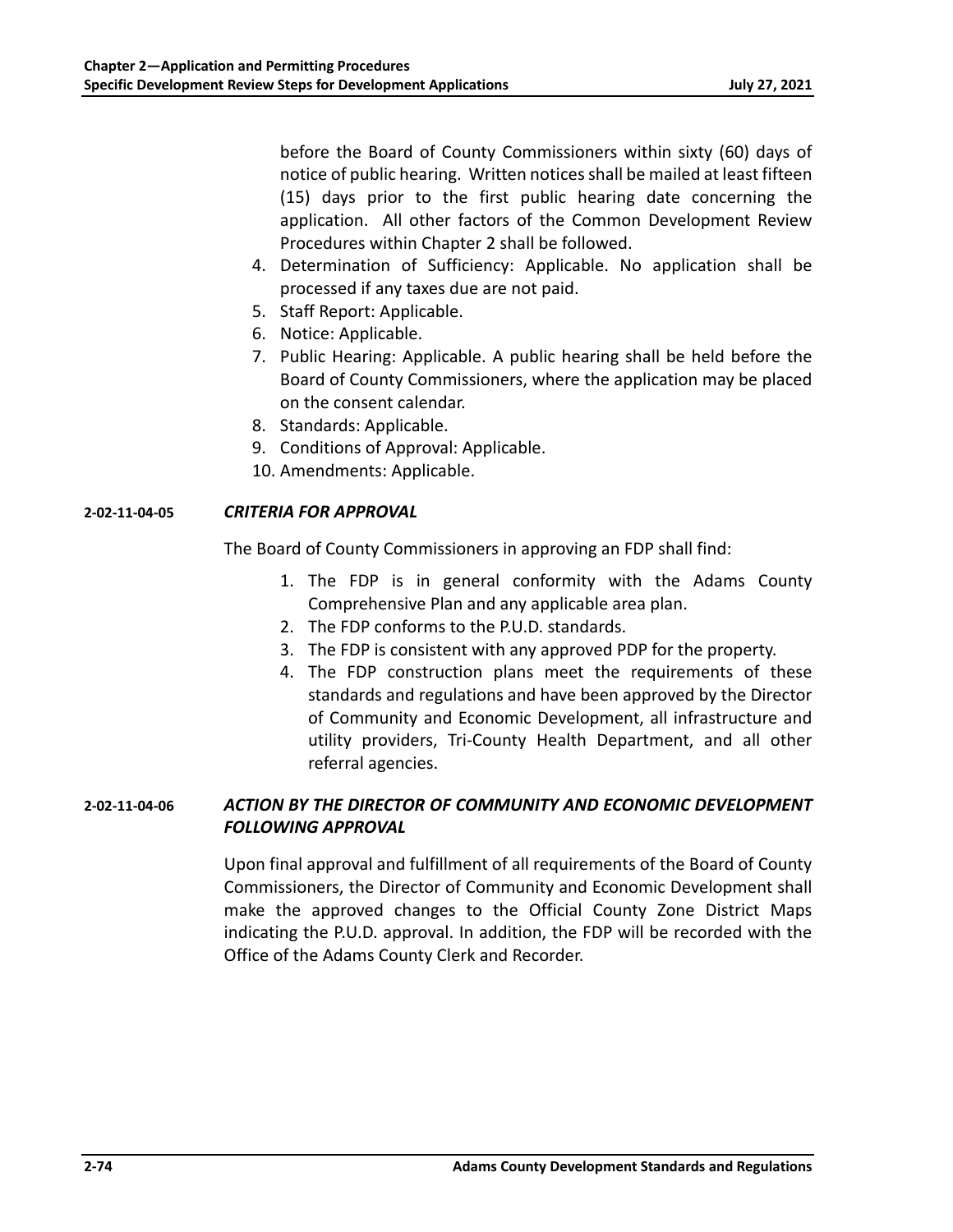## **2‐02‐11‐05 EFFECT OF FINAL DEVELOPMENT PLAN APPROVAL**

#### **2‐02‐11‐05‐01** *LIMITATIONS ON OTHER USES*

After obtaining Final Development Plan approval, the subject property may not be developed in any other fashion than in accordance with the Final Development Plan unless:

- 1. The property owner obtains approval of the Board of County Commissioners to abandon the right to develop the property in accordance with the approved Final Development Plan;
- 2. The property owner obtains approval of the Board of County Commissioners to amend the approved Final Development Plan in accordance with the amendment procedures; or
- 3. The right to develop the property in accordance with the Final Development Plan has expired.

## **2‐02‐11‐05‐02** *NON‐CONFORMING USES*

Non-conforming uses and structures shall not be expanded, replaced, or changed.

#### **2‐02‐11‐05‐03** *PROCESS*

Any owner seeking approval of the Board of County Commissioners to abandon or amend a Final Development Plan shall submit an application complying with the procedures for amendments.

#### **2‐02‐11‐05‐04** *CRITERIA*

In considering whether to approve a request for amendment or abandonment of a Final Development Plan, the Board of County Commissioners shall be governed by the following:

- 1. The application shall not be approved when any portion of the property would remain developed or to be developed in accordance with the Final Development Plan if the remaining parcel would no longer qualify for Final Development Approval pursuant to the criteria for approval of a Final Development Plan.
- 2. The application shall not be approved if the County's ownership of or practical use of any road, easement, right‐of‐way, or other public area would be denied or diminished to the detriment of the public good.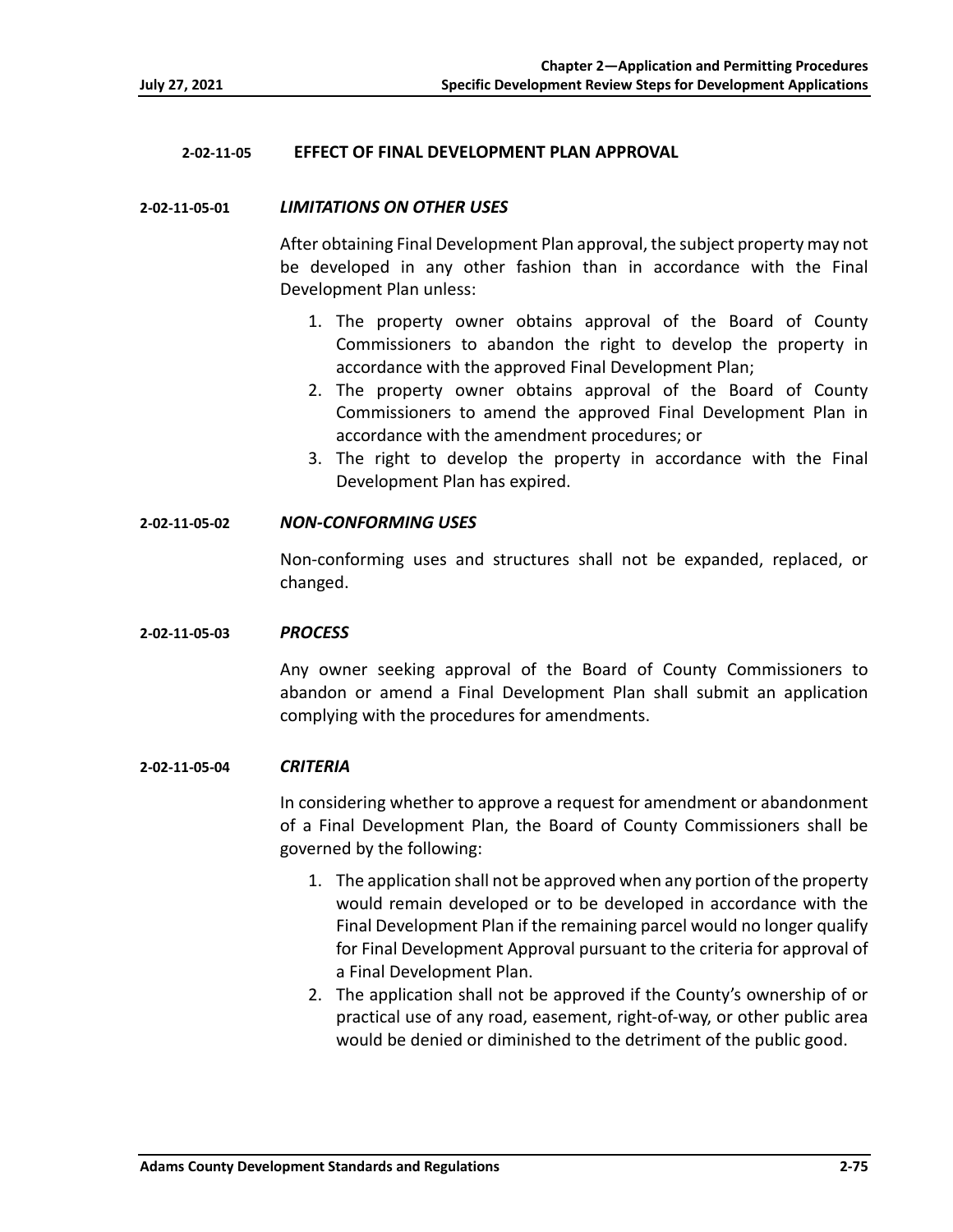## **2‐02‐11‐05‐05** *DECISION*

If the Board of County Commissioners finds the forgoing criteria have been satisfied, the Board of County Commissioners shall approve the amendment or abandonment of the Final Development Plan.

## **2‐02‐12 SPECIAL USE PERMIT**

## **2‐02‐12‐01 PURPOSE**

The purpose of this section is to detail the steps for obtaining a special use permit. Special uses are those uses which are non‐permanent (less than five (5) years) and often support other land uses authorized or permitted in a zone district or public utilities or services, but which, because of their potential zone impacts require more discretionary review than those uses which are authorized. In addition to meeting applicable performance standards, special uses may require the imposition of conditions in order to ensure the number of special uses and their location, design, and configuration are appropriate at a particular location during the duration of operation or use in order to protect the health, safety and welfare of the County and inhabitants of the area.

## **2‐02‐12‐02 APPLICABILITY**

All uses that require a special use permit must be processed in accordance with this section. The Board of Adjustment is the permit issuing authority for Special Use Permits. The designation of a use as a special use does not constitute an authorization or an assurance that such a use will be approved.

## **2‐02‐12‐03 WHO CAN INITIATE A SPECIAL USE PERMIT REQUEST**

A special use permit may be requested by, without limitation, any owner of, or person having an interest in the property on which the special use is proposed to be located. The applicant has the burden of proof to demonstrate the use fully complies with these standards and regulations and meets the criteria for approval.

## **2‐02‐12‐04 SPECIAL USE PERMIT REVIEW PROCEDURES**

A special use permit may be approved by the Board of Adjustment and requires a public hearing. (See Steps 1 through 10 below). The Board of Adjustment shall approve, approve with conditions, or deny the special use permit based on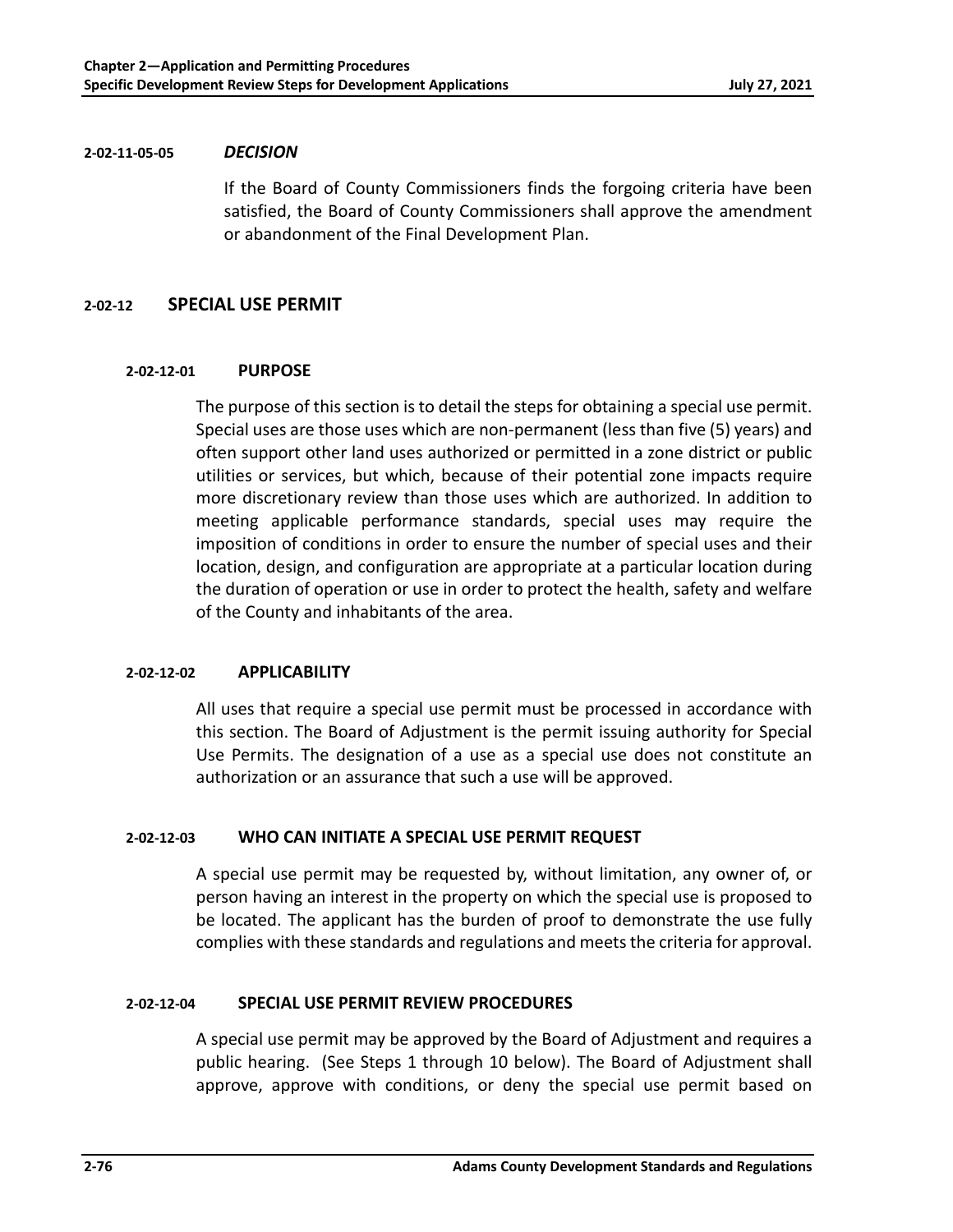consideration of the staff report, the evidence from the public hearings, and compliance with the criteria for approval.

## **2‐02‐12‐05 SPECIAL USE PERMIT REVIEW STEPS**

The processing of a proposed special use permit shall be according to, in compliance with, and subject to the provisions contained in Steps 1 through 10 of the Common Development Review Procedures as follows:

- 1. Conceptual Review: Optional, unless the County Manager or his or her designee waives this requirement.
- 2. Neighborhood Meeting: Optional, unless the County Manager or his or her designee determines the development proposal could have significant neighborhood impacts.
- 3. Development Application Submittal: All items or documents required for special use permits requiring a public hearing as described in the development application submittal requirements shall be submitted to the County Manager or his or her designee at least thirty (30) days prior to the first unfilled Board of Adjustment public hearing agenda.
- 4. Determination of Sufficiency: Applicable. No application shall be processed if taxes due are not paid.
- 5. Staff Report: Applicable.
- 6. Notice: Applicable. However, published notice is not required.
- 7. Public Hearing: Applicable. A public hearing shall be held before the Board of Adjustment.
- 8. Standards: Applicable.
- 9. Conditions of Approval: Applicable. The Board of Adjustment in approving a special use permit may attach any conditions necessary to implement the Adams County Comprehensive Plan and to ensure compatibility with adjacent uses. In addition to other conditions the Board of Adjustment may place on a special use permit, the Board of Adjustment shall specify the term of the special use permit. The term of a special use permit shall be limited to the absolute minimum term necessary for the proposed use, but in no case shall any one special use permit exceed five (5) years. A special use permit may be renewed following the same procedure used in granting the initial permit, but any specific special use shall not exceed five (5) years cumulatively. The Board of Adjustment in approving a special use permit may condition the approval on one (1) or more of the following:
	- a. A requirement the development or activity proceeds in accordance with a specific site plan and/or development schedule.
	- b. A requirement the design and mitigation measures be put in place including, but not limited to, limits on the hours of operation and traffic generating uses; improvements to on‐site and off‐site pedestrian,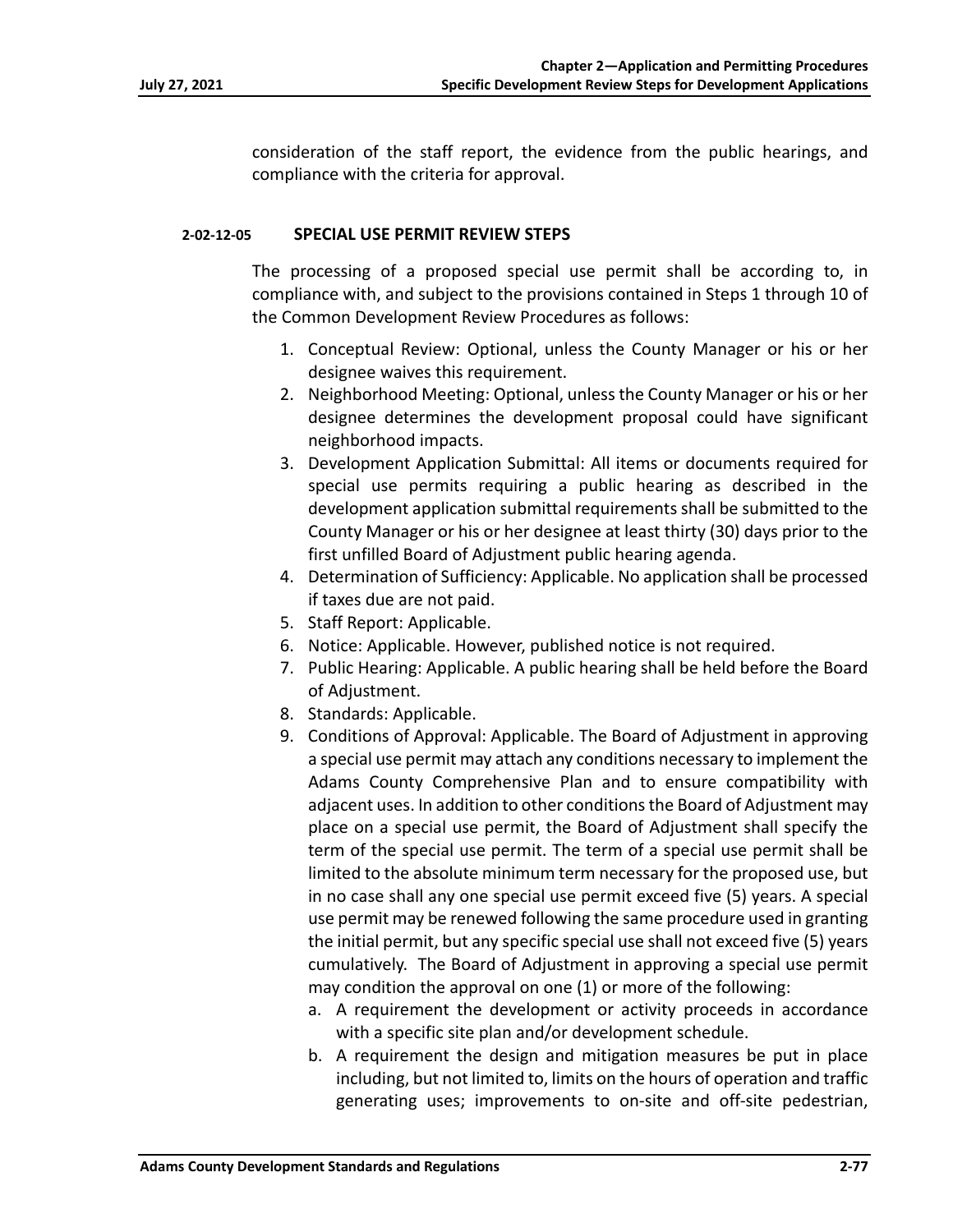bicycle, and vehicular circulation; alternative access and open space provisions to address site capacity and resource protection issues; controls on noise, light, odors and other potential nuisances; measures to protect and improve the aesthetic value of high traffic areas; aesthetic value of high traffic areas; requirements to protect air and water quality; construction of fencing and planting of landscaping; restrictions on signage and outdoor lighting; changes in off-street parking layout and design; restrictions concerning the building bulk, height, setback, location, and external appearance; stipulations concerning adequate storm drainage or utilities; and other appropriate conditions in order to protect the health, safety and welfare of Adams County residents, and to provide for sound environmental practices.

10. Amendments: Applicable.

## **2‐02‐12‐06 GENERAL CRITERIA FOR APPROVAL**

The Board of Adjustment, in approving a special use permit, shall consider:

- 1. The special use is consistent with the purposes of these standards and regulations.
- 2. The special use will comply with the requirements of these standards and regulations including, but not limited to, all applicable performance standards.
- 3. The special use is compatible with the surrounding area, harmonious with the character of the neighborhood, not detrimental to the immediate area, not detrimental to the future development of the area, and not detrimental to the health, safety, or welfare of the inhabitants of the area and the County.
- 4. The Special Use Permit has addressed all off‐site impacts.
- 5. The site is suitable for the special use including adequate usable space, adequate access, and absence of environmental constraints.
- 6. The site plan for the proposed special use will provide adequate parking, traffic circulation, open space, fencing, screening, and landscaping.
- 7. Sewer, water, storm water drainage, fire protection, police protection, and roads are to be available and adequate to serve the needs of the special use as designed and proposed.

# **2‐02‐12‐09 ACTION BY THE DIRECTOR OF COMMUNITY AND ECONOMIC DEVELOPMENT FOLLOWING APPROVAL**

Upon final approval and fulfillment of all requirements of the Board of Adjustment, the Director of Community and Economic Development shall issue a special use permit in conformance with the decision of the permit issuing authority. The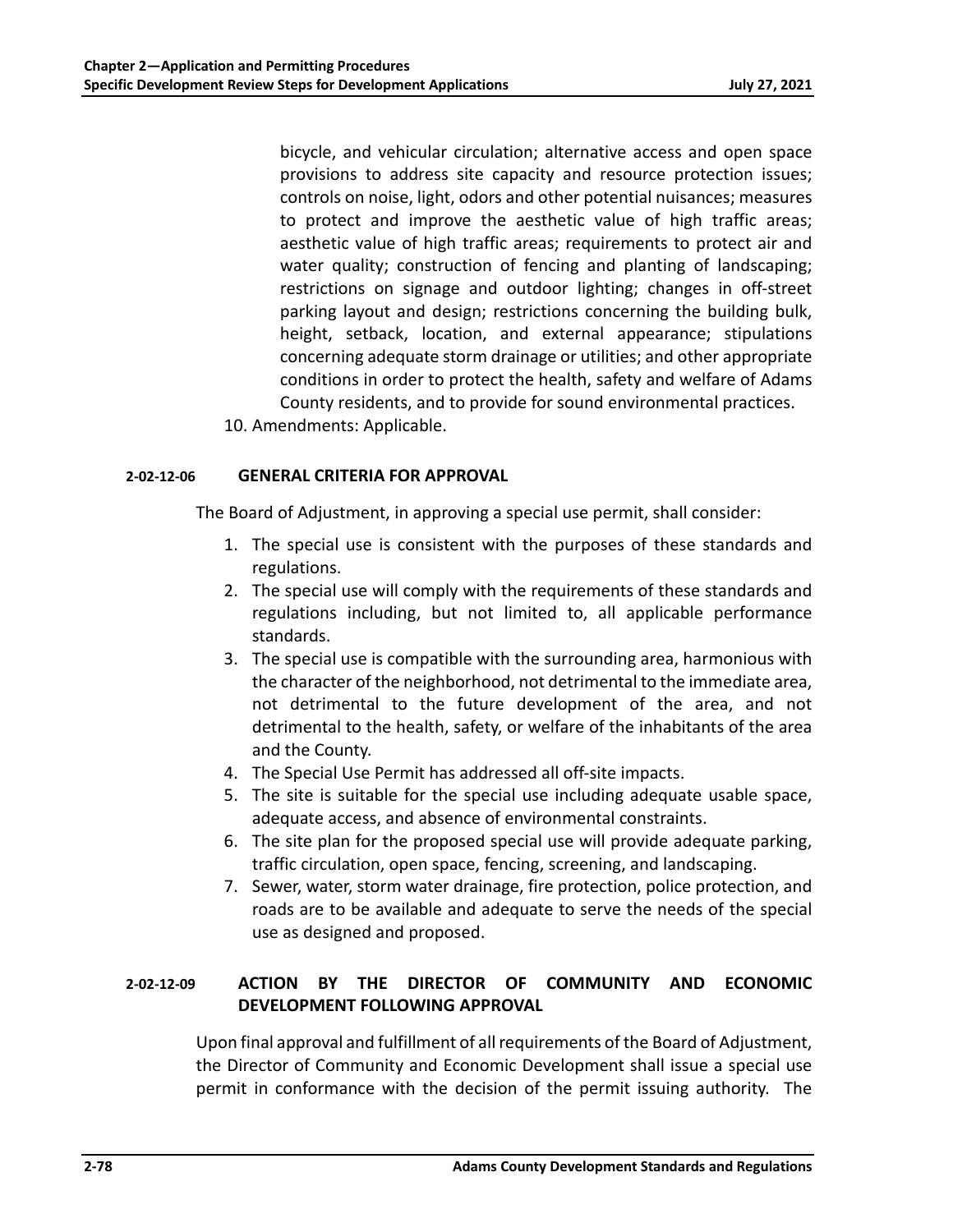special use permit shall describe in detail the special use allowed by the permit, include all specific conditions applied by the permit issuing authority, and be accompanied by an official site plan modified by the applicant to reflect the conditions of the permit. The special use permit shall also state an explicit expiration date for when the approved special use that is being authorized by the permit shall lapse.

## **2‐02‐12‐10 EFFECT OF APPROVAL**

Issuance of a special use permit shall be deemed to authorize only the particular, non‐permanent use and activity for which it is issued for a period no greater than five (5) years. The special use permit is nontransferable unless otherwise conditioned by the Board of Adjustment. The applicant shall be subject to all other permits required by these standards and regulations to use the land in accordance with the special use permit.

# **2‐02‐13 TEMPORARY USE PERMIT**

## **2‐02‐13‐01 PURPOSE**

The purpose of this section is to detail the steps for obtaining a temporary use permit. Temporary uses are those uses which are non‐permanent (less than ninety (90) days) and often support other land uses authorized or permitted in a zone district or public utilities or services, but which, because of their potential impacts require more discretionary review than those uses which are authorized. In addition to meeting applicable performance standards, temporary uses may require the imposition of conditions in order to ensure the number of temporary uses and their location, design, and configuration are appropriate at a particular location during the duration of operation or use.

## **APPLICABILITY**

All uses that require a temporary use permit must be processed in accordance with this section. The Director of Community and Economic Development is the permit issuing authority for Temporary Use Permits. The designation of a use as a temporary use does not constitute an authorization or an assurance that such a use will be approved.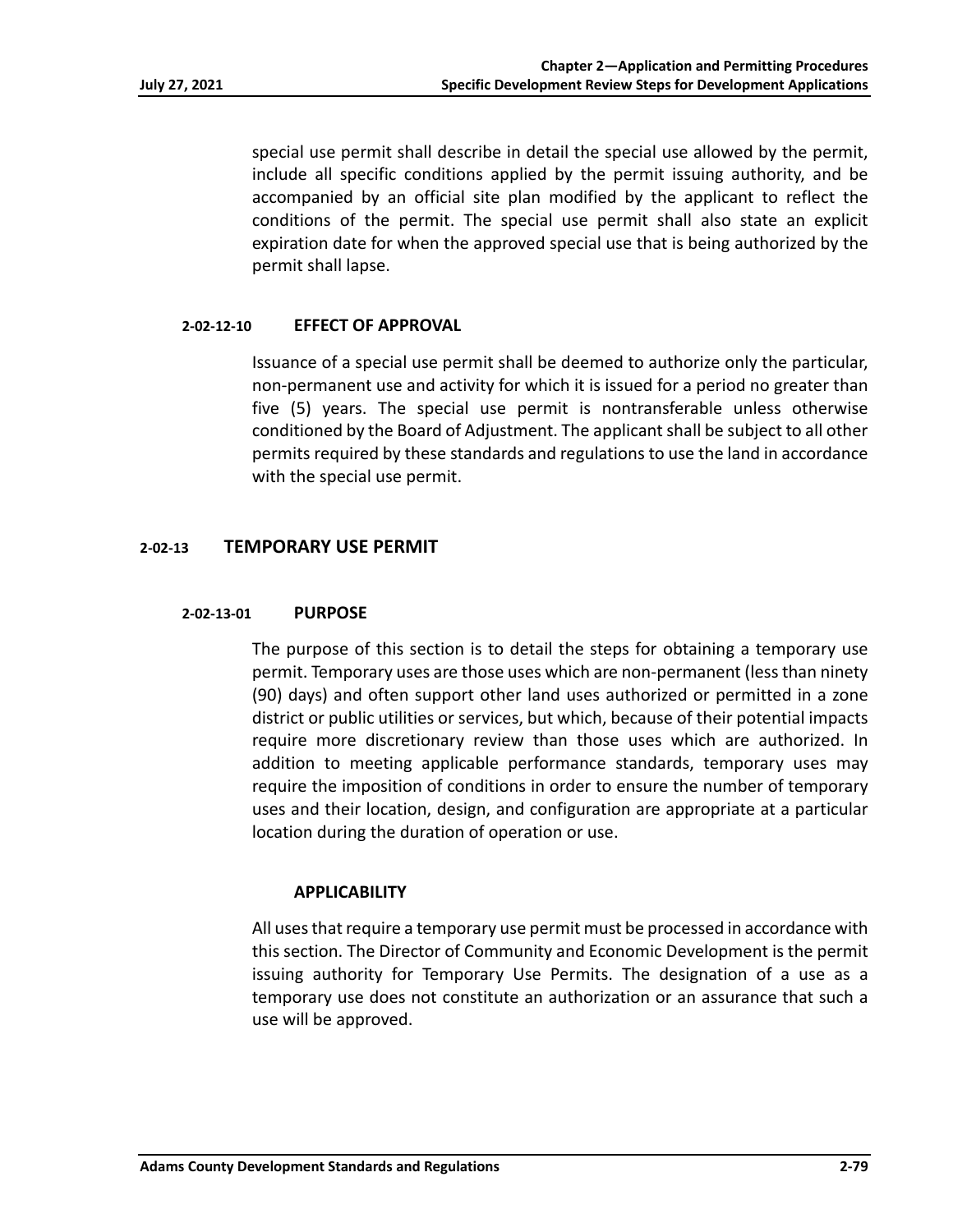## **2‐02‐13‐02 WHO CAN INITIATE A TEMPORARY USE PERMIT REQUEST**

A temporary use permit may be requested by, without limitation, any owner of, or person having an interest in the property on which the temporary use is proposed to be located. The applicant has the burden of proof to demonstrate the use fully complies with these standards and regulations and meets the criteria for approval.

## **2‐02‐13‐03 TEMPORARY USE PERMIT REVIEW PROCEDURES**

A temporary use permit may be approved by the Director of Community and Economic Development (See Steps 1 through 10 below). The Director of Community and Economic Development shall approve, approve with conditions, or deny the temporary use permit based on compliance with the criteria for approval.

## **2‐02‐13‐04 TEMPORARY USE PERMIT REVIEW STEPS**

The processing of a proposed temporary use permit shall be according to, in compliance with, and subject to the provisions contained in Steps 1 through 10 of the Common Development Review Procedures as follows:

- 1. Conceptual Review: Optional.
- 2. Neighborhood Meeting: Optional, unless the Director of Community and Economic Development determines the development proposal could have significant neighborhood impacts.
- 3. Development Application Submittal: All items or documents required for temporary use permits as described in the development application submittal requirements shall be submitted to the Director of Community and Economic Development at least fourteen (14) days prior to the commencement date of the temporary use.
- 4. Determination of Sufficiency: Applicable. No application shall be processed if taxes due are not paid.
- 5. Staff Report: Not applicable.
- 6. Notice: Not applicable.
- 7. Public Hearing: Not applicable.
- 8. Standards: Applicable.
- 9. Conditions of Approval: Applicable. The Director of Community and Economic Development in approving a temporary use permit may attach any conditions necessary to implement the Adams County Comprehensive Plan and to ensure compatibility with adjacent uses. In addition to other conditions the Director of Community and Economic Development may place on a temporary use permit, the Director of Community and Economic Development shall specify the term of the temporary use permit. The term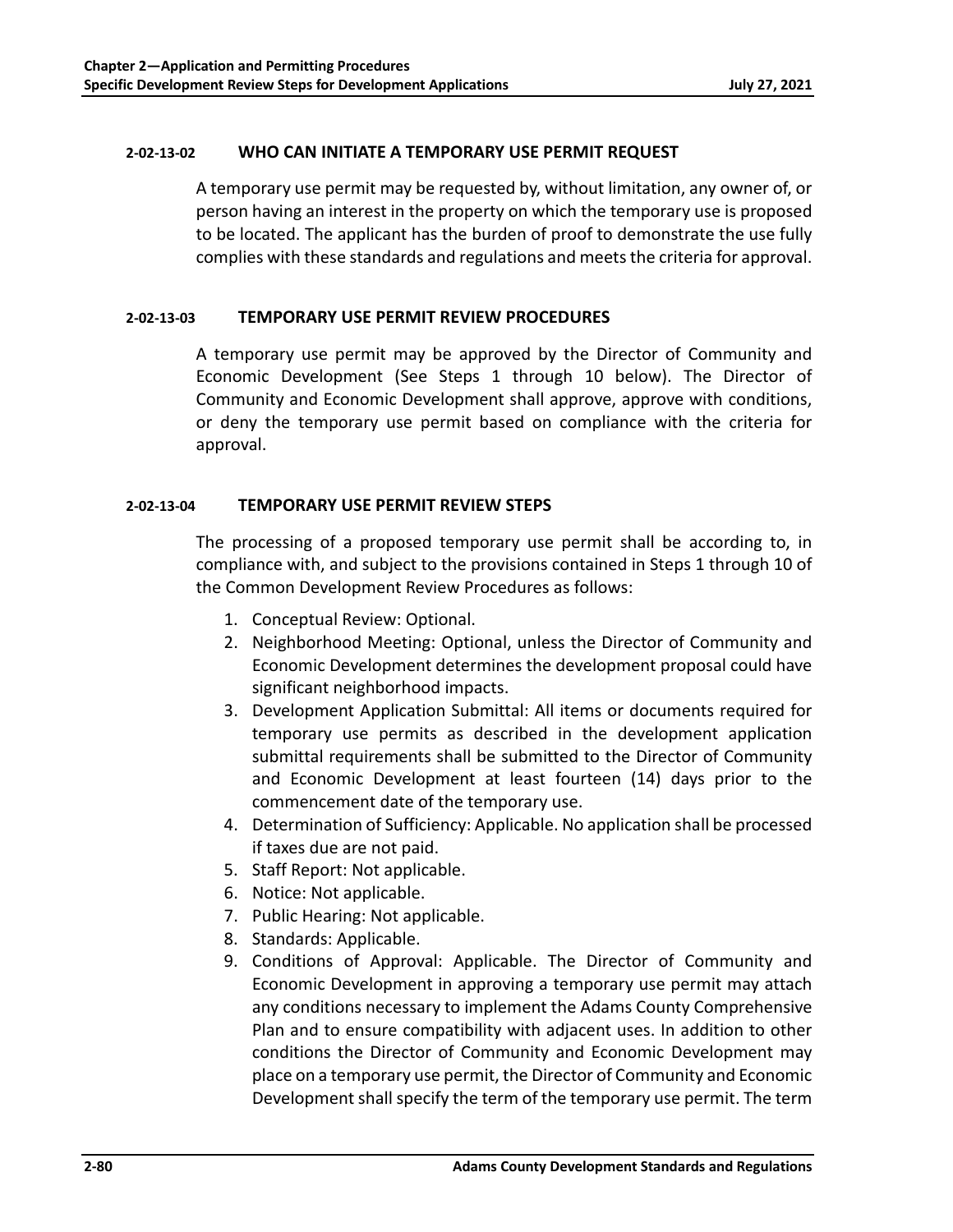of a temporary use permit shall be limited to the absolute minimum term necessary for the proposed use, but in no case shall exceed ninety (90) days. Section 4‐05 specifies the maximum time frame or expiration of specific temporary uses eligible for the temporary use permit. A temporary use permit may be issued annually for the same project. The Director of Community and Economic Development in approving a temporary use permit may condition the approval on one (1) or more of the following:

- a. A requirement the development or activity proceeds in accordance with a specific site plan and/or development schedule.
- b. A requirement the design and mitigation measures be put in place including, but not limited to, limits on the hours of operation and traffic generating uses; improvements to on‐site and off‐site pedestrian, bicycle, and vehicular circulation; alternative access and open space provisions to address site capacity and resource protection issues; controls on noise, light, odors and other potential nuisances; requirements to protect air and water quality; construction of fencing and planting of landscaping; restrictions on signage and outdoor lighting; changes in off-street parking layout and design; restrictions concerning the building bulk, height, setback, location, and external appearance; and stipulations concerning adequate storm drainage or utilities.
- 10. Amendments: Applicable.

## **2‐02‐13‐05 CRITERIA FOR APPROVAL**

The Director of Community and Economic Development, in approving a temporary use permit, shall consider:

- 1. The temporary use is consistent with the purposes of these standards and regulations.
- 2. The temporary use will comply with the requirements of these standards and regulations including, but not limited to, all applicable performance standards.
- 3. The temporary use is compatible with the surrounding area, harmonious with the character of the neighborhood, not detrimental to the immediate area, not detrimental to the future development of the area, and not detrimental to the health, safety, or welfare of the inhabitants of the area and the County.
- 4. The Temporary Use Permit has addressed all off‐site impacts.
- 5. The site is suitable for the temporary use including adequate usable space, adequate access, and absence of environmental constraints.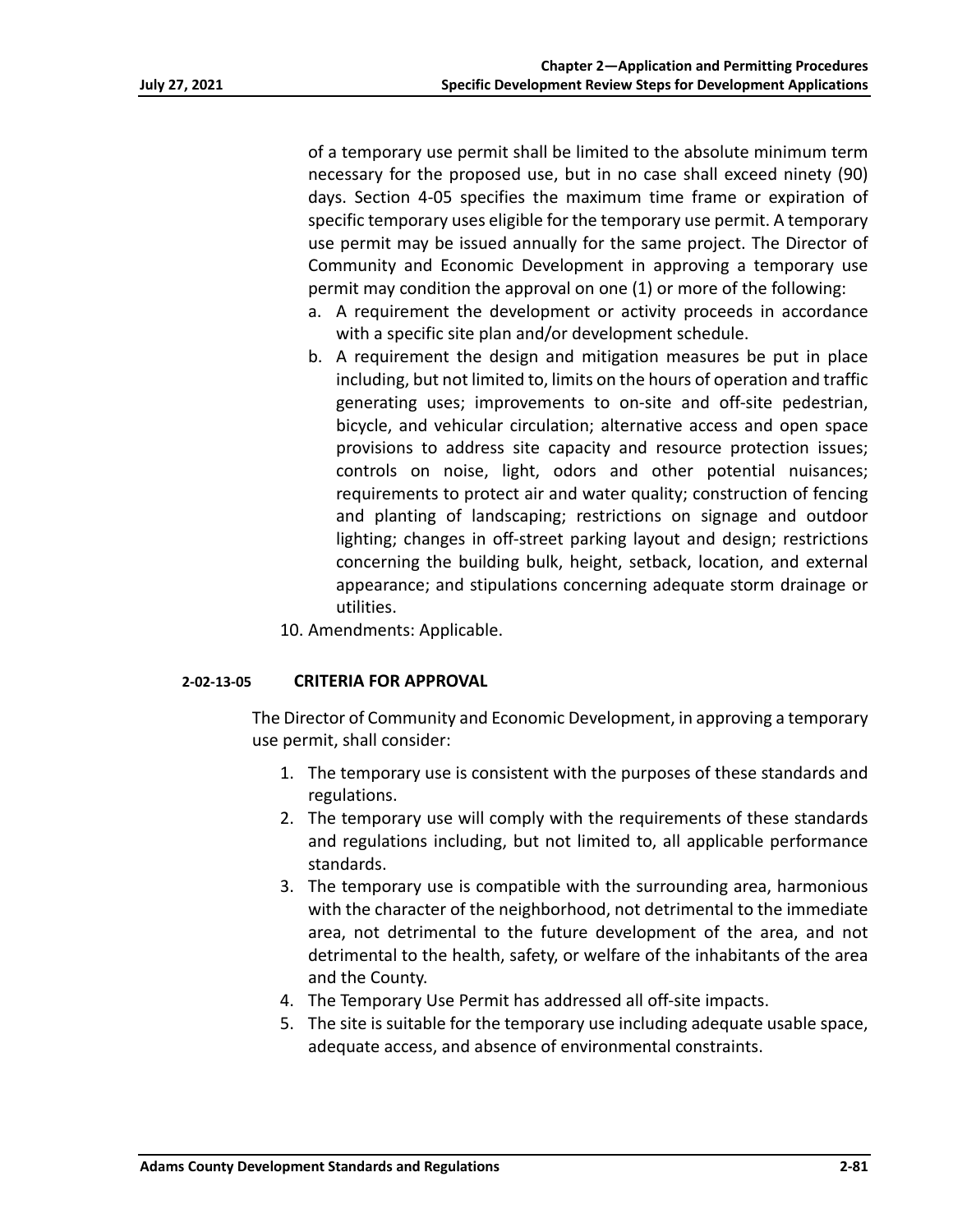- 6. The site plan for the proposed temporary use will provide adequate parking, traffic circulation, open space, fencing, screening, and landscaping.
- 7. Sewer, water, storm water drainage, fire protection, police protection, and roads are to be available and adequate to serve the needs of the temporary use as designed and proposed.

# **2‐02‐13‐05‐01** *ADDITIONAL CRITERION FOR APPROVAL FOR PERMISSIBLE FIREWORKS STAND/TENT*

- The Director of Community and Economic Development, in approving a temporary use permit for permissible fireworks stand/tent, shall find:
- 1. The applicant has demonstrated the ability and, if applicable, a history of their ability to comply with these regulations.

# **2‐02‐13‐06 ACTION BY THE DIRECTOR OF COMMUNITY AND ECONOMIC DEVELOPMENT FOLLOWING APPROVAL**

Upon final approval and fulfillment of all requirements of the Director of Community and Economic Development, the Director of Community and Economic Development shall issue a temporary use permit. The temporary use permit shall describe in detail the temporary use allowed by the permit, include all specific conditions applied by the permit issuing authority, and be accompanied by an official site plan modified by the applicant to reflect the conditions of the permit. The temporary use permit shall also state an explicit expiration date for when the approved temporary use that is being authorized by the permit shall lapse.

## **2‐02‐13‐07 EFFECT OF APPROVAL**

Issuance of a temporary use permit shall be deemed to authorize only the particular, non‐permanent use and activity for which it is issued for a period no greater than ninety (90) days. The temporary use permit is nontransferable. The applicant shall be subject to all other permits required by these standards and regulations to use the land in accordance with the temporary use permit.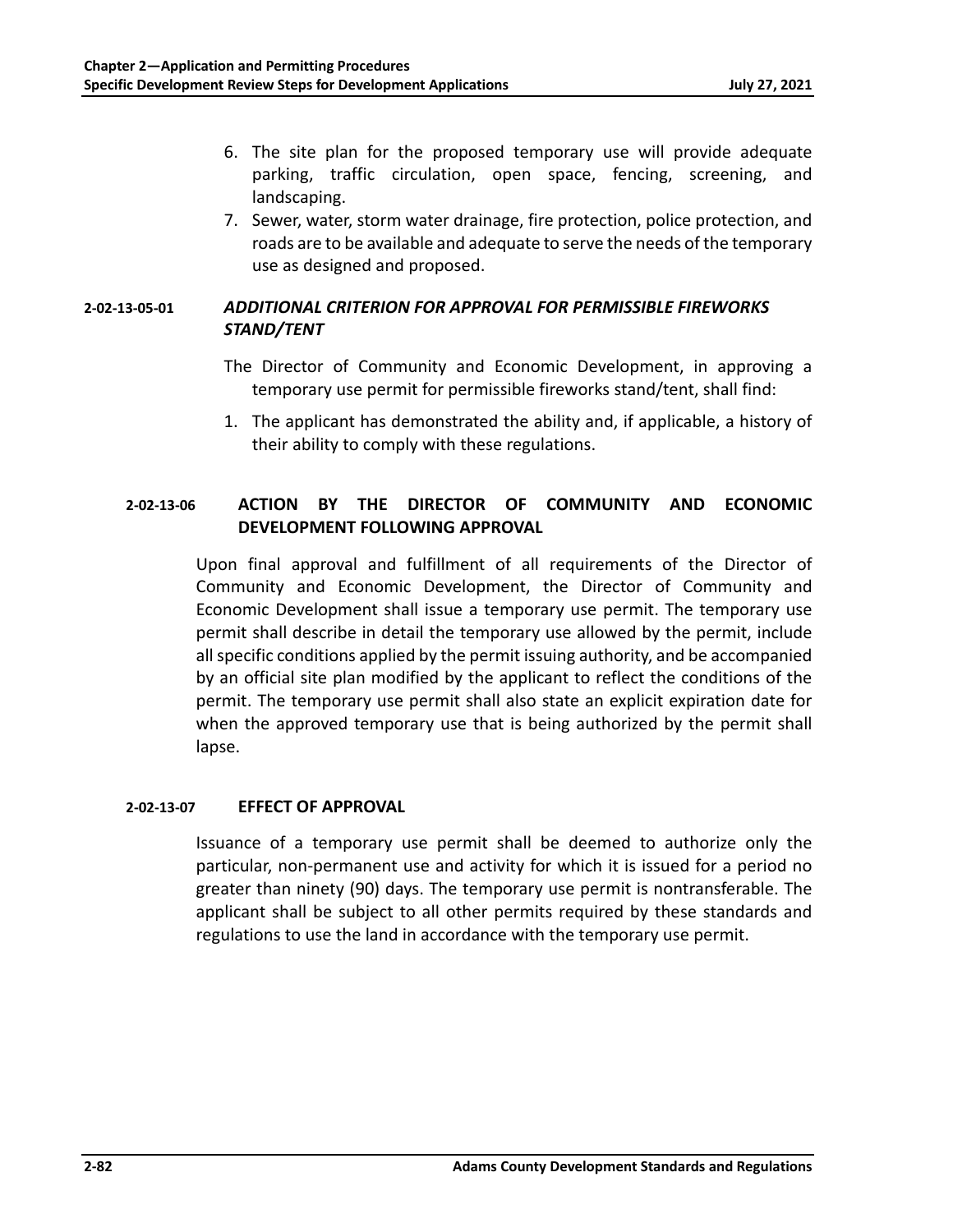# **2‐02‐14 OIL AND GAS FACILITY (OGF) PERMIT**

## **2‐02‐14‐01 PURPOSE**

The purpose of the Oil and Gas Facility regulation is to allow for reasonable development of oil and gas in unincorporated Adams County while ensuring that facilities are sited in appropriate areas and utilize best practices to protect public health, safety, welfare, the environment, and wildlife resources.

The purpose of an OGF Permit is to regulate the surface land use of oil and gas development in a manner that protects the public safety, health, welfare, the environment and wildlife of Adams County and its residents by ensuring that facilities are constructed and operated in accordance with best practices, to provide for sound environmental practices to protect the County's natural resources, to provide for the orderly siting and development of oil and gas operations, as well as to prevent damage to County roads and bridges.

The Colorado Oil and Gas Conservation Commission (COGCC), the Colorado Department of Public Health and the Environment (CDPHE) and the federal government have authority to regulate certain aspects of oil and gas mineral extraction. Requirements contained in this section shall not exempt the owner or operator of an Oil and Gas Facility from compliance with the requirements of the COGCC, CDPHE, or any other regulatory authority.

The provisions of these standards and regulations shall apply to the construction, installation, alteration, repair, erection, location, maintenance, operation, and abandonment of all new or substantially modified oil and gas facilities within the unincorporated areas of the County. Substantially modified for the purposes of this section means anything requiring a Major Amendment.

## **2‐02‐14‐02 APPLICABILITY**

All uses that require an OGF must be processed in accordance with this Section. The Director of Community and Economic Development (CED) is the permit issuing authority for OGF Permits that do not require any waiver from approval criteria or performance standards. OGF Permits requiring waivers from approval criteria or performance standards must be approved by the Board of County Commissioners through the designated Waiver process.

## **2‐02‐14‐03 WHO CAN INITIATE AN OGF PERMIT**

An OGF Permit may be requested, without limitation, by any owner of, or person demonstrating a legal interest in property on which the OGF use is proposed to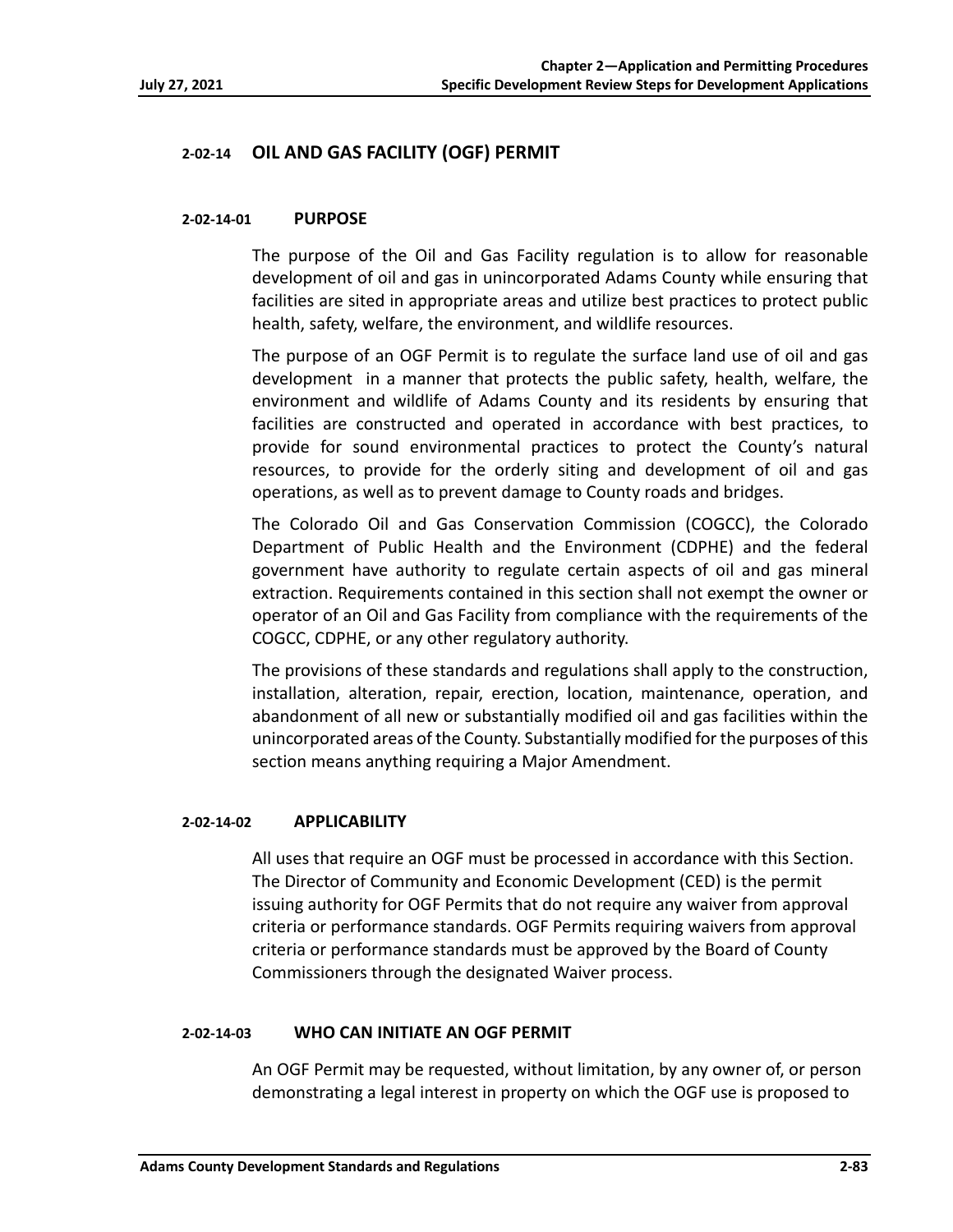be located. The applicant has the burden of proof to demonstrate the use fully complies with these standards and regulations and meets the criteria for approval.

## **2‐02‐14‐04 OGF PERMIT REVIEW PROCEDURES**

An OGF permit may be approved by the Director of Community and Economic Development if the application does not require waiver or modification from any approval criteria or performance standards. An OGF permit requiring a waiver or modification from any of the approval criteria or performance standards, or as otherwise stated in these REGULATIONS, must be approved by the Board of County Commissioners, and requires a public hearing. The Director of Community and Economic Development or the Board of County Commissioners shall approve, approve with conditions, or deny the OGF permit based on consideration of the staff report, the evidence from the public hearing (if applicable), and compliance with the criteria for approval. OGF permit review steps

The processing of a proposed OGF permit shall be according to, in compliance with, and subject to the provisions contained in Steps 1 through 10 of the Common Development Review Procedures (although not necessarily conducted in the following order) as follows:

- 1. Conceptual Review. Applicable. Operator shall identify three (3) proposed locations for the Oil and Gas Facility for the Alternative Site Analysis process outlined below. For each location, Operator shall identify, and visually depict the same on a map, the following items that are located within a half‐mile (1/2) radius of the parcel boundary of the proposed facility: existing or platted residences, occupied buildings, parks, open space, schools, future school facilities, state licensed daycares, known areas of environmental contamination such as superfund sites, hospitals, water bodies, floodplains, floodways, water supply facilities including wells, existing active and decommissioned wells, and roadways. Proposed access routes to the site should also be provided. This information must be submitted to Community and Economic Development for review. Following that, a conceptual review meeting shall be held with the Operator. Operators are encouraged to schedule a conceptual review prior to entering into any surface use agreements.
	- a. **Alternative Site Analysis:** Prior to submittal of Form 2, 2A, or Oil and Gas Development Plan to the COGCC and during the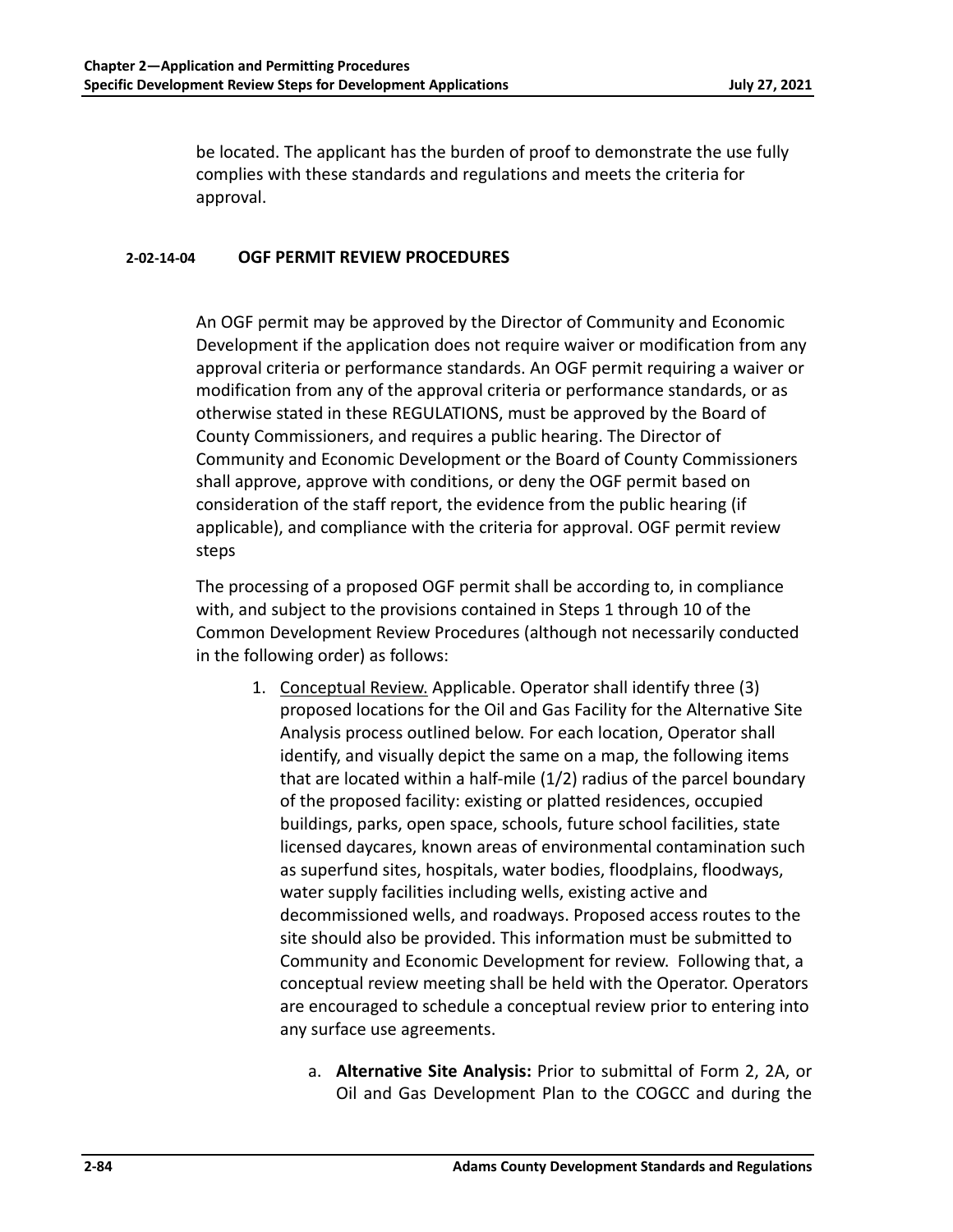conceptual review, the applicant must consult with the County on an Alternative Site Analysis as outlined below:

- (1) In General. The County seeks to site OGFs in areas that have the least off-site impact possible in order to protect the health, safety, and welfare of its residents and to protect the environment and wildlife. In order to determine whether proposed siting is appropriate, the Community and Economic Development Department must evaluate alternative sites.
- (2) Description of potential sites. Applicant must submit descriptions of at least three (3) potential sites for the OGF that were considered by applicant. All potential site descriptions shall include Geographic Information System (GIS) data. The GIS data shall include, at a minimum, the outline edge of maximum disturbance and the access road for each proposed site. The description shall include an explanation of site locations considered, whether mineral extraction is possible and reasonable from those sites, the off‐site impacts associated with those sites, and why a particular site is proposed, if any.
	- (a) Potential sites shall be: (1) a minimum of 500 feet away from each other but can be located on the same parcel; and (2) uniquely distinct from one another as determined by the Director of Community and Economic Development.
- (3) Evaluation materials. the Community and Economic Development Department will evaluate the potential sites to determine which site is likely to have the least off‐site impacts. The Director of Community and Economic Development will determine whether applicant is required to provide traffic impact studies, engineering studies, Environmental Impact Analysis as defined in these standards and regulations, or other evaluation tools in order to adequately evaluate site options. If not required by the Director of Community and Economic Development as part of the alternative site analysis, these site‐specific evaluation tools can be submitted by the applicant after site selection has occurred.
- (4) Evaluation criteria. In determining which sites are likely to have the least off-site impact, the Community and Economic Development Department may consider the following, at a minimum: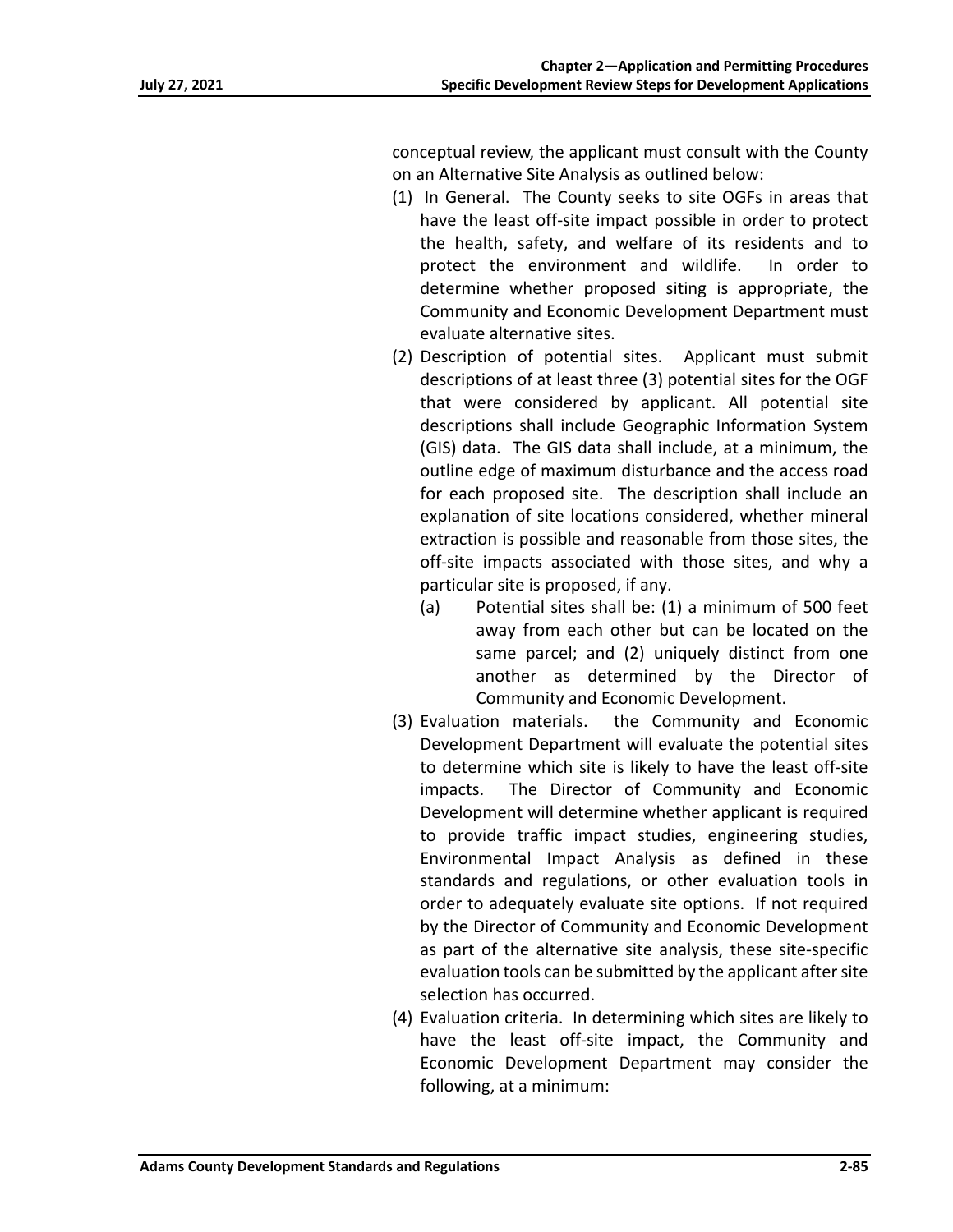- (a) Distance from existing or platted residences, schools, state licensed daycares, high occupancy buildings, active open spaces, environmentally sensitive areas, public drinking water supply areas, or other areas likely to be adversely impacted;
- (b) Traffic impacts and impact to roads, bridges, and other infrastructure;
- (c) Access to water and other operational necessities;
- (d) Whether the site allows for utilization of impact mitigation, such as use of proximate pipelines;
- (e) Noise impacts;
- (f) The impact on the surrounding land;
- (g) The impact on wildlife; and
- (h) Impact on nearby environmental resources such as water bodies.
- (5) Site Selection. The County shall review all proposed locations in order to determine which location(s) best protects public health, safety, welfare, the environment, and wildlife resources and will choose the location that best satisfies this goal. The Director of Community and Economic Development will determine if any proposed sites meet this goal. If no location satisfies this goal, Operator shall submit three new proposed locations. The County may recommend denial of the OGF Permit if it does not believe that any of the proposed sites meet the siting goal. Site Selection as part of the Alternative Site Analysis, as outlined above, does not constitute the approval of an OGF application.
- (6) The County will make every effort to consult with the COGCC as part of the Alternative Site Analysis, as provided for in COGCC Rule 301.f.
- 2. Neighborhood Meeting: Applicable. At the neighborhood meeting, the applicant shall provide an overview of its proposed oil and gas operation and allow those in attendance to provide input as to the proposed operation, including, but not limited to, issues that arise from application of these regulations to the proposed operation, and suggested mitigation to adequately ensure compliance with these regulations. Where Disproportionately Impacted Communities, as defined in COGCC rules, are located within one (1) mile of the proposed OGF, the Operator may be required to hold separate or additional neighborhood meetings to ensure adequate engagement and documentation of concerns, as determined by the Director of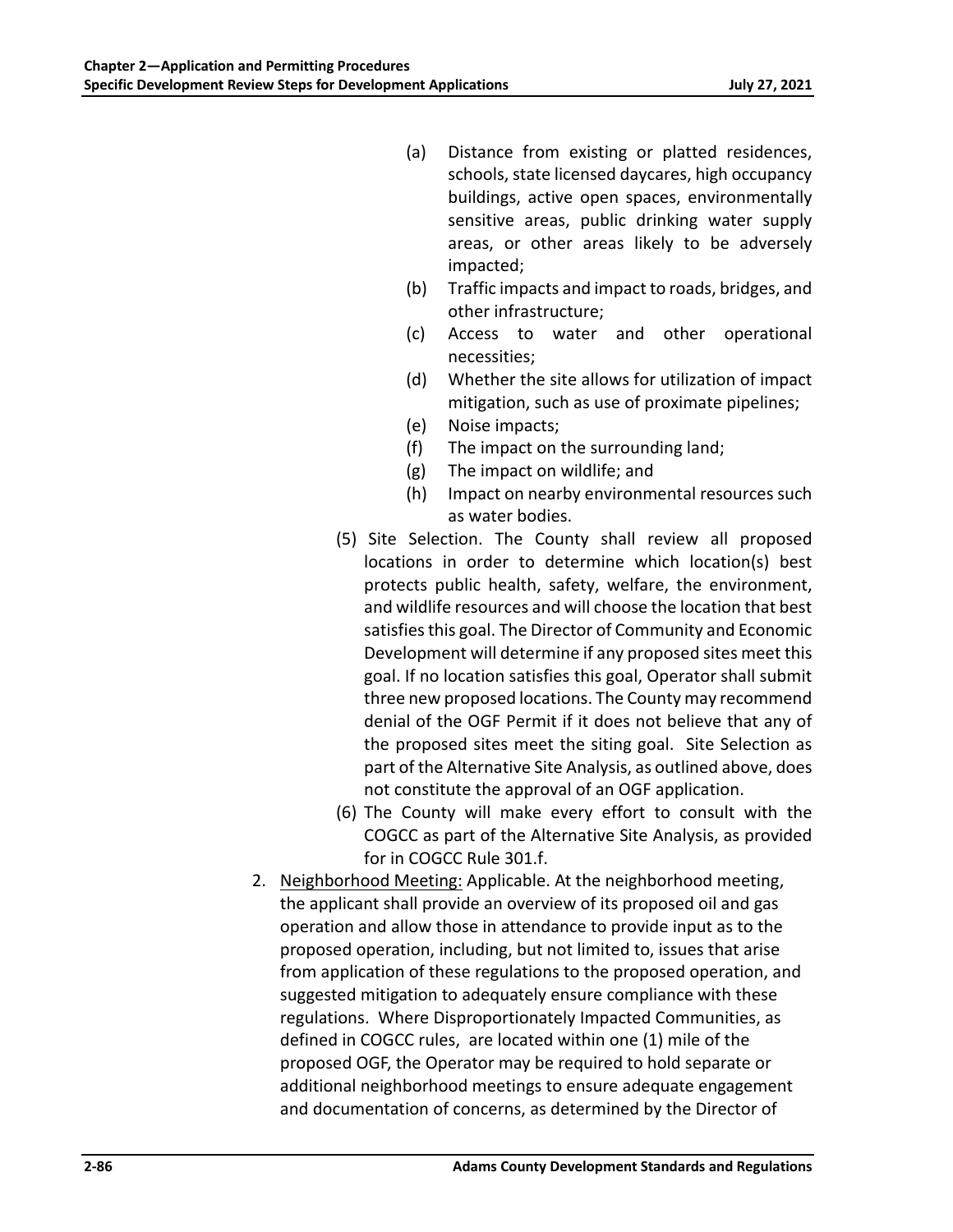Community and Economic Development, based on primary and secondary languages, culturally sensitive methods of communication and, other socio‐economic factors that impact public availability and participation in neighborhood meetings. If any additional neighborhood meetings are required, those meetings shall comply with the requirements of Section 4‐11‐02‐03‐03‐03.

- 3. Development Application Submittal: Applicable. The Community and Economic Development Department has developed a checklist and development application guide for required submittals for OGF Permits that are subject to change (*see* Appendix A). Application submittals that do not include all items outlined in the checklist, do not conform to the development application guide, and do not conform to the following guidelines will not be reviewed.
	- a. Transportation, roads, access standards, and fees:
		- 1. The applicant's transportation plan must be designed and implemented to ensure public safety and maintain quality of life for other users of the county transportation system, adjacent residents, and affected property owners.
		- 2. Where available, existing private roads shall be used to minimize land disturbance unless traffic safety, visual or noise concerns, or other adverse surface impacts clearly dictate otherwise.
		- 3. Access roads on the site and access points to public roads as identified in the application materials shall be reviewed by the Community and Economic Development Department and shall be built and maintained in accordance with the engineering specifications and access road standards defined in the Adams County Development Standards and Regulations (Chapter 8).
		- 4. Oil and gas operations must minimize impacts to the physical infrastructure of the county transportation system. Any costs to improve county transportation system infrastructure necessitated by the proposed oil and gas operation shall be the responsibility of the Applicant. All transportation system infrastructure improvements and associated costs shall be determined by the Community and Economic Development Department. The County shall perform the work or arrange for it to be performed. If the Applicant disagrees with the infrastructure improvements or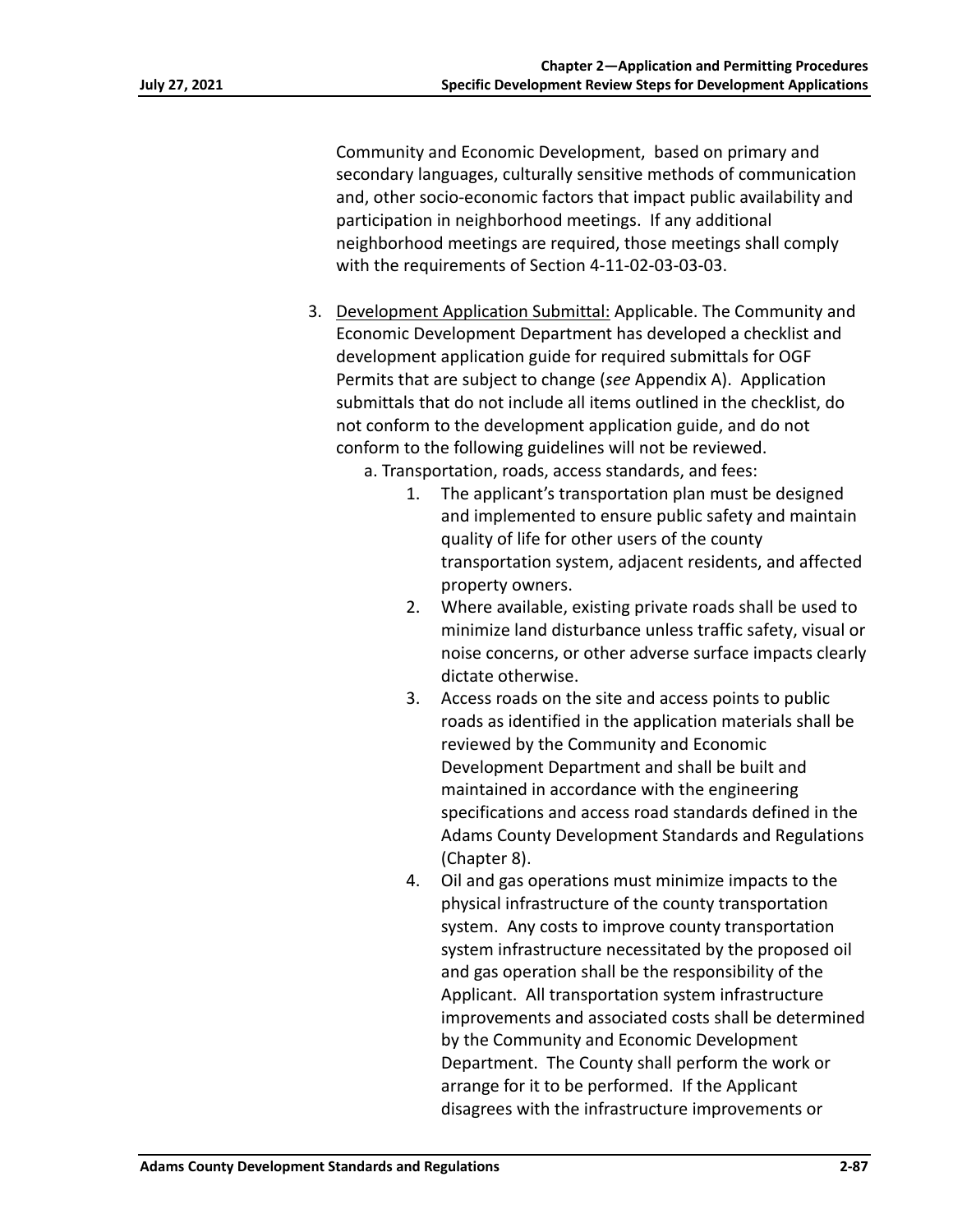associated costs as assessed by the Community and Economic Development Department, it may request that the department approve a different route for its proposed oil and gas operation that avoids the need for such improvements. Alternatively, the Applicant may engage a licensed civil engineering firm to perform a traffic impact study in accordance with Chapter 8 of the Development Standards and Regulations to independently evaluate County transportation system infrastructure improvements necessitated by the proposed oil and gas operation.

- 4. Determination of Sufficiency: Applicable. No application shall be processed if taxes due on the requested property(ies) are not paid, if inspection fees are not paid, or if fines assessed against the applicant have not been paid.
- 5. Staff Report: Applicable.
	- a. Concurrent Referral and Review. County staff may refer the complete application review by the various County Departments and the County Attorney's Office, as deemed appropriate. An application may require review by outside experts or agencies such as the U.S. Army Corps of Engineers, if the project impacts a floodplain, life‐safety providers, adjacent jurisdictions, local public health departments, and others as may be deemed appropriate. Operator shall reimburse the County for reasonable costs incurred in connection with the use of third‐party expert reviewers.
- 6. Notice: Applicable, except notice shall be sent by the applicant to all property owners and current residents within one (1) mile of the proposed parcel where an application for an Oil and Gas Facility has been filed with the County, at a minimum, or greater, as determined by the Director of Community and Economic Development. The Notice shall meet the format prescribed by the County. The notice shall contain a statement informing the recipients of the notice that they may request written notification by the Applicant of the commencement of construction and commencement of drilling operations. The applicant shall provide written notification by U.S. Mail, which shall include an offer to consult, to any municipality, special district, or County whose boundaries are within one-half (1/2) mile of the proposed parcel where an application for an Oil and Gas Facility has been filed with the County. Posted notice shall be required for all OGF Permits. The signs shall be posted by the County on the subject property in a manner and at a location to afford the best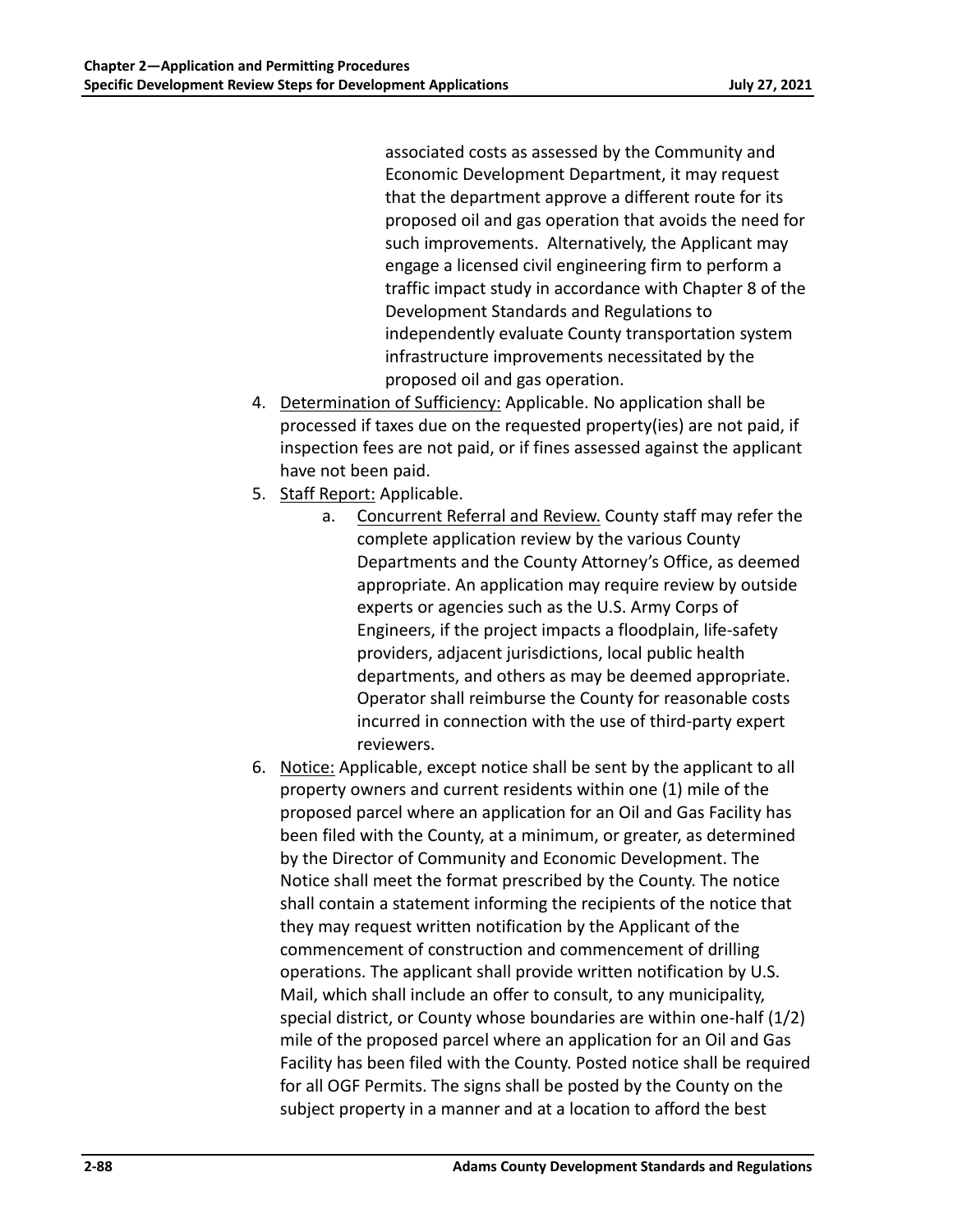notice to the public. Posting for an OGF Permit shall take place no later than ten days after the Operator selects a site for the facility.

- 7. Public Hearing. Applicable if the OGF Permit requires non‐ administrative waiver from any approval criteria or performance standards. In cases requiring a waiver, a public hearing shall be held in front of the Board of County Commissioners.
- 8. Standards: Applicable.
- 9. Conditions of Approval: Applicable. The Director of Community and Economic Development in approving a permit for an OGF may attach any conditions necessary to implement the Adams County Comprehensive Plan, ensure the compatibility with adjacent uses, and are protective of public health, safety, welfare, the environment, and wildlife resources. Conditions may include a requirement of an Access Permit or Oversize Load Permit prior to development of the Oil and Gas Facility, a Floodplain Use Permit prior to any work within the floodplain, or a building permit prior to construction of certain structures within the Oil and Gas Facility.
	- a.Term: The approving authority shall specify the term of the OGF Permit as three (3) years. If, at the expiration of the three (3) year period, a well is not completed or has not commenced production operations as defined by the COGCC Rules and Regulations, the approval of that well shall lapse. For any wells for which approval has lapsed, the applicant shall be required to apply for a new OGF Permit in accordance with these regulations.
- 10. Amendments. Applicable. All amendments must be processed in accordance with Section 2‐01‐10, Amendments. Major Amendments for OGFs include, at a minimum, any amendments to a Form 2A with the COGCC. For purposes of an OGF Permit, anything not identified as a major amendment shall be processed as a Minor Amendment.

## **2‐02‐14‐05 CRITERIA FOR APPROVAL**

The Board of County Commissioners or Director of Community and Economic Development, in approving an OGF Permit, shall consider:

- 1. The OGF is consistent with the purposes of these standards and regulations.
- 2. The OGF will comply with the requirements of these standards and regulations including, but not limited to, all applicable performance standards, unless specifically waived or modified by the Board of County Commissioners after public hearing.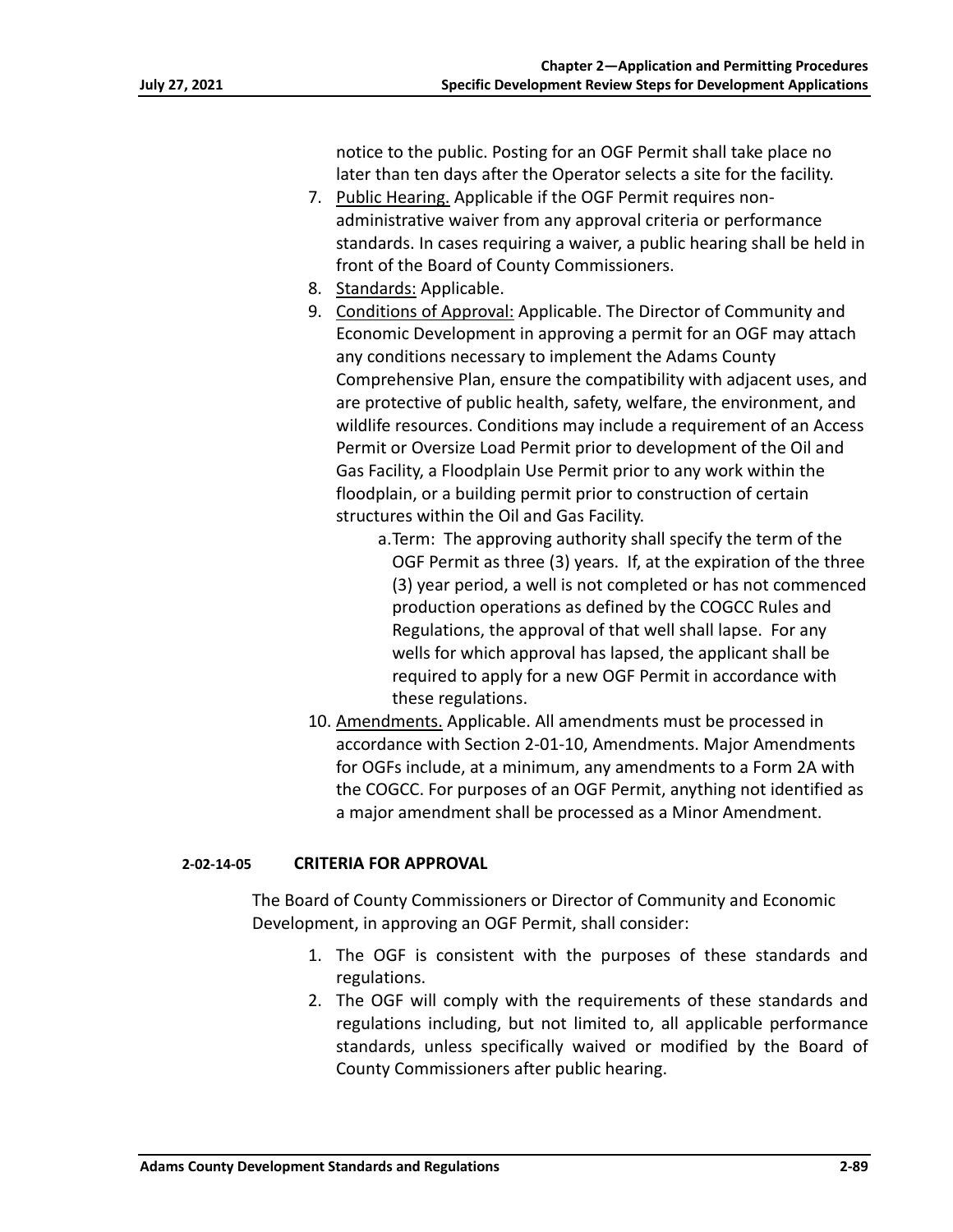- 3. The siting of the OGF, after evaluation of alternative sites, is the most compatible with the surrounding area, harmonious with the character of the neighborhood, not detrimental to the immediate area, not detrimental to the future development of the area, and not detrimental to the health, safety, welfare, the environment and wildlife of the County.
- 4. The siting of the OGF does not create any site-specific conditions that present significant or material impacts to nearby land uses.
- 5. The OGF has addressed off‐site impacts and complies with all applicable performance standards, unless specifically waived or modified by the Board of County Commissioners after public hearing.
- 6. The site is suitable for the use, including adequate usable space, adequate access, and adherence of environmental or wildlife stipulations.
- 7. The site plan for the proposed use will provide adequate parking, traffic circulation, fencing, screening, and landscaping.
- 8. Sewer, water, storm water drainage, fire protection, police protection, and roads are available and adequate to serve the needs of the OGF as designed and proposed.
- 9. Cultural and Historical Resources: the OGF does not cause significant degradation of cultural, historic, or archaeological sites eligible for County landmarking, or the National Historic Register.
- 10. Water Bodies and Water Quality: the OGF does not cause adverse impacts to surface or ground waters within Adams County. The Operator shall comply with all applicable water quality standards.
- 11. Emergency Preparedness and Response: the OGF does not cause unreasonable risks of emergency situations such as explosions, fires, gas, oil or water pipeline leaks, ruptures, hydrogen sulfide or other toxic gas or fluid emissions, and hazardous material vehicle accidents or spills.
- 12. Air Quality: The OGF meets all required air quality standards.

# **2‐02‐14‐06 OIL AND GAS FACILITY PERMIT WAIVER**

## **2‐02‐14‐06‐01** *PURPOSE*

The purpose of this section is to establish criteria and detail the steps whereby the Board of County Commissioners, at public meeting, may grant waivers or modifications from approval criteria or performance standards normally required for OGF Permits, allow the OGF use in an area not zoned for OGFs, or allow an applicant to develop an OGF site not selected by the Community and Economic Development Department.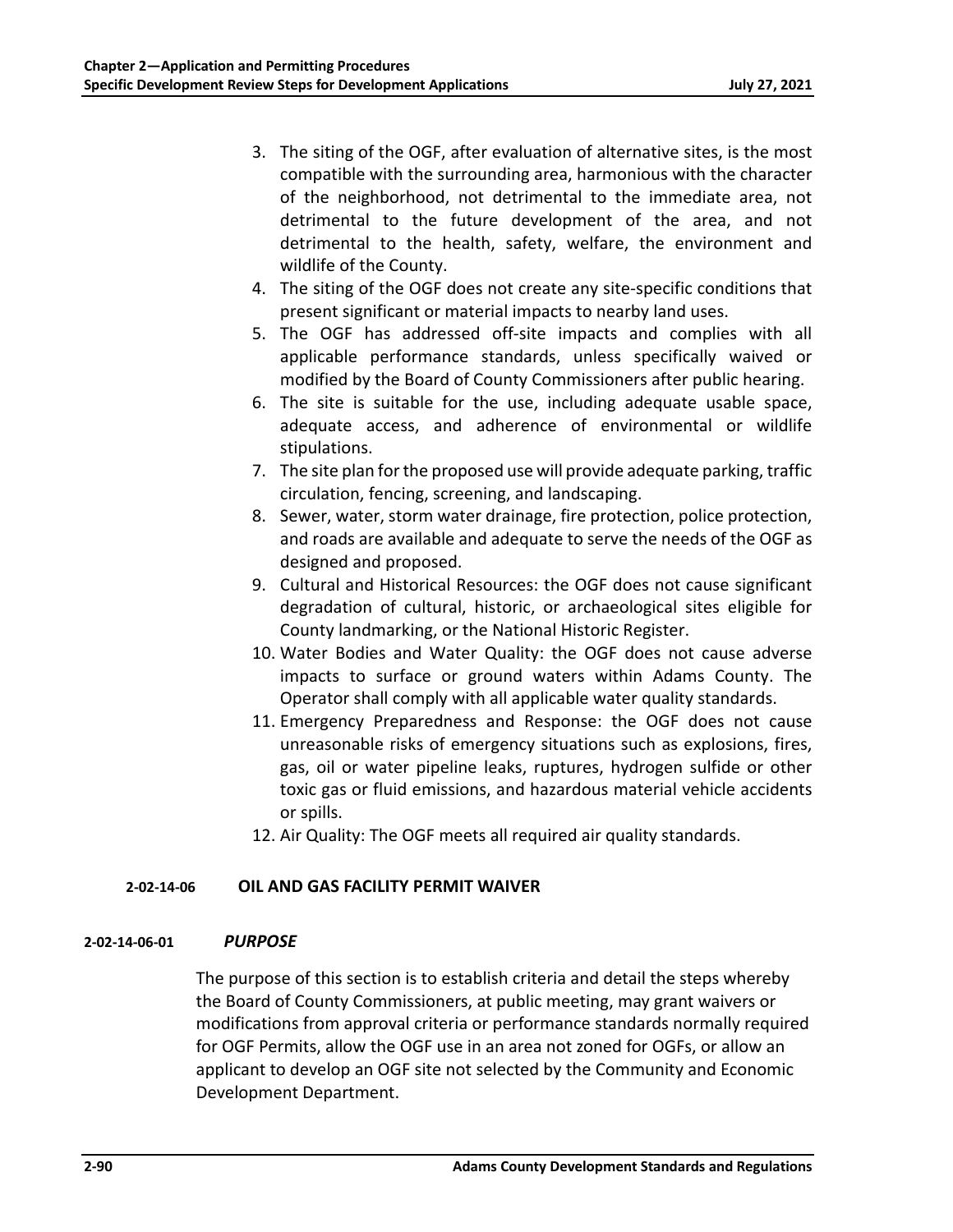## **2‐02‐14‐06‐02** *APPLICABILITY*

If the OGF permit application is denied based on noncompliance with the approval criteria or performance standards, if the applicant seeks to develop in an area not zoned for OGF development, or if an applicant seeks to develop on a site not approved by the Community and Economic Development Department, an applicant may apply for an Oil and Gas Facility Permit Waiver.

## **2‐02‐14‐06‐03** *WHO CAN INITIATE A WAIVER*

A waiver may be proposed by any applicant that may apply for an OGF. The applicant has the burden of proof to demonstrate that the waiver or proposed site selection meets the criteria for approval.

## **2‐02‐14‐06‐04**  *WAIVER REVIEW PROCEDURES*

Any waiver shall be processed through a public hearing before the Board of County Commissioners (See Steps 1 through 10 below). Waiver applications will be heard by the Board of County Commissioners at a public hearing. At such public hearing, the Board of County Commissioners may waive or modify specific regulations or standards requested by the applicant and approve the application, may approve with conditions, or may deny the application.

Applicants may only seek a waiver after submitting a complete application for an OGF Permit and participating in a conceptual review meeting with Community and Economic Development staff. If applicant is unable to meet all approval criteria and comply with all performance standards required for an OGF Permit, applicant may choose to seek a waiver from the Board of County Commissioners. The processing of a waiver shall be according to, in compliance with, and subject to the provisions contained in Steps 1 through 10 of the Common Development Review Procedures as follows:

- 1. Conceptual Review: Must be completed prior to application for waiver as part of OGF Permit process.
- 2. Neighborhood Meeting: Director of Community and Economic Development will determine whether neighborhood meetings are required after evaluating steps taken as part of OGF process.
- 3. Development Application Submittal: In addition to all requirements for an OGF Permit, applicant must provide a request for waiver that articulates the specific waivers sought and explains why waivers are necessary.
- 4. Determination of Sufficiency: Applicable. No application shall be processed if taxes due on the requested property(ies) are not paid, if inspection fees are not paid, or if fines assessed against the applicant have not been paid.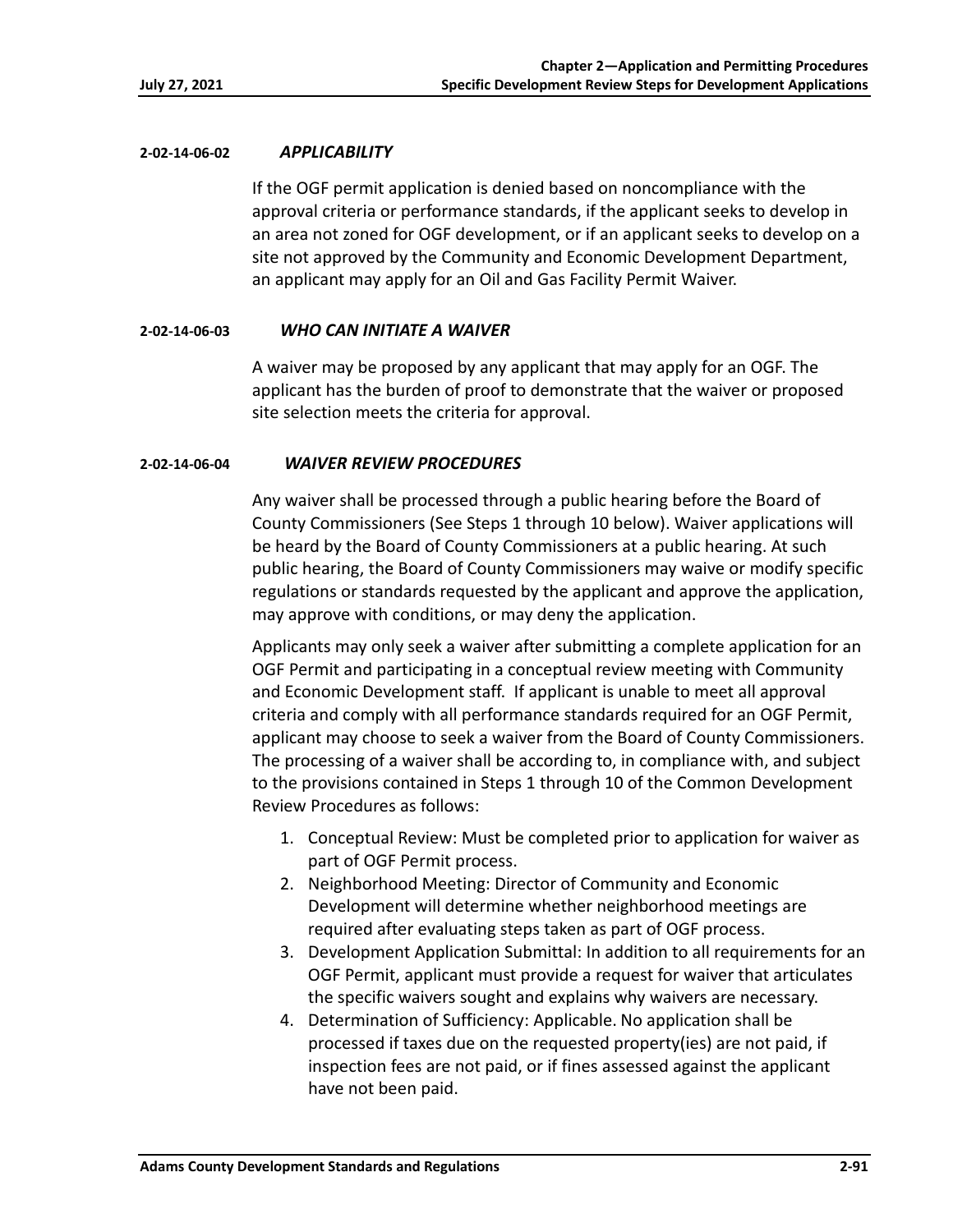- 5. Staff Report: Applicable.
- 6. Notice: Applicable.
- 7. Public Hearing: Applicable. A public hearing shall be held before the Board of County Commissioners. Any requested waiver shall be reviewed and acted upon by the Board of County Commissioners prior to issuance of an OGF Permit.
- 8. Standards: Applicable.
- 9. Conditions of Approval: Applicable. The Board of County Commissioners, in approving a waiver for an OGF Permit, may attach any conditions necessary to implement the Adams County Comprehensive Plan and to ensure the compatibility with adjacent uses.
- 10. Amendments: Applicable.

# **2‐02‐14‐06‐05** *CRITERIA FOR APPROVAL*

The Board of County Commissioners, in approving a waiver, shall find:

- 1. Extraordinary hardships or practical difficulties result from strict compliance with these standards and regulations
- 2. The purpose of these standards and regulations are served to a greater extent by the alternative proposal.
- 3. The waiver does not have the effect of nullifying the purpose of these standards and regulations.

## **2‐02‐14‐06‐06** *ADDITIONAL CRITERIA FOR A ZONE DISTRICT WAIVER*

The Board of County Commissioners, in approving zone district waiver, in addition to the criteria outlined above, shall find:

- 1. The proposed Oil and Gas Facility is consistent with the Adams County Comprehensive Plan.
- 2. The proposed Oil and Gas Facility is compatible with the surrounding area, harmonious with the character of the neighborhood, and not detrimental to the immediate area, not detrimental to the future development of the area, and not detrimental to the health, safety, welfare or the environment of the inhabitants of the area and the County.

# **2‐02‐14‐06‐07** *ADDITIONAL CRITERIA FOR A SETBACK WAIVER*

The Board of County Commissioners, in approving a setback waiver, in addition to the criteria outlined above, shall find:

1. The Oil and Gas Facility provides substantially equivalent protections to public health, safety, welfare, the environment, and wildlife resources that are equal to or more effective to satisfy the criteria of approval. The criteria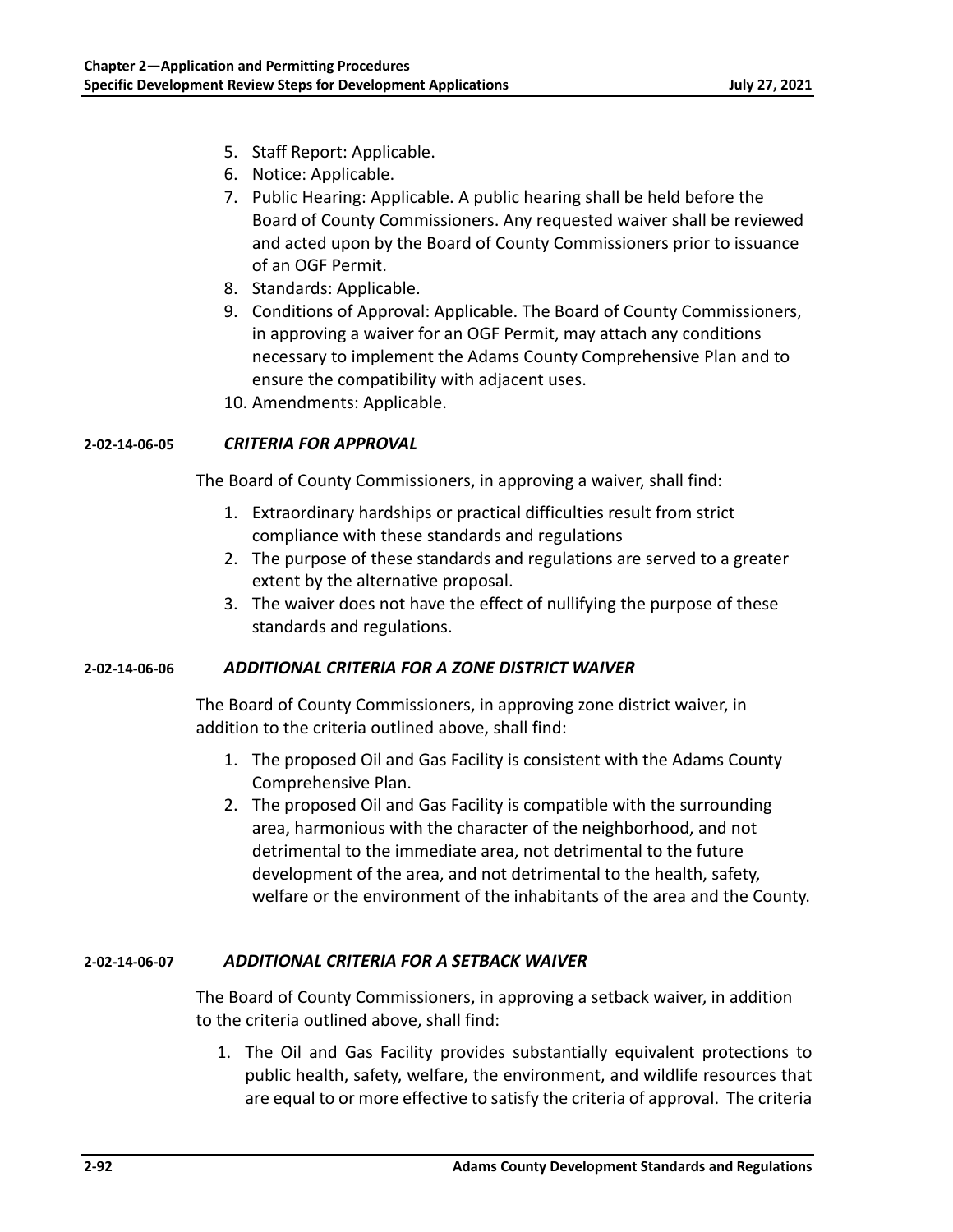for determining substantially equivalent protections may include, but are not limited to:

- i. The location of receptors and proximity of those receptors;
- ii. The location, nature, and size of the facility;
- iii. The duration and intensity of all phases of operation at the Oil and Gas Facility;
- iv. The extent to which the Oil and Gas Facility design, any planned best management practices, best available control measures and technologies, and conditions of approval avoid, minimize, and mitigate adverse impacts;
- v. The extent to which the Oil and Gas Facility is compatible with the surrounding area, not detrimental to the immediate area, not detrimental to the future development of the area, and not detrimental to the health, safety, or welfare of the inhabitants of the area and the County;
- vi. The level of consent or waivers obtained from primary resident(s), landowners;
- vii. The extent to which the Oil and Gas Facility will minimize, avoid, mitigate, and offset cumulative impacts.

# **2‐02‐15 AMENDMENT TO TEXT OF THE STANDARDS AND REGULATIONS AND/OR ZONING MAP (REZONING) AND/OR COMPREHENSIVE PLAN**

## **2‐02‐15‐01 PURPOSE**

The purpose of this section is to detail the steps to follow for changing the text of these standards and regulations, or the boundaries of the zone districts shown on the Zoning Map (Rezoning), or the Comprehensive Plan.

## **2‐02‐15‐02 APPLICABILITY**

All amendments to the text of these standards and regulations and any changes to the Zoning Map or Comprehensive Plan must be processed in accordance with this section. Only the Board of County Commissioners may, after recommendation of the Planning Commission, adopt a resolution amending the text of these standards and regulations, or the Zoning Map, or the Comprehensive Plan.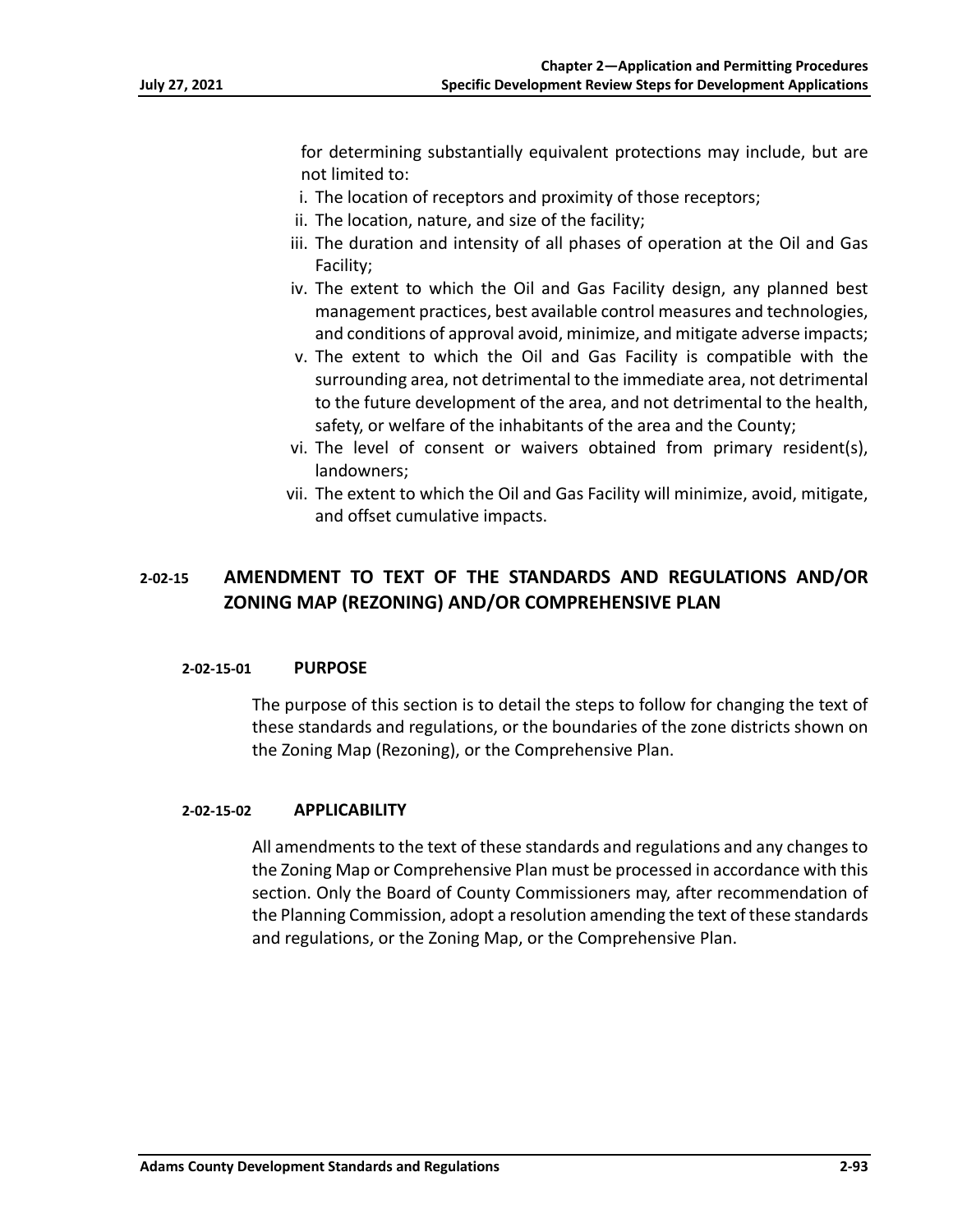# **2‐02‐15‐03 WHO CAN INITIATE A TEXT, ZONING MAP, OR COMPREHENSIVE PLAN AMENDMENT**

## **2‐02‐15‐03‐01** *AMENDMENT TO ZONING MAP (REZONING)*

An amendment to the Zoning Map may be proposed, without limitation, by the Planning Commission, the Board of County Commissioners, or the owner(s) of the property to be rezoned.

In addition, a municipality, airport authority, or other owner or operator of an aviation facility available for public use may propose an amendment to the Zoning Map to establish or amend an Aviation Zone or Influence Area Overlay District for the area including area surrounding an aviation facility.

## **2‐02‐15‐03‐02** *AMENDMENT TO COMPREHENSIVE PLAN*

An amendment to the Comprehensive Plan may be proposed, without limitation, by the Planning Commission, the Board of County Commissioners, the Director of Community and Economic Development or the owner(s) of the property to be amended on the plan.

## **2‐02‐15‐03‐03** *TEXT AMENDMENT*

An amendment to the text of these standards and regulations may be proposed by the Planning Commission, Board of County Commissioners, the Director of Community and Economic Development, the Director of Public Works, **\*** any owner or person having an interest in land located within the unincorporated area of the County, or any resident of the County.

The applicant has the burden of proof to demonstrate a text or a Zoning Map amendment fully complies with these standards and regulations and meets the criteria for approval.

**\*Adopted by the BOCC on June 27, 2011.** 

# **2‐02‐15‐04 TEXT, ZONING MAP, AND COMPREHENSIVE PLAN AMENDMENT REVIEW PROCEDURES**

An amendment to the text of these standards and regulations, an amendment to the Zoning Map, or an amendment to the Comprehensive Plan may be approved by the Board of County Commissioners by resolution. Any proposed amendment shall be processed through a public hearing before the Planning Commission, which shall provide a recommendation to the Board of County Commissioners (See Steps 1 through 10 below). Upon completion of a hearing by the Planning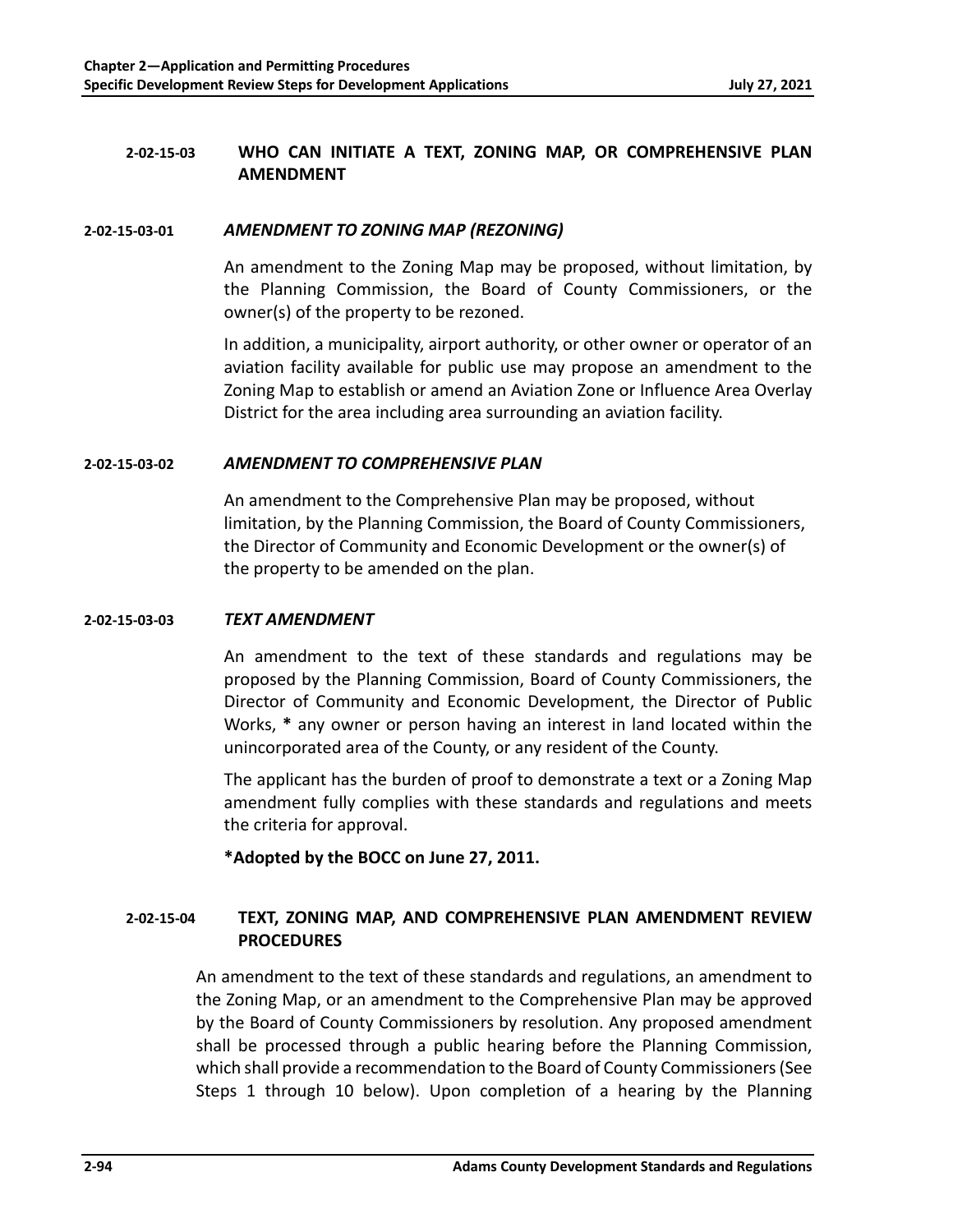Commission, the amendment and recommendation of the Planning Commission shall be forwarded to the Board of County Commissioners. The Board of County Commissioners shall, after receiving a recommendation from the Planning Commission, hold a public hearing. The Board of County Commissioners shall then approve, approve with conditions, or deny the amendment based on consideration of the staff report, the Planning Commission's recommendation and findings, the evidence from the public hearings, and the amendment's compliance with the criteria for approval. In the case of a Comprehensive Plan amendment, the Planning Commission shall make a decision on the amendment and the matter will be referred to the Board of County Commissioners to ratify the decision at a public hearing.

# **2‐02‐15‐05 TEXT, ZONING MAP, AND COMPREHENSIVE PLAN AMENDMENT REVIEW STEPS**

The processing of a proposed text, Zoning Map, or Comprehensive Plan amendment shall be according to, in compliance with, and subject to the provisions contained in Steps 1 through 10 of the Common Development Review Procedures as follows:

- 1. Conceptual Review: Applicable.
- 2. Neighborhood Meeting: Optional, unless the Director of Community and Economic Development, or in the case of Comprehensive Plan Amendment the Director of Community and Economic Development, determines the development proposal could have significant neighborhood impacts.
- 3. Development Application Submittal: All items or documents required for amendment of the text of these standards and regulations and/or to the Zoning Map as described in the development application submittal requirements shall be submitted to the Director of Community and Economic Development at least fifty (50) days prior to the first unfilled Planning Commission public hearing agenda.
- 4. Determination of Sufficiency: Applicable. No application shall be processed if any taxes due are not paid.
- 5. Staff Report: Applicable.
- 6. Notice:
	- a. Text Amendments: Partially applicable. Publication in the official County newspaper is required. Written notice and posting are not required.
	- b. Zoning Map Amendments (Rezoning): Applicable.
- 7. Public Hearing: Applicable. A public hearing shall be held before both the Planning Commission and Board of County Commissioners.
- 8. Standards: Applicable.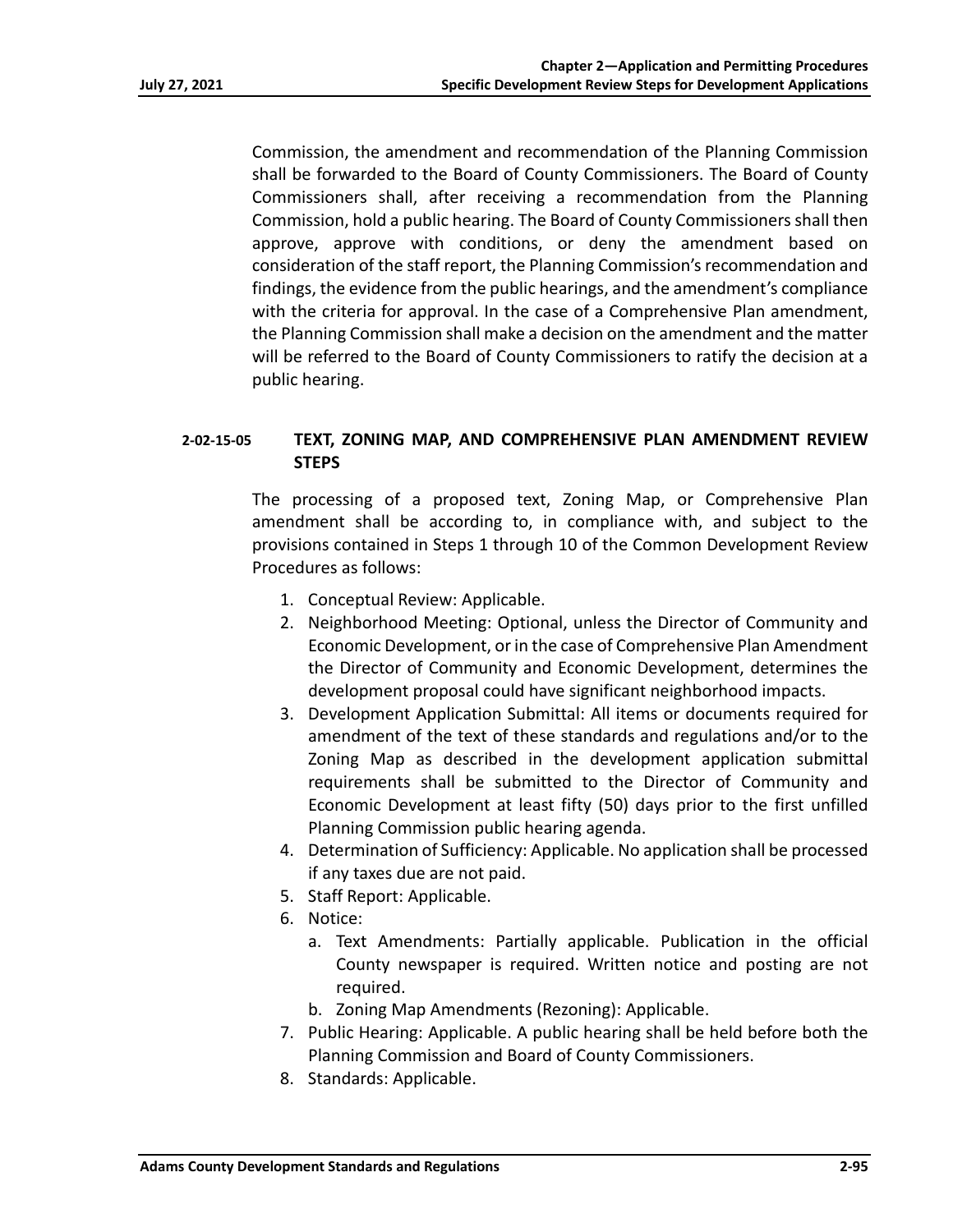- 9. Conditions of Approval: Applicable. The Board of County Commissioners in approving a Zoning Map amendment may attach conditions necessary to implement the Adams County Comprehensive Plan and ensure compatibility with adjacent uses.
- 10. Amendments: Applicable.

## **2‐02‐15‐06 CRITERIA FOR APPROVAL**

## **2‐02‐15‐06‐01** *TEXT AMENDMENTS*

The Planning Commission, in making their recommendation, and the Board of County Commissioners, in approving a text amendment, shall find:

- 1. The text amendment is consistent with the Adams County Comprehensive Plan.
- 2. The text amendment is consistent with the purposes of these standards and regulations.
- 3. The text amendment will not be detrimental to the majority of persons or property in the surrounding areas nor to the community in general.

#### **2‐02‐15‐06‐02** *ZONING MAP AMENDMENTS (REZONING)*

The Planning Commission, in making their recommendation, and the Board of County Commissioners, in approving a Zoning Map amendment, shall find:

- 1. The Zoning Map amendment is consistent with the Adams County Comprehensive Plan.
- 2. The Zoning Map amendment is consistent with the purposes of these standards and regulations.
- 3. The Zoning Map amendment will comply with the requirements of these standards and regulations.
- 4. The Zoning Map amendment is compatible with the surrounding area, harmonious with the character of the neighborhood, not detrimental to the immediate area, not detrimental to the future development of the area, and not detrimental to the health, safety, or welfare of the inhabitants of the area and the County.

## **2‐02‐15‐06‐03** *COMPREHENSIVE PLAN AMENDMENTS*

The Planning Commission, in making their decision, and the Board of County Commissioners in ratifying a Comprehensive Plan amendment, shall find:

1. The Comprehensive Plan amendment is consistent with the goals and policies of the Adams County Comprehensive Plan.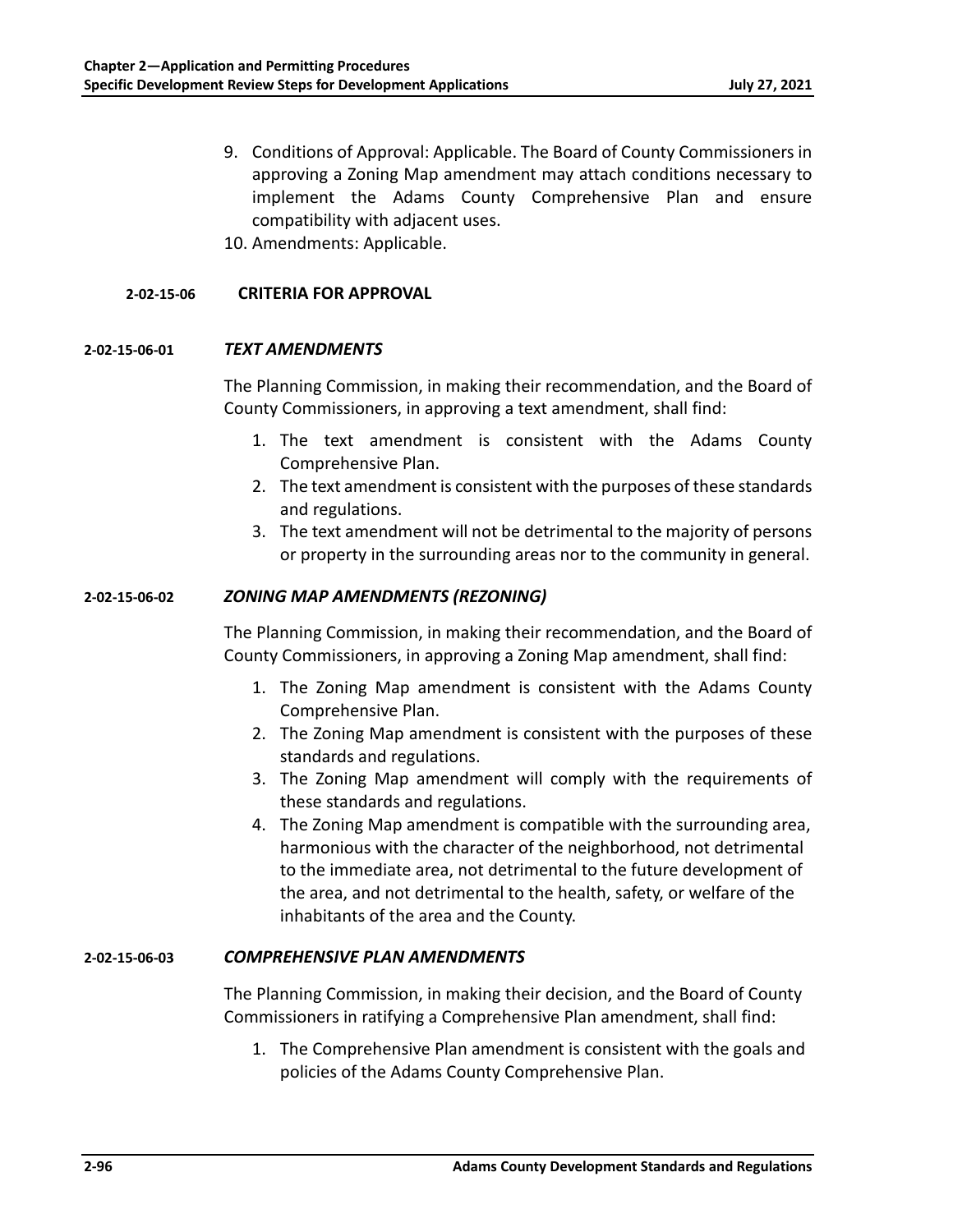- 2. The Comprehensive Plan amendment is consistent and/or compatible with the land use, transportation, and open space maps in the Adams County Comprehensive Plan.
- 3. The Comprehensive Plan amendment advances the health, safety, and welfare of the citizens and property owners of Adams County.

# **2‐02‐15‐07 ACTION BY THE DIRECTOR OF COMMUNITY AND ECONOMIC DEVELOPMENT FOLLOWING APPROVAL**

Upon final approval and fulfillment of all requirements of the Board of County Commissioners, the Director of Community and Economic shall make the approved changes to the Official County Zoning Maps, Comprehensive Plan, or text of these standards and regulations.

## **2‐02‐16 EXEMPTION**

## **2‐02‐16‐01 PURPOSE**

The purpose of this section is to establish criteria and detail the steps whereby the Board of County Commissioners may grant exemptions from the definitions of the terms "subdivision" and "subdivided land" for any division of land if the Board determines that such a division is not within the purpose of Article 28, Title 30 of the Colorado Revised Statutes.

## **2‐02‐16‐02 APPLICABILITY**

An exemption approval is required to obtain a release from the requirements of platting by resolution of the Board of County Commissioners in accordance with the terms set forth in these standards and regulations.

## **2‐02‐16‐03 WHO CAN INITIATE A SUBDIVISION EXEMPTION**

A Subdivision Exemption may be proposed by, without limitation, the owner(s) of, or person having an interest in the property to be divided.

The applicant has the burden of proof to demonstrate the Subdivision Exemption fully complies with these standards and regulations and meets the criteria for approval.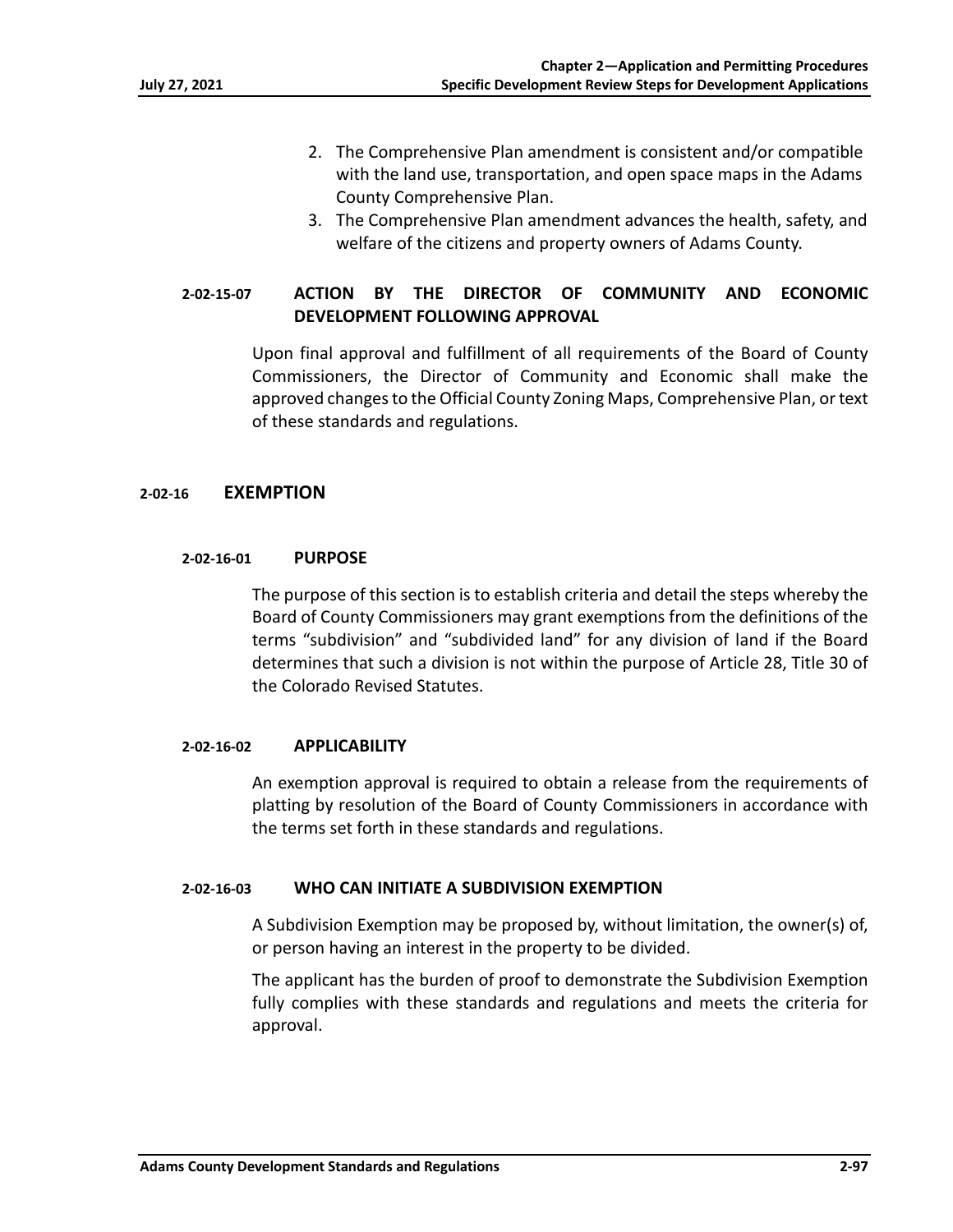## **2‐02‐16‐04 SUBDIVISION EXEMPTION REVIEW PROCEDURES**

A Subdivision Exemption shall be approved by the Board of County Commissioners by resolution. Any Subdivision Exemption shall be processed through a public meeting before the Board of County Commissioners (See Steps 1 through 10 below). The Board of County Commissioners shall then approve or deny the Subdivision Exemption based on consideration of the staff report, the evidence from the public meeting, and the Subdivision Exemption's compliance with the criteria for approval.

The processing of a Subdivision Exemption shall be according to, in compliance with, and subject to the provisions contained in Steps 1 through 10 of the Common Development Review Procedures as follows:

- 1. Conceptual Review: Optional.
- 2. Neighborhood Meeting: Not applicable.
- 3. Development Application Submittal: All items or documents required for a Subdivision Exemption as described in the development application submittal requirements shall be submitted to the Director of Community and Economic Development at least thirty (30) days prior to the first unfilled Board of County Commissioners public meeting agenda.
- 4. Determination of Sufficiency: Applicable. No application shall be processed if any taxes due are not paid. No notification of the adjacent property owners is required.
- 5. Staff Report: Applicable. No notification of referral agencies is required.
- 6. Notice: Applicable.
- 7. Public Hearing: Applicable. A public hearing shall be held before the Board of County Commissioners. The Board of County Commissioners may take testimony from the public at the public meeting.
- 8. Standards: Applicable.
- 9. Conditions of Approval: Applicable.
- 10. Amendments: Applicable.

# **2‐02‐16‐05 CRITERIA FOR APPROVAL**

The Board of County Commissioners, in approving a Subdivision Exemption, shall find:

- 1. The Subdivision Exemption is consistent with and conforms to these standards and regulations.
- 2. The Subdivision Exemption is a division of land determined not to be within the purpose of Article 28, Title 30 of the Colorado Revised Statutes and is consistent with one (1) of the following criteria:
	- a. Boundary line adjustments where no additional parcels are created (unplatted land only).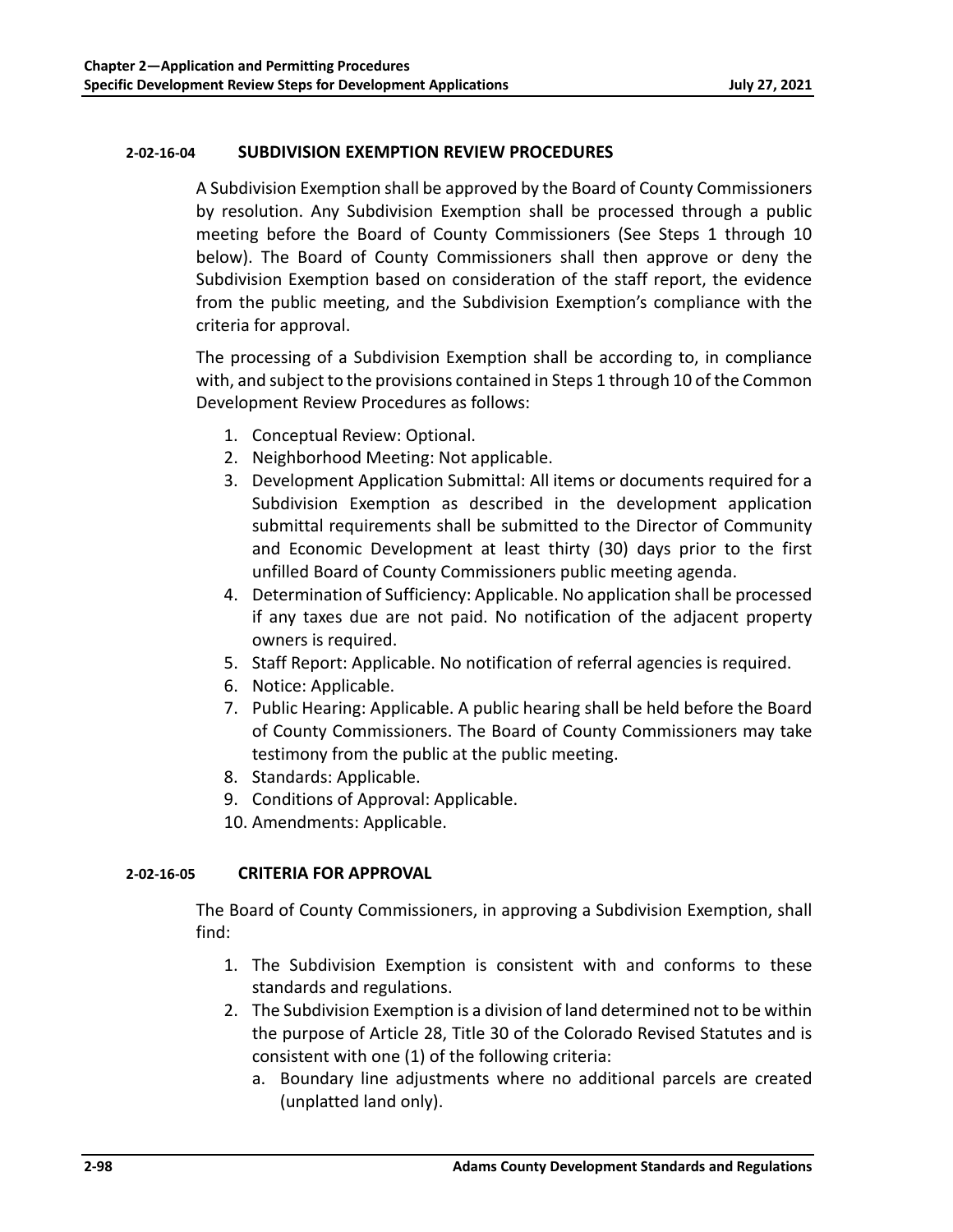- b. Exemptions creating additional parcels shall be permitted for parcels with more than one (1) principal residence provided all of the following criteria are met:
	- (1) Each residence was constructed in conformance with the applicable County regulations in effect at the time the residence was constructed, and provided the structures were not previously considered uninhabitable or accessory to a principal residence (e.g., a guest house, resort or seasonal cabins used in conjunction with a lodge operation or housing for tenant labor);
	- (2) Each residence shall have a documented history of continuous use as a single‐family dwelling; and
	- (3) Legal and physical access shall be provided to all parcels by public right‐of‐way or recorded easement, acceptable to the Adams County Director of Public Works in compliance with the Adams County Engineering Design and Construction Standards.
- c. Other divisions of land affected by a deed recorded in the Office of the Adams County Clerk and Recorder that the Board of County Commissioners determines is not within the purposes of this resolution. If it is determined the applicant is using the exemption process to circumvent the subdivision regulations, the applicant shall be required to comply with the applicable sections of this resolution.
- d. The property which is the subject of the Exemption may not be within any recorded subdivision plat.
- e. The property which is the subject of the Exemption may not be zoned for commercial or industrial uses.

# **2‐02‐16‐06 ACTION BY THE DIRECTOR OF COMMUNITY AND ECONOMIC DEVELOPMENT FOLLOWING APPROVAL**

Upon final approval and fulfillment of all requirements of the Board of County Commissioners, the Director of Community and Economic Development shall cause to have filed in the Office of the Adams County Clerk and Recorder the deeds, plan exhibit, required easements and maintenance agreements and a copy of the Board of County Commissioners' Resolution granting approval.

## **2‐02‐16‐07 LAPSE OF APPROVAL**

The Subdivision Exemption approval shall lapse one (1) year from the date of approval if the required deeds and other supporting materials are not submitted.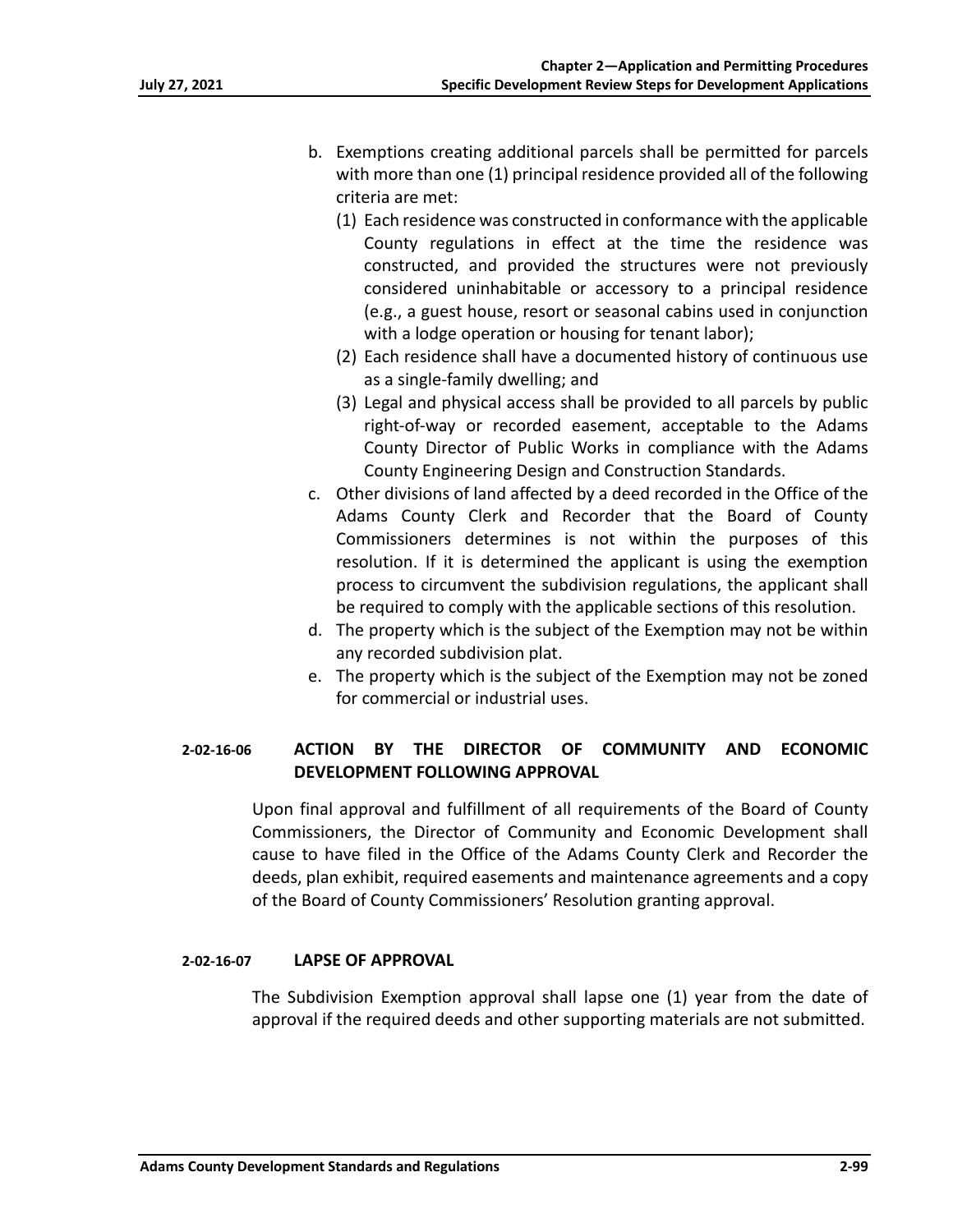## **2‐02‐16‐08 EXTENSION OF APPROVAL**

A ninety (90)‐day extension of the Subdivision Exemption approval may be granted by the Planning Commission. In order to be eligible for an extension, the applicant shall file an application for extension with the Director of Community and Economic Development at least thirty (30) days prior to the date the Subdivision Exemption approval would lapse. A progress report and revised schedule shall be submitted with the request for extension. An extension may only be granted if the Planning Commission finds:

- 1. The applicant has maintained a continuous good faith effort in preparing the Subdivision Exemption submittals including, but not limited to, preparing financing, securing state or federal permits, undertaking engineering and design, etc.; and
- 2. Conditions near the site, these standards and regulations, and the Adams County Comprehensive Plan have not changed in a way to render the original findings erroneous.

A Subdivision Exemption shall be limited to one ninety (90)‐day extension.

# **2‐02‐17 WAIVER FROM SUBDIVISION DESIGN STANDARDS\***

Adopted by the BoCC on January 28, 2013

## **2‐02‐17‐01 PURPOSE**

The purpose of this section is to establish criteria and detail the steps whereby the Board of County Commissioners may grant waivers from subdivision design and improvement standards.

# **2‐02‐17‐02 APPLICABILITY**

A waiver is required to obtain a release from the requirements of subdivision design by resolution of the Board of County Commissioners in accordance with the terms set forth in these standards and regulations.

## **2‐02‐17‐03 WHO CAN INITIATE A WAIVER**

A waiver may be proposed by, without limitation, the owner(s) of, or person having an interest in the property to be divided.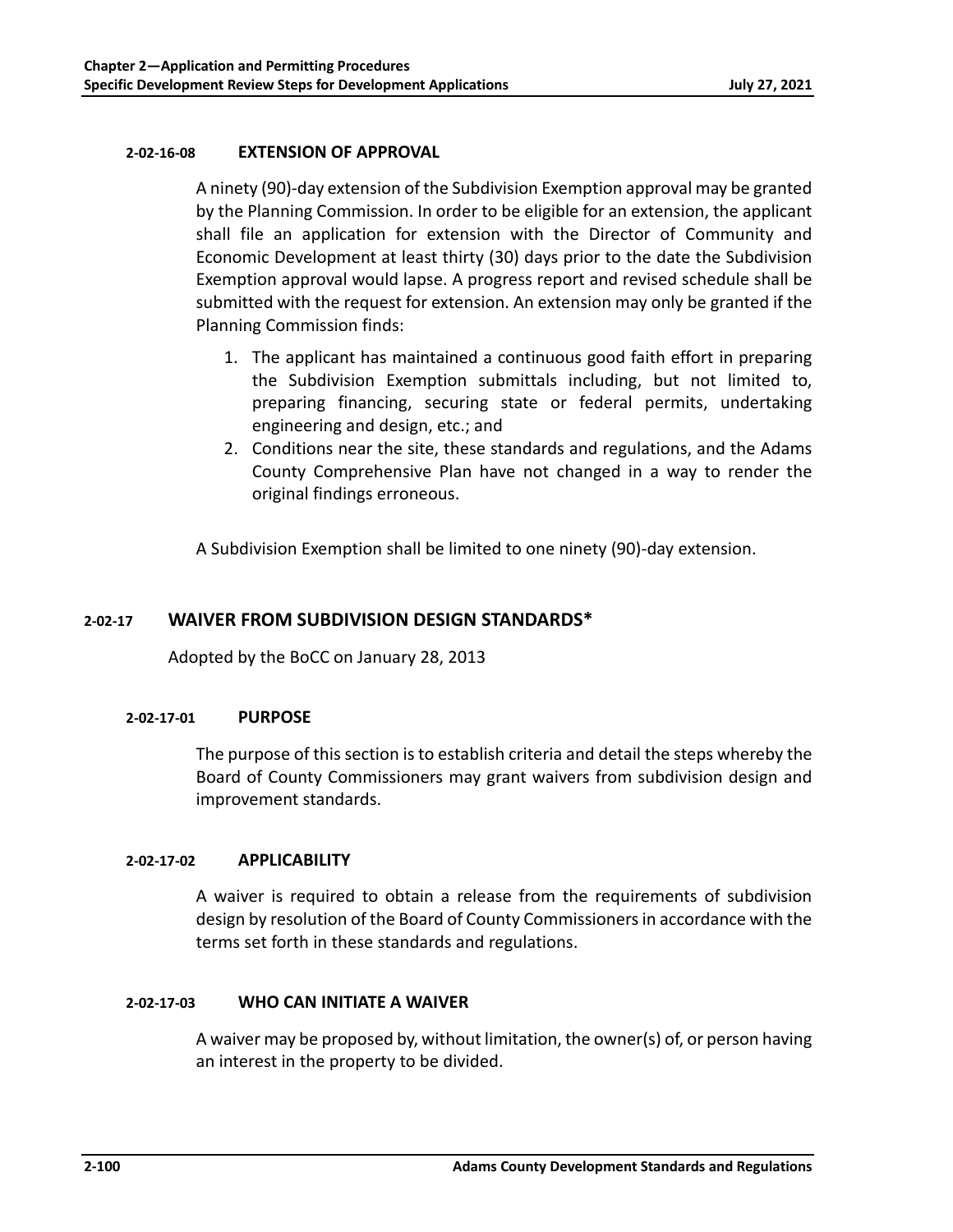The applicant has the burden of proof to demonstrate that the waiver meets the criteria for approval.

## **2‐02‐17‐04 WAIVER REVIEW PROCEDURES**

A waiver shall be approved by the Board of County Commissioners by resolution. Any waiver shall be processed through a public meeting before the Board of County Commissioners (See Steps 1 through 10 below). The Board of County Commissioners shall then approve or deny the waiver based on consideration of the staff report, the evidence from the public meeting, and the waiver's compliance with the criteria for approval.

The processing of a waiver shall be according to, in compliance with, and subject to the provisions contained in Steps 1 through 10 of the Common Development Review Procedures as follows:

- 1. Conceptual Review: Optional.
- 2. Neighborhood Meeting: Not applicable.
- 3. Development Application Submittal: All items or documents required for a waiver as described in the development application submittal requirements shall be submitted to the Director of Community and Economic Development at least thirty (30) days prior to the first unfilled Board of County Commissioners public meeting agenda.
- 4. Determination of Sufficiency: Applicable. No application shall be processed if any taxes due are not paid. No notification of the adjacent property owners is required.
- 5. Staff Report: Applicable. No notification of referral agencies is required.
- 6. Notice: Applicable.
- 7. Public Hearing: Applicable. A public hearing shall be held before the Board of County Commissioners. Any requested waiver shall be reviewed and acted upon by the Board of County Commissioners prior to scheduling a final development plan (plat) hearing. The Board of County Commissioners may take testimony from the public at the public meeting.
- 8. Standards: Applicable.
- 9. Conditions of Approval: Applicable.
- 10. Amendments: Applicable.

## **2‐02‐17‐05 CRITERIA FOR APPROVAL**

The Board of County Commissioners, in approving a waiver, shall find:

1. Extraordinary hardships or practical difficulties result from strict compliance with these standards and regulations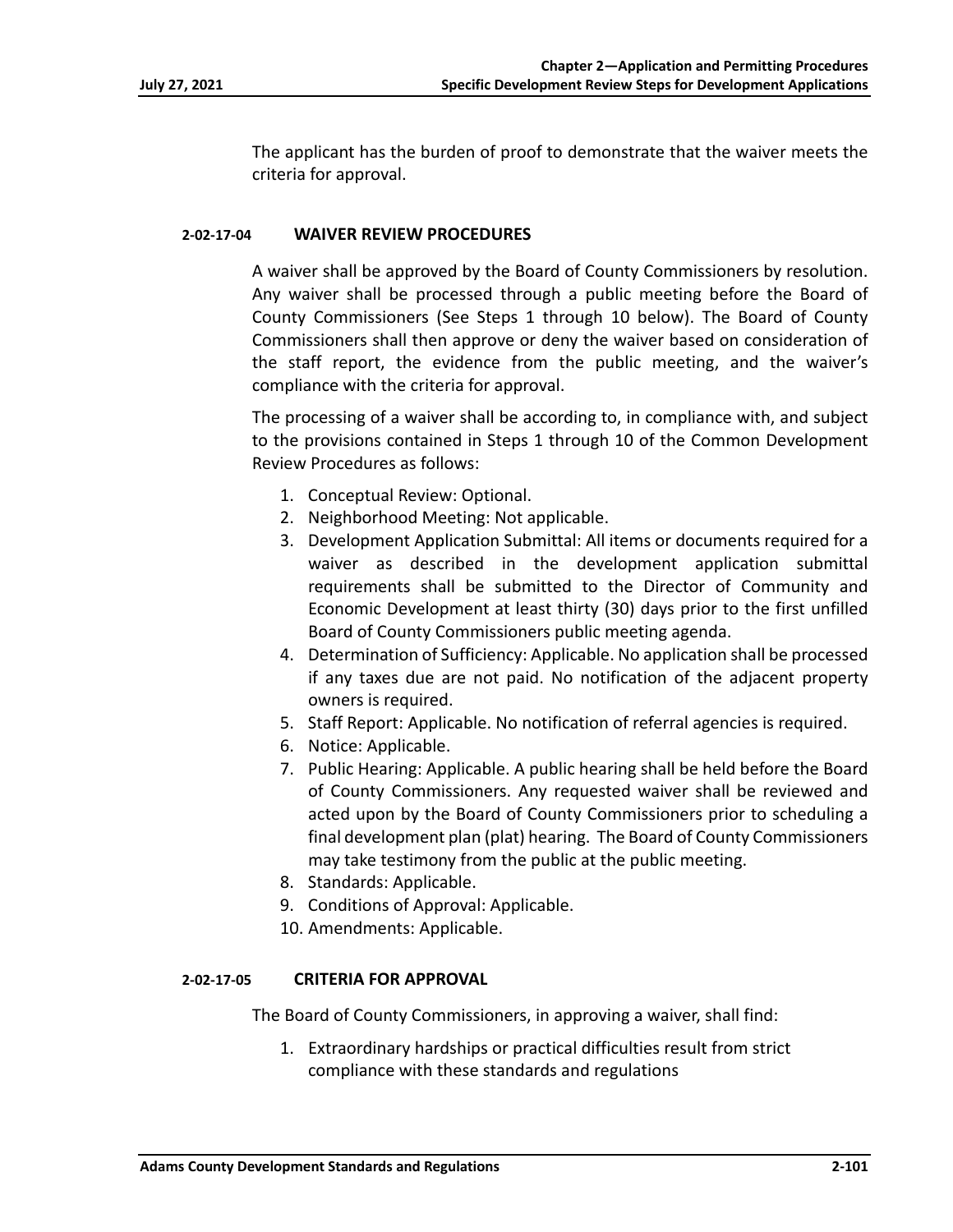- 2. The purpose of these standards and regulations are served to a greater extent by the alternative proposal.
- 3. The waiver does not have the effect of nullifying the purpose of these standards and regulations.

# **2‐02‐17‐06 ACTION BY THE DIRECTOR OF COMMUNITY AND ECONOMIC DEVELOPMENT FOLLOWING APPROVAL**

Upon final approval and fulfillment of all requirements of the Board of County Commissioners, the Director of Community and Economic Development shall cause to have filed in the Office of the Adams County Clerk and Recorder a copy of the Board of County Commissioners' Resolution granting approval.

## **2‐02‐17‐07 LAPSE OF APPROVAL**

The waiver approval shall lapse two (2) years from the date of approval if the final plat application is not submitted.

## **2‐02‐17‐08 EXTENSION OF APPROVAL**

A ninety (90)‐day extension of the waiver approval may be granted by the Planning Commission. In order to be eligible for an extension, the applicant shall file an application for extension with the Director of Community and Economic Development at least thirty (30) days prior to the date the waiver approval would lapse. A progress report and revised schedule shall be submitted with the request for extension. An extension may only be granted if the Planning Commission finds:

- 1. The applicant has maintained a continuous good faith effort in preparing the final plat submittals including, but not limited to, preparing financing, securing state or federal permits, undertaking engineering and design, etc.; and
- 2. Conditions near the site, these standards and regulations, and the Adams County Comprehensive Plan have not changed in a way to render the original findings erroneous.

A Waiver shall be limited to one ninety (90)‐day extension.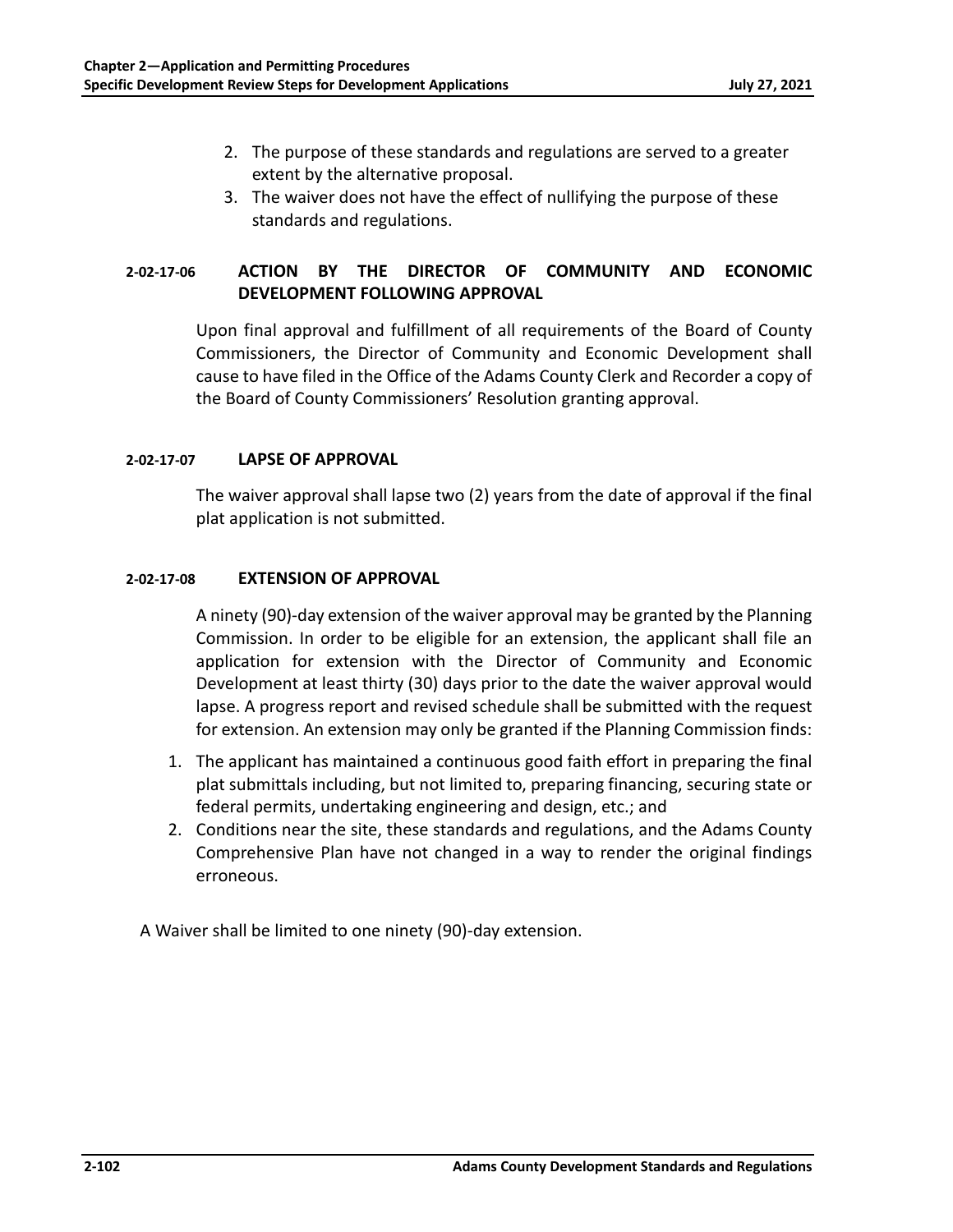# **2‐02‐18 PLAT CORRECTION; REPLAT OF LOT, EASEMENT OR BUILDING ENVELOPE; VACATION OF RECORDED PLAT, RIGHT‐OF‐WAY OR EASEMENT; OR REPLAT OF SUBDIVISION**

## **2‐02‐18‐01 PURPOSE**

The purpose of this section is to detail the steps for obtaining approval to correct a plat; replat a lot, easement or building envelope; vacate a recorded plat, right‐ of‐way or easement; or replat a subdivision. The process is designed to ensure the intent of the original subdivision is not substantially altered.

The process varies according to the nature or the proposed amendment based on, but not limited to, the following: degree of change, design, size, impact to public facilities, services, roads, and overall impacts. The Director of Community and Economic Development has the discretionary authority to modify the application procedures upon the determination adequate public notice and input on the replat or vacation can be attained through a modified process and the modified process will not substantially impair the intent and purpose of these standards and regulations.

## **2‐02‐18‐02 PLAT CORRECTION**

## **2‐02‐18‐02‐01** *PURPOSE*

The purpose of this section is to detail the steps for making changes to recorded plats, due to errors and omissions, i.e. dimensions, road names and plat notes.

## **2‐02‐18‐02‐02** *APPLICABILITY*

An approved plat correction certificate shall be required to effect any change to a recorded subdivision plat.

## **2‐02‐18‐02‐03** *WHO CAN INITIATE A PLAT CORRECTION*

A plat correction may be proposed by, without limitation, the owner(s) of, or person having an interest in the subdivided property.

#### **2‐02‐18‐02‐04** *PLAT CORRECTION REVIEW PROCEDURES*

A plat correction shall be approved by the Director of Community and Economic Development. Plat corrections shall be processed administratively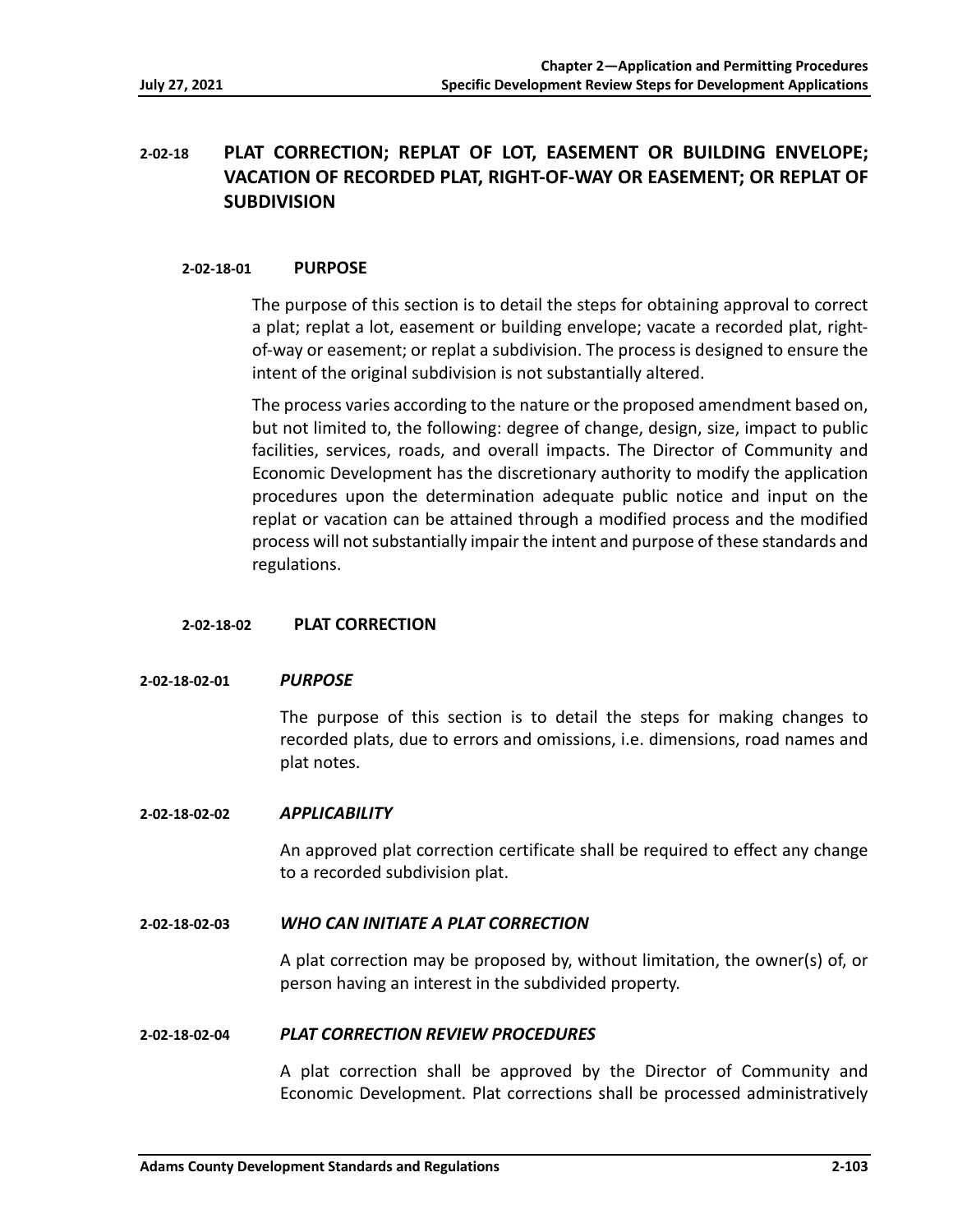(See Steps 1 through 10 below). Upon completion of a review of the submitted information, the Director of Community and Economic Development shall approve or deny the plat correction and shall forward a written administrative analysis concerning the decision and a copy of the plat correction certificate to the applicant and Office of the Adams County Clerk and Recorder. The Director of Community and Economic Development decision shall be based on the criteria for approval.

The processing of a plat correction shall be according to, in compliance with, and subject to the provisions contained in Steps 1 through 10 of the Common Development Review Procedures as follows:

- 1. Conceptual Review: Optional.
- 2. Neighborhood Meeting: Not applicable.
- 3. Development Application Submittal: All items or documents required for a plat correction as described in the application submittal requirements shall be submitted to the Director of Community and Economic Development.
- 4. Determination of Sufficiency: Applicable. No application shall be processed if any taxes due are not paid. No notice to adjacent property owners is required. However, when the plat correction involves a road name change, the applicant shall notify all affected property owners by certified mail, return receipt requested at least ten (10) days prior to application submittal. The return receipts shall be submitted to the Director of Community and Economic Development as part of the application submittals.
- 5. Staff Report: Applicable.
- 6. Notice: Not applicable.
- 7. Public Hearing: Not applicable.
- 8. Standards: Applicable. The Director of Community and Economic Development in approving a plat correction shall find the plat correction certificate meets the criteria for approval. Upon approval, the plat correction certificate shall be signed by the Director of Community and Economic Development and recorded in the Office of the Adams County Clerk and Recorder.
- 9. Conditions of Approval: Not applicable.
- 10. Amendments: Not applicable.

## **2‐02‐18‐02‐05** *CRITERIA FOR APPROVAL*

The Director of Community and Economic Development, in approving a plat correction, shall find:

1. The correction complies with these standards and regulations, and the original conditions of approval.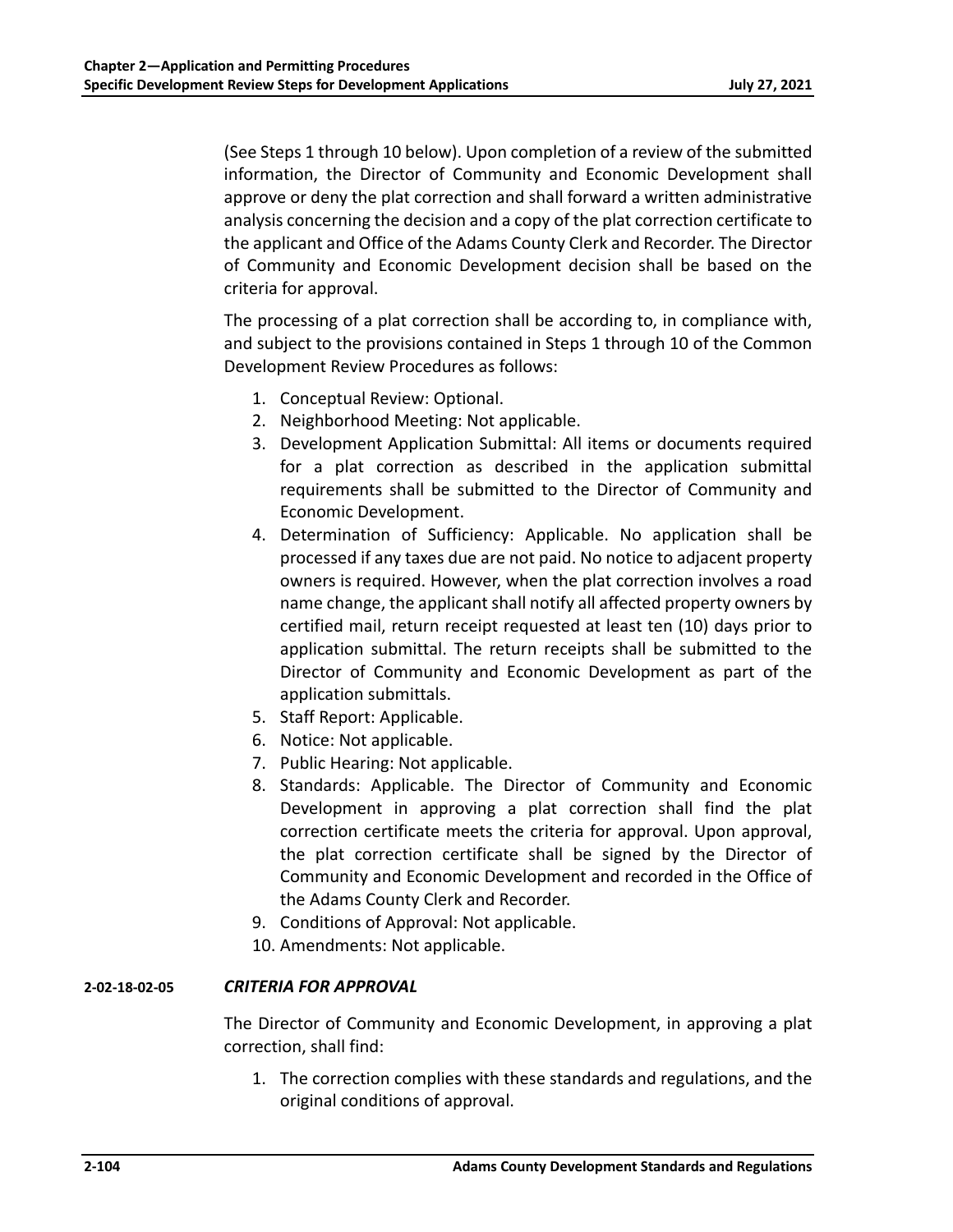- 2. Nonconforming lots are not created, and in the case of nonconforming lots, the nonconformity is not increased.
- 3. The correction is in keeping with the purpose and intent of the subdivision regulations.
- 4. The approval will not adversely affect the public health, safety, and welfare.

# **2‐02‐18‐02‐06** *ACTION BY THE DIRECTOR OF COMMUNITY AND ECONOMIC DEVELOPMENT FOLLOWING APPROVAL*

Upon approval, the Director of Community and Economic shall sign the plat correction certificate and cause it to be recorded in the Office of the Adams County Clerk and Recorder.

## **2‐02‐18‐02‐07** *APPEAL*

A denial of a plat correction may be appealed to the Board of County Commissioners at a regular business meeting when a request for appeal is submitted, in writing, to the Director of Community and Economic Development within thirty (30) days of the denial.

## **2‐02‐18‐03 LOT LINE VACATION**

#### **2‐02‐18‐03‐01** *PURPOSE*

The purpose of this section is to detail the steps for vacating a lot line, i.e. the combination of two (2) or more lots into one (1) lot.

#### **2‐02‐18‐03‐02** *APPLICABILITY*

An approved vacation map, vacation approval certificate, and correction deed shall be required to vacate any lot line on a recorded subdivision plat.

#### **2‐02‐18‐03‐03** *WHO CAN INITIATE A LOT LINE VACATION*

A lot line vacation may be proposed by, without limitation, the owner(s) of, or person having an interest in the affected property.

#### **2‐02‐18‐03‐04** *LOT LINE VACATION REVIEW PROCEDURES*

A lot line vacation shall be approved by the Director of Community and Economic Development. Lot line vacations shall be processed administratively (See Steps 1 through 10 below). Upon completion of a review of the submitted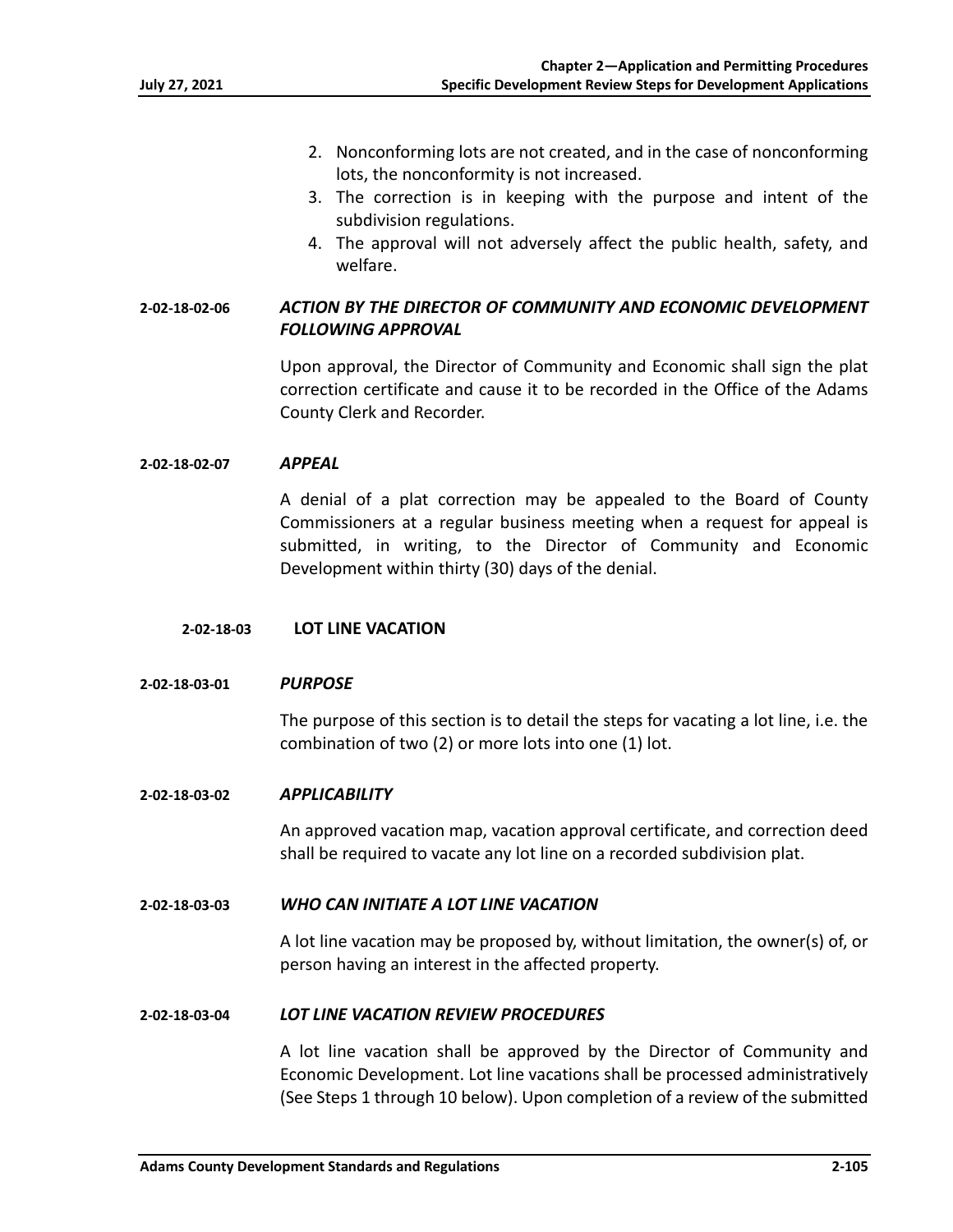information, the Director of Community and Economic Development shall approve or deny the lot line vacation and shall forward a written administrative analysis concerning the decision and a copy of the vacation map, vacation approval certificate, and correction deed, to the applicant and Office of the Adams County Clerk and Recorder. The Director of Community and Economic Development's decision shall be based on the criteria for approval.

The processing of a lot line vacation shall be according to, in compliance with, and subject to the provisions contained in Steps 1 through 10 of the Common Development Review Procedures as follows:

- 1. Conceptual Review: Optional.
- 2. Neighborhood Meeting: Not applicable.
- 3. Development Application Submittal: All items or documents required for a lot line vacation as described in the application submittal requirements shall be submitted to the Director of Community and Economic Development.
- 4. Determination of Sufficiency: Applicable. No application shall be processed if any taxes due are not paid. No notice to adjacent property owners is required.
- 5. Staff Report: Applicable. Referral agencies shall not be notified except all Special Districts and easement holders shall be notified to review the lot line vacation.
- 6. Notice: Not applicable.
- 7. Public Hearing: Not applicable.
- 8. Standards: Applicable. The Director of Community and Economic Development in approving a lot line vacation shall find the vacation map, vacation approval certificate, and correction deed meets the criteria for approval. Upon approval, the vacation approval certificate shall be signed by the Director of Community and Economic Development and the vacation map, vacation approval certificate, and correction deed shall be recorded in the Office of the Adams County Clerk and Recorder.
- 9. Conditions of Approval: Not applicable.
- 10. Amendments: Not applicable.

# **2‐02‐18‐03‐05** *CRITERIA FOR APPROVAL*

The Director of Community and Economic Development, in approving a lot line vacation, shall find:

- 1. The vacation complies with these standards and regulations and the original conditions of approval.
- 2. Nonconforming lots are not created, and in the case of nonconforming lots, the nonconformity is not increased.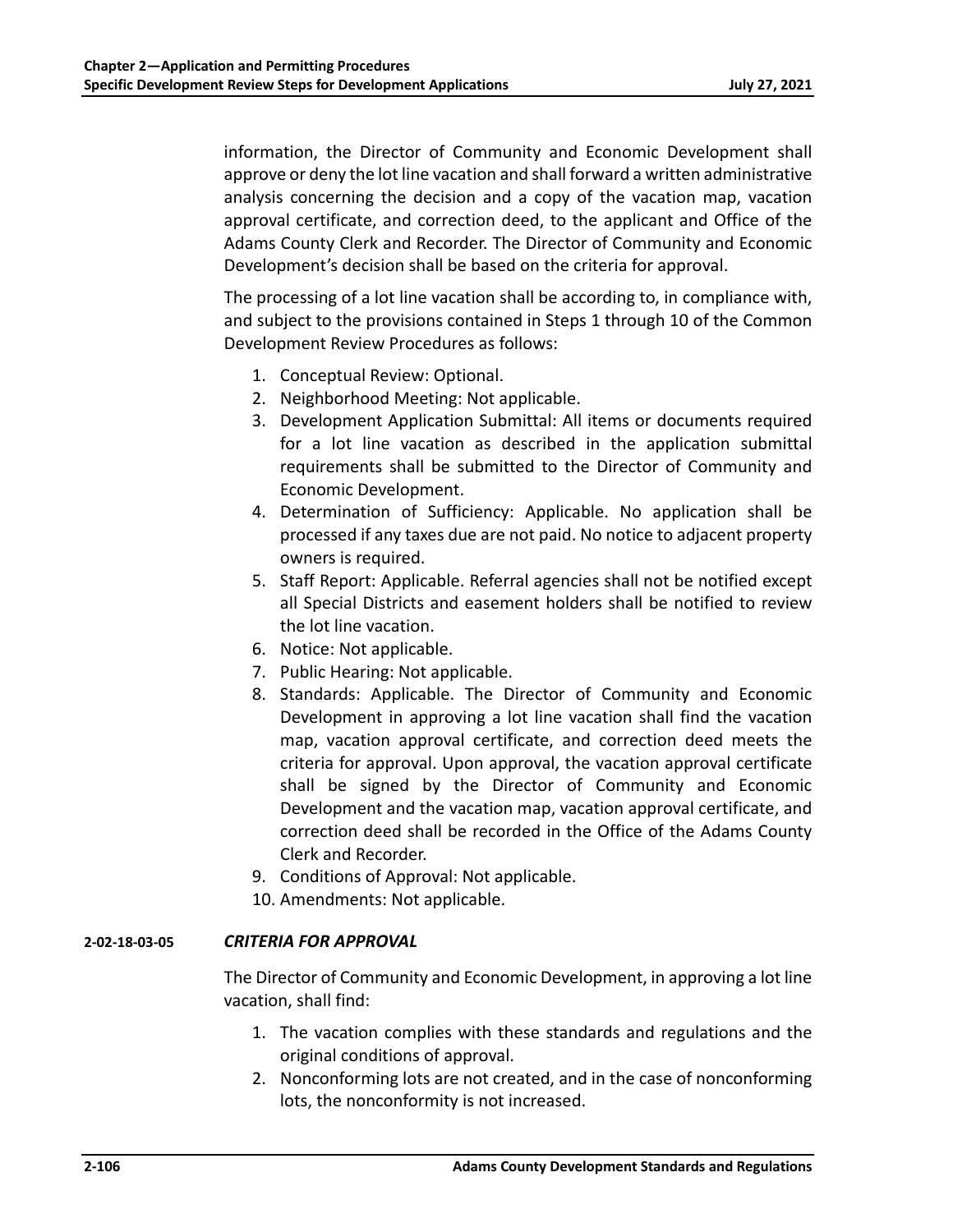- 3. The vacation is in keeping with the purpose and intent of the subdivision regulations.
- 4. The approval will not adversely affect the public health, safety, and welfare.

# **2‐02‐18‐03‐06** *ACTION BY THE DIRECTOR OF COMMUNITY AND ECONOMIC DEVELOPMENT FOLLOWING APPROVAL*

Upon approval, the Director of Community and Economic Development shall sign the vacation approval certificate and cause the vacation map, vacation approval certificate, and correction deed to be recorded in the Office of the Adams County Clerk and Recorder.

## **2‐02‐18‐03‐07** *APPEAL*

A denial of a lot line vacation may be appealed to the Board of County Commissioners at a regular business meeting when a request for appeal is submitted, in writing, to the Director of Community and Economic Development within thirty (30) days of the denial.

## **2‐02‐18‐04 LOT LINE/BUILDING ENVELOPE ADJUSTMENT**

#### **2‐02‐18‐04‐01** *PURPOSE*

The purpose of this section is to detail the steps for a realignment of a lot line or building envelope, or replatting of several lots (e.g., three (3) lots into two (2)), in which the original subdivision is not substantially modified, and additional lots are not created. However, tracts may be created provided the intended use of the tract(s) does not include a structure.

#### **2‐02‐18‐04‐02** *APPLICABILITY*

An approved lot line/building envelope adjustment map, lot line/building envelope adjustment approval certificate, and correction deeds shall be required to realign any lot lines or adjust a building envelope on a recorded subdivision plat.

## **2‐02‐18‐04‐03** *WHO CAN INITIATE A LOT LINE/BUILDING ENVELOPE ADJUSTMENT*

A lot line/building envelope adjustment may be proposed by, without limitation, the owner(s) of, or person having an interest in the affected property.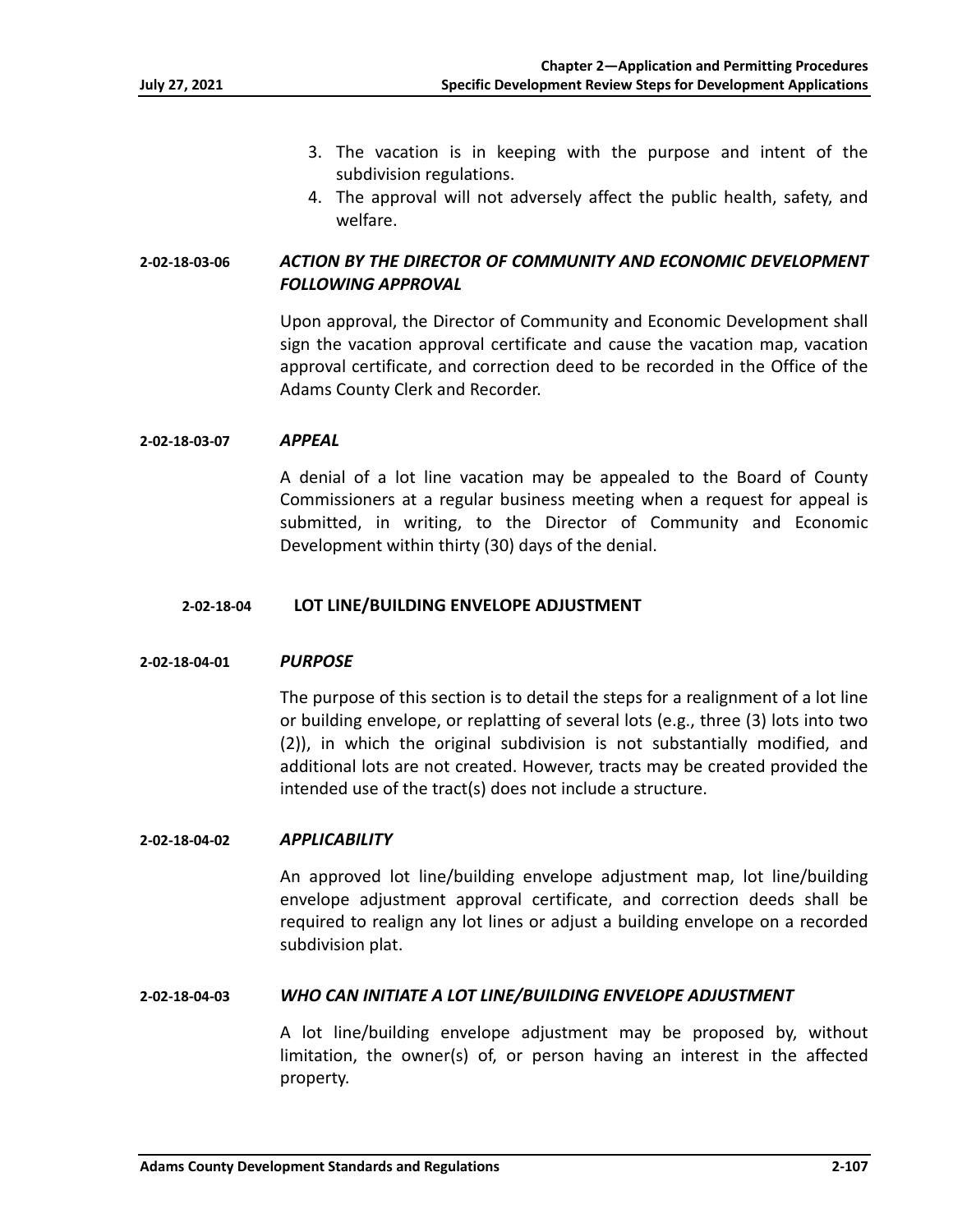# **2‐02‐18‐04‐04** *LOT LINE/BUILDING ENVELOPE ADJUSTMENT REVIEW PROCEDURES*

A lot line/building envelope adjustment shall be approved by the Director of Community and Economic Development. Lot line/building envelope adjustments shall be processed administratively (See Steps 1 through 10 below). Upon completion of a review of the submitted information, the Director of Community and Economic Development shall approve or deny the lot line/building envelope adjustment and shall forward a written administrative analysis concerning the decision and a copy of the lot line/building envelope adjustment map, lot line/building envelope adjustment approval certificate, and correction deeds, to the applicant and the Office of the Adams County Clerk and Recorder. The Director of Community and Economic Development's decision shall be based on the criteria for approval.

The processing of a lot line/building envelope adjustment shall be according to, in compliance with, and subject to the provisions contained in Steps 1 through 10 of the Common Development Review Procedures as follows:

- 1. Conceptual Review: Optional.
- 2. Neighborhood Meeting: Not applicable.
- 3. Development Application Submittal: All items or documents required for a lot line/building envelope adjustment as described in the application submittal requirements shall be submitted to the Director of Community and Economic Development.
- 4. Determination of Sufficiency: Applicable. No application shall be processed if any taxes due are not paid. Notice to adjacent property owners is only required when a change in the building envelope is proposed.
- 5. Staff Report: Applicable. Referral agencies shall not be notified except all Special Districts and easement holders shall be notified to review the lot line vacation.
- 6. Notice: Not applicable.
- 7. Public Hearing: Not applicable.
- 8. Standards: Applicable. The Director of Community and Economic Development in approving a lot line/building envelope adjustment shall find the lot line/building envelope adjustment map, lot line/building envelope adjustment approval certificate, and correction deeds meet the criteria for approval. Upon approval, the lot line/building envelope adjustment approval certificate shall be signed by the Director of Community and Economic Development and the lot line/building envelope adjustment map, lot line/building envelope adjustment approval certificate, and correction deeds shall be recorded in the Office of the Adams County Clerk and Recorder.
- 9. Conditions of Approval: Not applicable.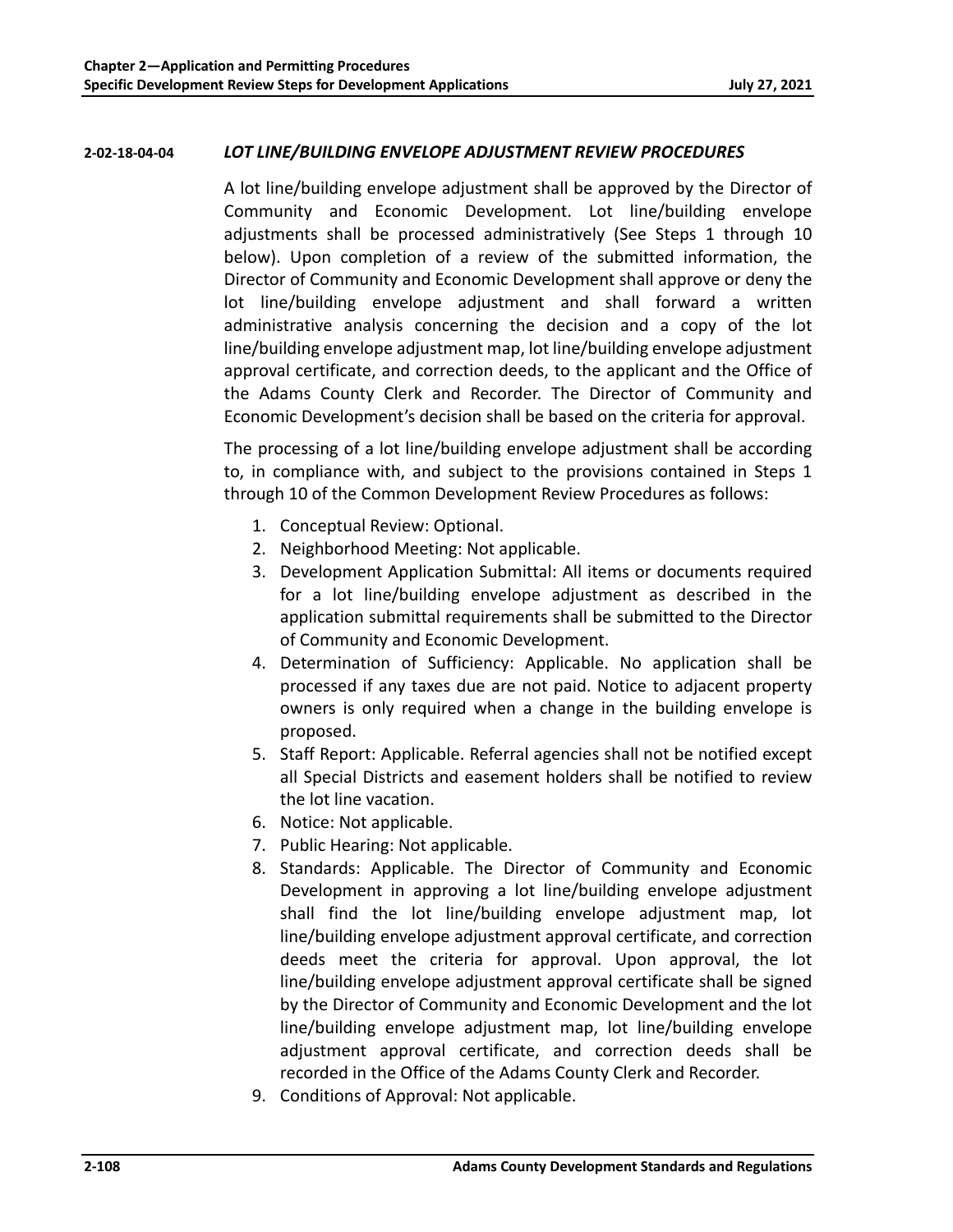10. Amendments: Not applicable.

#### **2‐02‐18‐04‐05** *CRITERIA FOR APPROVAL*

The Director of Community and Economic Development, in approving a lot line/building envelope adjustment, shall find:

- 1. The lot line/building envelope adjustment complies with these standards and regulations, and the original conditions of approval.
- 2. Nonconforming lots are not created, and in the case of nonconforming lots, the nonconformity is not increased.
- 3. The lot line/building envelope adjustment is in keeping with the purpose and intent of the subdivision regulations.
- 4. The approval will not adversely affect the public health, safety, and welfare.

# **2‐02‐18‐04‐06** *ACTION BY THE DIRECTOR OF COMMUNITY AND ECONOMIC DEVELOPMENT FOLLOWING APPROVAL*

Upon approval, the Director of Community and Economic Development shall sign the lot line/building envelope adjustment approval certificate and cause the lot line/building envelope adjustment map, lot line/building envelope adjustment approval certificate, and correction deeds to be recorded in the Office of the Adams County Clerk and Recorder.

# **2‐02‐18‐04‐07** *APPEAL*

A denial of a lot line/building envelope adjustment may be appealed to the Board of County Commissioners at a regular business meeting when a request for appeal is submitted, in writing, to the Director of Community and Economic Development within thirty (30) days of the denial.

# **2‐02‐18‐05 SUBDIVISION REPLAT**

# **2‐02‐18‐05‐01** *PURPOSE*

The purpose of this section is to detail the steps for replatting a subdivision or several lots, in which the original subdivision is substantially modified and/or additional lots are created.

#### **2‐02‐18‐05‐02** *APPLICABILITY*

An approved subdivision plat shall be required to substantially alter an existing recorded subdivision plat.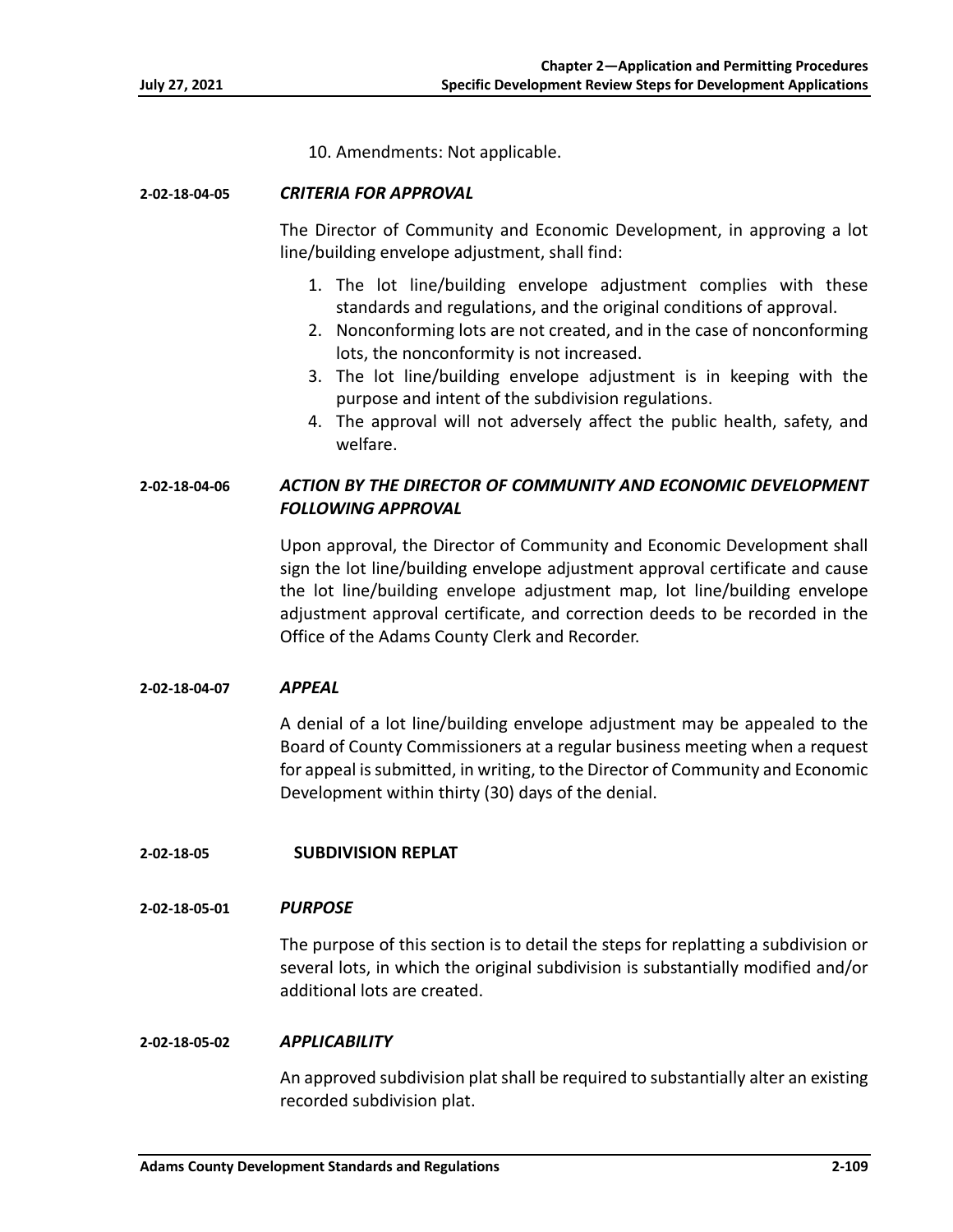### **2‐02‐18‐05‐03** *WHO CAN INITIATE A SUBDIVISION REPLAT*

A subdivision replat may be proposed by, without limitation, the owner(s) of, or person having an interest in the affected properties.

### **2‐02‐18‐05‐04** *SUBDIVISION REPLAT REVIEW PROCEDURES*

A subdivision replat shall be approved by the Board of County Commissioners. The Director of Community and Economic Development shall determine whether the proposed subdivision replat is substantial or insubstantial based upon, but not limited to, the following factors: design, size, public concern, public facilities, services, access, and transportation network. If the Director determines the subdivision replat is insubstantial, the subdivision replat shall be processed as a minor subdivision. If the Director of Community and Economic Development determines the replat is substantial, the subdivision replat shall be processed as a major subdivision.

# **2‐02‐18‐05‐05** *CRITERIA FOR APPROVAL*

The Director of Community and Economic Development, in approving the sketch plan in the case where a replat is processed as a minor subdivision, the Planning Commission, in making their recommendation in the case where a replat is processed as a major subdivision, and the Board of County Commissioners, in approving a replat, shall find:

- 1. The subdivision replat complies with these standards and regulations, and the original conditions of approval.
- 2. Nonconforming lots are not created, and in the case of nonconforming lots, the nonconformity is not increased.
- 3. The subdivision replat is in keeping with the purpose and intent of the subdivision regulations.
- 4. The approval will not adversely affect the public health, safety, and welfare.

# **2‐02‐18‐05‐06** *ACTION BY THE DIRECTOR OF COMMUNITY AND ECONOMIC DEVELOPMENT FOLLOWING APPROVAL*

Upon final approval and fulfillment of all requirements of the Board of County Commissioners, the Director of Community and Economic Development shall cause to have filed in the Office of the Adams County Clerk and Recorder the replat of the subdivision, correction deeds and any subdivision improvements agreement.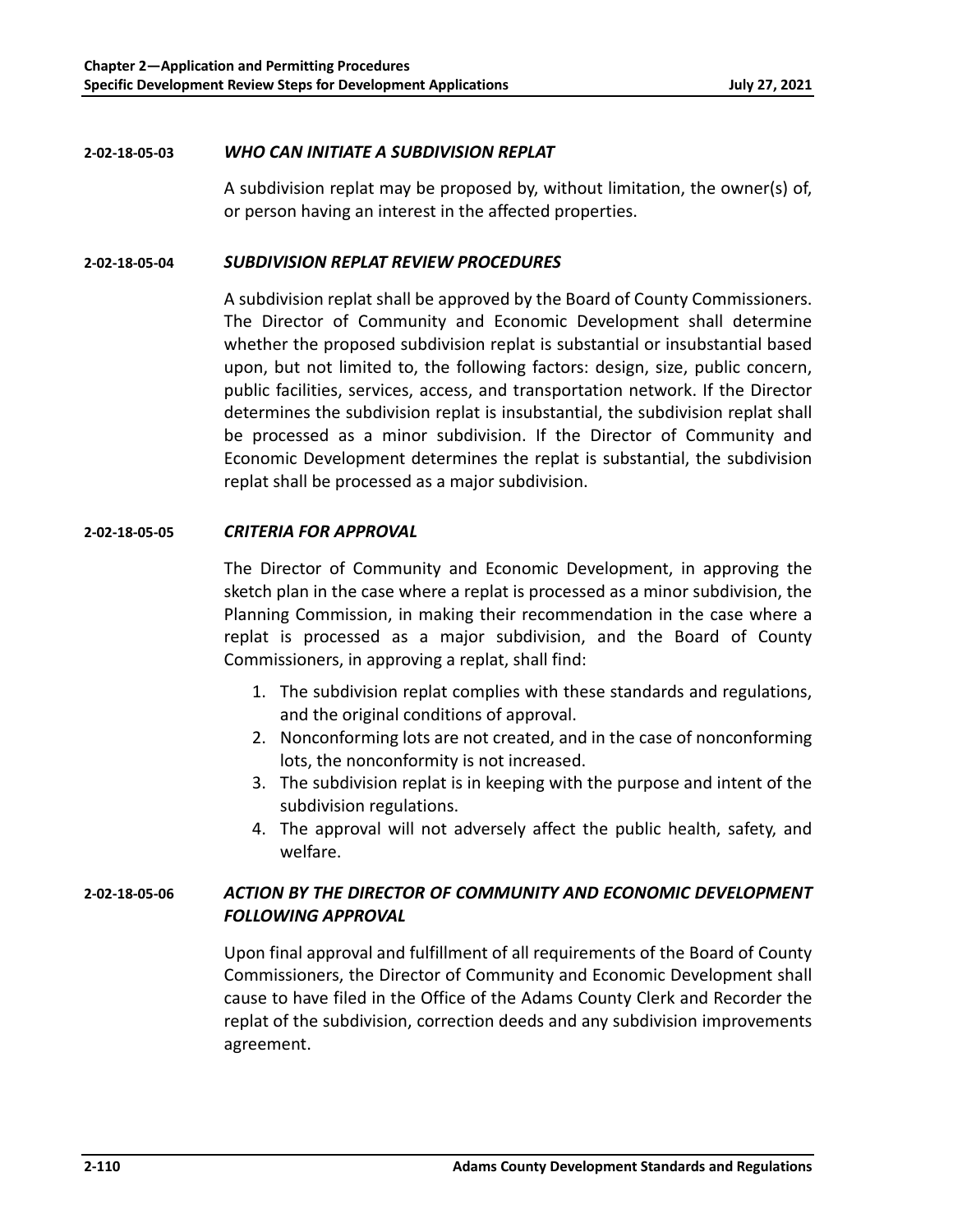# **2‐02‐18‐06 PLAT VACATION‐NO PUBLIC INFRASTRUCTURE OR DEDICATION**

#### **2‐02‐18‐06‐01** *PURPOSE*

The purpose of this section is to detail the steps for vacation of a subdivision plat that has no public infrastructure or dedication.

#### **2‐02‐18‐06‐02** *APPLICABILITY*

An approved vacation certificate shall be required to vacate any recorded subdivision plat.

#### **2‐02‐18‐06‐03** *WHO CAN INITIATE A PLAT VACATION*

A plat vacation may be proposed by, without limitation, the owner(s) of, or person having an interest in the affected property.

#### **2‐02‐18‐06‐04** *PLAT VACATION REVIEW PROCEDURES*

A plat vacation shall be approved by the Director of Community and Economic Development. Plat vacations shall be processed administratively (See Steps 1 through 10 below). Upon completion of a review of the submitted information, the Director of Community and Economic Development shall approve or deny the plat vacation and shall forward a written administrative analysis concerning the decision and a copy of the plat vacation certificate, and correction deeds, to the applicant and the Office of the Adams County Clerk and Recorder. The Director of Community and Economic Development's decision shall be based on the criteria for approval.

The processing of a plat vacation shall be according to, in compliance with, and subject to the provisions contained in Steps 1 through 10 of the Common Development Review Procedures as follows:

- 1. Conceptual Review: Optional.
- 2. Neighborhood Meeting: Not applicable.
- 3. Development Application Submittal: All items or documents required for a plat vacation as described in the application submittal requirements shall be submitted to the Director of Community and Economic Development
- 4. Determination of Sufficiency: Applicable. No application shall be processed if any taxes due are not paid. No notification of adjacent property owners shall be required.
- 5. Staff Report: Applicable. No notification of referral agencies shall be required.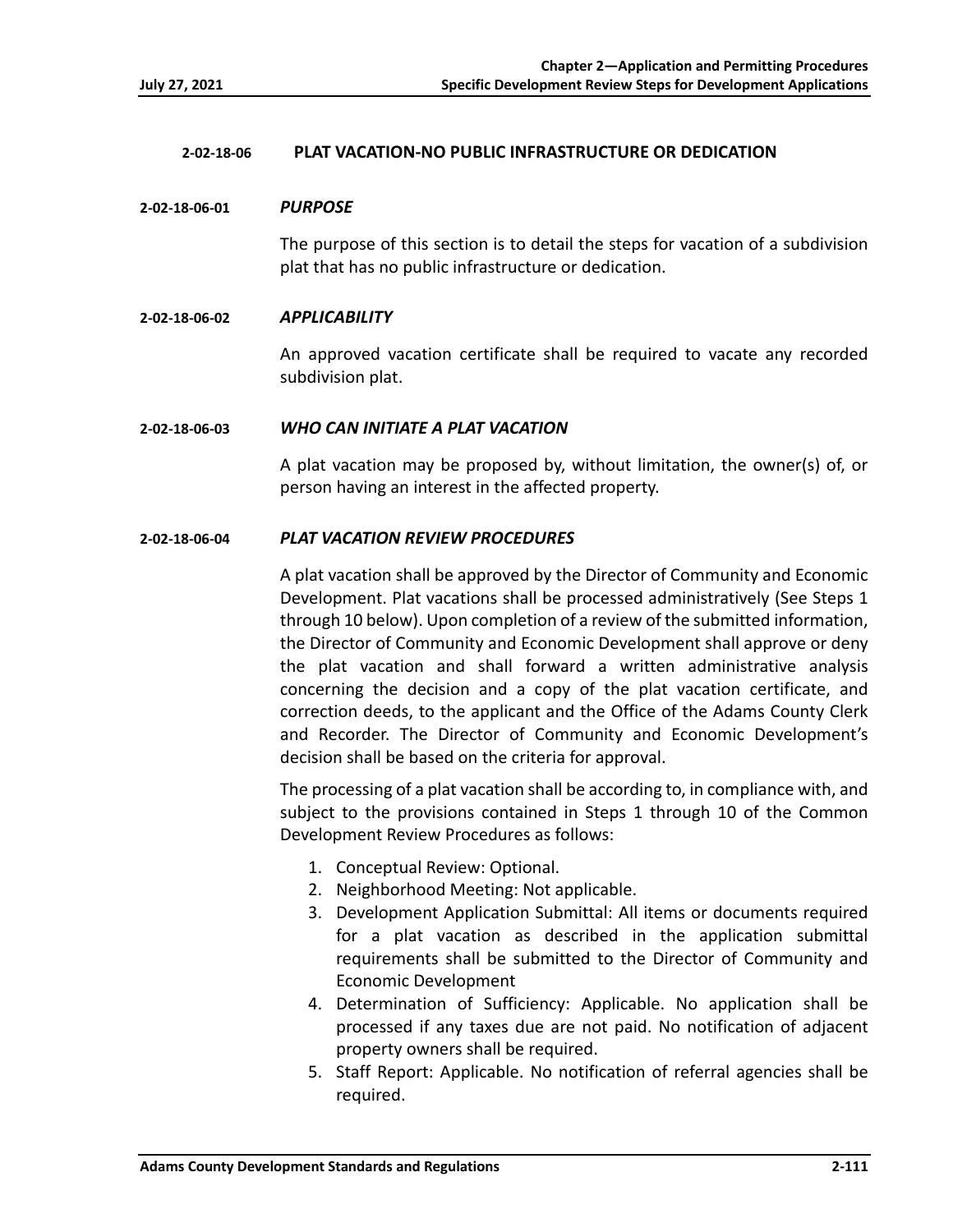- 6. Notice: Not applicable.
- 7. Public Hearing: Not applicable.
- 8. Standards: Applicable. The Director of Community and Economic Development in approving a plat vacation shall find the plat vacation certificate, and correction deeds meet the criteria for approval. Upon approval, the plat vacation certificate shall be signed by the Director of Community and Economic Development and recorded in the Office of the Adams County Clerk and Recorder.
- 9. Conditions of Approval: Not applicable.
- 10. Amendments: Not applicable.

# **2‐02‐18‐06‐05** *CRITERIA FOR APPROVAL*

The Director of Community and Economic, in approving a plat vacation, shall find:

- 1. The plat vacation complies with these standards and regulations, and the original conditions of approval.
- 2. Nonconforming lots are not created, and in the case of nonconforming lots, the nonconformity is not increased.
- 3. The plat vacation is in keeping with the purpose and intent of the subdivision regulations.
- 4. The approval will not adversely affect the public health, safety, and welfare.

# **2‐02‐18‐06‐06** *ACTION BY THE DIRECTOR OF COMMUNITY AND ECONOMIC DEVELOPMENT FOLLOWING APPROVAL*

Upon approval, the Director of Community and Economic Development shall sign the plat vacation certificate and record the plat vacation certificate and correction deeds with the Office of the Adams County Clerk and Recorder.

# **2‐02‐18‐06‐07** *APPEAL*

A denial of a plat vacation may be appealed to the Board of County Commissioners at a regular business meeting when a request for appeal is submitted, in writing, to the Director of Community and Economic Development within thirty (30) days of the denial.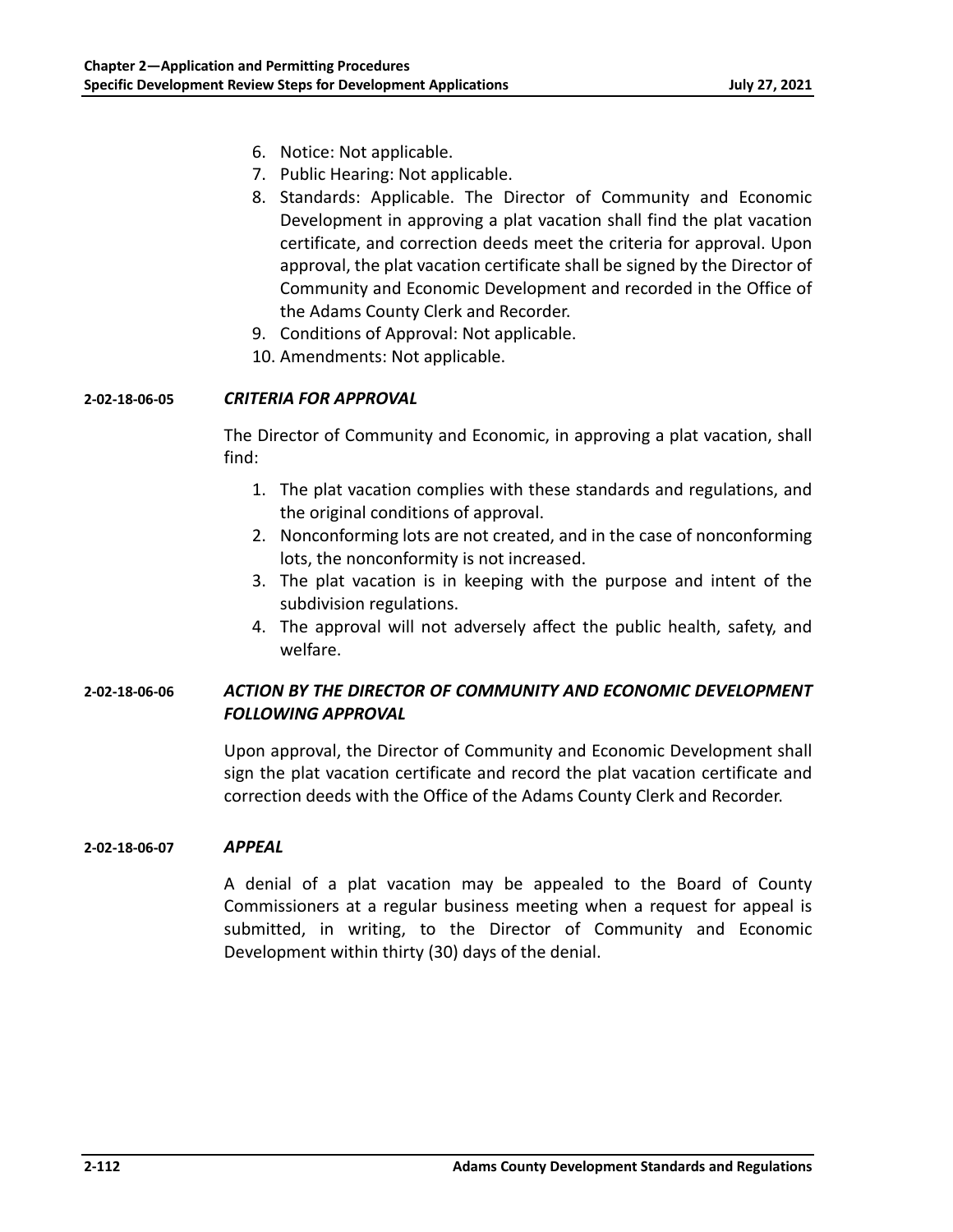# **2‐02‐18‐07 PLAT VACATION‐ PUBLIC INFRASTRUCTURE OR DEDICATION**

#### **2‐02‐18‐07‐01** *PURPOSE*

The purpose of this section is to detail the steps for vacation of a subdivision plat that has associated public infrastructure or dedication.

### **2‐02‐18‐07‐02** *APPLICABILITY*

An approved vacation resolution and vacation map shall be required to vacate any recorded subdivision plat that has associated public infrastructure or dedication.

#### **2‐02‐18‐07‐03** *WHO CAN INITIATE A PLAT VACATION*

A plat vacation may be proposed by, without limitation, the owner(s) of, or person having an interest in the affected property.

#### **2‐02‐18‐07‐04** *PLAT VACATION REVIEW PROCEDURES*

A plat vacation shall be approved by the Board of County Commissioners. Plat vacations shall be processed through a public hearing before the Board of County Commissioners (See Steps 1 through 10 below). The Board of County Commissioners shall then approve or deny the plat vacation based on consideration of the staff report, the evidence from the public hearing, and the plat vacation's compliance with the criteria for approval.

The processing of a plat vacation shall be according to, in compliance with, and subject to the provisions contained in Steps 1 through 10 of the Common Development Review Procedures as follows:

- 1. Conceptual Review: Applicable.
- 2. Neighborhood Meeting: Not applicable.
- 3. Development Application Submittal: All items or documents required for a plat vacation as described in the application submittal requirements shall be submitted to the Director of Community and Economic Development.
- 4. Determination of Sufficiency: Applicable. No application shall be processed if any taxes due are not paid.
- 5. Staff Report: Applicable.
- 6. Notice: Applicable.
- 7. Public Hearing: Applicable. A hearing shall be held before the Board of County Commissioners only.
- 8. Standards: Applicable.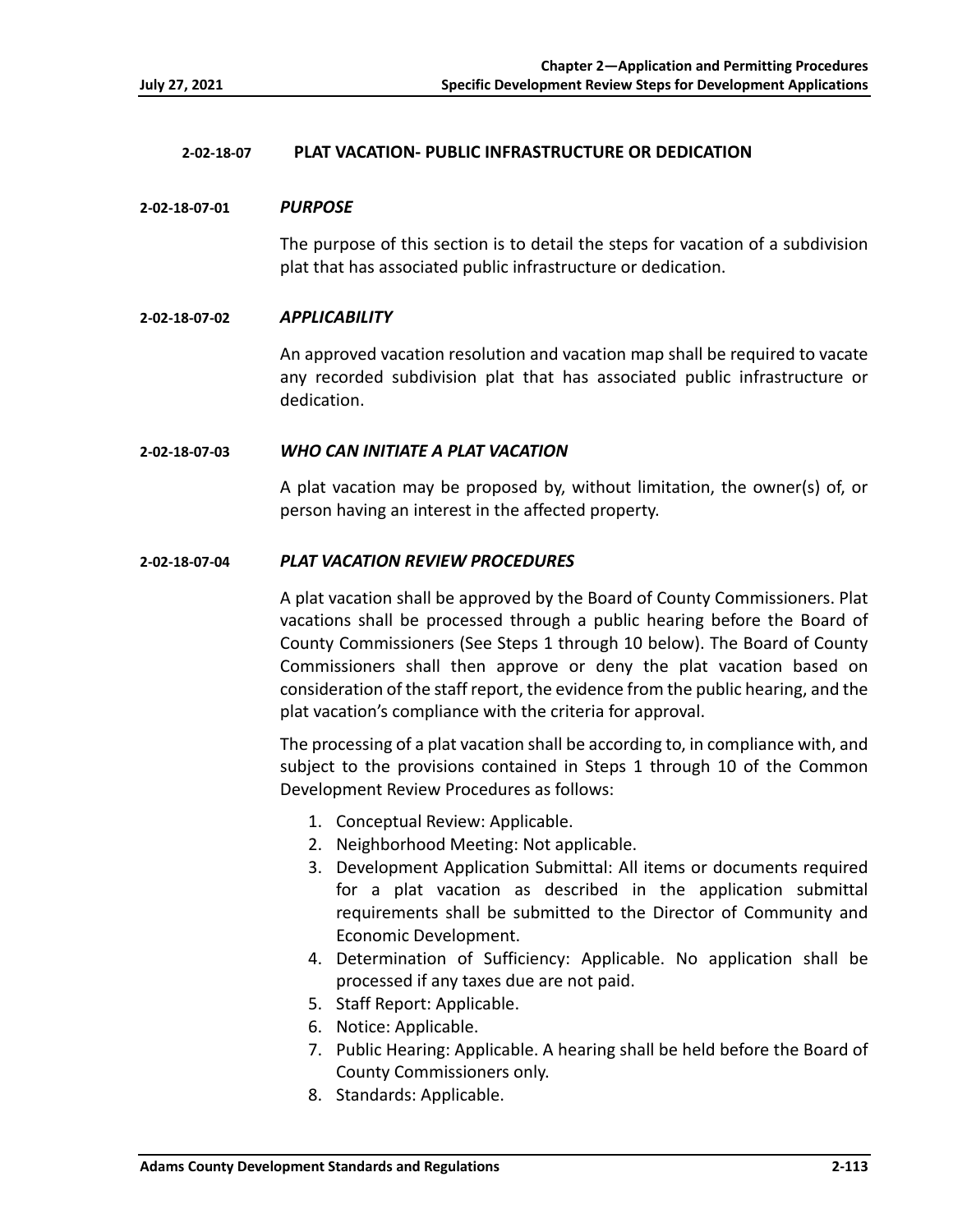- 9. Conditions of Approval: Applicable.
- 10. Amendments: Not applicable.

# **2‐02‐18‐07‐05** *CRITERIA FOR APPROVAL*

The Board of County Commissioners, in approving a plat vacation, shall find:

- 1. The plat vacation complies with these standards and regulations and the original conditions of approval.
- 2. Nonconforming lots are not created, and in the case of nonconforming lots, the nonconformity is not increased.
- 3. The plat vacation is in keeping with the purpose and intent of the subdivision regulations.
- 4. The approval will not adversely affect the public health, safety, and welfare.

# **2‐02‐18‐07‐06** *ACTION BY THE DIRECTOR OF COMMUNITY AND ECONOMIC DEVELOPMENT FOLLOWING APPROVAL*

Upon approval and fulfillment of all requirements of the Board of County Commissioners, the Director of Community and Economic development shall cause the vacation resolution, vacation map, and correction deeds to be recorded in the Office of the Adams County Clerk and Recorder.

# **2‐02‐18‐08 ROADWAY VACATION**

# **2‐02‐18‐08‐01** *PURPOSE*

The purpose of this section is to detail the steps for vacation of roadways, which include any public street, alley, lane, parkway, avenue, road, trail, or other public way designated or dedicated on a plat, conveyed by deed or recorded easement, or acquired by prescriptive use, whether or not it has ever been used as such. A street or road, established as part of a subdivision, but never constructed or used as such, may be vacated and replatted through the replat process.

# **2‐02‐18‐08‐02** *APPLICABILITY*

Any roadway dedicated to the County or public, may only be vacated through the following procedures, which have been adopted in accordance with C.R.S. §§43‐2‐101, *et seq.*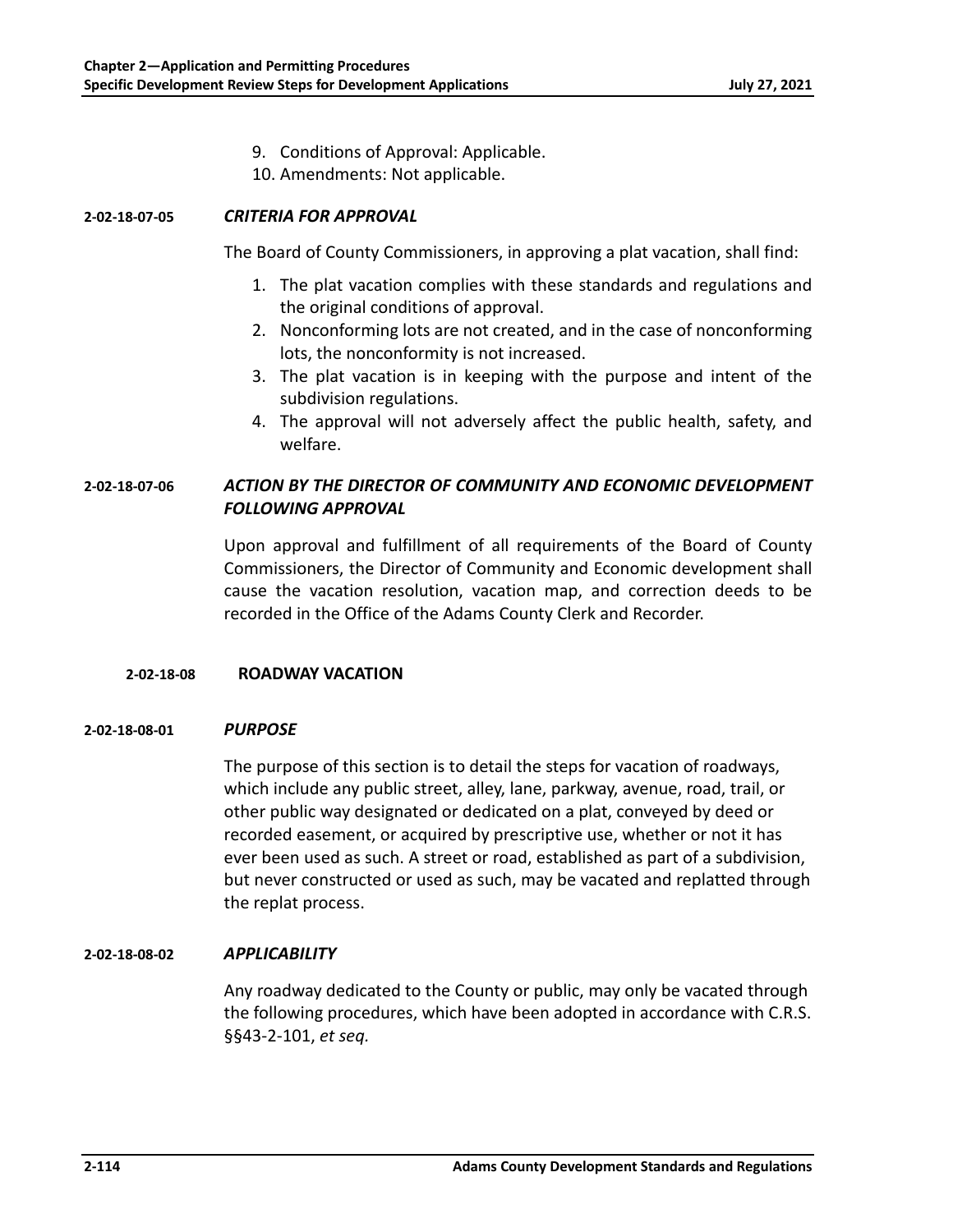# **2‐02‐18‐08‐03** *WHO CAN INITIATE A ROADWAY VACATION*

A roadway vacation may be proposed by, without limitation, the owner(s) of, or person having an interest in the affected property or the Board of County Commissioners.

# **2‐02‐18‐08‐04** *ROADWAY VACATION REVIEW PROCEDURES*

A roadway vacation shall be approved by the Board of County Commissioners. Roadway vacations shall be processed through a public hearing before the Board of County Commissioners (See Steps 1 through 10 below). The Board of County Commissioners shall then approve or deny the roadway vacation based on consideration of the staff report, the evidence from the public hearing, and the roadway vacation's compliance with the criteria for approval.

The processing of a roadway vacation shall be according to, in compliance with, and subject to the provisions contained in Steps 1 through 10 of the Common Development Review Procedures as follows:

- 1. Conceptual Review: Applicable.
- 2. Neighborhood Meeting: Optional, unless the Director of Community and Economic Development determines the development proposal could have significant neighborhood impacts.
- 3. Development Application Submittal: All items or documents required for a roadway vacation as described in the application submittal requirements shall be submitted to the Director of Community and Economic Development.
- 4. Determination of Sufficiency: Applicable. No application shall be processed if any taxes due are not paid.
- 5. Staff Report: Applicable.
- 6. Notice: Applicable. At least fourteen (14) days prior to the Board of County Commissioners hearing, a notice shall be mailed by first‐class mail to the last known address of each abutting property owner.
- 7. Public Hearing: Applicable. A hearing shall be held before the Board of County Commissioners only.
- 8. Standards: Applicable.
- 9. Conditions of Approval: Applicable.
- 10. Amendments: Not applicable.

#### **2‐02‐18‐08‐05** *CRITERIA FOR APPROVAL*

The Board of County Commissioners, in approving a roadway vacation, shall find: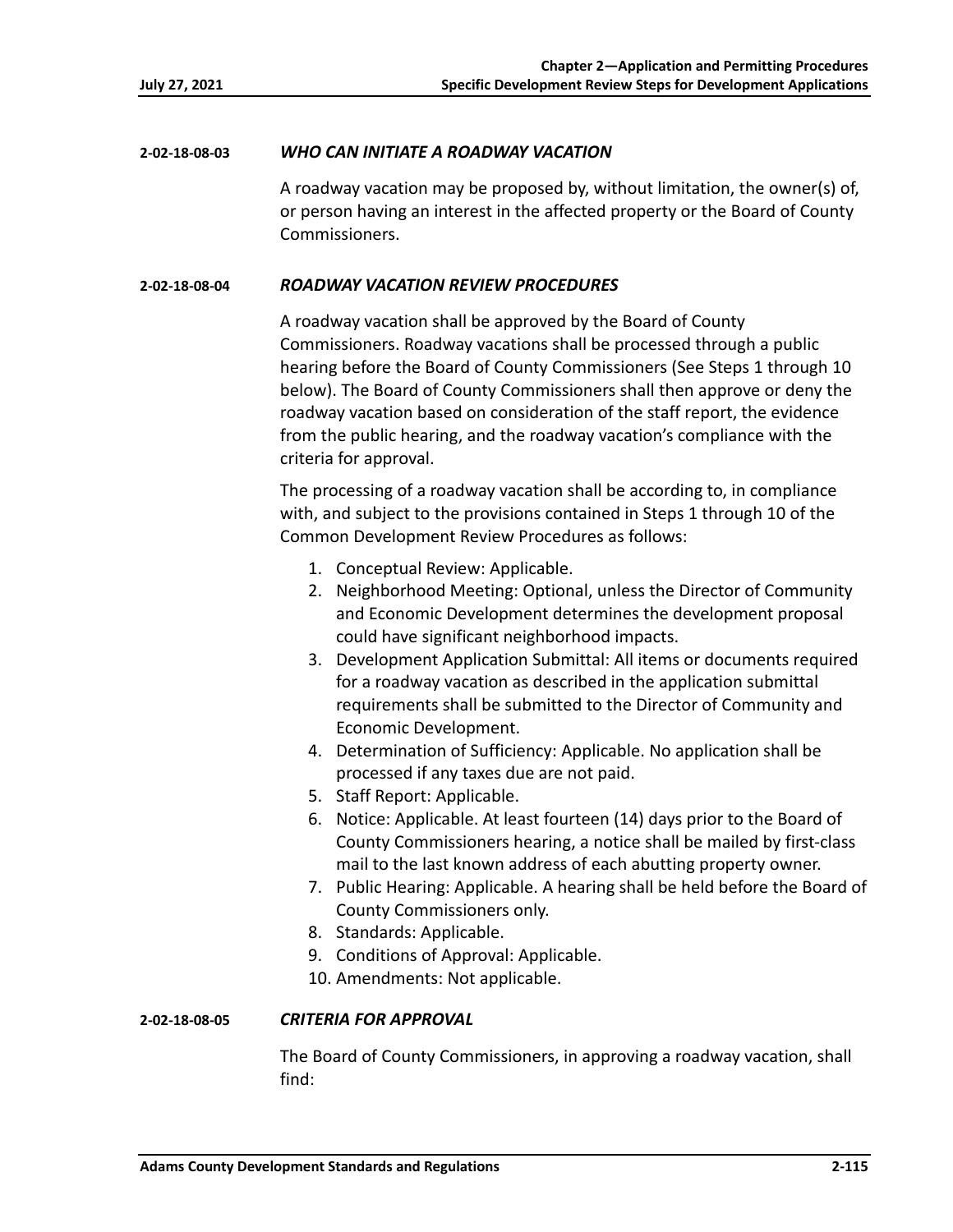- 1. The roadway vacation complies with these standards and regulations and the original conditions of approval.
- 2. Nonconforming lots are not created, and in the case of nonconforming lots, the nonconformity is not increased.
- 3. The roadway vacation is in keeping with the purpose and intent of the subdivision regulations.
- 4. The approval will not adversely affect the public health, safety, and welfare.
- 5. The vacation does not leave any land adjoining the roadway without an established public road or private access easement connecting said land with another established public road.
- 6. If the roadway is a state or federal highway, the vacation has been approved by the state transportation commission.

# **2‐02‐18‐08‐06** *ACTION BY THE DIRECTOR OF COMMUNITY AND ECONOMIC DEVELOPMENT FOLLOWING APPROVAL*

Upon approval and fulfillment of all requirements of the Board of County Commissioners, the Director of Community and Economic Development shall cause the vacation resolution, vacation/replat map, and correction deeds to be recorded in the Office of the Adams County Clerk and Recorder.

# **2‐02‐19 SUBDIVISION, MAJOR**

# **2‐02‐19‐01 PURPOSE**

The purpose of this section is to detail the steps for obtaining approval to develop a major subdivision. All major subdivisions are required to obtain two (2) approvals prior to development of a site.

The first approval required is an approval of the preliminary plat. The preliminary plat provides an in‐depth analysis of the proposed subdivision, including a refinement of the design considering the geologic hazards, environmentally sensitive areas, source of required services, vehicular/pedestrian circulation, and the relationship to surrounding land uses.

The second approval required is an approval of the final plat. The final plat provides a review of all final engineering plans, subdivision improvements agreements, and other legal requirements.

For more complicated subdivision proposals, the sketch plan approval may be obtained prior to submission of an application for preliminary plat. The sketch plan is a conceptual plan analysis of the feasibility of the subdivision including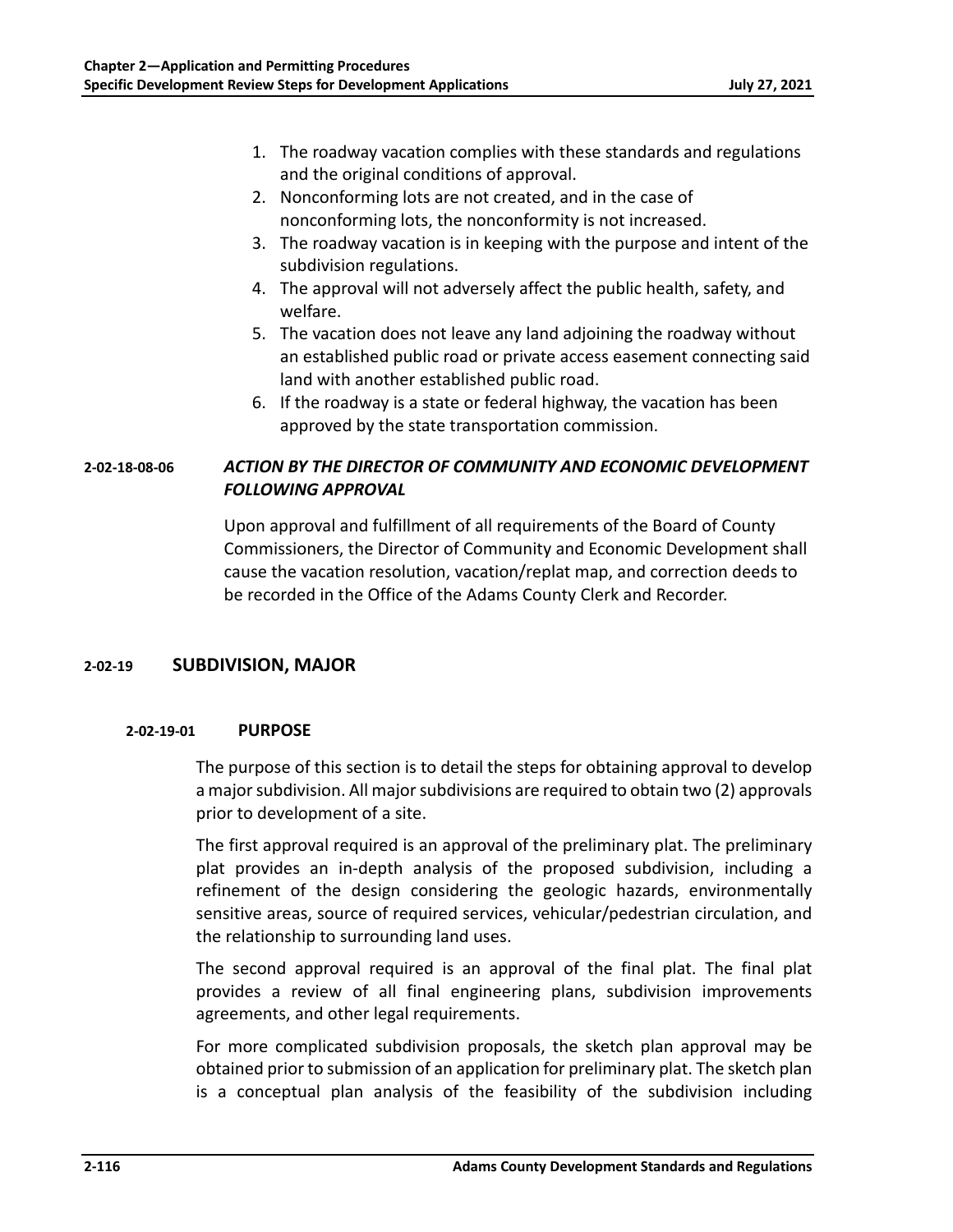conceptual design, ability to obtain water/sanitation, location of geologic hazards, identification of environmentally sensitive areas, sources of required services, vehicular and pedestrian circulation, relationship to surrounding land uses, and conformance with zoning, design standards, and the Adams County Comprehensive Plan.

Each process involves the submittal of an application, an application fee, required plans and reports, referrals of the proposal to other agencies, staff analysis and meetings with staff or public hearings/meetings. Each successive application builds on the previously approved application by providing additional details and by meeting additional restrictions and standards. This progression relieves the applicant from major and potentially unnecessary expenses in situations that may require a redesign and therefore, a revision of expensive engineering or planning reports. Approval at any step in the process does not ensure approval at the next step.

The sketch plan shall be reviewed by the Director of Community and Economic Development and Director of Public Works with written staff analysis provided, prior to submittal of the preliminary plat. The preliminary plat shall be reviewed by the Planning Commission and the Board of County Commissioners at a public hearing. The final plat shall be reviewed by the Board of County Commissioners at a public meeting. The final plat may not be submitted prior to the preliminary plat approval.

#### **2‐02‐19‐02 SKETCH PLAN**

#### **2‐02‐19‐02‐01** *PURPOSE*

The purpose of this section is to detail the steps for examining the feasibility of a subdivision of land including the review of conceptual design, ability to obtain water and sanitation, location of geologic hazards, identification of environmentally sensitive areas, sources of required services, vehicular and pedestrian circulation, relationship to surrounding land uses, and conformance with zoning, design standards, and the Adams County Comprehensive Plan. Approval of a sketch plan does not establish a vested right to develop property in accordance with the plan.

#### **2‐02‐19‐02‐02** *APPLICABILITY*

A sketch plan approval is optional for all major subdivisions.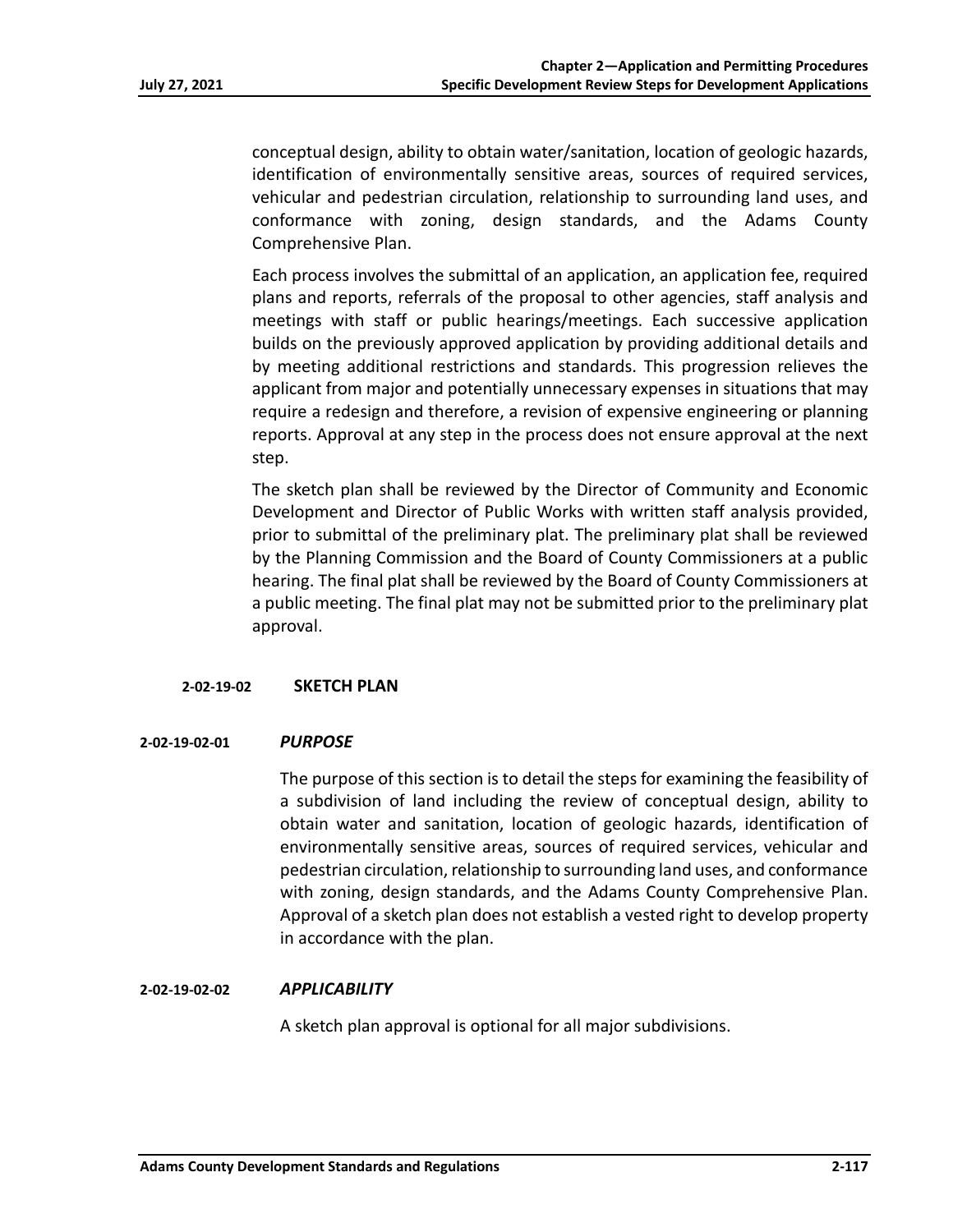#### **2‐02‐19‐02‐03** *WHO CAN INITIATE A SKETCH PLAN*

A sketch plan may be proposed by, without limitation, the owner(s) of, or person having an interest in the property to be subdivided.

The applicant has the burden of proof to demonstrate the sketch plan fully complies with these standards and regulations and meets the criteria for approval.

# **2‐02‐19‐02‐04** *SKETCH PLAN REVIEW PROCEDURES*

A sketch plan shall be approved by the Director of Community and Economic Development. Sketch plans shall be processed administratively (See Steps 1 through 10 below). Upon completion of a review of the submitted information, the Director of Community and Economic Development shall approve, approve with conditions, or deny the sketch plan and shall forward a written administrative analysis concerning the decision and application to the applicant. The Director of Community and Economic Development's decision shall be based on the criteria for approval.

The processing of a sketch plan shall be according to, in compliance with, and subject to the provisions contained in Steps 1 through 10 of the Common Development Review Procedures as follows:

- 1. Conceptual Review: Applicable.
- 2. Neighborhood Meeting: Applicable, unless the Director of Community and Economic Development determines the development proposal may not have significant neighborhood impacts.
- 3. Development Application Submittal: All items or documents required for a sketch plan as described in the development application submittal requirements shall be submitted to the Director of Community and Economic Development.
- 4. Determination of Sufficiency: Applicable. No application shall be processed if any taxes due are not paid.
- 5. Staff Report: Applicable.
- 6. Notice: Not applicable.
- 7. Public Hearing: Not applicable.
- 8. Standards: Applicable.
- 9. Conditions of Approval: Applicable. The Director of Community and Economic Development in approving a sketch plan may attach conditions necessary to implement the Adams County Comprehensive Plan and ensure compatibility with adjacent uses.
- 10. Amendments: Not applicable.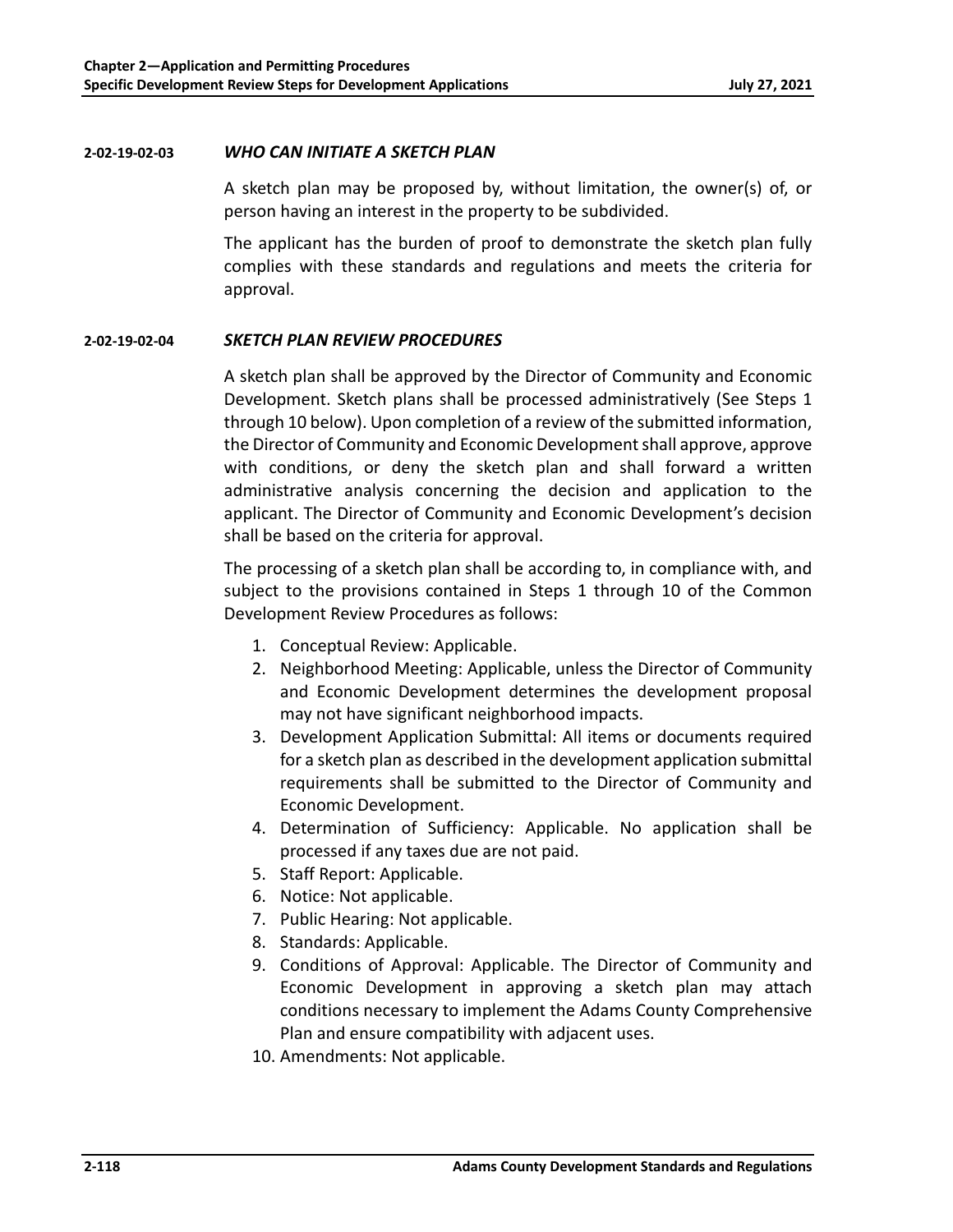# **2‐02‐19‐02‐05** *CRITERIA FOR APPROVAL*

The Director of Community and Economic Development, in approving a sketch plan, shall find:

- 1. The sketch plan is consistent with the Adams County Comprehensive Plan and any applicable area plan.
- 2. The sketch plan is consistent with the purpose of these standards and regulations.
- 3. The sketch plan is in conformance with the subdivision design standards.
- 4. The applicant has provided reasonable evidence that a sufficient water supply has been acquired in terms of quantity, quality, and dependability for the type of subdivision proposed, as determined in accordance with the standards set forth in the water supply standards.
- 5. The applicant has provided reasonable evidence that a public sewage disposal system has been established and, if other methods of sewage disposal are proposed, adequate evidence indicating that the system complies with state and local laws and regulations.
- 6. The applicant has provided reasonable evidence to show all areas of the proposed subdivision, which may involve soil or topographical conditions presenting hazards or requiring special precautions, have been identified by the applicant and the proposed uses of these areas are compatible with such conditions.
- 7. The applicant has provided reasonable evidence showing adequate drainage improvements can be provided.
- 8. Significant cultural, archaeological, natural/historical resources and unique landforms will be reasonably protected in accordance with resources inventory provisions of these standards and regulations.
- 9. Necessary services, including fire/police protection, schools, recreation, utilities, open space and transportation system, appear to be available to serve the proposed subdivision.
- 10. The sketch plan appears to be compatible with the surrounding area, harmonious with the character of the neighborhood, not detrimental to the immediate area, not detrimental to the future development of the area, and not detrimental to the health, safety, or welfare of the inhabitants of the area and the County.

# **2‐02‐19‐02‐06** *ACTION BY THE DIRECTOR OF COMMUNITY AND ECONOMIC DEVELOPMENT FOLLOWING APPROVAL*

Upon approval, the Director of Community and Economic Development shall file a copy of the approved sketch plan in the offices of the Department of Community and Economic Development.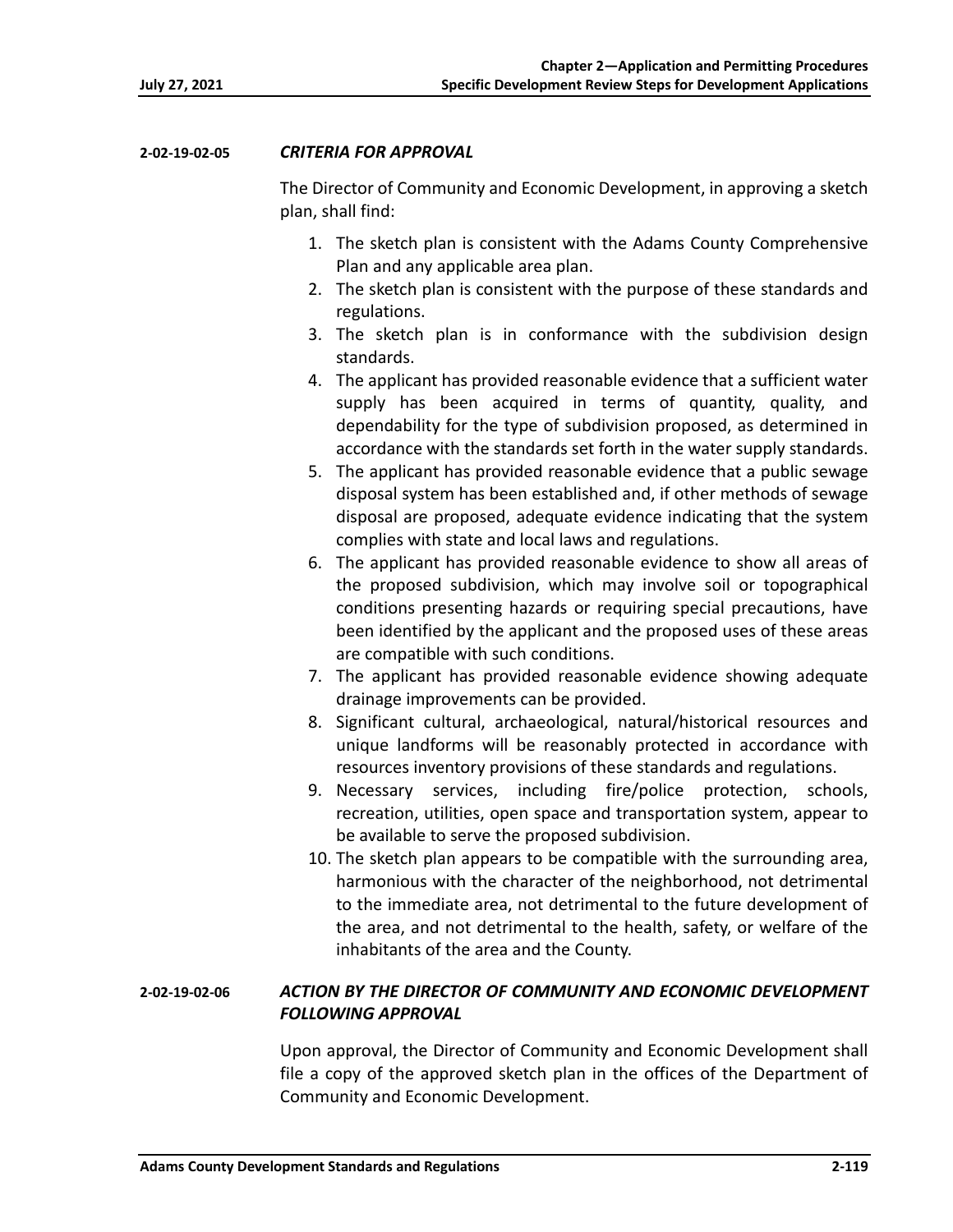### **2‐02‐19‐02‐07** *LAPSE OF APPROVAL*

The sketch plan approval shall lapse one (1) year from the date of approval if a preliminary plat is not submitted.

**2‐02‐19‐02‐08** *EXTENSION OF APPROVAL* 

A sketch plan approval may not be extended.

# **2‐02‐19‐03 PRELIMINARY PLAT**

#### **2‐02‐19‐03‐01** *PURPOSE*

The purpose of this section is to detail the steps for an in‐depth analysis of the proposed subdivision including a refinement of the design considering the geologic hazards, environmentally sensitive areas, source of required services, vehicular/pedestrian circulation, and the relationship to surrounding land uses. Approval of a preliminary plat establishes a vested right to develop property in accordance with the plat.

# **2‐02‐19‐03‐02** *APPLICABILITY*

A preliminary plat shall be required for any property intended for subdivision. A preliminary plat shall be approved prior to filing an application for final plat.

# **2‐02‐19‐03‐03** *WHO CAN INITIATE A PRELIMINARY PLAT*

A preliminary plat may be proposed by, without limitation, the owner(s) of, or person having an interest in the property to be subdivided.

The applicant has the burden of proof to demonstrate the preliminary plat fully complies with these standards and regulations and meets the criteria for approval.

# **2‐02‐19‐03‐04** *PRELIMINARY PLAT REVIEW PROCEDURES*

A preliminary plat shall be approved by the Board of County Commissioners. Any preliminary plat shall be processed through a public hearing before the Planning Commission, which shall provide a recommendation to the Board of County Commissioners (See Steps 1 through 10 below). Upon completion of a hearing by the Planning Commission, the preliminary plat and recommendation of the Planning Commission shall be forwarded to the Board of County Commissioners. The Board of County Commissioners shall, after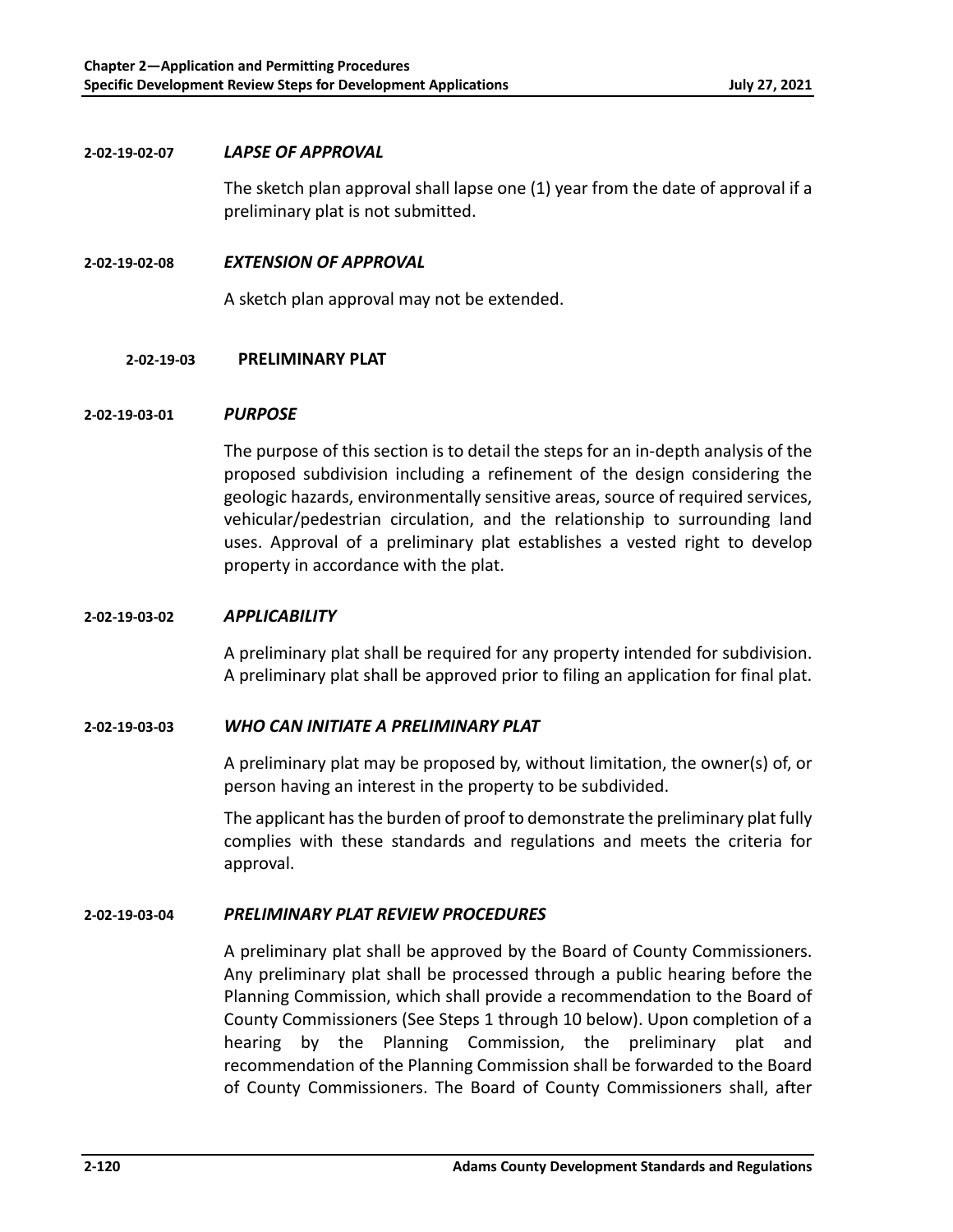receiving a recommendation from the Planning Commission, hold a public hearing. The Board of County Commissioners shall then approve, approve with conditions, or deny the preliminary plat based on consideration of the staff report, the Planning Commission's recommendation and findings, the evidence from the public hearings, and the preliminary plat's compliance with the criteria for approval.

The processing of a preliminary plat shall be according to, in compliance with, and subject to the provisions contained in Steps 1 through 10 of the Common Development Review Procedures as follows:

- 1. Conceptual Review: Applicable.
- 2. Neighborhood Meeting: Applicable, unless the Director of Community and Economic Development determines the development proposal may not have significant neighborhood impacts.
- 3. Development Application Submittal: All items or documents required for a preliminary plat as described in the development application submittal requirements shall be submitted to the Director of Community and Economic Development at least fifty (50) days prior to the first unfilled Planning Commission public hearing agenda.
- 4. Determination of Sufficiency: Applicable. No application shall be processed if any taxes due are not paid.
- 5. Staff Report: Applicable.
- 6. Notice: Applicable.
- 7. Public Hearing: Applicable. A public hearing shall be held before the Planning Commission and Board of County Commissioners.
- 8. Standards: Applicable.
- 9. Conditions of Approval: Applicable. The Board of County Commissioners in approving a preliminary plat may attach conditions necessary to implement the Adams County Comprehensive Plan and ensure compatibility with adjacent uses.
- 10. Amendments: Applicable.

# **2‐02‐19‐03‐05** *CRITERIA FOR APPROVAL*

The Planning Commission, in making their recommendation, and the Board of County Commissioners, in approving a preliminary plat, shall find:

- 1. The preliminary plat is consistent with the Adams County Comprehensive Plan and any available area plan.
- 2. The preliminary plat is consistent with the purposes of these standards and regulations.
- 3. The preliminary plat is in conformance with the subdivision design standards and any approved sketch plan.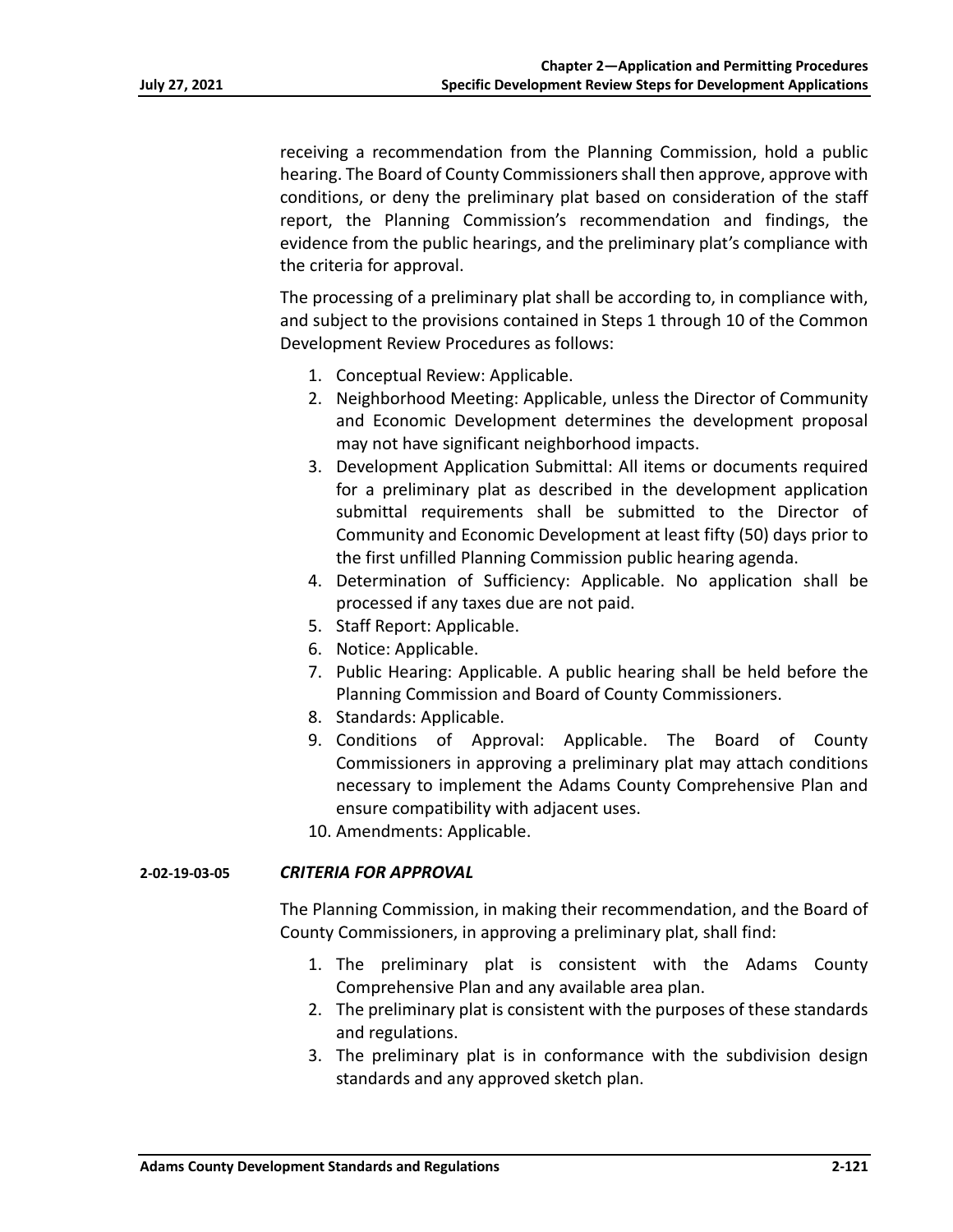- 4. The applicant has provided evidence that a sufficient water supply has been acquired in terms of quantity, quality, and dependability for the type of subdivision proposed, as determined in accordance with the standards set forth in the water supply standards.
- 5. The applicant has provided evidence that a public sewage disposal system has been established and, if other methods of sewage disposal are proposed, adequate evidence indicating that such system complies with state and local laws and regulations.
- 6. The applicant has provided evidence to show all areas of the proposed subdivision, which may involve soil or topographical conditions presenting hazards or requiring special precautions, have been identified by the applicant and the proposed uses of these areas are compatible with such conditions.
- 7. The applicant has provided evidence that adequate drainage improvements comply with these standards and regulations.
- 8. The overall density of development within the proposed subdivision conforms to the zone district density allowances.
- 9. The proposed subdivision is compatible with the surrounding area, harmonious with the character of the neighborhood, not detrimental to the immediate area, not detrimental to the future development of the area, and not detrimental to the health, safety, or welfare of the inhabitants of the area and the County. The proposed subdivision has established an adequate level of compatibility by:
	- a. Incorporating natural physical features into the development design and providing sufficient open spaces considering the type and intensity of use;
	- b. Incorporating site planning techniques to foster the implementation of the County's plans, and encourage a land use pattern to support a balanced transportation system, including auto, bike, and pedestrian traffic, public or mass transit, and the cost-effective delivery of other services consistent with adopted plans, policies and regulations of the County;
	- c. Incorporating physical design features in the subdivision to provide a transition between the project and adjacent land uses through the provision of an attractive entryway, edges along public streets, architectural design, and appropriate height and bulk restrictions on structures;
	- d. Incorporating identified environmentally sensitive areas, including but not limited to, wetlands and wildlife corridors, into the project design; and
	- e. Incorporating public facilities or infrastructure, or cash‐in‐lieu, reasonably related to the proposed subdivision so the proposed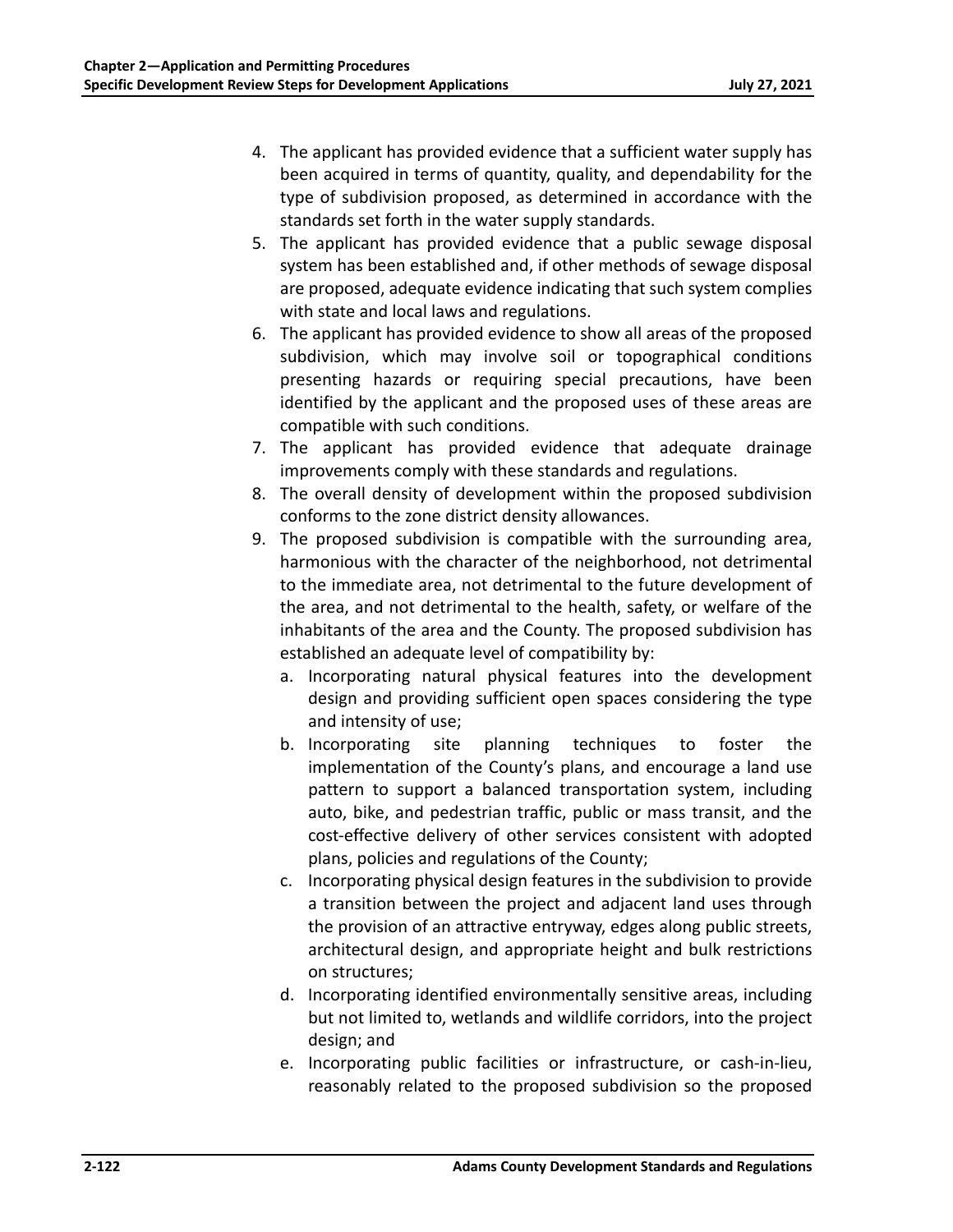subdivision will not negatively impact the levels of service of the County services and facilities.

#### **2‐02‐19‐03‐06** *ACTION BY THE DIRECTOR OF COMMUNITY AND ECONOMIC DEVELOPMENT*

Upon final approval and fulfillment of all requirements of the Board of County Commissioners, the Director of Community and Economic Development shall file a copy of the approved preliminary plat in the Community and Economic Development Department.

#### **2‐02‐19‐03‐07** *LAPSE OF APPROVAL*

The preliminary plat approval shall lapse two (2) years from the date of approval if a final plat is not submitted.

# **2‐02‐19‐03‐08** *EXTENSION OF APPROVAL*

A ninety (90)‐day extension of the preliminary plat approval may be granted by the Planning Commission. In order to be eligible for an extension, the applicant shall file an application for extension with the Director of Community and Economic Development at least thirty (30) days prior to the date the preliminary plat would lapse. A progress report and revised schedule shall be submitted with the request for extension. An extension may only be granted if the Planning Commission finds:

- 1. The applicant has maintained a continuous good faith effort in preparing a final development plan including, but not limited to, preparing financing, securing state or federal permits, undertaking engineering and design, etc.; and
- 2. Conditions near the site, these standards and regulations, and the Adams County Comprehensive Plan have not changed in a way to render the original findings erroneous.

A preliminary plat shall be limited to one ninety (90)‐day extension.

#### **2‐02‐19‐04 FINAL PLAT**

# **2‐02‐19‐04‐01** *PURPOSE*

The purpose of this section is to detail the steps and requirements for a review of all final engineering plans, subdivision improvements agreements, and other legal requirements for platting a major subdivision. Approval of a final plat establishes a vested right to develop property in accordance with the plan.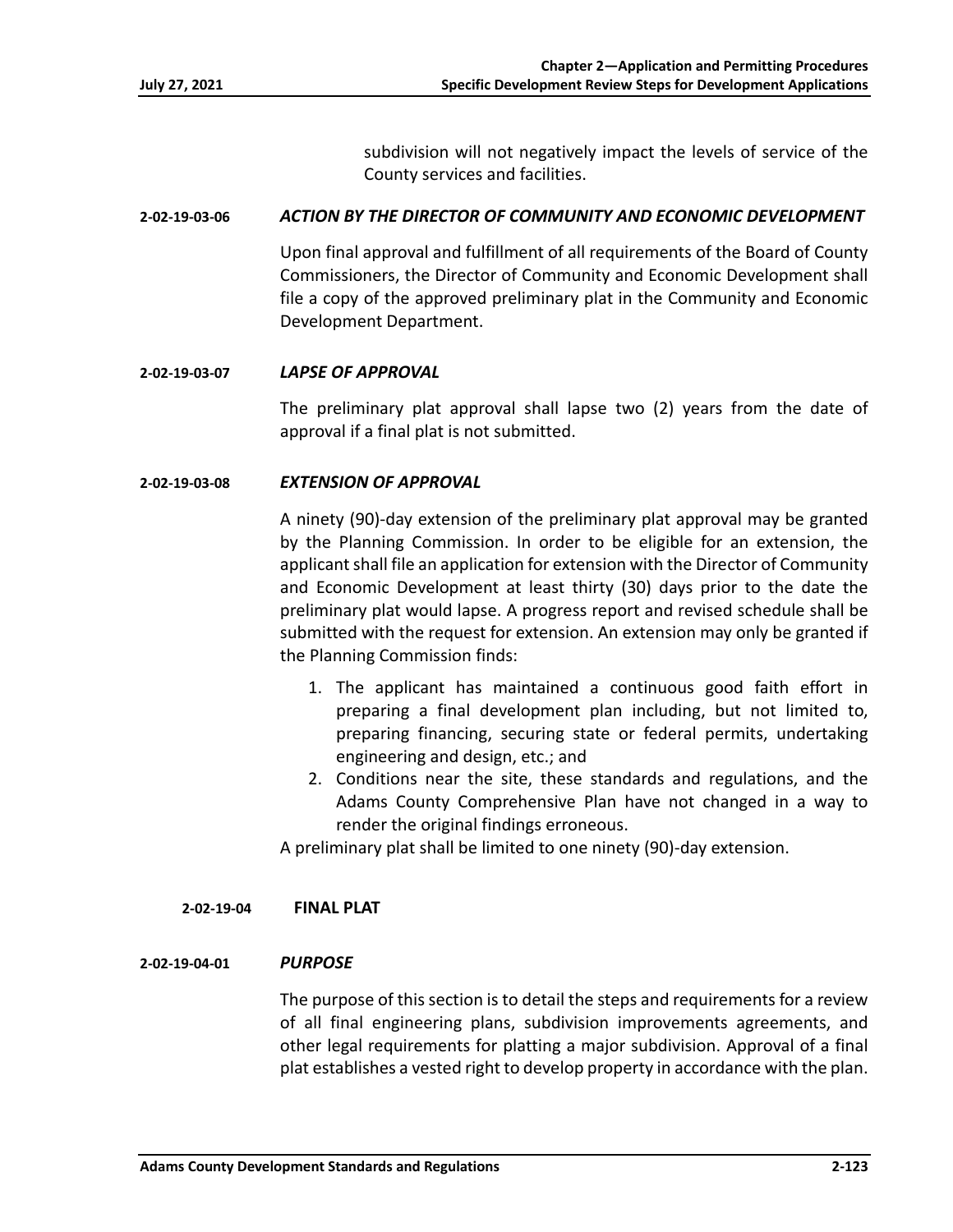### **2‐02‐19‐04‐02** *APPLICABILITY*

A final plat shall be required for any property intended to be subdivided.

### **2‐02‐19‐04‐03** *WHO CAN INITIATE A FINAL PLAT*

A final plat may be proposed by, without limitation, the owner(s) of, or person having an interest in the property to be subdivided. A final plat may only be submitted if a preliminary plat for the subject property has been approved. The final plat shall conform to the preliminary plat.

The applicant has the burden of proof to demonstrate the final plat fully complies with these standards and regulations and meets the criteria for approval.

# **2‐02‐19‐04‐04** *FINAL PLAT REVIEW PROCEDURES*

A final plat shall be approved by the Board of County Commissioners by resolution. Any final plat shall be processed through a public meeting before the Board of County Commissioners (See Steps 1 through 10 below). The Board of County Commissioners shall then approve or deny the final plat based on its consideration of the staff report, the evidence from the public meeting, and the final plat's compliance with the criteria for approval.

The processing of a final plat shall be according to, in compliance with, and subject to the provisions contained in Steps 1 through 10 of the Common Development Review Procedures as follows:

- 1. Conceptual Review: Not applicable.
- 2. Neighborhood Meeting: Not applicable.
- 3. Development Application Submittal: All items or documents required for a final plat as described in the development application submittal requirements shall be submitted to the Director of Community and Economic Development at least thirty (30) days prior to the first unfilled Board of County Commissioners public meeting agenda.
- 4. Determination of Sufficiency: Applicable. No application shall be processed if any taxes due are not paid.
- 5. Staff Report: Applicable.
- 6. Notice: Not applicable.
- 7. Public Hearing: Applicable. A public hearing shall be held before the Board of County Commissioners. This item would be listed on the consent calendar. However, the Board of County Commissioners may take testimony from the public at the public hearing.
- 8. Standards: Applicable.
- 9. Conditions of Approval: Applicable.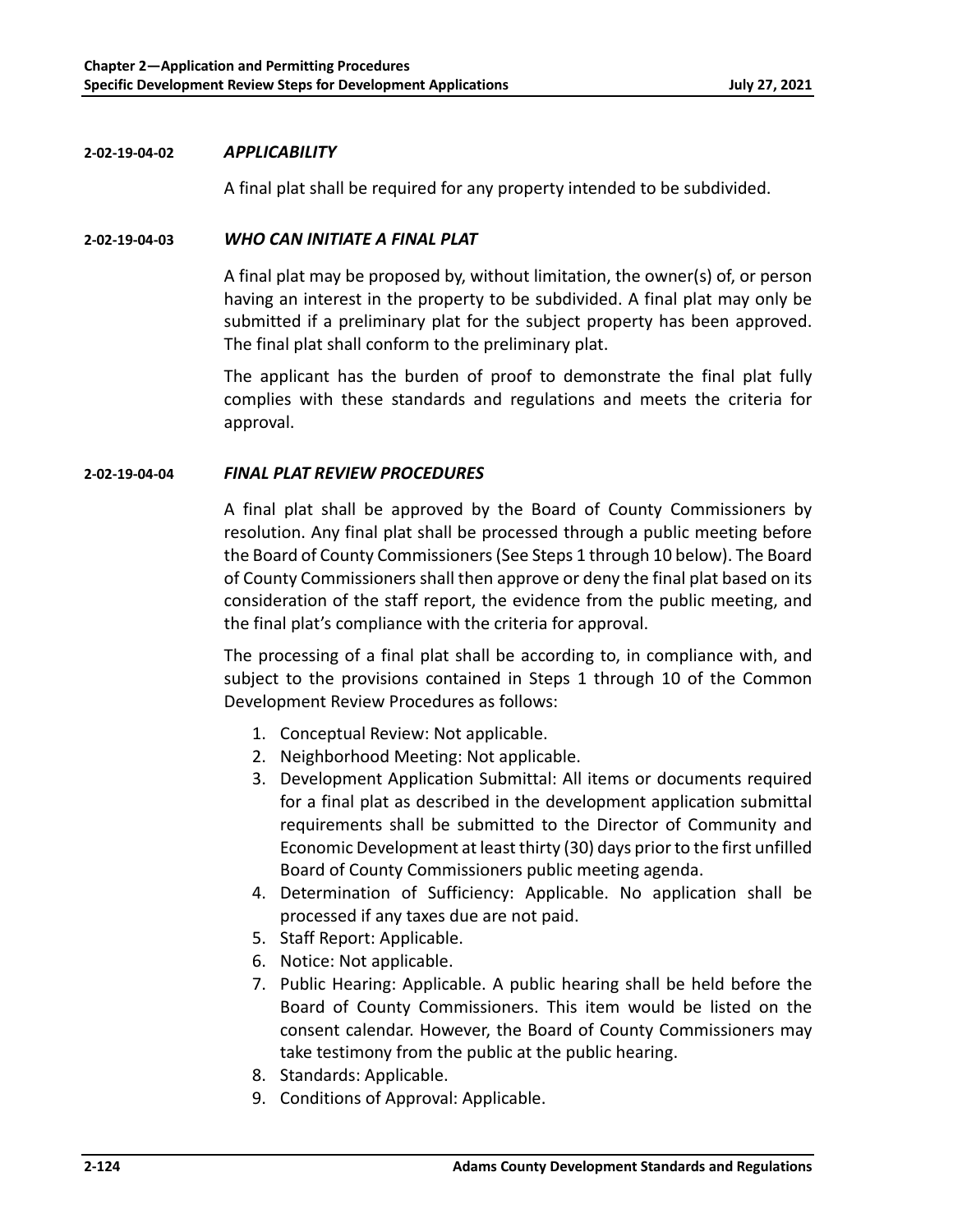10. Amendments: Applicable.

#### **2‐02‐19‐04‐05** *CRITERIA FOR APPROVAL*

The Board of County Commissioners, in approving a final plat, shall find:

- 1. The final plat is consistent and conforms to the approved preliminary plat.
- 2. The final plat is in conformance with the subdivision design standards.
- 3. The applicant has provided evidence that a sufficient water supply has been acquired in terms of quantity, quality, and dependability for the type of subdivision proposed, as determined in accordance with the standards set forth in the water supply standards.
- 4. The applicant has provided evidence that a public sewage disposal system has been established and, if other methods of sewage disposal are proposed, adequate evidence indicating that the system complies with state and local laws and regulations.
- 5. The applicant has provided evidence to show all areas of the proposed subdivision, which may involve soil or topographical conditions presenting hazards or requiring special precautions, have been identified by the applicant and the proposed uses of these areas are compatible with such conditions.
- 6. The proposed or constructed drainage improvements are adequate and comply with these standards and regulations.
- 7. Adequate public facilities or infrastructure, or cash‐in‐lieu, for impacts reasonably related to the proposed subdivision have been constructed or financially guaranteed through cash‐in‐lieu or a subdivision improvements agreement so the proposed subdivision will not negatively impact the levels of service of the County.

# **2‐02‐19‐04‐06** *ACTION BY THE DIRECTOR OF COMMUNITY AND ECONOMIC DEVELOPMENT*

Upon final approval and fulfillment of all requirements of the Board of County Commissioners, the Director of Community and Economic Development shall cause to have filed in the Office of the Adams County Clerk and Recorder the final plat and subdivision improvements agreement.

# **2‐02‐20 SUBDIVISION, MINOR**

#### **2‐02‐20‐01 PURPOSE**

The purpose of this section is to detail the steps for obtaining approval to develop a minor subdivision. A minor subdivision shall only be used to divide parcels of less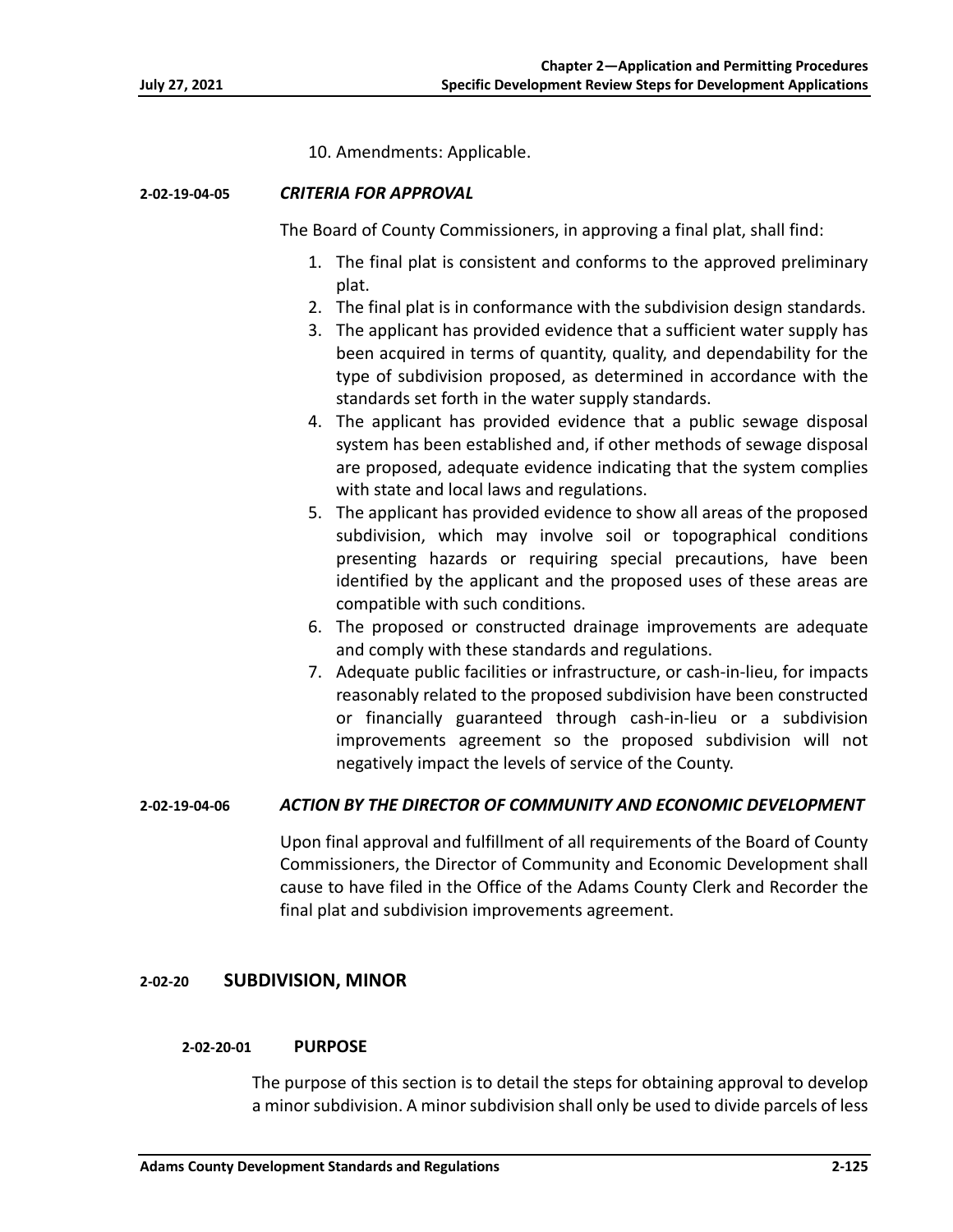than twenty (20) acres into four (4) or fewer lots. All minor subdivisions are required to obtain two (2) approvals prior to development of a site.

The first required approval is an approval of the sketch plan. The sketch plan is a conceptual plan analysis of the feasibility of the subdivision including conceptual design, ability to obtain water/sanitation, location of geologic hazards, identification of environmentally sensitive areas, sources of required services, vehicular and pedestrian circulation, relationship to surrounding land uses, and conformance with zoning, design standards, and the Adams County Comprehensive Plan.

The second required approval is an approval of the final plat. The final plat provides a review of all final engineering plans, subdivision improvements agreements, and other legal requirements.

An Applicant may also choose to process a minor subdivision in the same manner as a major subdivision and the process shall follow Section 2‐02‐16‐03. Each process involves the submittal of an application, an application fee, required plans and reports, referrals of the proposal to other agencies, staff analysis and meetings with staff or public hearings/meetings. The final plat application builds on the previously approved application by providing additional details and by meeting additional restrictions and standards. This progression relieves the applicant from major and potentially unnecessary expenses in situations which may require a redesign, and, therefore, a revision of expensive engineering or planning reports. Approval at any step in the process does not ensure approval at the next step.

The sketch plan shall be reviewed by the Director of Community and Economic Development with written staff analysis provided, prior to submittal of the final plat. The final plat shall be reviewed by the Planning Commission and Board of County Commissioners at a public hearing. The final plat may not be submitted prior to obtaining a sketch plan approval.

If significant issues are identified or disclosed during the sketch plan process, including, but not limited to, public opposition, the applicant may choose to have the minor subdivision processed as a major subdivision. Where issues appear to be significant or public opposition to a subdivision is substantial, the applicant is advised that by filing a preliminary plat, the applicant may avoid the unnecessary expense in completing final engineering where final plat approval is less certain. If the applicant chooses to have the proposed minor subdivision processed as a major subdivision, the applicant shall submit a preliminary plat in conformance with the requirements of the major subdivision process.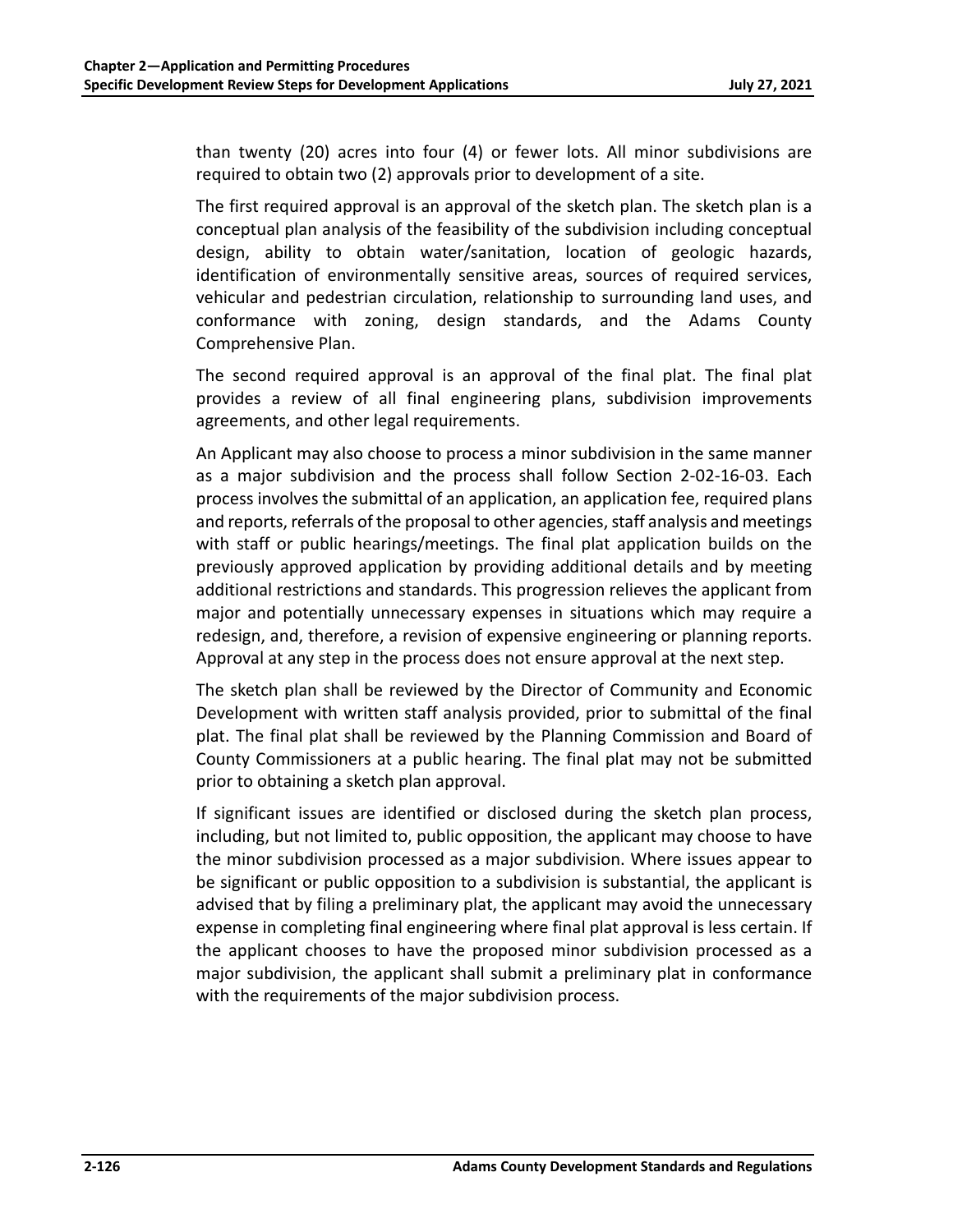### **2‐02‐20‐02 SKETCH PLAN**

#### **2‐02‐20‐02‐01** *PURPOSE*

The purpose of this section is to detail the steps for examining the feasibility of a subdivision of land including the review of conceptual design, ability to obtain water and sanitation, location of geologic hazards, identification of environmentally sensitive areas, sources of required services, vehicular and pedestrian circulation, relationship to surrounding land uses, and conformance with zoning, design standards, and the Adams County Comprehensive Plan. Approval of a sketch plan does not establish any vested right to develop property in accordance with the plan.

#### **2‐02‐20‐02‐02** *APPLICABILITY*

A sketch plan approval shall be required for all minor subdivisions prior to submission of an application for final plat.

#### **2‐02‐20‐02‐03** *WHO CAN INITIATE A SKETCH PLAN*

A sketch plan may be proposed by, without limitation, the owner(s) of, or person having an interest in the property to be subdivided.

The applicant has the burden of proof to demonstrate the sketch plan fully complies with these standards and regulations and meets the criteria for approval.

# **2‐02‐20‐02‐04** *SKETCH PLAN REVIEW PROCEDURES*

A sketch plan shall be approved by the Director of Community and Economic Development. Sketch plans shall be processed administratively (See Steps 1 through 10 below). Upon completion of a review of the submitted information, the Director of Community and Economic Development shall approve, approve with conditions, or deny the sketch plan and shall forward a written administrative analysis concerning the decision and application to the applicant. The Director of Community and Economic Development's decision shall be based on the criteria for approval.

The processing of a sketch plan shall be according to, in compliance with, and subject to the provisions contained in Steps 1 through 10 of the Common Development Review Procedures as follows:

1. Conceptual Review: Applicable.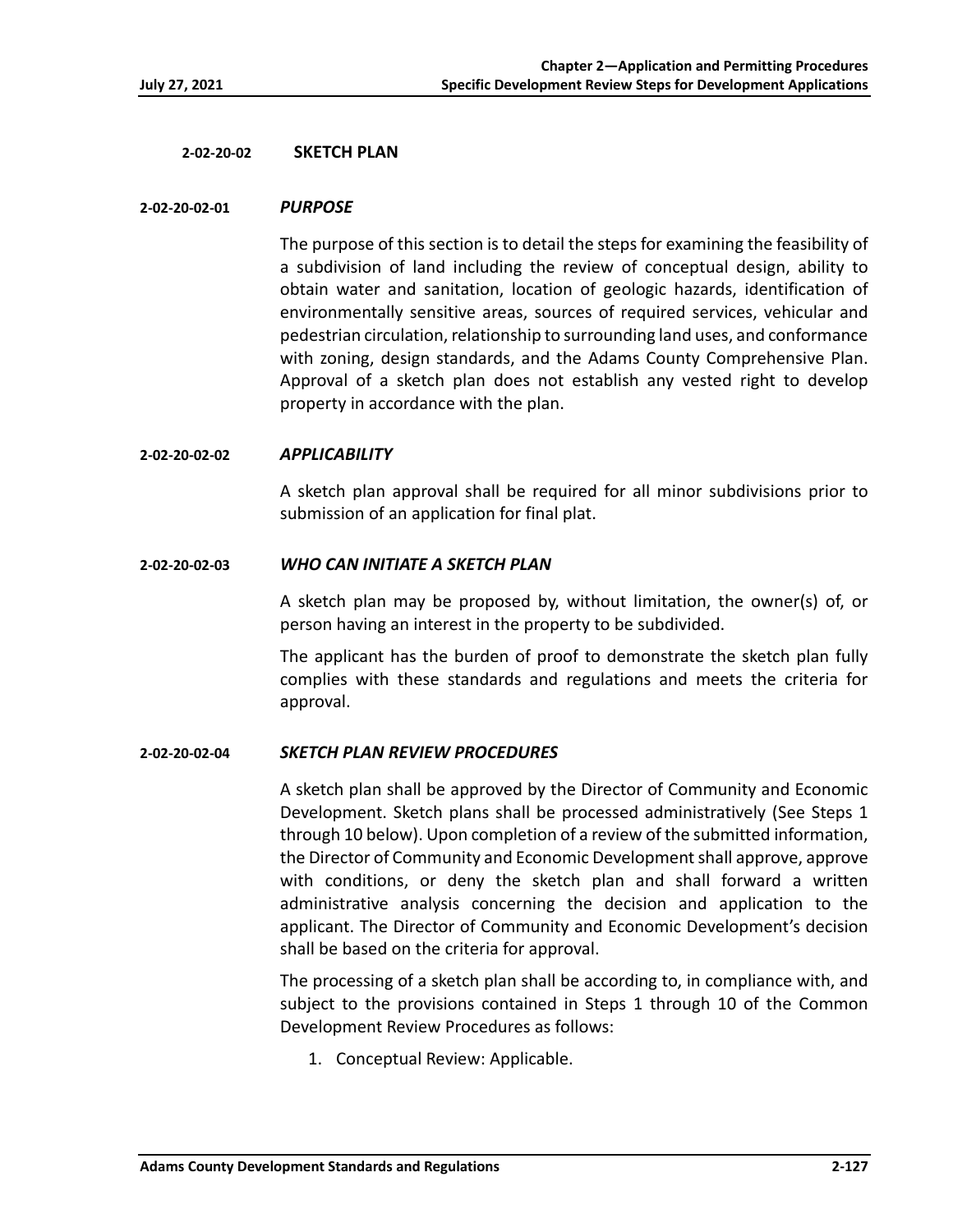- 2. Neighborhood Meeting: Optional, unless the Director of Community and Economic Development determines the development proposal could have significant neighborhood impacts.
- 3. Development Application Submittal: All items or documents required for a sketch plan as described in the development application submittal requirements shall be submitted to the Director of Community and Economic Development.
- 4. Determination of Sufficiency: Applicable. No application shall be processed if any taxes due are not paid.
- 5. Staff Report: Applicable.
- 6. Notice: Not applicable.
- 7. Public Hearing: Not applicable.
- 8. Standards: Applicable.
- 9. Conditions of Approval: Applicable. The Director of Community and Economic Development in approving a sketch plan may attach conditions necessary to implement the Adams County Comprehensive Plan and ensure compatibility with adjacent uses.
- 10. Amendments: Not applicable.

# **2‐02‐20‐02‐05** *CRITERIA FOR APPROVAL*

The Director of Community and Economic Development, in approving a sketch plan, shall find:

- 1. The sketch plan appears to be consistent with the Adams County Comprehensive Plan and any applicable area plan.
- 2. The sketch plan appears to be consistent with the purpose of these standards and regulations.
- 3. The sketch plan appears to be in conformance with the subdivision design standards.
- 4. The applicant has provided reasonable evidence that a sufficient water supply has been acquired in terms of quantity, quality, and dependability for the type of subdivision proposed, as determined in accordance with the standards set forth in the water supply standards.
- 5. The applicant has provided reasonable evidence that a public sewage disposal system has been established and, if other methods of sewage disposal are proposed, adequate evidence indicating that the system complies with state and local laws and regulations.
- 6. The applicant has provided reasonable evidence to show all areas of the proposed subdivision, which may involve soil or topographical conditions presenting hazards or requiring special precautions, have been identified by the applicant and the proposed uses of these areas are compatible with such conditions.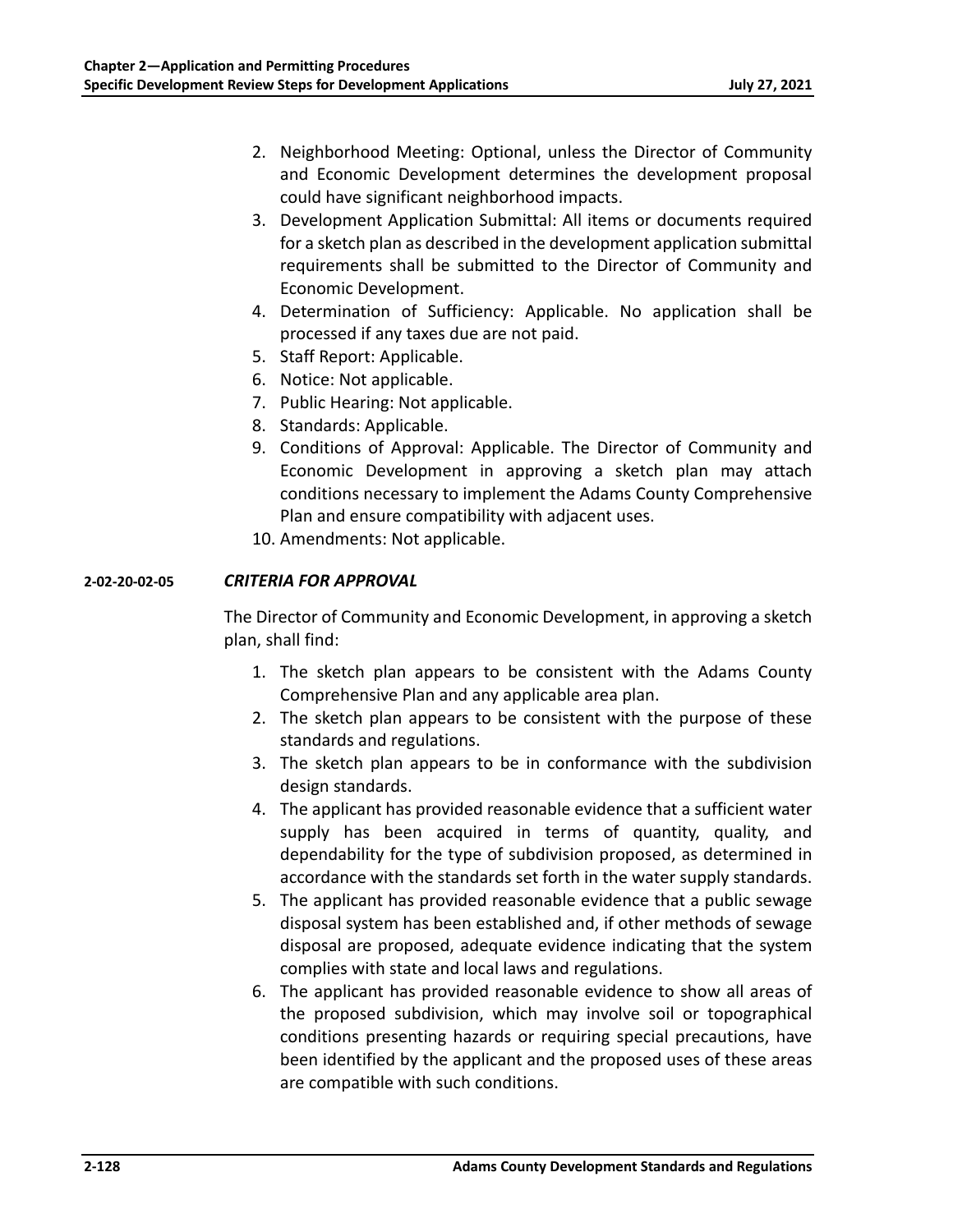- 7. The applicant has provided reasonable evidence adequate drainage improvements can be provided.
- 8. Significant cultural, archaeological, natural/historical resources and unique landforms will be reasonably protected in accordance with resource inventory provisions of these standards and regulations.
- 9. Necessary services, including fire/police protection, schools, recreation, utilities, open space and transportation system, appear to be available to serve the proposed subdivision.
- 10. The sketch plan appears to be compatible with the surrounding area, harmonious with the character of the neighborhood, not detrimental to the immediate area, not detrimental to the future development of the area, and not detrimental to the health, safety, or welfare of the inhabitants of the area and the County.

# **2‐02‐20‐02‐06** *ACTION BY THE DIRECTOR OF COMMUNITY AND ECONOMIC DEVELOPMENT FOLLOWING APPROVAL*

Upon approval, the Director of Community and Economic Development shall file a copy of the approved sketch plan in the Community and Economic Development Office.

# **2‐02‐20‐02‐07** *LAPSE OF APPROVAL*

The sketch plan approval shall lapse one (1) year from the date of approval if a preliminary plat is not submitted.

**2‐02‐20‐02‐08** *EXTENSION OF APPROVAL* 

A sketch plan approval may not be extended.

**2‐02‐20‐03 FINAL PLAT** 

# **2‐02‐20‐03‐01** *PURPOSE*

The purpose of this section is to detail the steps and requirements for a review of all final engineering plans, subdivision improvements agreements, and other legal requirements for platting a minor subdivision. Approval of a final plat establishes a vested right to develop property in accordance with the plan.

# **2‐02‐20‐03‐02** *APPLICABILITY*

A final plat shall be required for any property intended for subdivision.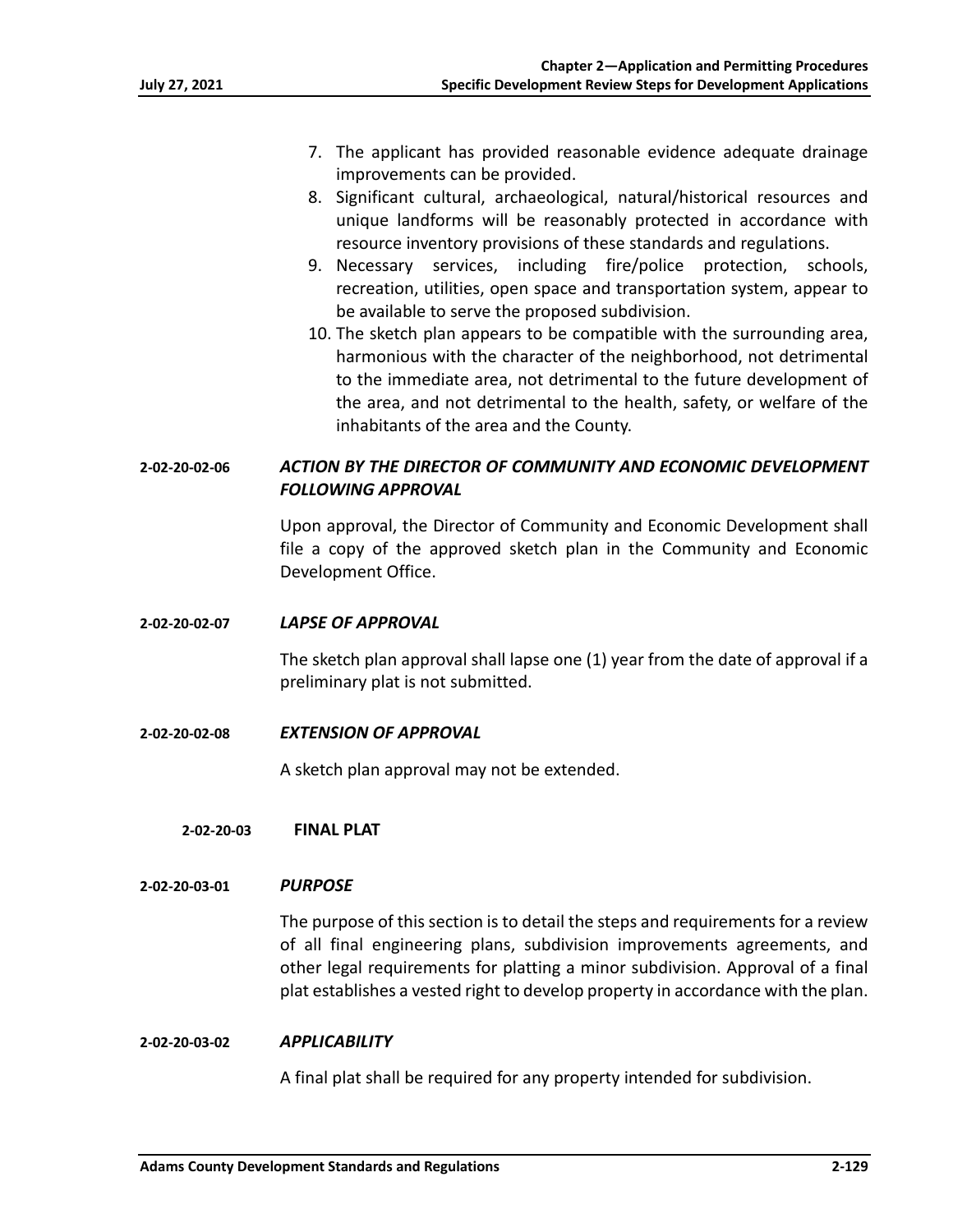### **2‐02‐20‐03‐03** *WHO CAN INITIATE A FINAL PLAT*

A final plat may be proposed by, without limitation, the owner(s) of, or person having an interest in the property to be subdivided. A final plat may only be submitted if a sketch plan for the subject property has been approved. The final plat shall conform to the sketch plan.

The applicant has the burden of proof to demonstrate the final plat fully complies with these standards and regulations and meets the criteria for approval.

# **2‐02‐20‐03‐04** *FINAL PLAT REVIEW PROCEDURES*

A final plat shall be approved by the Board of County Commissioners by resolution. Any final plat shall be processed through a public hearing before the Planning Commission, which shall provide a recommendation to the Board of County Commissioners (See Steps 1 through 10 below). Upon completion of a hearing by the Planning Commission, the final plat and recommendation of the Planning Commission shall be forwarded to the Board of County Commissioners. The Board of County Commissioners shall, after receiving a recommendation from the Planning Commission, hold a public hearing. The Board of County Commissioners shall then approve, approve with conditions, or deny the final plat based on consideration of the staff report, the Planning Commission's recommendation and findings, the evidence from the public hearings, and the final plat's compliance with the criteria for approval.

The processing of a final plat shall be according to, in compliance with, and subject to the provisions contained in Steps 1 through 10 of the Common Development Review Procedures as follows:

- 1. Conceptual Review: Not applicable.
- 2. Neighborhood Meeting: Not applicable.
- 3. Development Application Submittal: All items or documents required for a final plat as described in the development application submittal requirements shall be submitted to the Director of Community and Economic Development at least fifty (50) days prior to the first unfilled Planning Commission public meeting agenda.
- 4. Determination of Sufficiency: Applicable. No application shall be processed if any taxes due are not paid.
- 5. Staff Report: Applicable.
- 6. Notice: Applicable.
- 7. Public Hearing: Applicable. A public hearing shall be held before the Planning Commission and Board of County Commissioners.
- 8. Standards: Applicable.
- 9. Conditions of Approval: Not applicable.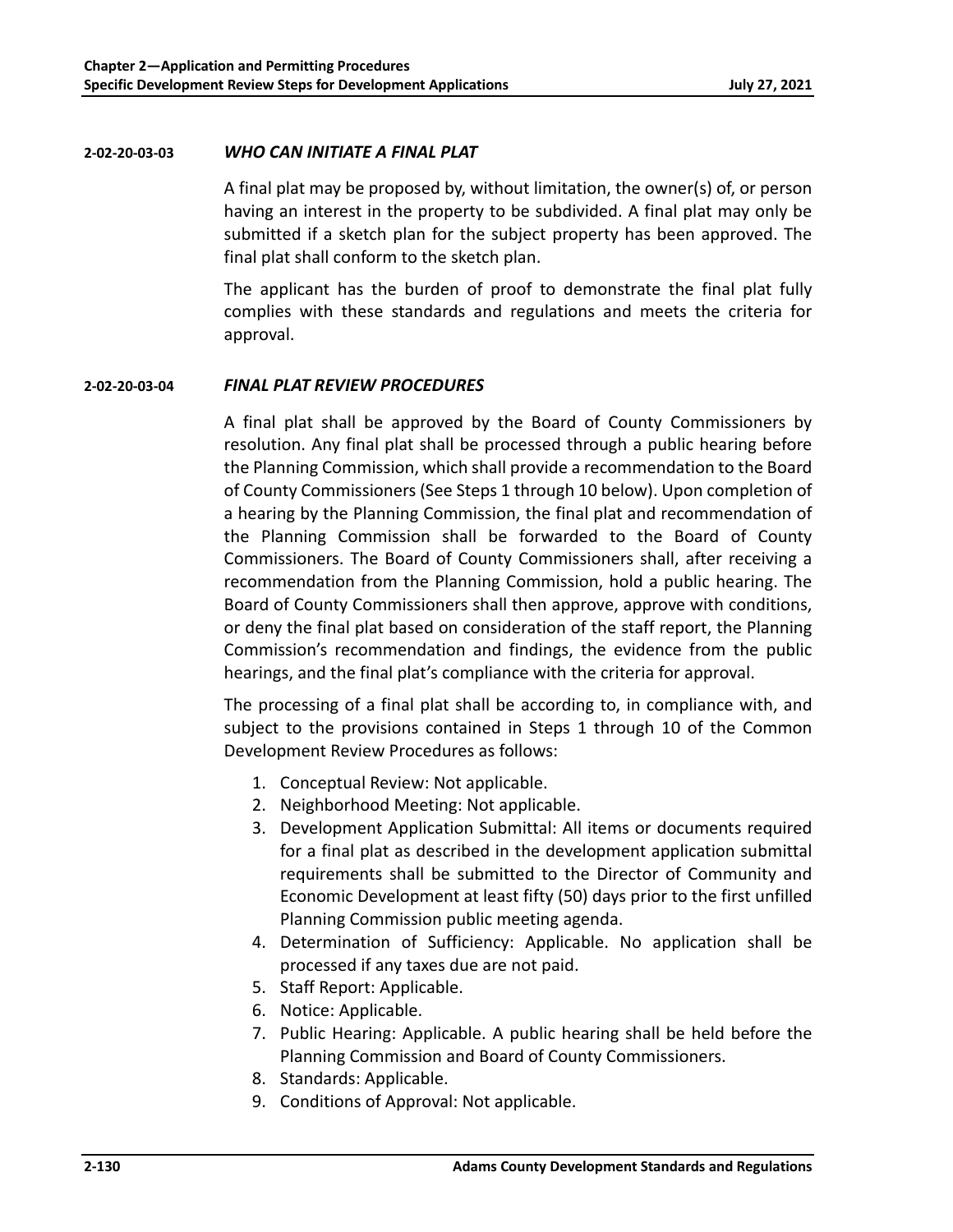10. Amendments: Applicable.

# **2‐02‐20‐03‐05** *CRITERIA FOR APPROVAL*

The Planning Commission, in making their recommendation, and the Board of County Commissioners, in approving a final plat, shall find:

- 1. The final plat is consistent and conforms to the approved sketch plan.
- 2. The final plat is in conformance with the subdivision design standards.
- 3. The applicant has provided evidence that a sufficient water supply has been acquired in terms of quantity, quality, and dependability for the type of subdivision proposed, as determined in accordance with the standards set forth in the water supply standards.
- 4. The applicant has provided evidence that provision has been made for a public sewage disposal system and, if other methods of sewage disposal are proposed, adequate evidence indicating that the system complies with state and local laws and regulations.
- 5. The applicant has provided evidence to show all areas of the proposed subdivision, which may involve soil or topographical conditions presenting hazards or requiring special precautions have been identified by the applicant and the proposed uses of these areas are compatible with such conditions.
- 6. The proposed or constructed drainage improvements are adequate and comply with these standards and regulations.
- 7. Adequate public facilities or infrastructure, or cash‐in‐lieu, for impacts reasonably related to the proposed subdivision have been constructed or financially guaranteed through cash‐in‐lieu or a subdivision improvements agreement so the proposed subdivision will not negatively impact the levels of service of the County.
- 8. The final plat is consistent with the Adams County Comprehensive Plan and any available area plan.
- 9. The final plat is consistent with the purposes of these standards and regulations.
- 10. The overall density of development within the proposed subdivision conforms to the zone district density allowances.
- 11. The proposed subdivision is compatible with the surrounding area, harmonious with the character of the neighborhood, not detrimental to the immediate area, not detrimental to the future development of the area, and not detrimental to the health, safety, or welfare of the inhabitants of the area and the County. The proposed subdivision has established an adequate level of compatibility by:
	- a. Incorporating natural physical features into the development design and providing sufficient open spaces considering the type and intensity of use;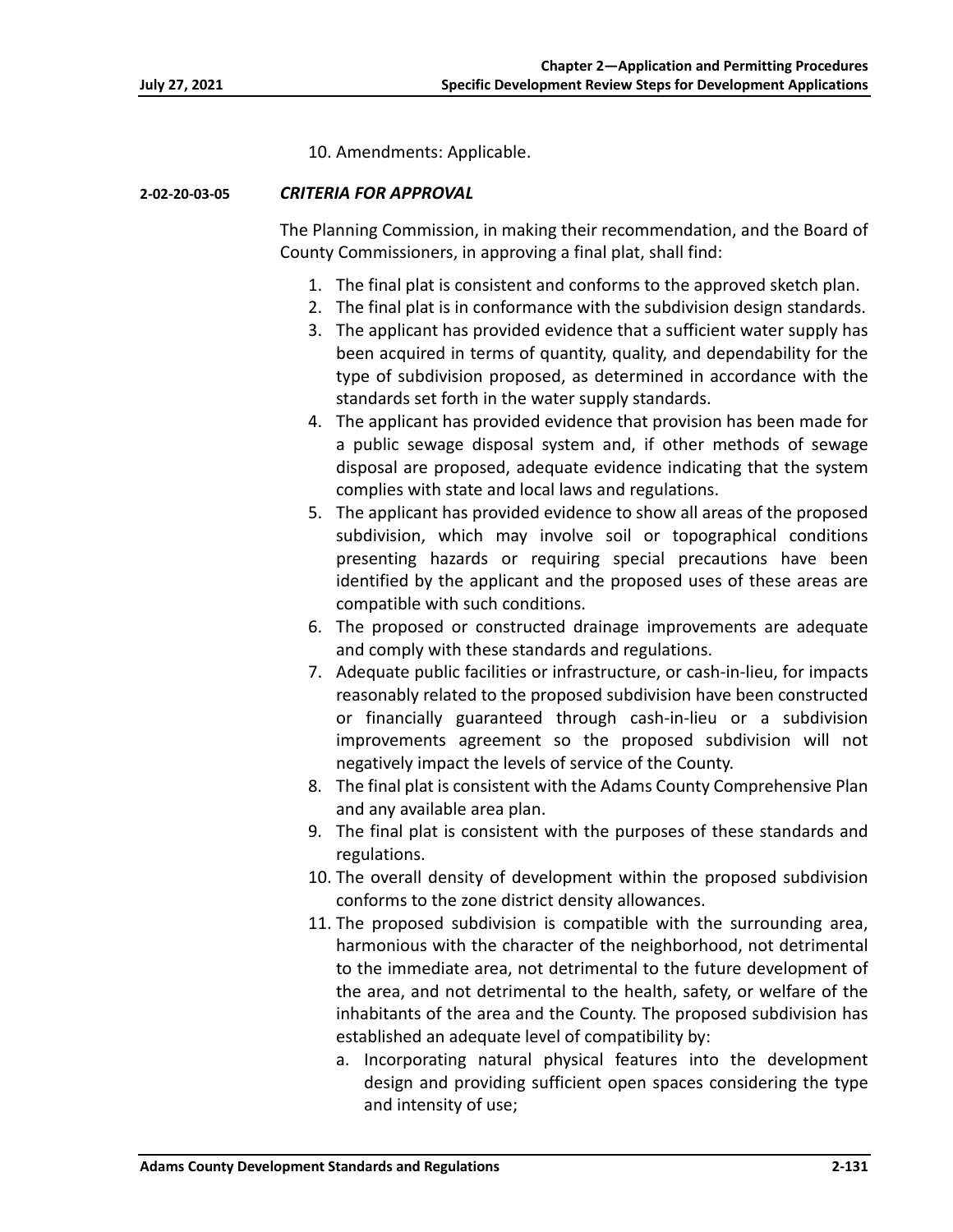- b. Incorporating site planning techniques to foster the implementation of the County's plans and encourage a land use pattern to support a balanced transportation system, including auto, bike, and pedestrian traffic, public or mass transit, and the cost‐effective delivery of other services consistent with adopted plans, policies and regulations of the County;
- c. Incorporating physical design features in the subdivision to provide a transition between the project and adjacent land uses through the provision of an attractive entryway, edges along public streets, architectural design, and appropriate height and bulk restrictions on structures; and
- d. Incorporating identified environmentally sensitive areas, including but not limited to, wetlands and wildlife corridors, into the project design.

# **2‐02‐20‐03‐06** *ACTION BY THE DIRECTOR OF COMMUNITY AND ECONOMIC DEVELOPMENT FOLLOWING APPROVAL*

Upon final approval and fulfillment of all requirements of the Board of County Commissioners, the Director of Community and Economic Development shall cause to have filed in the Office of the Adams County Clerk and Recorder the final plat and subdivision improvements agreement.

# **2‐02‐21 APPEAL FROM ADMINISTRATIVE DECISION**

# **2‐02‐21‐01 PURPOSE**

The purpose of this section is to detail the steps and requirements for appeals from decisions of administrative officials to ensure these standards and regulations are administered properly and consistently with the policies adopted by the County.

# **2‐02‐21‐02 APPLICABILITY**

All appeals from an administrative decision must be processed in accordance with this section. The Board of Adjustment shall have the authority to hear and decide appeals by any aggrieved person, where it is alleged there is an error in any order, requirement, decision, or determination made by an administrative official in the enforcement of these standards and regulations. Only those provisions relating to the administration of these standards and regulations, the interpretation of performance and design standards, or zone district regulations and standards may be appealed to the Board of Adjustment. An alleged error in the interpretation and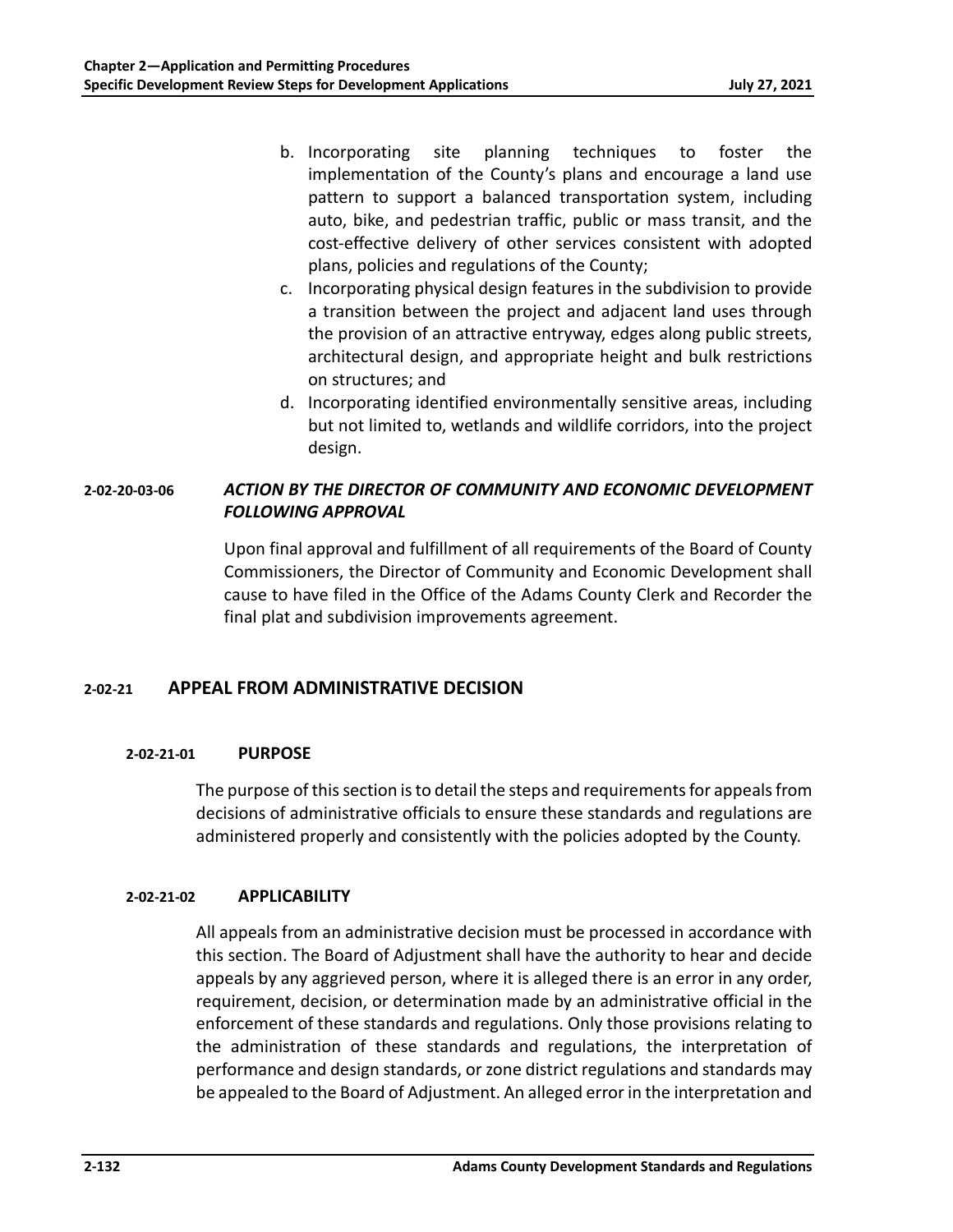administration of any subdivision standards or regulations, or the administration and interpretation of any engineering design and construction standards may not be appealed to the Board of Adjustment but must be appealed to the Board of County Commissioners.

#### **2‐02‐21‐03 WHO CAN INITIATE AN APPEAL**

An appeal may be initiated by, without limitation, any person aggrieved by any decision of any administrative official of the County in the enforcement of these standards and regulations.

#### **2‐02‐21‐04 TIME LIMITATIONS**

All appeals must be initiated within ten (10) calendar days of the date the order, requirement, decision, or determination was made or rendered by the administrative official. The Director Community and Economic Development may waive or extend this deadline only upon finding the person filing the appeal received no actual or constructive form of notice of the order, requirement, decision, or determination being appealed. Failure to file the appeal in a timely manner shall constitute a waiver of any rights to appeal under this section.

#### **2‐02‐21‐05 APPEAL REVIEW PROCEDURES**

An appeal shall be decided by the Board of Adjustment. Any appeal shall be processed through an administrative hearing before the Board of Adjustment (See Steps 1 through 10 below). The Board of Adjustment shall grant the appeal, modify the administrative decision, or deny the appeal based on consideration of the staff report, the evidence from the public hearing, and compliance with the criteria for approval.

#### **2‐02‐21‐06 APPEAL REVIEW STEPS**

The processing of an appeal shall be according to, in compliance with, and subject to the provisions contained in Steps 1 through 10 of the Common Development Review Procedures as follows:

- 1. Conceptual Review: Not applicable.
- 2. Neighborhood Meeting: Not applicable.
- 3. Development Application Submittal: All items or documents required for an appeal as described in the development application submittal requirements shall be submitted to the Director of Community and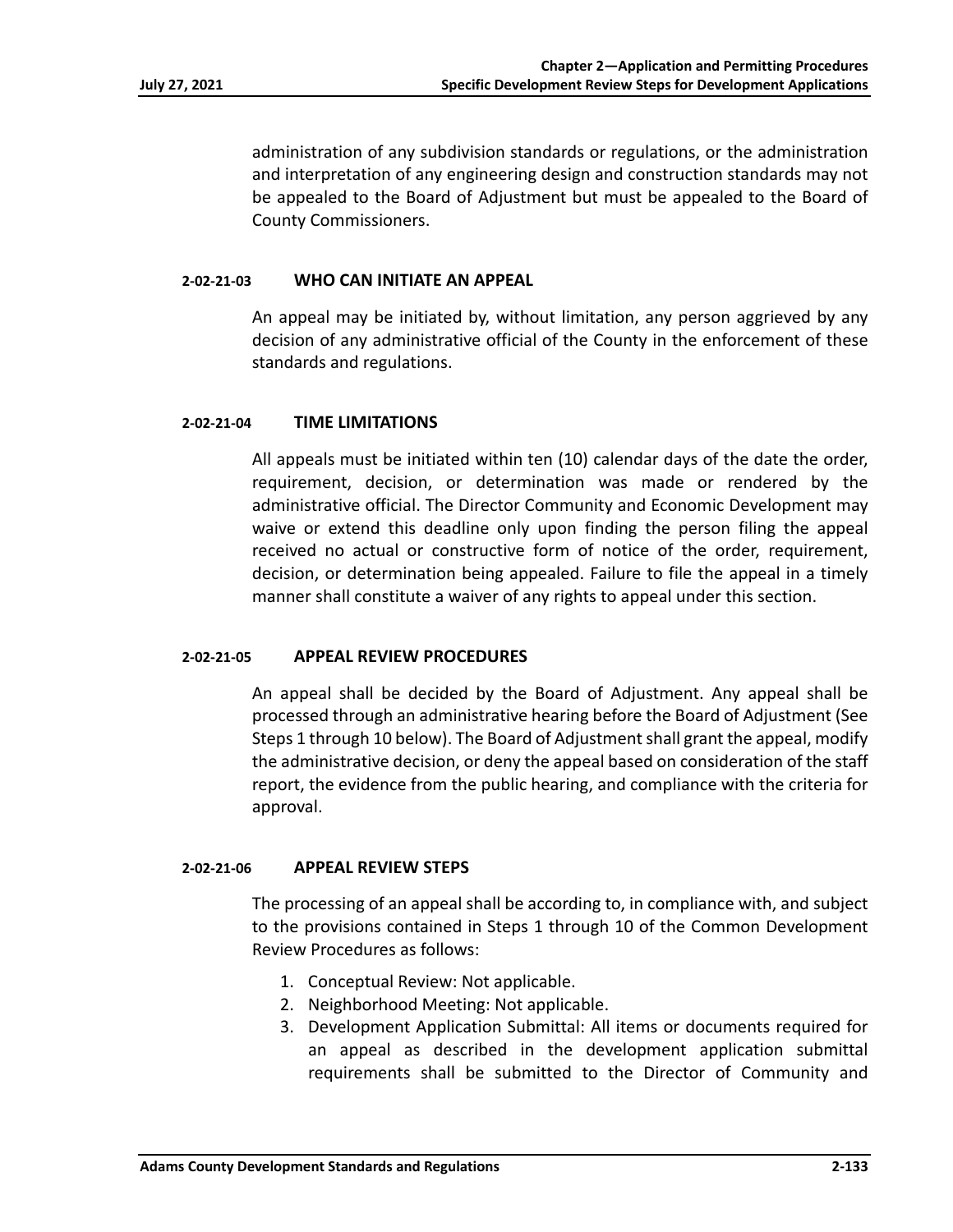Economic Development at least thirty (30) days prior to the first unfilled Board of Adjustment public hearing agenda.

- 4. Determination of Sufficiency: Applicable. Upon a determination of sufficiency, the appeal shall stay any proceedings in furtherance of the contested action. The Director of Community and Economic Development may certify in writing to the Board of County Commissioners that a stay poses an imminent peril to life or property or would seriously interfere with the enforcement of these standards and regulations. The Board of County Commissioners shall review the certification and may override the stay of further proceedings.
- 5. Staff Report: Applicable. The administrative official whose action is being appealed shall transmit to the Director of Community and Economic Development all administrative papers, records, and other information regarding the subject being appealed within seven (7) days of being given notice of the appeal by the Director of Community and Economic Development. The Director of Community and Economic Development shall give notice in writing to the administrative official whose decision is being appealed. Copies of all written materials transmitted to the Director of Community and Economic Development shall be incorporated into the staff report.
- 6. Notice: Not applicable.
- 7. Public Hearing: Not applicable. An administrative hearing shall be held before the Board of Adjustment.
- 8. Standards: Applicable.
- 9. Conditions of Approval: Not applicable.
- 10. Amendments: Not applicable.

# **2‐02‐21‐07 CRITERIA FOR APPROVAL**

The Board of Adjustment, in granting an appeal or modifying an administrative decision, shall have all the powers of the administrative official from whom the appeal is taken and shall, in making its decision, find an error in the application of these standards and regulations on the part of the administrative official rendering the order, requirement, decision, or determination. The motion regarding the appeal shall state the reasons the Board of Adjustment used and the findings of fact the Board made in reaching its decision.

# **2‐02‐21‐08 ACTION BY THE DIRECTOR OF COMMUNITY AND ECONOMIC DEVELOPMENT FOLLOWING THE GRANT OF AN APPEAL**

Upon the granting of an appeal or modification of an administrative decision by the Board of Adjustment, the Director of Community and Economic Development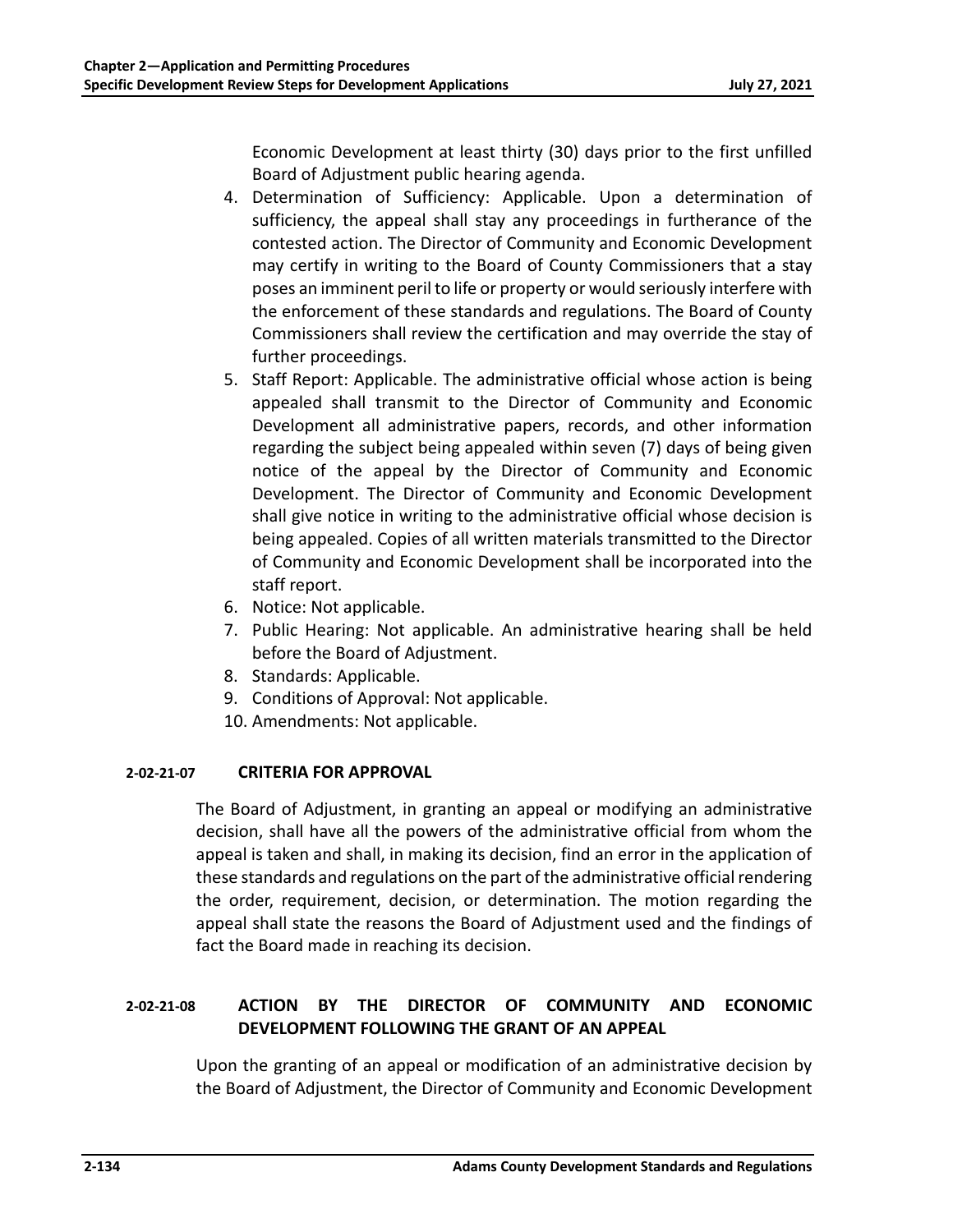shall send a letter of decision to the administrative officer whose decision was overturned or modified and the appellant. The letter of decision shall describe in detail the grant of appeal approved by the Board of Adjustment.

#### **2‐02‐21‐09 EFFECT OF APPROVAL**

The applicant shall be subject to all permits required by these standards and regulations. All orders, decisions, determinations, and interpretations made under those permit procedures shall be consistent with the reversal or modification granted to the appellant.

# **2‐02‐22 FLOODPLAIN USE PERMIT VARIANCE**

#### **2‐02‐22‐01 PURPOSE**

The purpose of this section is to detail the processing steps and requirements for a variance from the provisions of the Floodplain Overlay Zone District requirements. The variance is a means whereby the literal terms of the Floodplain Overlay Zone District standards and regulations need not be applied if there are practical difficulties or unnecessary hardships associated with their application. In granting a variance, the spirit of the Floodplain Overlay Zone District standards and regulations shall be observed, public safety and welfare secured, and substantial justice done.

#### **2‐02‐22‐02 APPLICABILITY**

All Floodplain Overlay Zone District variance requests must be processed in accordance with this section. Only the Board of Adjustment may approve a variance from the Floodplain Overlay Zone District standards and regulations. Variances to the Floodplain Overlay Zone District requirements shall be limited as follows:

- 1. Variances may be issued for the reconstruction, rehabilitation, or restoration of structures listed on the National Register of Historic Places or the State Inventory of Historic Places;
- 2. Variances shall not be issued within any designated floodway if any increase in flood levels would occur during the base flood discharge or if increases within the channel exceed those standards specified in the storm drainage design and technical criteria of these standards and regulations; **\*** and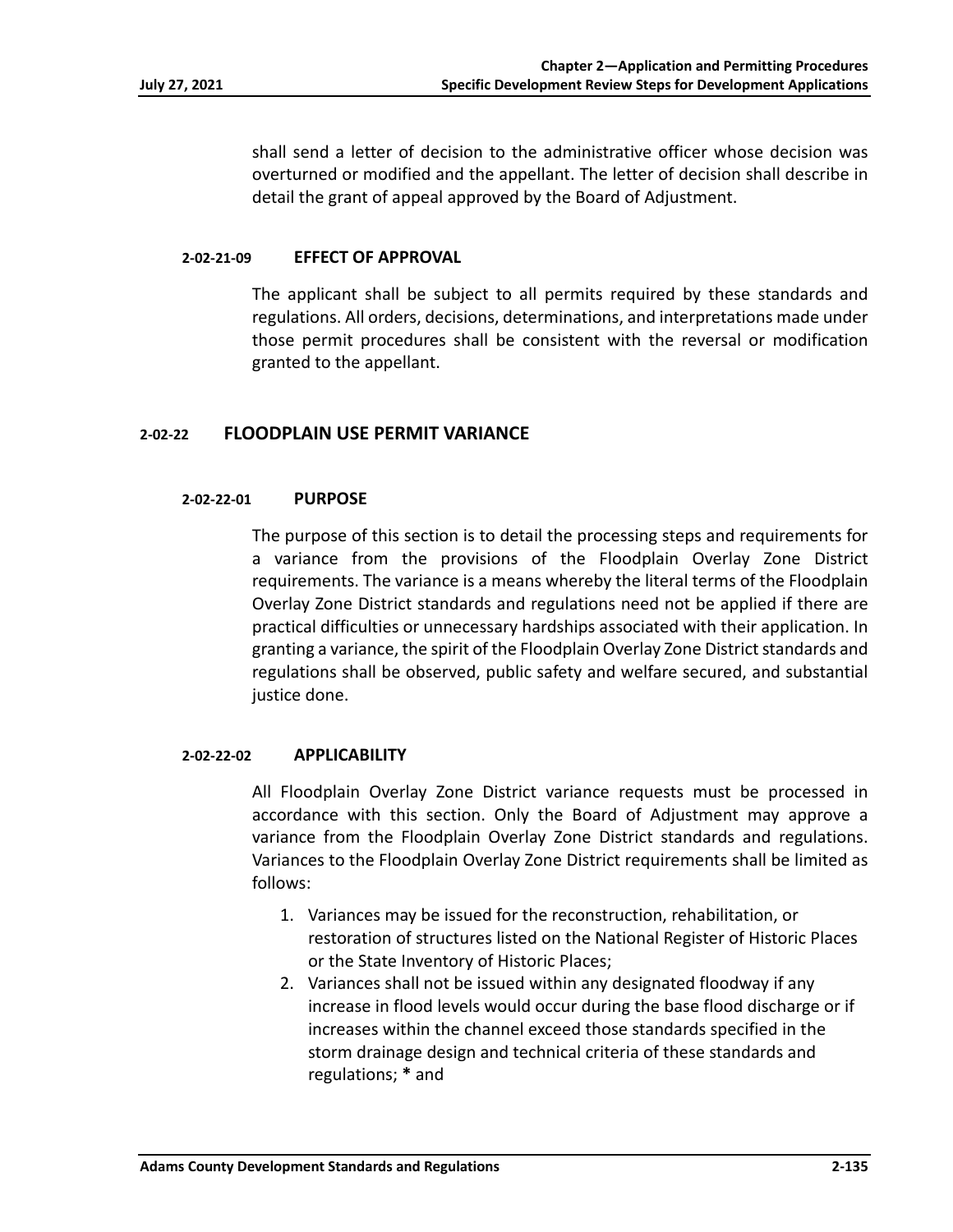3. Variances may be issued for new construction and substantial improvements to be erected on a lot of one‐half acre or less in size contiguous to and surrounded by lots with existing structures constructed below the base level.

# **2‐02‐22‐03 WHO CAN INITIATE A VARIANCE REQUEST**

A variance may be requested by, without limitation, any owner of, or person having an interest in the affected property. The applicant has the burden of proof to demonstrate the variance meets the criteria for approval.

#### **2‐02‐22‐04 VARIANCE REVIEW PROCEDURES**

A variance may be approved by the Board of Adjustment. Any request for variance shall be processed through a public hearing before the Board of Adjustment (See Steps 1 through 10 below). The Board of Adjustment shall approve, approve with conditions, or deny the variance based on consideration of the staff report, the evidence from the public hearing, and the variance's compliance with the criteria for approval.

### **2‐02‐22‐05 VARIANCE REVIEW STEPS**

The processing of a variance shall be according to, in compliance with, and subject to the provisions contained in Steps 1 through 10 of the Common Development Review Procedures as follows:

- 1. Conceptual Review: Applicable.
- 2. Neighborhood Meeting: Optional, unless the Director of Community and Economic Development determines the development proposal could have significant neighborhood impacts.
- 3. Development Application Submittal: All items or documents required for obtaining a variance as described in the development application submittal requirements shall be submitted to the Director of Community and Economic Development at least twenty (20) days prior to the first unfilled Board of Adjustment public hearing agenda.
- 4. Determination of Sufficiency: Applicable. No application shall be processed if any taxes due are not paid.
- 5. Staff Report: Applicable.
- 6. Notice: Applicable. However, published notice is not required.
- 7. Public Hearing: Applicable. A public hearing shall be held before the Board of Adjustment.
- 8. Standards: Applicable.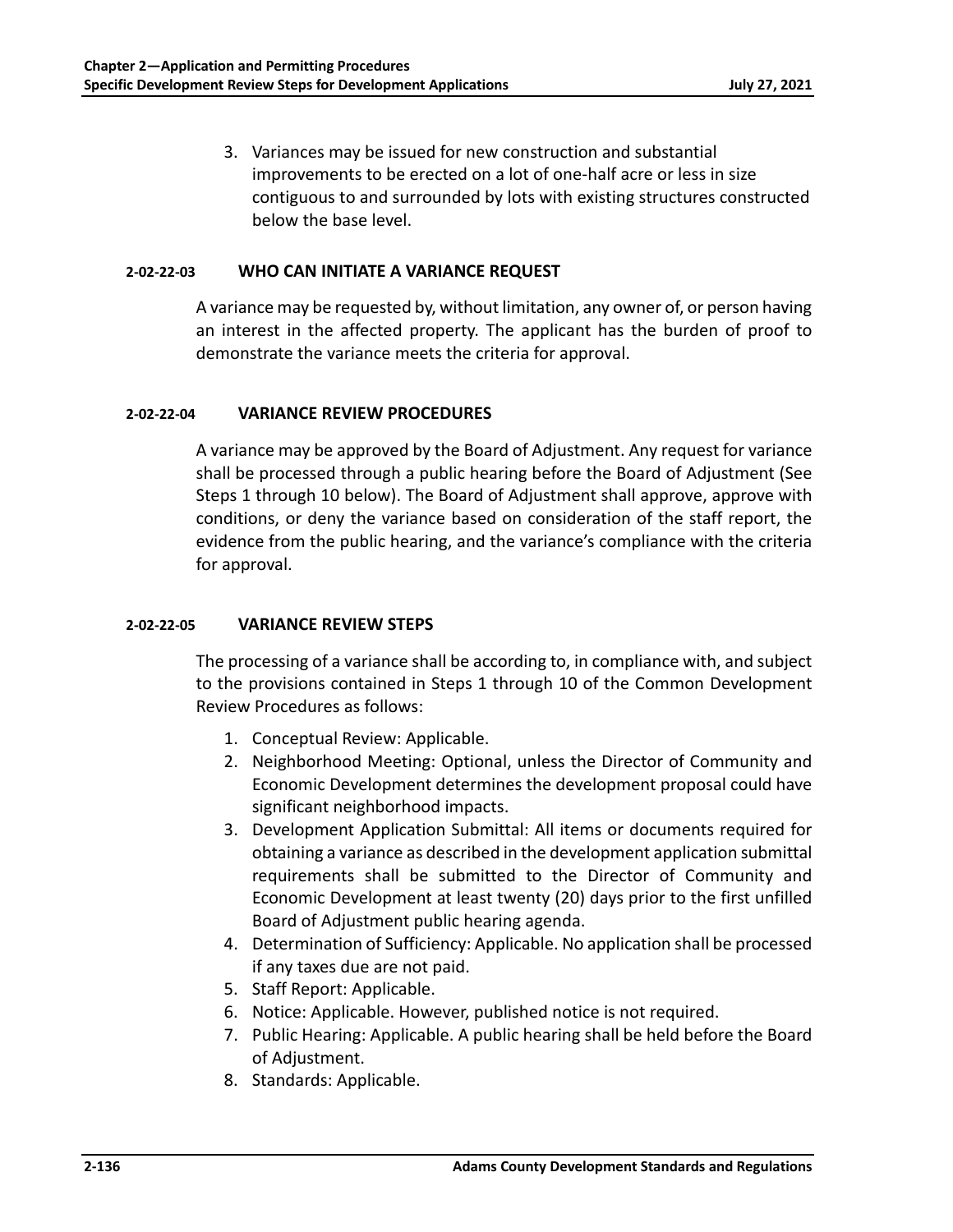- 9. Conditions of Approval: Applicable. The Board of Adjustment in approving a variance may attach any conditions necessary to ensure the variance authorized shall not constitute a grant of special privilege inconsistent with the limitations upon other properties in the vicinity and zone district in which the subject property is located and will protect the public health and safety.
- 10. Amendments: Applicable.

#### **2‐02‐22‐06 CRITERIA FOR APPROVAL**

The Board of Adjustment in approving a variance shall find:

- 1. Special physical requirements or circumstances exist which are peculiar to the land, the lot, or some aspect inherent in the land causes the hardship and are not applicable to other lands in the same district.
- 2. The literal interpretation of the provisions of these standards and regulations would deprive the applicant of rights commonly enjoyed by other properties in the same district under the terms of these standards and regulations.
- 3. Granting of the variance requested will not confer on the applicant any special privilege denied by these standards and regulations for other land in the same zone district.
- 4. Because of physical circumstances or conditions, the property cannot reasonably be developed in conformity with the provisions of the physical requirements of these standards and regulations.
- 5. The special circumstances applicable to the property have not been created by voluntary action or negligence by any person presently having an interest in the property.
- 6. The variance is the minimum necessary, considering the flood hazard, to afford relief.
- 7. The applicant has shown good and sufficient cause.
- 8 Granting of a variance will not result in increased flood heights, additional threats to public safety, extraordinary public expense, create nuisances, cause fraud on or victimization of the public, conflict with State or Federal law or regulations or conflict with existing local laws, **\*** regulations or ordinances. **\*Adopted by the BOCC on June 27, 2011.**
- 9. The Board of Adjustment has considered all technical evaluations, all relevant factors, standards specified in other sections of these standards and regulations, and:
	- a. The danger that materials may be swept onto other lands to the injury of others.
	- b. The danger to life and property due to flooding or erosion damage.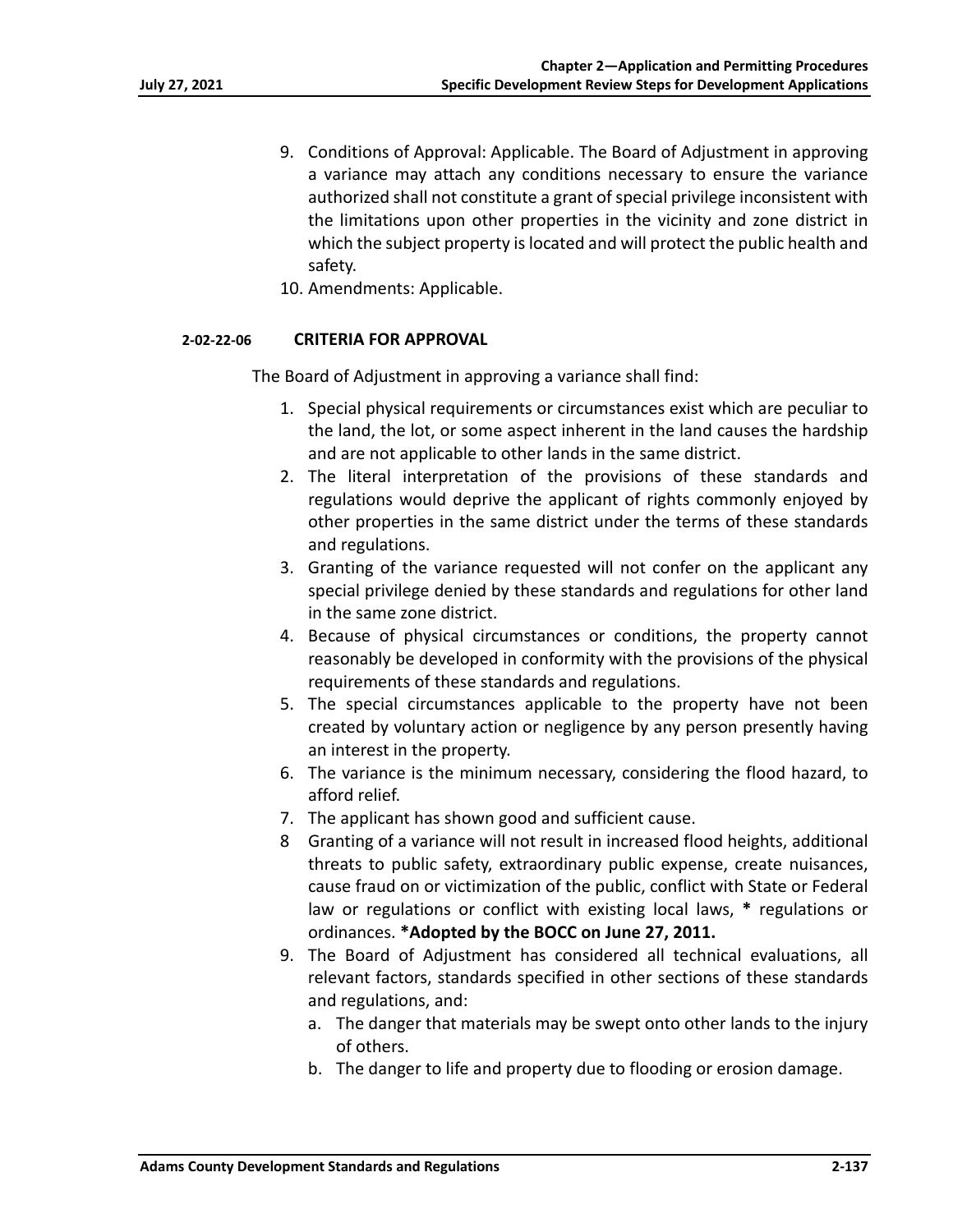- c. The susceptibility of the proposed facility and its contents to flood damage and the effect of such damage on the individual owner.
- d. The importance of services provided by the proposed facility to the community.
- e. The necessity of the facility to the waterfront location, where applicable.
- f. The availability of alternative locations for the proposed use that are not subject to flooding or erosion damage.
- g. The compatibility of the proposed use with the existing and anticipated development.
- h. The relationship of the proposed use to the Comprehensive Plan and floodplain management program of Adams County.
- i. The safety of access to the property in time of flood for ordinary and emergency vehicles.
- j. The expected height, velocity, duration, rate of rise, and sediment transport of the flood water and the effects of wave action as described by a registered professional engineer, if applicable, expected at the site.
- k. The costs of providing governmental services during and after flood conditions, including maintenance and repair of public utilities and facilities such as sewer, gas, electrical, telephone, water systems, streets, and bridges.

# **2‐02‐22‐07 ACTION BY THE DIRECTOR OF COMMUNITY AND ECONOMIC DEVELOPMENT FOLLOWING APPROVAL**

Upon final approval and fulfillment of all conditions of the Board of Adjustment, the Director of Community and Economic Development shall file a variance decision letter with the Office of the Adams County Clerk and Recorder and the Federal Emergency Management Agency. The variance decision letter shall describe in detail the variance approved by the Board of Adjustment and include all specific conditions applied by the Board of Adjustment and be accompanied by an official site plan and building elevations modified by the applicant to reflect the conditions of the variance.

The Director of Community and Economic Development shall also notify the applicant in writing over his or her signature that (i) the issuance of a variance to construct a structure below the base flood level will result in increased premium rates for flood insurance up to amounts as high as \$25 for \$100 of insurance coverage and (ii) such construction below the base flood level increases risks to life and property. Such notification shall be maintained with a record of all variance actions as required by this section. **\*Adopted by the BOCC on June 27, 2011.**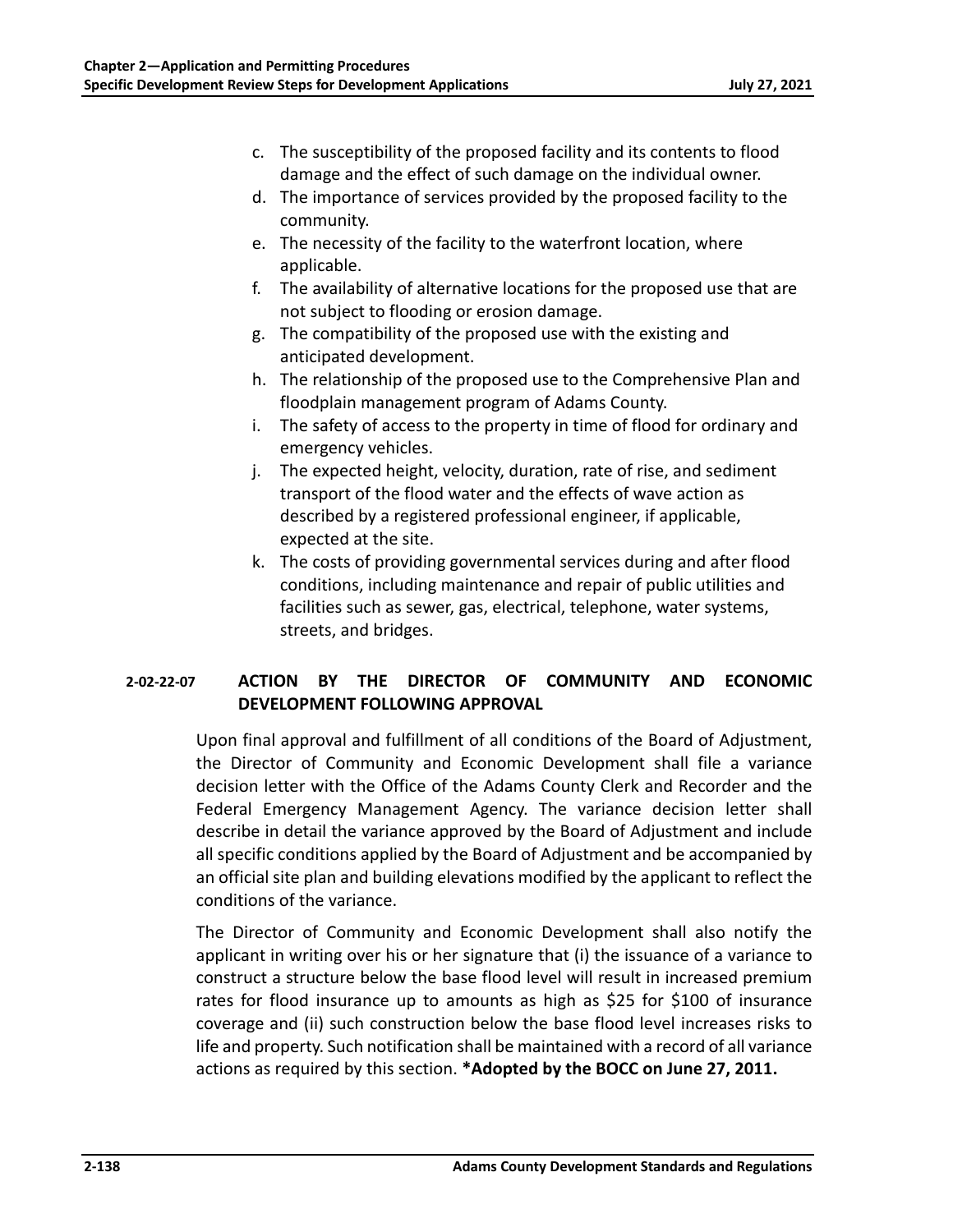### **2‐02‐22‐08 EFFECT OF APPROVAL**

Issuance of a variance shall be deemed to authorize only the particular variation from the Floodplain Overlay Zone District standards and regulations for which it is issued. The variance shall run with the land. The applicant shall be subject to all permits required by these standards and regulations to develop the land.

All conditions contained in the variance shall be binding upon the applicant, any successors, and assigns. The variance and its conditions shall limit and control the issuance and validity of certificates of occupancy and shall restrict and limit the construction, location, and maintenance of all land and structures within the boundaries of the property subject to the variance.

# **2‐02‐22‐09 REVERSION OF APPROVAL**

If at the expiration of one (1) year, a building permit has not been issued for the structure for which the variance was approved or the use associated with the variance has not been established, the variance shall expire and the use of the property shall be controlled by the Floodplain Overlay Zone District standards and regulations without action by the Board of Adjustment.

# **2‐02‐22‐10 EXTENSION OF APPROVAL**

An extension of the variance to allow for the application for a building permit or the establishment of the use or activity approved by the variance may be granted by the Board of Adjustment. In order to be eligible for an extension, the applicant shall file an application for extension with the Director of Community and Economic Development at least thirty (30) days prior to the end of the reversion period. A progress report and revised schedule shall be submitted with the request for extension. An extension may be granted only if the Board of Adjustment finds:

- 1. The applicant has maintained a continuous good faith effort in commencing the activity including, but not limited to, preparing financing, securing state or federal permits, undertaking engineering and design, etc.; and
- 2. Conditions near the site, these standards and regulations, and the Adams County Comprehensive Plan have not changed in a way to render the original findings erroneous.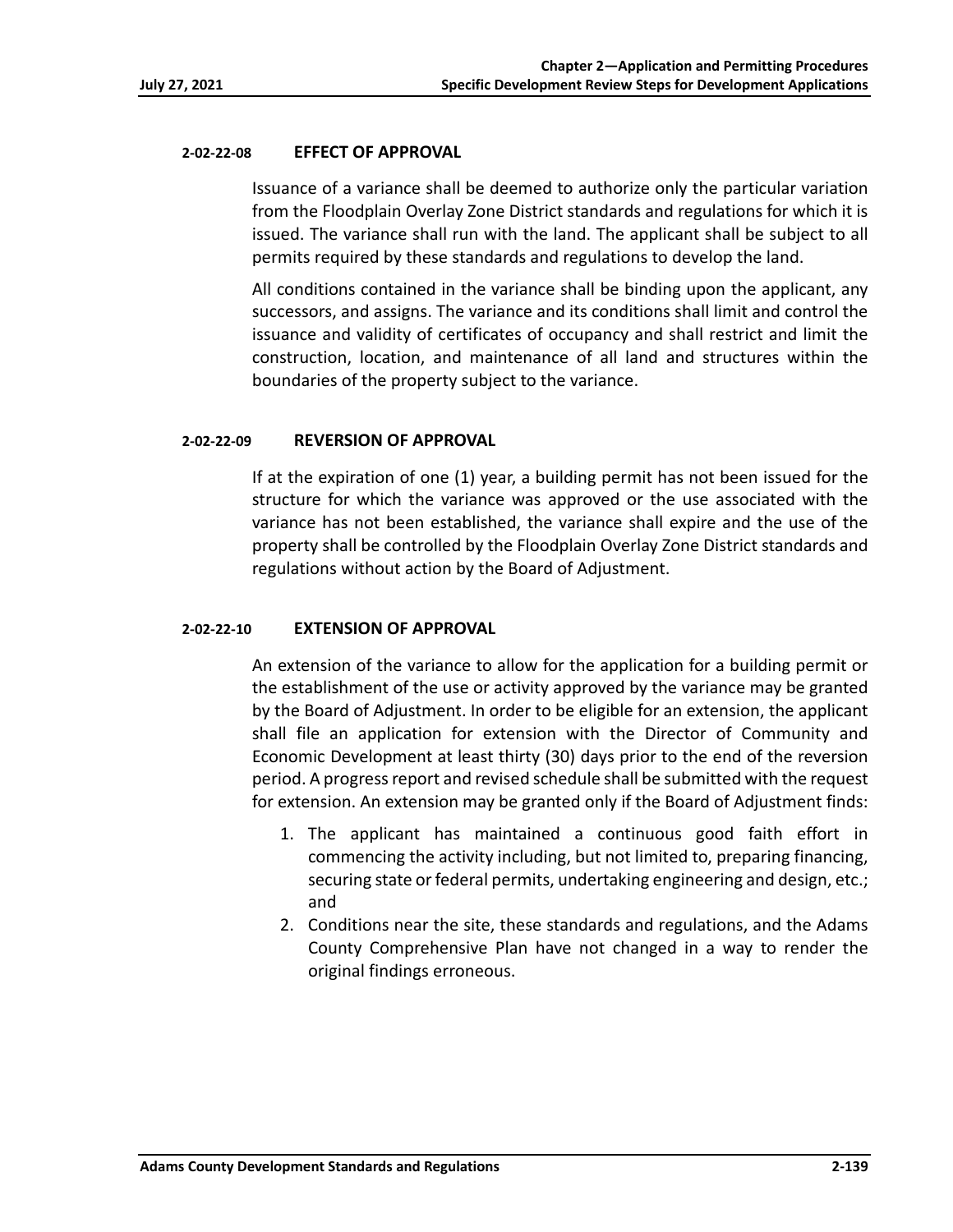# **2‐02‐23 VARIANCE**

#### **2‐02‐23‐01 PURPOSE**

The purpose of this section is to detail the processing steps and requirements for a variance. The variance is a means whereby the literal terms of these standards and regulations need not be applied if there are practical difficulties or unnecessary hardships associated with their application. In granting a variance, the spirit of these standards and regulations shall be observed, public safety and welfare secured, and substantial justice done.

#### **2‐02‐23‐02 APPLICABILITY**

All variance requests must be processed in accordance with this section. The Board of Adjustment may approve a variance from these standards and regulations. A variance may only be approved from the dimensional requirements, performance standards, and other special physical requirements contained in these standards and regulations. The Board of Adjustment shall not have the authority to grant a variance to use of a property. In addition, the Board of Adjustment may not grant a variance from the noise and height restrictions within the Aviation Zone, the International Airport Clear Zone, or the Height and Noise Overlay Zone Districts.

# **2‐02‐23‐03 WHO CAN INITIATE A VARIANCE REQUEST**

A variance may be requested by, without limitation, any owner of, or person having an interest in the affected property. The applicant has the burden of proof to demonstrate the variance meets the criteria for approval.

#### **2‐02‐23‐04 VARIANCE REVIEW PROCEDURES**

A variance may be approved by the Board of Adjustment. Any request for variance shall be processed through a public hearing before the Board of Adjustment (See Steps 1 through 10 below). The Board of Adjustment shall approve, approve with conditions, or deny the variance based on consideration of the staff report, the evidence from the public hearing, and the variance's compliance with the criteria for approval.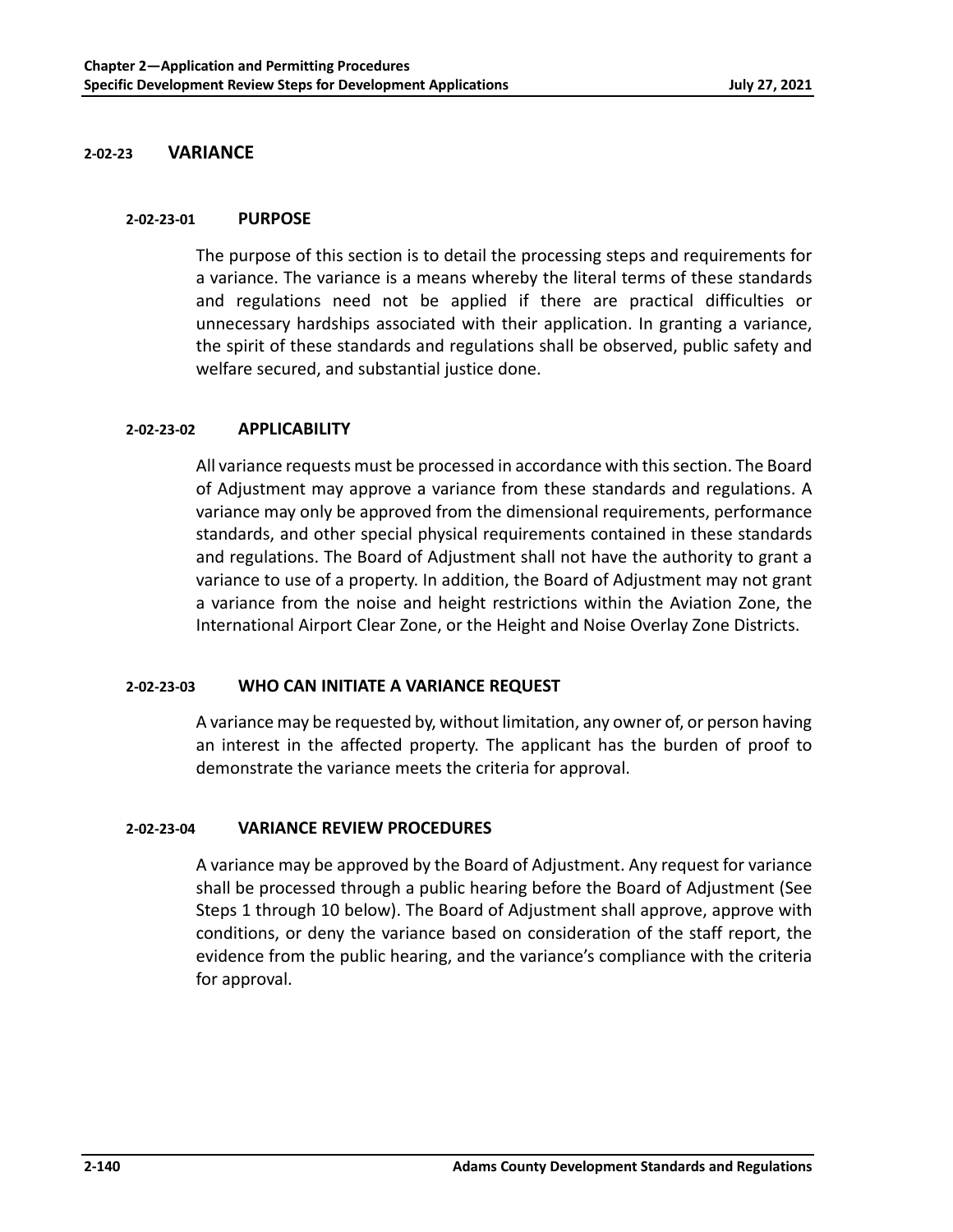# **2‐02‐23‐05 VARIANCE REVIEW STEPS**

The processing of a variance shall be according to, in compliance with, and subject to the provisions contained in Steps 1 through 10 of the Common Development Review Procedures as follows:

- 1. Conceptual Review: Optional.
- 2. Neighborhood Meeting: Optional, unless the Director of Community and Economic Development determines the development proposal could have significant neighborhood impacts.
- 3. Development Application Submittal: All items or documents required for obtaining a variance as described in the development application submittal requirements shall be submitted to the Director of Community and Economic Development at least thirty (30) days prior to the first unfilled Board of Adjustment public hearing agenda.
- 4. Determination of Sufficiency: Applicable. No application shall be processed if any taxes due are not paid.
- 5. Staff Report: Applicable.
- 6. Notice: Applicable. However, published notice is not required.
- 7. Public Hearing: Applicable. A public hearing shall be held before the Board of Adjustment.
- 8. Standards: Applicable.
- 9. Conditions of Approval: Applicable. The Board of Adjustment in approving a variance may attach any conditions necessary to ensure the variance authorized shall not constitute a grant of special privilege inconsistent with the limitations upon other properties in the vicinity and zone district in which the subject property is located. Conditions serving to prevent or minimize adverse impacts upon other properties in the neighborhood shall include, but not be limited to limitations on the size and location, hours of operation, requirements for landscaping and screening, lighting limitations, and access requirements.
- 10. Amendments: Applicable.

# **2‐02‐23‐06 CRITERIA FOR APPROVAL**

The Board of Adjustment in approving a variance shall consider:

- 1. Special physical requirements or circumstances exist which are peculiar to the land, the lot, or some aspect inherent in the land causes the hardship and are not applicable to other lands in the same district.
- 2. The literal interpretation of the provisions of these standards and regulations would deprive the applicant of rights commonly enjoyed by other properties in the same district under the terms of these standards and regulations.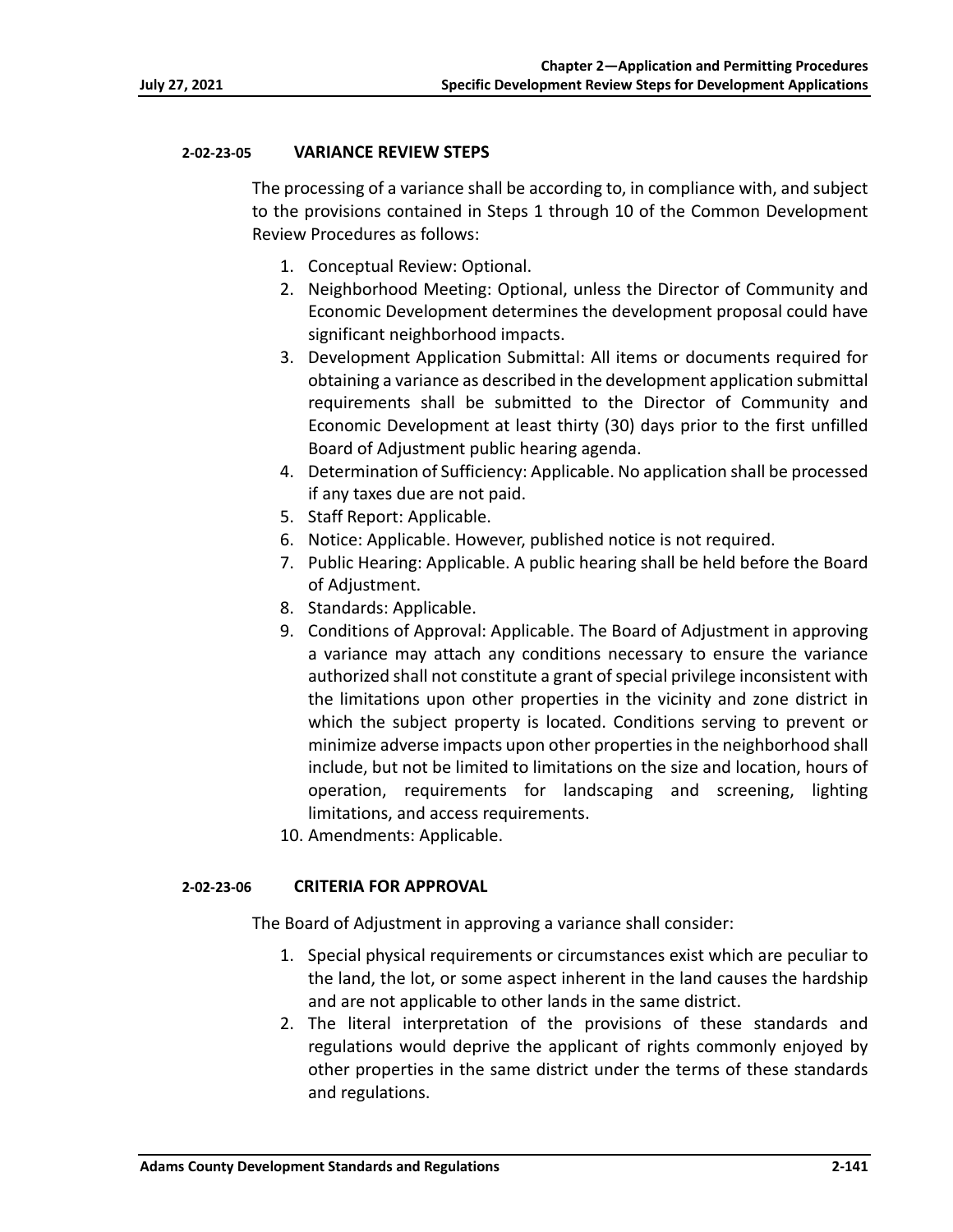- 3. Granting of the variance requested will not confer on the applicant any special privilege denied by these standards and regulations for other land in the same zone district.
- 4. Because of physical circumstances or conditions, the property cannot reasonably be developed in conformity with the provisions of the physical requirements of these standards and regulations.
- 5. The special circumstances applicable to the property have not been created by voluntary action or negligence by any person presently having an interest in the property.
- 6. The granting of the variance will be in harmony with the general purpose and intent of these standards and regulations and with the Adams County Comprehensive Plan.
- 7. The granting of a variance from strict application of these standards and regulations will not cause substantial detriment to the public good or impair the intent of these standards and regulations.
- 8. The variance would not allow a use which (a) is not otherwise permitted in the zone district in which the property is located, (b) would result in the extension of a non-conforming use, or (c) would change the zone classification of any or all of the subject property.

# **2‐02‐23‐07 ACTION BY THE DIRECTOR OF COMMUNITY AND ECONOMIC DEVELOPMENT FOLLOWING APPROVAL**

Upon final approval and fulfillment of all conditions of the Board of Adjustment, the Director of Community and Economic Development shall file a variance decision letter with the Office of the Adams County Clerk and Recorder. The variance decision letter shall describe in detail the variance approved by the Board of Adjustment and include all specific conditions applied by the Board of Adjustment and be accompanied by an official site plan and building elevations modified by the applicant to reflect the conditions of the variance.

# **2‐02‐23‐08 EFFECT OF APPROVAL**

Issuance of a variance shall be deemed to authorize only the particular variation from these standards and regulations for which it is issued. The variance shall run with the land. The applicant shall be subject to all permits required by these standards and regulations to develop the land.

All conditions contained in the variance shall be binding upon the applicant, any successors and assigns. The variance and its conditions shall limit and control the issuance and validity of certificates of occupancy, and shall restrict and limit the construction, location, and maintenance of all land and structures within the boundaries of the property subject to the variance.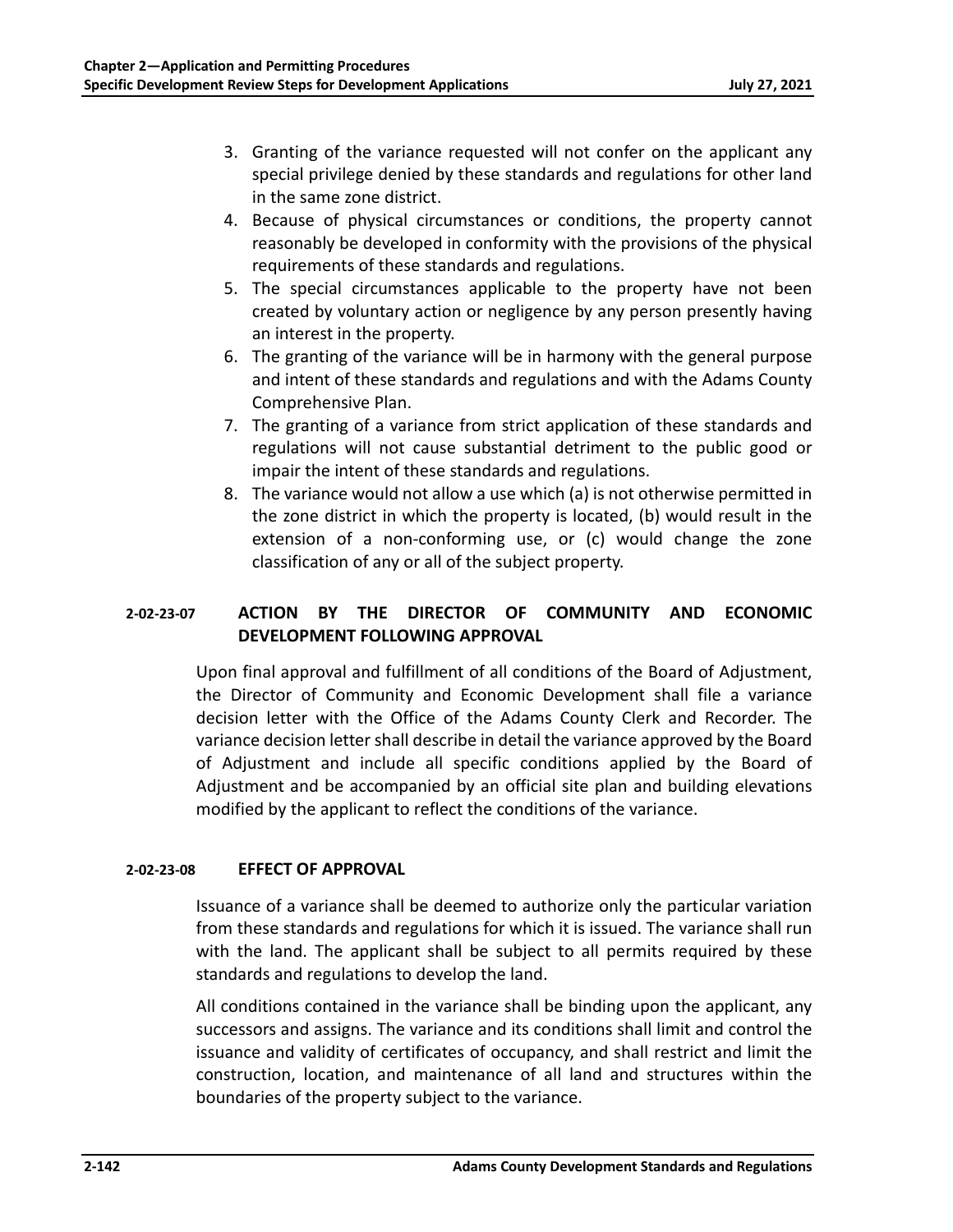# **2‐02‐23‐09 REVERSION OF APPROVAL**

If at the expiration of one (1) year, a building permit has not been issued for the structure for which the variance was approved or the use associated with the variance has not been established, the variance shall expire and the use of the property shall be controlled by these standards and regulations without action by the Board of Adjustment.

# **2‐02‐23‐10 EXTENSION OF APPROVAL**

An extension of the variance to allow for the application for a building permit or the establishment of the use or activity approved by the variance may be granted by the Board of Adjustment. In order to be eligible for an extension, the applicant shall file an application for extension with the Director of Community and Economic Development at least thirty (30) days prior to the end of the reversion period. A progress report and revised schedule shall be submitted with the request for extension. An extension may be granted only if the Board of Adjustment finds that:

- 1. The applicant has maintained a continuous good faith effort in commencing the activity including, but not limited to, preparing financing, securing state or federal permits, undertaking engineering and design, etc.; and
- 2. Conditions near the site, these standards and regulations, and the Adams County Comprehensive Plan have not changed in a way to render the original findings erroneous.

# **2‐02‐24 CLEARING AND GRADING PERMIT**

# **2‐02‐24‐01 PURPOSE**

The purpose of this section is to provide processing requirements for clearing and grading permits in order to review, consider, approve, approve with modifications, or deny a request for permission to clear bush and/or vegetation, excavate or import soils, disturb land and/or, change the topography of land within unincorporated Adams County.

# **2‐02‐24‐02 APPLICABILITY**

 All clearing and grading (GRD) permits must be processed in accordance with this section. A GRD permit is required if: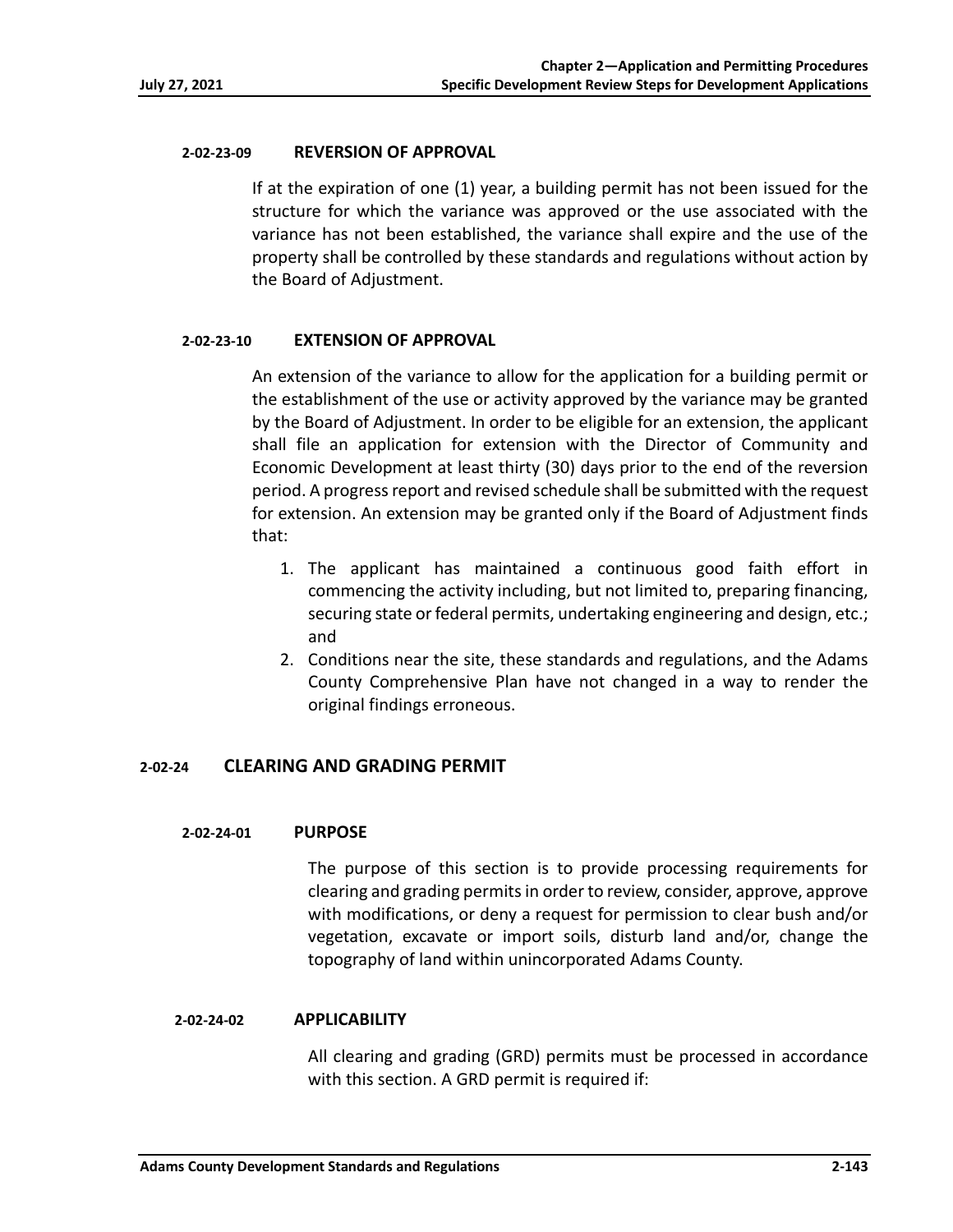- 1. The total area of land disturbance is to be 3,000 square feet or greater, or
- 2. The cumulative fill and/or excavation exceeds 50‐cubic yards.

 A GRD permit is the mechanism to provide authorization under which land may be cleared of vegetation, excavated, receive imported soils, disturbed and/or, the topography of the land altered. In accordance with Section 5‐ 02‐02, properties that are the subject of an active Subdivision case cannot be issued a clearing and grading permit prior to the approval of the subdivision plat. Agricultural and farming activities are exempt from this requirement.

## **2‐02‐24‐03 WHO CAN INITIATE A CLEARING AND GRADING PERMIT**

 A clearing and grading permit may be requested by, without limitation, the owner(s) of the property to which the clearing and grading work is to be performed, the owner of the utility, or any person(s) performing work within the County with legal right to perform such work. The applicant has the burden of proof to demonstrate the clearing and grading permit fully complies with these standards and regulations and meets the criteria for approval.

## **2‐02‐24‐04 PERMIT APPLICATION**

 The applicant must submit to the County the following documentation to obtain a Clearing and Grading Permit:

- 1. A complete GRD Permit Application on the form prescribed by the County. The application shall be signed by a person responsible for compliance with the GRD permit throughout the duration of the permit's validity.
- 2. An Erosion and Sediment Control Plan (ESCP) that includes the narrative and civil Erosion Control (EC) Plan, according to Section 9‐03‐08 ESCP.
- 3. GRD Permit fee.
- 4. Other materials as deemed appropriate by the County to ensure compliance with this Regulation.

GRD permits are issued for a period of six (6) months, and solely for the specific applicant, scope of work, location and size of the proposed development. Any GRD permit renewal or modifications to the scope of work, location, or size of the permitted area (area within the construction boundary line where land disturbing activities are allowed to take place)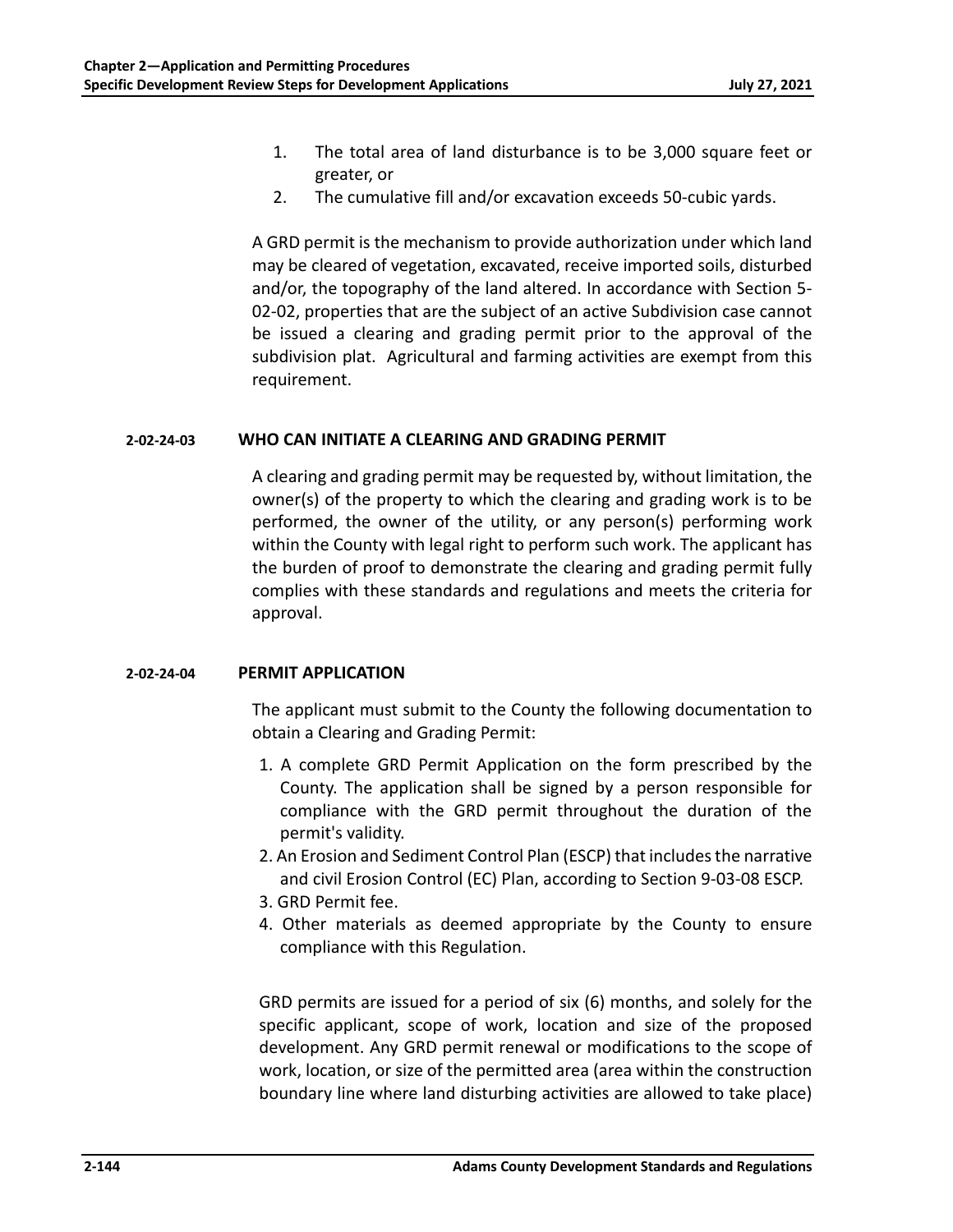must be pre‐approved in writing by the County. Amendments to the permit shall be filed by the Permittee with the County on a form prescribed by the County. GRD permits will not be approved until construction plans are approved. If there is no construction activity for a period longer than 6 months, then any GRD permit issued will be automatically terminated.

# **2‐02‐24‐05 PERMIT FEES**

 GRD Permit fees shall be established from time to time in the annual fee schedule adopted by the Board of County Commissioners. The permit fees shall be paid at the time of submittal of the GRD Permit application. All applicable permit fees are non‐refundable.

# **2‐02‐24‐06 CLEARING AND GRADING PERMIT REVIEW PROCEDURES**

 A clearing and grading permit may be approved by the Director of Community and Economic Development. The processing of a clearing and grading permit shall be according to, in compliance with, and subject to the provisions contained in Steps 1 through 10 of the Common Development Review Procedures as follows:

- 1. Conceptual Review: Optional.
- 2. Neighborhood Meeting: Not applicable.
- 3. Development Application Submittal: Applicable. All items or documents required for a clearing and grading permit as described in the application submittal requirements shall be submitted to the Director of Community and Economic Development.
- 4. Determination of Sufficiency: Applicable. Notification of adjacent property owners may be required if the proposed development could have offsite impacts. No application shall be processed if any taxes due are not paid.
- 5. Staff Report: Not applicable.
- 6. Notice: Not applicable
- 7. Public Hearing: Not applicable. In substitution, an application for a clearing and grading permit shall be reviewed and approved, approved with modifications, or denied by the Director of Community and Economic Development based on its compliance with these standards and regulations.
- 8. Standards: Not applicable. In substitution, an application for clearing and grading permit shall be reviewed for compliance with these standards and regulations.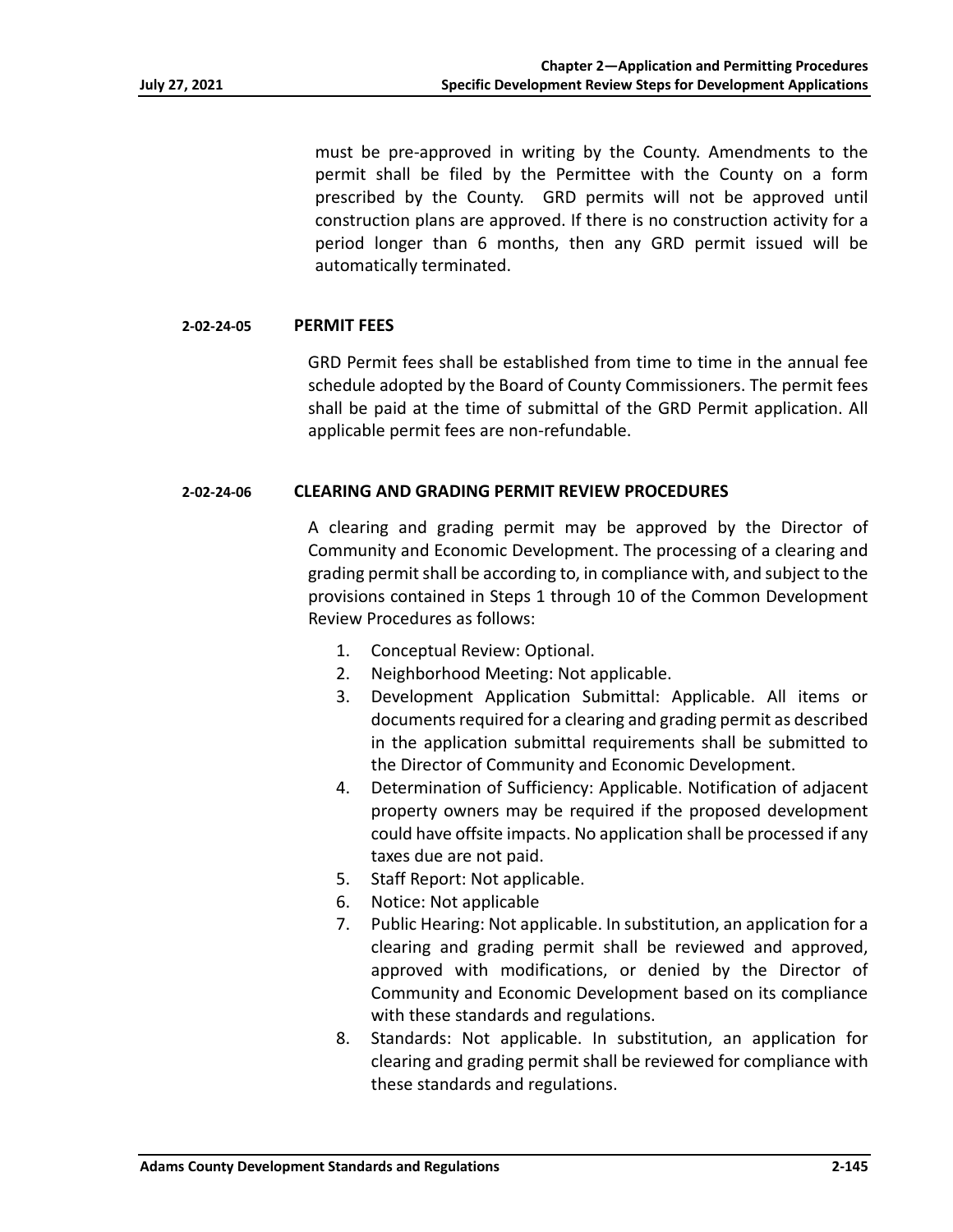- 9. Conditions of Approval: Applicable. The Director of Community and Economic Development may impose any conditions determined to be necessary to assure the safety of the general public, protect the County's infrastructure, adequately accommodate the type and volume of traffic during the work, and deal with anticipated traffic volumes and road improvements.
- 10. Amendments: Not applicable. In substitution, an amendment to a clearing and grading permit may be authorized by the Director of Community and Economic Development provided the clearing and grading permit remains in compliance with all applicable standards and regulations.

## **2‐02‐24‐07 CRITERIA FOR APPROVAL**

 The Director of Community and Economic Development in issuing a clearing and grading permit shall find:

- 1. The clearing and grading permit is consistent and complies with the requirements of these standards and regulations for the type of work to be performed.
- 2. The work to be performed will be of such a standard and condition as to prevent adverse effects to neighboring properties.
- 3. Adequate controls have been established to ensure compliance and safety during the course of work.
- 4. Adequate financial guarantees have been provided to ensure that any problems arising from the work to be performed can be reasonably remedied by the County, if necessary.

## **2‐02‐24‐08 RIGHT OF ENTRY**

 Refer to Chapter 1 of these standards and regulations for the authority to enter onto private property within unincorporated Adams County for inspection purposes. Additionally, the landowner, developer, builder, or GRD Permittee must allow County staff the right‐of‐entry for the following:

1. To enter upon the construction project premises to investigate, within reason, any actual, suspected, or potential source of water pollution, or violation of these regulations. The investigation may include, but is not limited to, the following: sampling of any discharge or process waters, the taking of photographs, interviewing associated personnel on alleged violations, and access to any and all facilities or areas within the project premises that may have any effect on the discharge, permit, or alleged violations.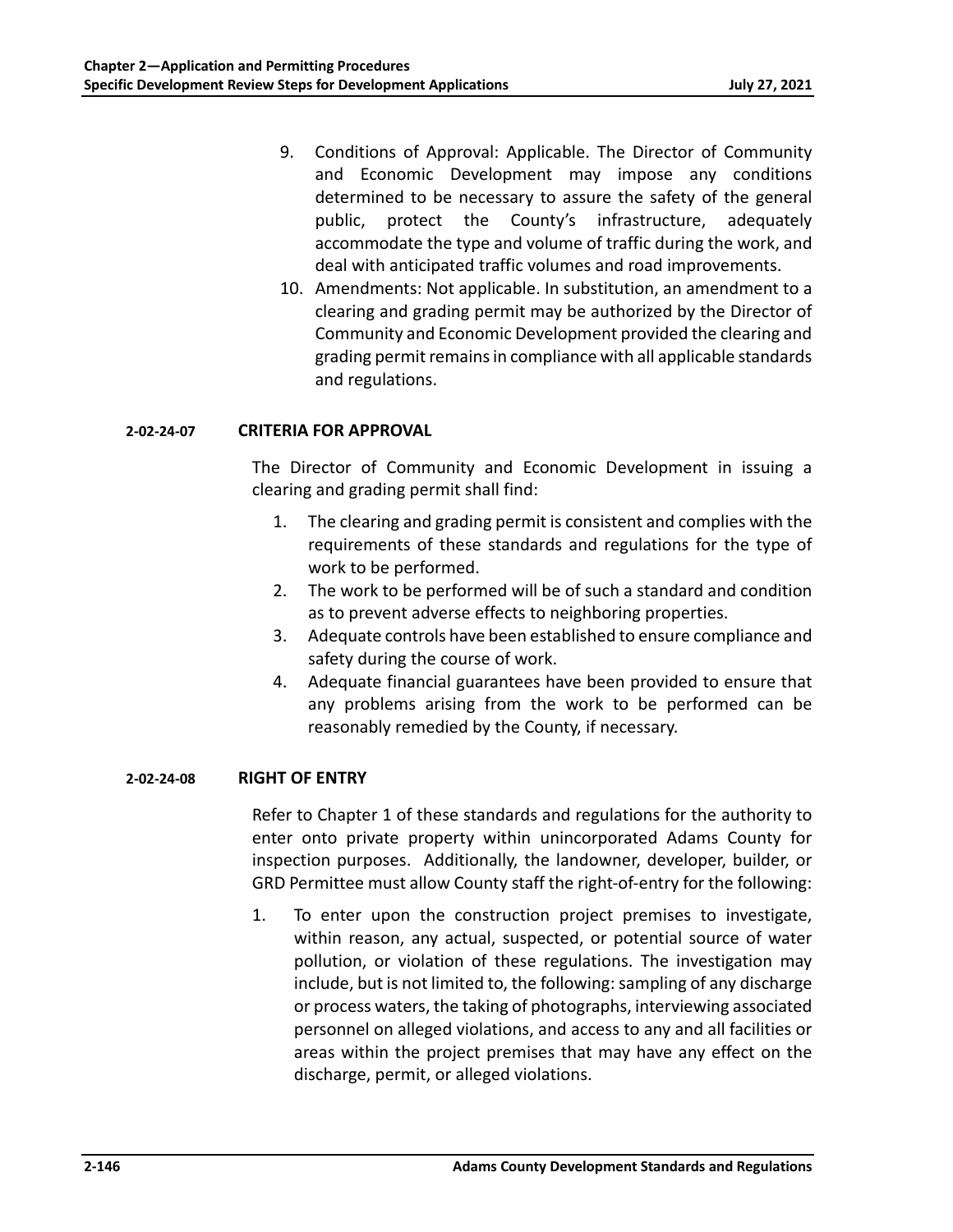#### **2‐02‐24‐09 EFFECT OF APPROVAL**

 The clearing and grading permit shall be valid for a period of six (6) months from the time such clearing and grading permit is issued unless fully and properly acted upon and completed.

## **2‐02‐24‐10 EXTENSION OF APPROVAL**

 The Director of Community and Economic Development may grant extensions of up to six (6) months. In order to be eligible for an extension, the applicant shall file a request for extension with the Director of Community and Economic Development at least thirty (30) days prior to the date the clearing and grading permit would lapse, unless waived by the Director of Community and Economic Development.

## **2‐02‐24‐11 FINAL CONSTRUCTION SITE STABILIZATION**

 The GRD permit shall remain active until Final Construction Site Stabilization has occurred. Final Construction Site Stabilization occurs when all ground disturbing activities are complete, and all disturbed areas have either been built on, paved over or a uniform vegetative cover has been established per conditionally accepted ESCP. Prior to GRD permit closeout, all items listed below must be completed in order for the construction site to be considered to have Final Construction Site Stabilization:

- 1. The site has a uniform vegetative cover with a density of at least seventy percent (70%) compared to the original undisturbed site. Vegetative cover shall be established with the approved seed mix, sod or a combination thereof.
- 2. If applicable, proper installation and maintenance of all approved permanent post-construction stormwater quality treatment BMPs.
- 3. Removal of all stockpiles of soil, construction material/debris, construction equipment, etc. from the construction site.
- 4. Streets, parking lots and other surrounding paved surfaces are clean and free of any sediment or debris.
- 5. Removal of sediment and debris within the private or adjacent public storm drainage system.
- 6. Restoration and stabilization of any damaged public infrastructure caused by the Permittee's construction activities.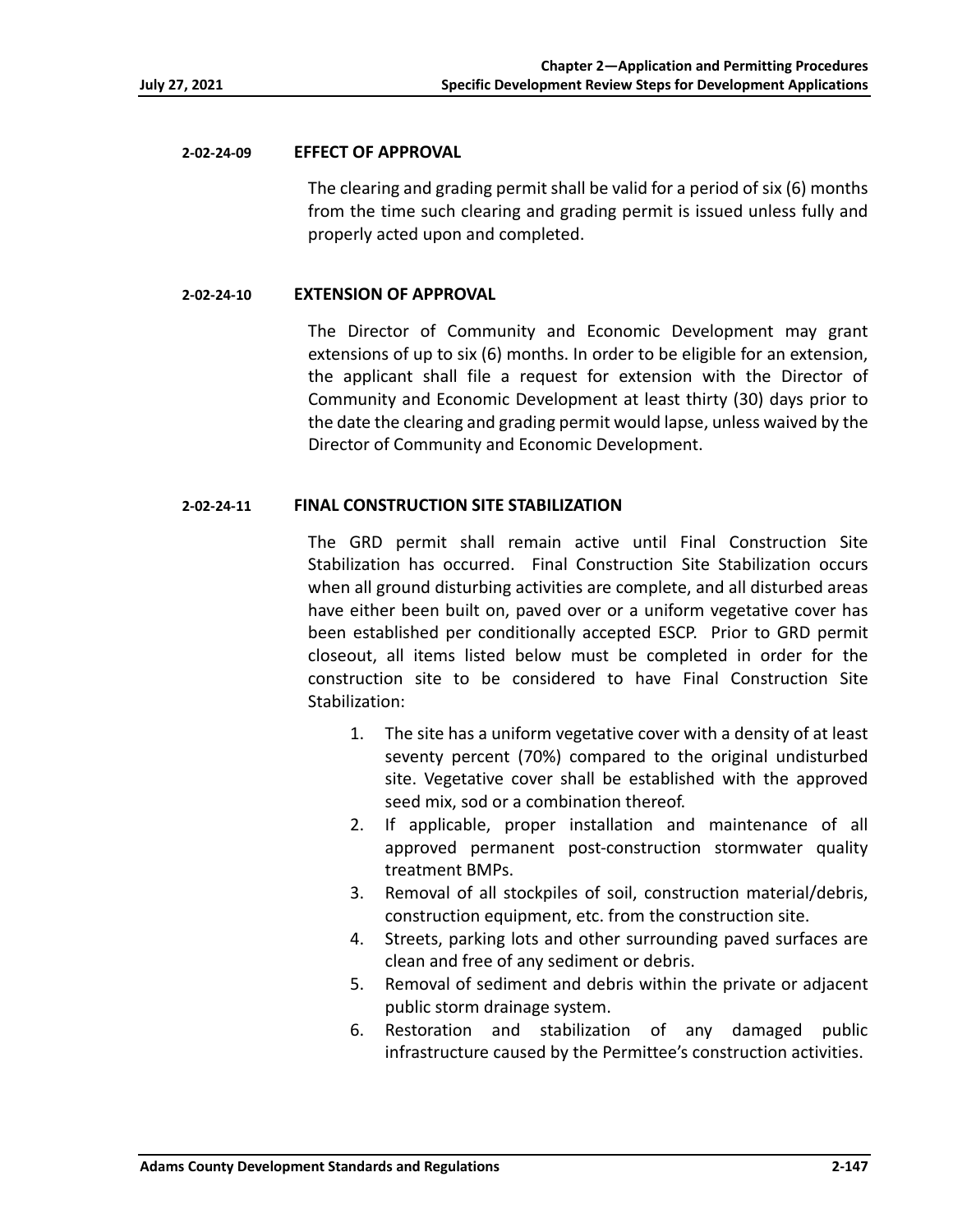Any acceptance of installed vegetative cover shall not be construed to relieve the property owner of the duty to warrant and maintain the installed vegetative measures as aforementioned.

## **2‐02‐24‐12 PERMIT CLOSEOUT NOTIFICATION**

 The Permittee must contact the County to set up a Closeout Inspection. The purpose of the Closeout Inspection is to verify the site is adequately stabilized and/or covered with pavement or structures, per the County accepted plans. If the County needs to conduct more than one Closeout Inspection, an inspection fee may be assessed for each additional closeout inspection, as approved by Adams County Annual Fee Schedule adopted by the Board of County Commissioners.

## **2‐02‐24‐13 AUTHORITY**

 Enforcement of the Adams County GRD Permit is the responsibility of the Department of Public Works. The Department of Public Works is hereby authorized to sign-off (or withhold the approval) of associated County permits (e.g. Building, Right‐of‐Way, Infrastructure, etc.) with a signature line once all GRD Permit conditions have been met.

 The Department of Public Works is hereby authorized to sign off on the Certificate of Occupancy (C.O.) for buildings holding a GRD Permit. In order for the Department of Public Works to sign off on a C.O., the associated overall site shall be in compliance with the GRD Permit requirements. Sites that are under an enforcement action may not receive a sign off by the Department of Public Works.

## **2‐02‐24‐14 ENFORCEMENT POLICIES**

 It is the policy of Adams County to encourage compliance with the approved GRD permit by working with the landowner, developer, builder, or GRD Permittee during construction. The County may allow the landowner, developer, builder, or GRD Permittee a reasonable amount of time to re-inspect the site to ensure necessary measures have been completed to bring a construction site into compliance prior to formal enforcement. The County considers the owner of the land the ultimate responsible party for all construction activities. It is ultimately the responsibility of the landowner to take all necessary measures to ensure the site is in compliance with County, State and Federal statutes,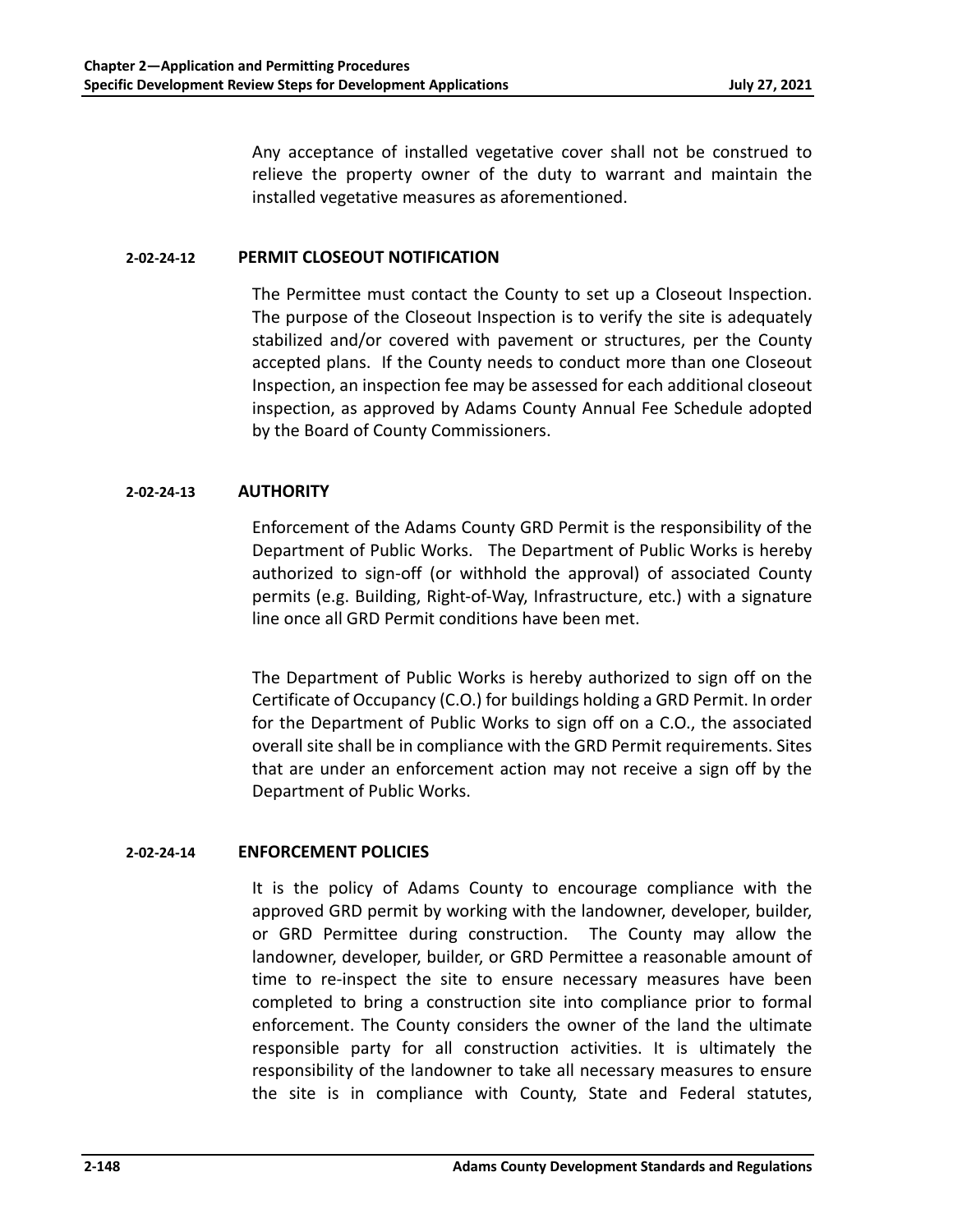regulations, ordinances and permits. The County has, to the maximum extent practicable, made its Clearing and Grading Regulations consistent with the requirements of the Adams County Stormwater Quality Permit and the State CDPS Stormwater Discharge Permit for Construction Activities. In the event of conflicting requirements, the most stringent or restrictive shall govern.

#### **2‐02‐24‐15 VIOLATIONS**

 The following items are considered, but not limited to, a violation of the Clearing and Grading Regulations and/or Clearing and Grading (GRD) Permit:

- 1. Conducting a permit covered activity without a County GRD Permit.
- 2. Failure to prepare an Erosion and Sediment Control Plan (ESCP).
- 3. Failure to prepare an Erosion Control (EC) Plan
- 4. Conducting a permit covered activity without Adams County review and conditional acceptance of the ESCP.
- 5. Conducting activity without a State CDPS Stormwater Discharge Permit for Construction Activities (when applicable).
- 6. Failure to renew the GRD Permit.
- 7. Deficient ESCP.
- 8. Failure to update the ESCP adequately to reflect current site conditions.
- 9. Failure to install, maintain or properly select stormwater pollution prevention Best Management Practices (BMP).
- 10. Failure to correct findings from Adams County Regulatory Inspections.

#### **2‐02‐24‐16 PENALTIES**

 In addition to penalties listed under Chapter 1 of these standards and regulations, the following penalties may apply to any person, landowner, developer, builder, or GRD Permittee if such person fails to adequately comply with the measures required by the ESCP, EC Plan, GRD Permit, Stormwater Quality Regulations or other written requirements by the County. The remedies listed below are not exclusive of any other remedies available under any applicable federal, state or local law, and it is within the discretion of the County to seek alternative and/or cumulative remedies.

- 1. Verbal or Written Warning: Advice of non‐compliance given by the County to the Permittee that indicates the Permittee is in violation with County Regulations and directing immediate resolution.
- 2. Notice of Violation (NOV): As defined in Chapter 1 of these standards and regulations. Additionally, the NOV shall include re‐ inspection dates in which the County returns to the site to ensure